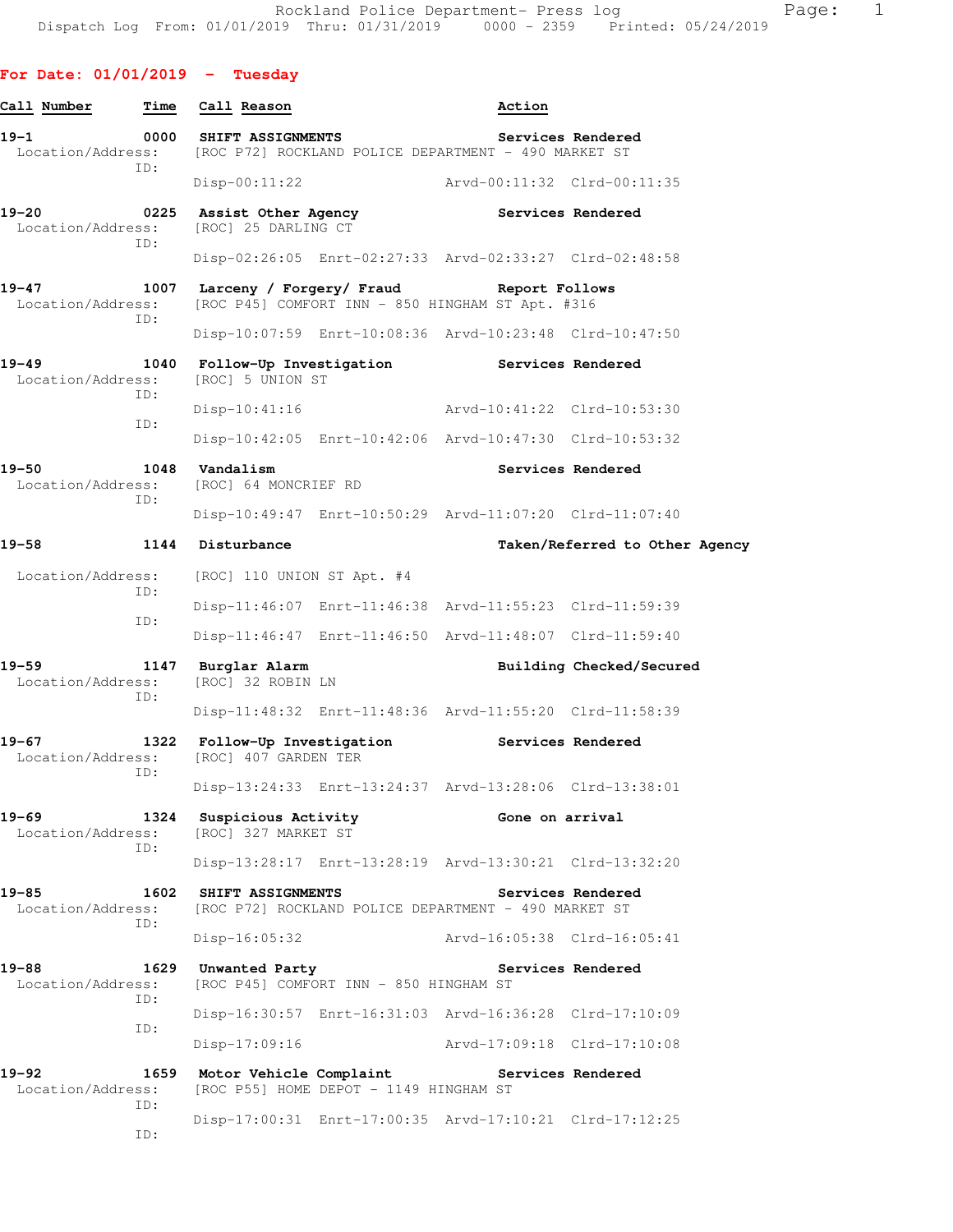|                                                                        |                                                                                                       | Rockland Police Department- Press log                                          | Page: | 2 |
|------------------------------------------------------------------------|-------------------------------------------------------------------------------------------------------|--------------------------------------------------------------------------------|-------|---|
|                                                                        |                                                                                                       | Dispatch Log From: 01/01/2019 Thru: 01/31/2019 0000 - 2359 Printed: 05/24/2019 |       |   |
|                                                                        |                                                                                                       | Disp-17:12:07 Enrt-17:12:12 Arvd-17:12:19 Clrd-17:12:22                        |       |   |
| 19-96                                                                  | 1723 Police Information                                                                               | Taken/Referred to Other Agency                                                 |       |   |
|                                                                        | Location/Address: [ROC P72] ROCKLAND POLICE DEPARTMENT - 490 MARKET ST                                |                                                                                |       |   |
| ID:                                                                    | 19-106 10-58 Suspicious Activity 1nvestigated                                                         | Location/Address: [ROC P18] DANDEL CONSTRUCTION - 365 CONCORD ST Apt. #BLD R   |       |   |
|                                                                        |                                                                                                       | Disp-21:00:22 Enrt-21:00:28 Arvd-21:05:35 Clrd-21:21:14                        |       |   |
| TD:                                                                    | 19-110 2127 Health & Welfare Check Services Rendered<br>Location/Address: [ROC] 11 PACIFIC ST Apt. #4 |                                                                                |       |   |
|                                                                        |                                                                                                       | Disp-21:30:31 Enrt-21:30:38 Arvd-21:31:54 Clrd-21:41:24                        |       |   |
| 19-112 2234 Disturbance<br>Location/Address: [ROC] 163 SALEM ST<br>ID: |                                                                                                       | Summons To Court                                                               |       |   |
| ID:                                                                    |                                                                                                       | Disp-22:37:13 Enrt-22:37:57 Arvd-22:40:18 Clrd-23:22:45                        |       |   |
|                                                                        |                                                                                                       | Disp-22:37:50 Enrt-22:37:54 Arvd-22:40:15 Clrd-23:22:42                        |       |   |
|                                                                        | 19-113 2319 Assist Other Agency<br>Location/Address. [ROC] 51 MAPLE ST Apt #443                       | Services Rendered                                                              |       |   |

 Location/Address: [ROC] 51 MAPLE ST Apt. #443 ID: Disp-23:26:10 Arvd-23:26:21 Clrd-23:59:07

# **For Date: 01/02/2019 - Wednesday**

| $19 - 114$<br>Location/Address:               |             | 0003 General Incident<br>[ROC P72] ROCKLAND POLICE DEPARTMENT - 490 MARKET ST |                                                                          |                                                         | Services Rendered       |                                                                      |
|-----------------------------------------------|-------------|-------------------------------------------------------------------------------|--------------------------------------------------------------------------|---------------------------------------------------------|-------------------------|----------------------------------------------------------------------|
| $19 - 119$<br>Location/Address:<br>Fire Unit: | 0121        | Emergency Medical                                                             | ROCKEN2-Pumper-Rockland Engine 2                                         | [ROC P65] 7-ELEVEN CONVENIENCE STORE - 92 MARKET ST     | Transported to Hospital |                                                                      |
| EMS Unit:                                     |             | ROCKAM2-Rockland A2                                                           | Disp-01:22:39 Enrt-01:23:54<br>$InOrtsUnav1-01:24:39$ $InStvee-01:24:39$ |                                                         | $Clrd-01:24:39$         |                                                                      |
|                                               |             |                                                                               |                                                                          | Disp-01:22:39 Enrt-01:23:54 Arvd-01:26:05 Clrd-01:30:43 |                         | Hosp-01:40:51 ClrHosp-02:11:00 InQrtsUnavl-02:11:02 InSrvce-02:11:02 |
|                                               | ID:         | $Disp-01:23:30$                                                               |                                                                          | Arvd-01:23:34 Clrd-01:31:07                             |                         |                                                                      |
|                                               | ID:<br>ID:  |                                                                               |                                                                          | Disp-01:23:36 Enrt-01:23:40 Arvd-01:30:25 Clrd-01:31:07 |                         |                                                                      |
| Fire Unit:                                    |             |                                                                               | ROCKEN1-Pumper-Rockland Engine 1                                         | Disp-01:23:37 Enrt-01:23:38 Arvd-01:25:15 Clrd-01:31:07 |                         |                                                                      |
|                                               |             |                                                                               | InOrtsUnavl-01:40:55 InSrvce-01:40:55                                    | Disp-01:24:34 Enrt-01:24:36 Arvd-01:26:05 Clrd-01:30:43 |                         |                                                                      |
| $19 - 123$<br>Location/Address:               | TD:         | 0233 Suspicious Activity<br>[ROC] 86 PROSPECT ST                              |                                                                          | Appears Secure                                          |                         |                                                                      |
|                                               | TD:         |                                                                               |                                                                          | Disp-02:34:37 Enrt-02:34:38 Arvd-02:37:31 Clrd-02:41:59 |                         |                                                                      |
|                                               |             |                                                                               |                                                                          | Disp-02:37:13 Enrt-02:37:19 Arvd-02:38:13 Clrd-02:41:55 |                         |                                                                      |
| 19-132<br>Location/Address:                   | 0652<br>ID: | Summons<br>[ROC] 123 WEBSTER ST Apt. #3                                       |                                                                          | No Service                                              |                         |                                                                      |
|                                               | ID:         |                                                                               |                                                                          | Disp-06:53:07 Enrt-06:53:17 Arvd-06:53:23 Clrd-06:53:48 |                         |                                                                      |
|                                               |             |                                                                               |                                                                          | Disp-06:53:34 Enrt-06:53:38 Arvd-06:53:43 Clrd-06:55:59 |                         |                                                                      |
| $19 - 138$<br>Location/Address:               | 0819<br>ID: | Vandalism<br>[ROC] 206 EAST WATER ST                                          |                                                                          |                                                         | Services Rendered       |                                                                      |
|                                               |             |                                                                               |                                                                          | Disp-08:23:29 Enrt-08:24:16 Arvd-08:30:55 Clrd-08:37:28 |                         |                                                                      |
| $19 - 257$                                    | 0915        | Animal Complaint                                                              |                                                                          |                                                         | Services Rendered       |                                                                      |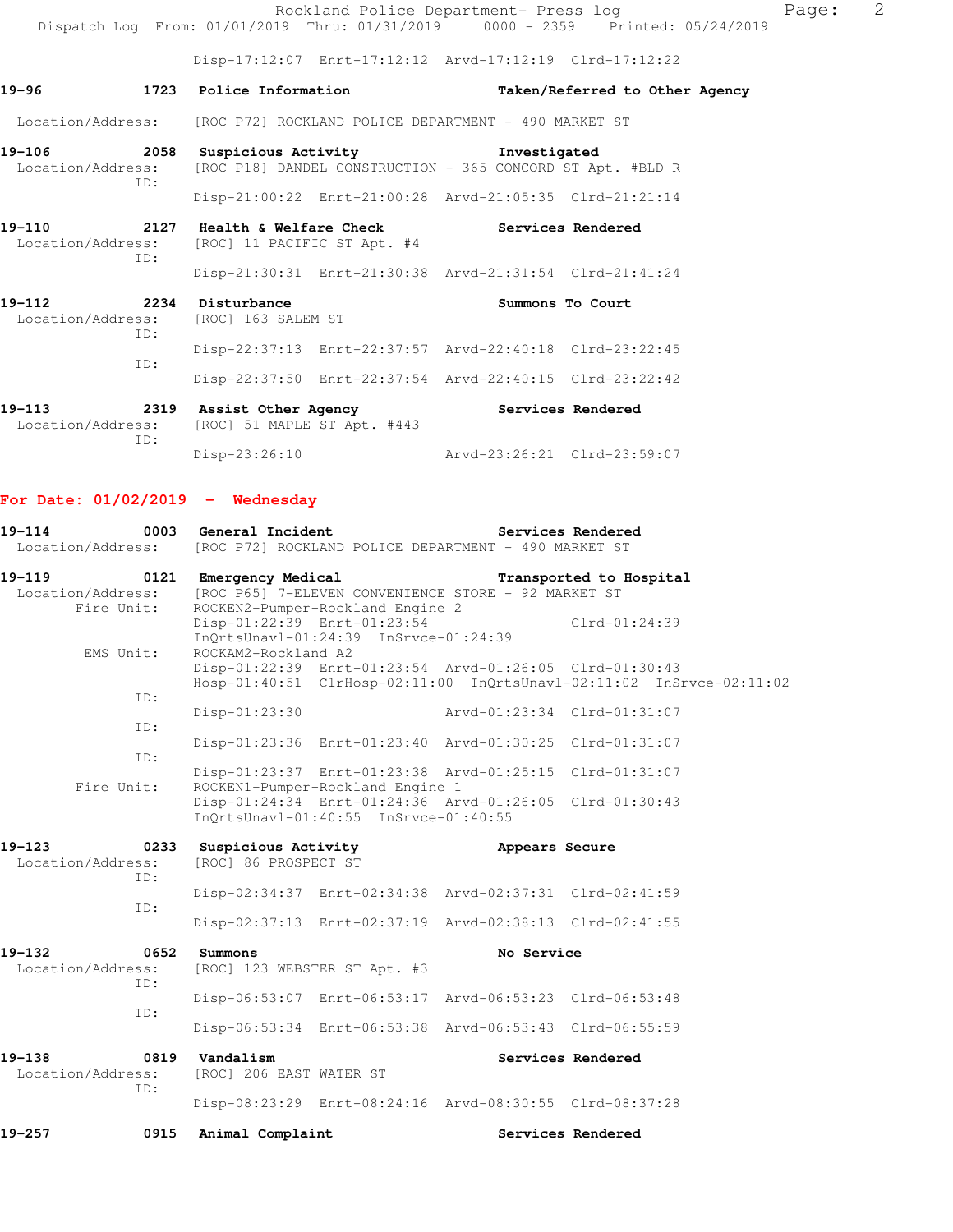Rockland Police Department- Press log Page: 3 Dispatch Log From: 01/01/2019 Thru: 01/31/2019 0000 - 2359 Printed: 05/24/2019 Location/Address: [ROC P95] HOLY FAMILY CHURCH - 403 UNION ST **19-148 0922 Motor Vehicle Stop Citation/Warning Issued**  Location/Address: [ROC] 641 LIBERTY ST ID: Arvd-09:22:00 Clrd-09:36:51 **19-152 0941 Motor Vehicle Stop Citation/Warning Issued**  Location/Address: [ROC] SUMMIT ST ID: Arvd-09:41:00 Clrd-09:51:17 **19-155 1002 Motor Vehicle Stop Citation/Warning Issued**  Location/Address: [ROC] WEST WATER ST @ ICEHOUSE WOOD LN ID: Arvd-10:02:00 Clrd-10:12:22 **19-157 1012 Motor Vehicle Stop Citation/Warning Issued**  Location/Address: [ROC] WEST WATER ST ID: Arvd-10:12:00 Clrd-10:17:25 **19-158 1018 Motor Vehicle Stop Citation/Warning Issued**  Location/Address: [ROC] 252 BEECH ST ID: Arvd-10:18:00 Clrd-10:23:41 **19-163 1047 Motor Vehicle Stop Citation/Warning Issued**  Location/Address: [ROC] 333 SALEM ST @ 11 SPRUCE ST ID: Arvd-10:47:00 Clrd-10:53:49 19-168 1108 Burglar Alarm **1108 Services Rendered**  Location/Address: [ROC] 15 MAGNOLIA DR ID: Disp-11:10:18 Enrt-11:10:28 Arvd-11:13:43 Clrd-11:13:53 ID: Disp-11:10:18 Enrt-11:10:31 Arvd-11:13:46 Clrd-11:14:00 **19-169 1130 Motor Vehicle Stop Citation/Warning Issued**  Location/Address: [ROC] 248 POND ST ID: Arvd-11:30:00 Clrd-11:36:13 **19-170 1141 Motor Vehicle Stop Citation/Warning Issued**  Location/Address: [ROC P47] BEST WESTERN - 909 HINGHAM ST ID: Arvd-11:41:00 Clrd-11:48:06 **19-171 1147 Larceny / Forgery/ Fraud Report Follows**  Location/Address: [ROC P96] MOUNTAIN ONE BANK - 279 UNION ST ID: Disp-11:49:11 Enrt-11:49:15 Arvd-11:51:27 Clrd-12:00:38 ID: Disp-11:49:30 Enrt-11:49:35 Arvd-11:51:32 Clrd-12:00:33 **19-177 1235 Motor Vehicle Stop Citation/Warning Issued**  Location/Address: [ROC] UNION ST ID: Arvd-12:35:00 Clrd-12:42:35 **19-178 1243 911 Accidental Investigated**  Location/Address: [ROC] 148 MARKET ST ID: Disp-12:44:27 Arvd-12:44:30 Clrd-12:47:20 19-258 1345 Animal Complaint **1345 Animal Complaint**  Location/Address: [ROC] NORTH AVE **19-198 1534 General Incident Services Rendered**  Location/Address: [ROC] 58 ALBION ST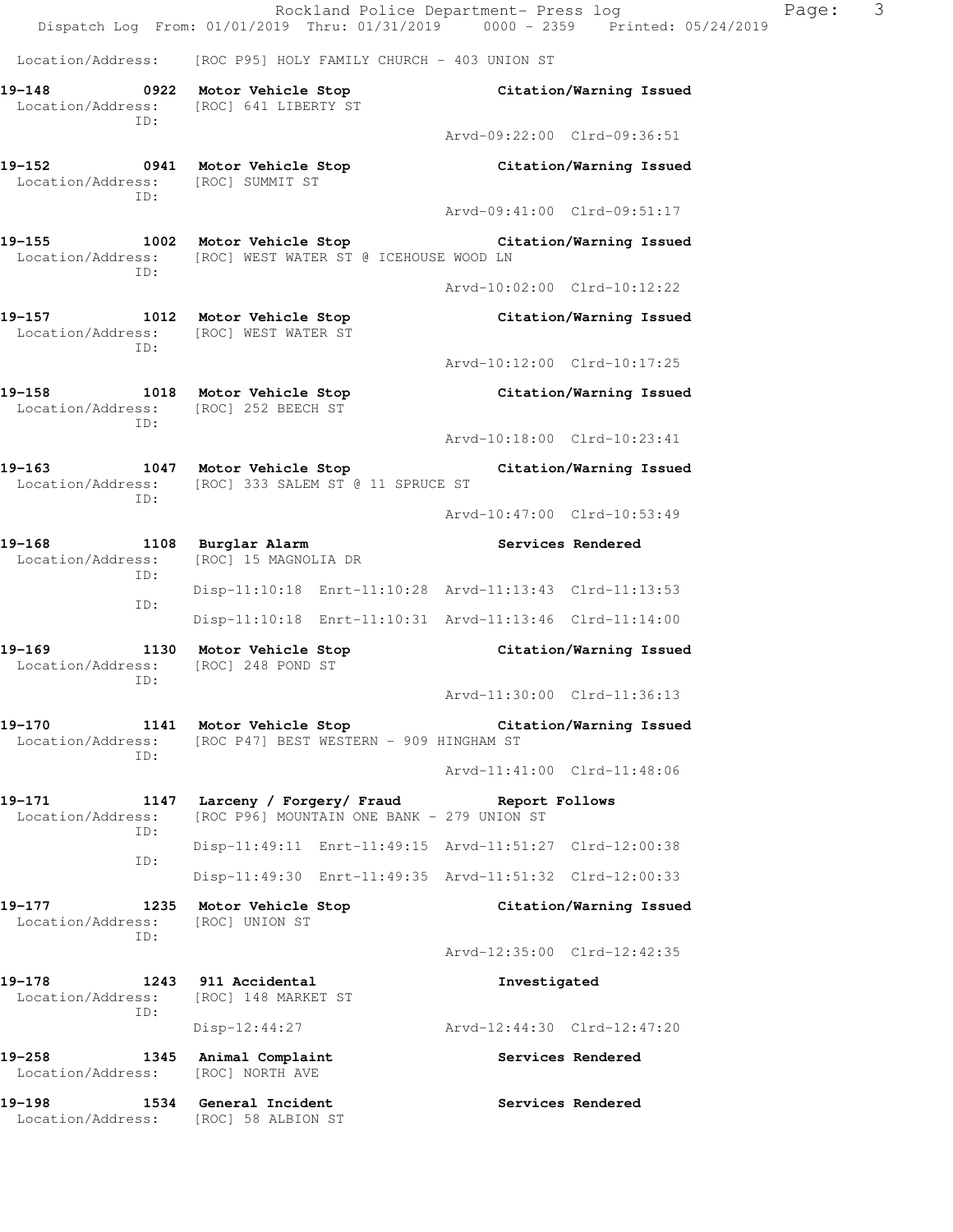Rockland Police Department- Press log Fage: 4 Dispatch Log From: 01/01/2019 Thru: 01/31/2019 0000 - 2359 Printed: 05/24/2019 **19-201 1610 General Info Services Rendered**  Location/Address: [ROC P72] ROCKLAND POLICE DEPARTMENT - 490 MARKET ST ID: Arvd-16:10:00 Clrd-16:14:44 19-216 1749 Emergency Medical **19-216** Transported to Hospital Location/Address: [ROC] 33 TAUNTON AVE ID: Disp-17:52:01 Enrt-17:52:05 Arvd-17:52:46 Clrd-17:56:01<br>EMS Unit: ABIA4-Abington Ambulance 4 ABIA4-Abington Ambulance 4 Disp-17:53:10 Enrt-17:53:14 Arvd-17:59:47 Clrd-18:14:07 Hosp-18:22:38 ClrHosp-19:02:36 InQrtsUnavl-19:13:24 InSrvce-19:13:29 ID: Disp-17:53:24 Enrt-17:53:28 Arvd-17:53:39 Clrd-17:56:01<br>Fire Unit: ROCKEN1-Pumper-Rockland Engine 1 ROCKEN1-Pumper-Rockland Engine 1 Disp-17:52:11 Enrt-17:53:47 Arvd-17:58:15 Clrd-18:15:09 InQrtsUnavl-18:17:35 InSrvce-18:17:38 **19-215 1750 Assist Fire Department Transported to Hospital**  Location/Address: [ROC] 33 TAUNTON AVE ID: Disp-17:56:20 Arvd-17:56:29 Clrd-18:12:00 ID: Disp-17:56:26 Arvd-17:56:34 Clrd-18:12:10 **19-224 1902 MVA Property Damage Only Paper Exchange**  Location/Address: [ROC P55] HOME DEPOT - 1149 HINGHAM ST ID: Disp-19:04:20 Enrt-19:04:24 Arvd-19:14:18 Clrd-19:40:12 **19-229 2106 Burglar Alarm Appears Secure**  Location/Address: [ROC] 22 RESERVOIR PARK DR ID: Disp-21:08:32 Enrt-21:08:36 Arvd-21:25:27 Clrd-21:37:28 **19-230 2111 Summons No Service**  Location/Address: [ROC] 160 MARTHA DR Apt. #E ID: Disp-21:11:53 Arvd-21:11:58 Clrd-21:24:35 **19-232 2125 Burglar Alarm Appears Secure**  Location/Address: [ROC] 181 CENTRAL ST ID: Disp-21:27:49 Enrt-21:27:57 Arvd-21:30:02 Clrd-21:38:21 **19-233** 2145 Summons Services Rendered Location/Address: [ROC] 123 WEBSTER ST ID: Arvd-21:45:00 Clrd-21:54:59 **19-235 2155 Summons Services Rendered**  Location/Address: [ROC] 18 DEXTER RD ID: Arvd-21:55:00 Clrd-22:13:17 **19-236 2201 Motor Vehicle Stop Citation/Warning Issued**  Location/Address: [ROC P93] THE BANNER - 167 UNION ST ID: Arvd-22:01:00 Clrd-22:14:37 **19-238 2215 Suspicious Activity Arrest(s) Made** Vicinity of: [ROC] 512 NORTH AVE [ROC] 512 NORTH AVE ID: Arvd-22:15:00 Clrd-22:26:25 ID: Disp-22:16:32 Enrt-22:16:35 Arvd-22:16:39 Clrd-22:31:47 **19-239 2323 Building Check Services Rendered**  Location/Address: [ROC P75] UNION POINT - BILL DELAHUNT PKWY

Arvd-23:23:00 Clrd-23:25:40

ID: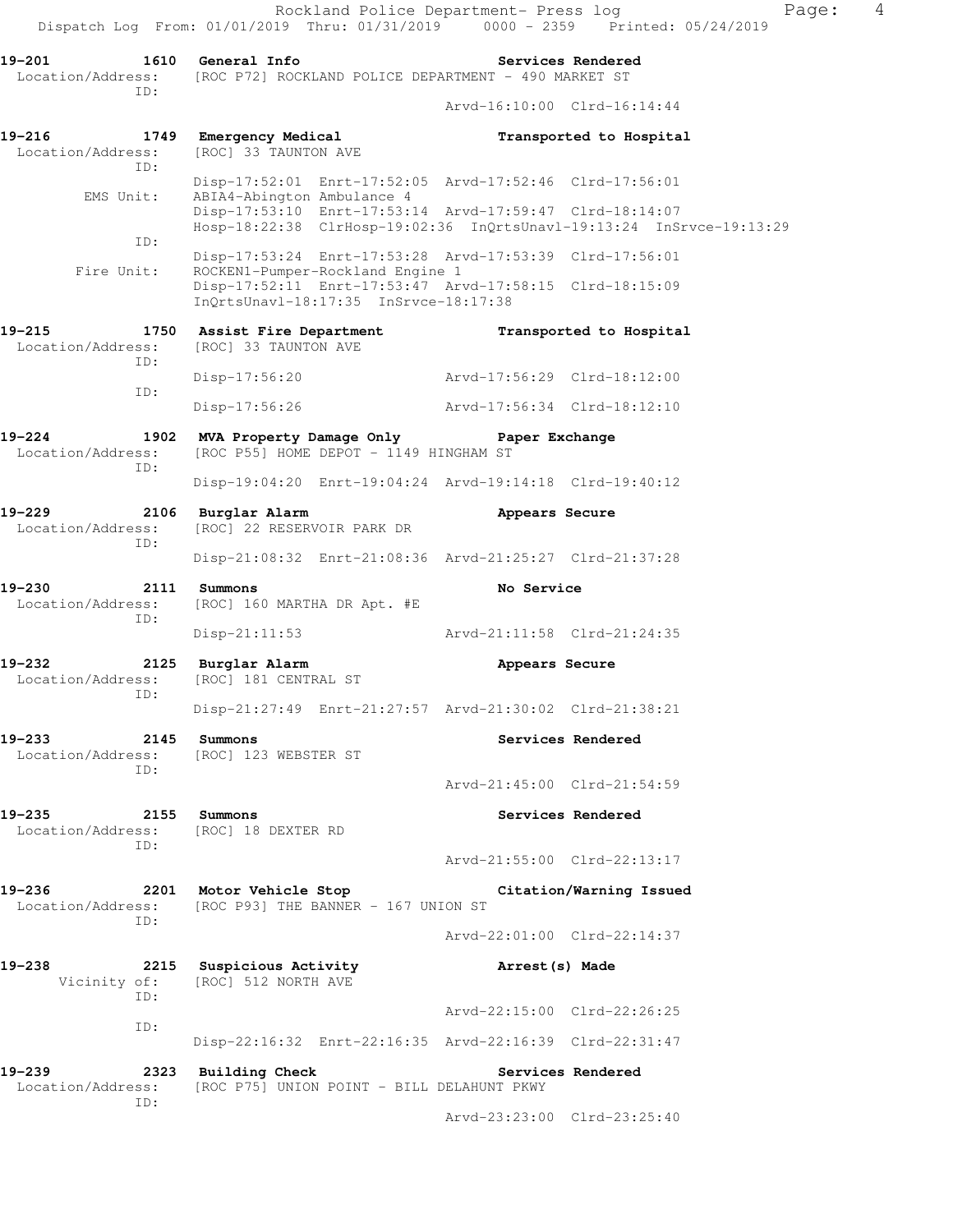#### **For Date: 01/03/2019 - Thursday**

ID:

- **19-240 0000 Information Call No Action Required**  Location/Address: [ROC P72] ROCKLAND POLICE DEPARTMENT - 490 MARKET ST
- **19-255 0809 General Info Services Rendered**  Location/Address: [ROC P72] ROCKLAND POLICE DEPARTMENT - 490 MARKET ST
- **19-260 0843 Health & Welfare Check No EMS**  Location/Address: [ROC] 36 STUDLEY CT ID: Disp-08:44:45 Enrt-08:44:53 Clrd-08:47:19 ID: Disp-08:47:30 Arvd-08:50:45 Clrd-08:50:59
- **19-266 0905 Disabled Motor Vehicle No Action Required**  Location/Address: [ROC] 408 UNION ST @ 11 NORTH AVE ID: Disp-09:07:39 Clrd-09:07:46
- **19-267 0907 Motor Vehicle Stop Citation/Warning Issued**  Location/Address: [ROC] 408 UNION ST @ 11 NORTH AVE

Arvd-09:07:00 Clrd-09:15:47

- **19-268 0909 Unwanted Party Sent On Way**  Location/Address: [ROC 33] FLINT GROUP - 45 RESERVOIR PARK DR ID: Disp-09:11:09 Enrt-09:11:13 Arvd-09:13:21 Clrd-09:25:02 ID: Disp-09:11:21 Enrt-09:11:23 Arvd-09:16:28 Clrd-09:24:55 ID: Disp-09:15:56 Enrt-09:16:00 Clrd-09:16:33
- **19-272 0952 Motor Vehicle Stop Citation/Warning Issued**  Location/Address: [ROC] 64 BEECH ST @ 1 BAY PATH LN ID:

Arvd-09:52:00 Clrd-09:58:28

- **19-275 1007 Motor Vehicle Stop Citation/Warning Issued**  Location/Address: [ROC] 543 SUMMER ST @ 43 WINTER CIR ID:
	- Disp-10:09:11 Arvd-10:09:29 Clrd-10:16:14
- **19-276 1017 Motor Vehicle Stop Citation/Warning Issued**  Location/Address: [ROC] 37 WINTER CIR ID:
	- Disp-10:18:32 Arvd-10:18:40 Clrd-10:30:42
- **19-277 1032 Motor Vehicle Stop Citation/Warning Issued**  Location/Address: [ROC] 449 CONCORD ST @ 1 BROOKLINE WAY ID:

Arvd-10:32:00 Clrd-10:42:01

- **19-282 1117 Assist Public Advised to Court**  Location/Address: [ROC] 74 MARTHA DR Apt. #D
- 19-284 1131 Assist Public **1131 Services Rendered** Location/Address: [ROC] 22 RESERVOIR PARK DR
- **19-285 1147 911 Accidental Services Rendered**  Location/Address: [ROC] 277 NORTH AVE ID:
- Disp-11:48:37 Enrt-11:49:11 Arvd-11:52:03 Clrd-11:53:16
- **19-289 1211 Burglar Alarm Building Checked/Secured**  Location/Address: [ROC] 16 MAPLE ST ID: Disp-12:14:15 Enrt-12:14:38 Arvd-12:16:18 Clrd-12:21:25
- 19-298 1303 Assist Public **19-298** Services Rendered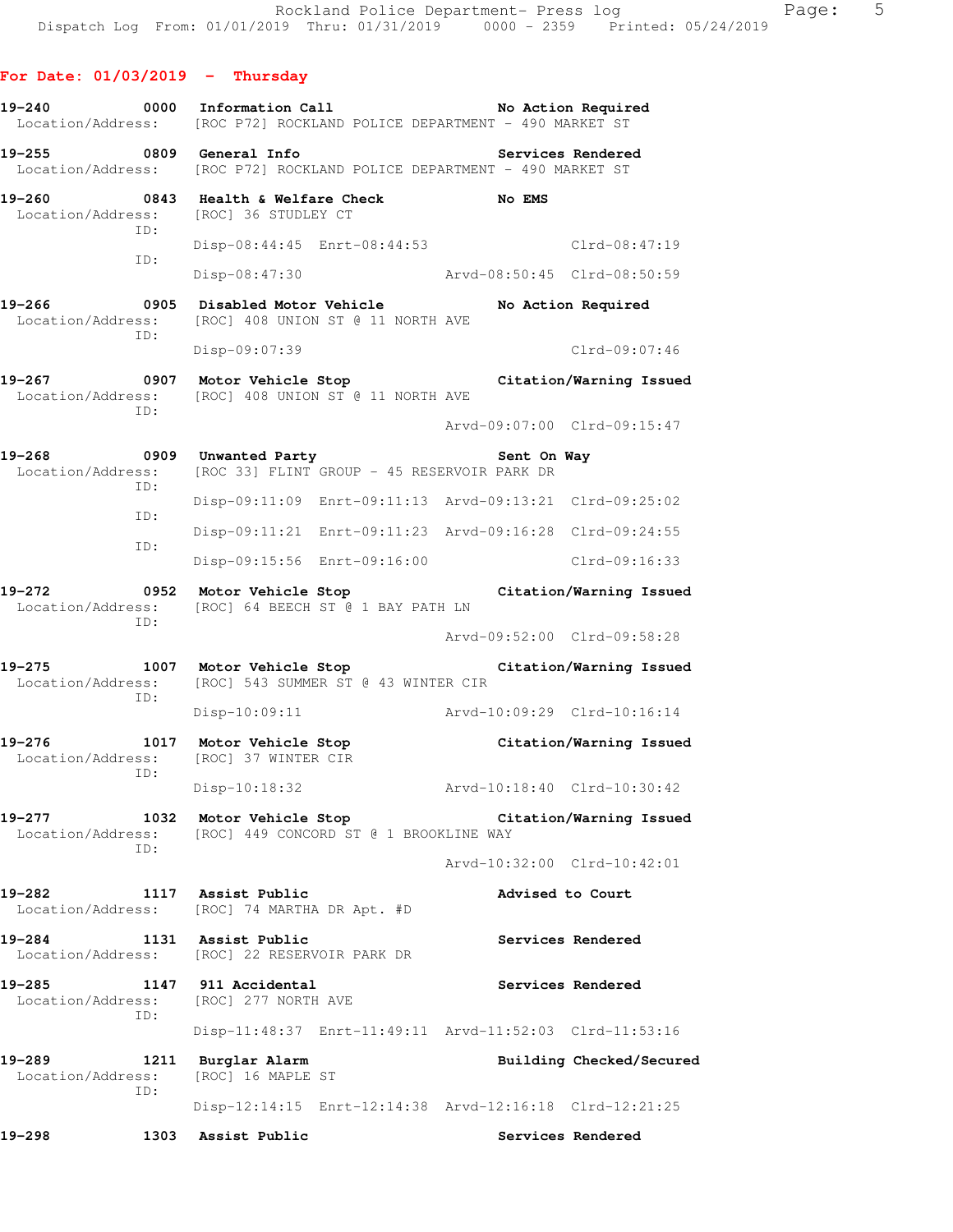Rockland Police Department- Press log Page: 6 Dispatch Log From: 01/01/2019 Thru: 01/31/2019 0000 - 2359 Printed: 05/24/2019 Location/Address: [ROC P72] ROCKLAND POLICE DEPARTMENT - 490 MARKET ST **19-301 1321 Motor Vehicle Stop Citation/Warning Issued**  Vicinity of: [ROC] 529 UNION ST @ 15 BIGELOW AVE ID: Disp-13:24:53 Arvd-13:26:05 Clrd-13:36:36 **19-304 1348 Motor Vehicle Stop Citation/Warning Issued**  Location/Address: [ROC] 592 BEECH ST ID: Disp-13:49:22 Arvd-13:49:29 Clrd-13:56:15 **19-306 1356 Motor Vehicle Stop Citation/Warning Issued**  Vicinity of: [ROC] 545 BEECH ST @ 101 STANDPIPE DR ID: Disp-13:57:04 Arvd-13:57:18 Clrd-14:02:19 **19-309 1421 Assist Public Advised to Court**  Location/Address: [ROC] 23 PLAIN ST Apt. #A **19-311 1427 Motor Vehicle Stop Verbal Warning**  Vicinity of: [ROC] BUTTERFIELD - 372 MARKET ST ID: Disp-14:29:26 Arvd-14:29:43 Clrd-14:30:45 **19-313 1441 Motor Vehicle Stop Citation/Warning Issued**  Location/Address: [ROC 73] ROCKLAND TOWN HALL - 242 UNION ST ID: Disp-14:42:35 Arvd-14:42:44 Clrd-14:49:55 **19-316 1456 Motor Vehicle Stop Citation/Warning Issued**  Vicinity of: [ROC] 305 BEECH ST ID: Disp-14:58:48 Arvd-14:58:54 Clrd-15:07:47 19-320 1525 Burglar Alarm **19-320** Services Rendered Location/Address: [ROC] 55 ARLINGTON ST ID: Disp-15:27:42 Enrt-15:27:49 Arvd-15:32:14 Clrd-15:32:47 **19-321 1534 911 Accidental Investigated**  Location/Address: [ROC] RESERVOIR PARK DR ID: Disp-15:36:16 Clrd-15:38:04 ID: Disp-15:37:44 Enrt-15:37:56 Arvd-15:38:00 Clrd-15:59:24 **19-322 1537 Motor Vehicle Complaint Investigated**  Location/Address: [ROC 60] SPRING GATE APARTMENTS - 52 HANNAH WAY ID: Disp-15:39:32 Enrt-15:39:34 Arvd-15:43:30 Clrd-15:58:34 ID: Arvd-15:51:39 Clrd-15:58:40 **19-323 1548 Assist Public Investigated**  Location/Address: [ROC] 57 EXCHANGE ST 19-326 1608 General Info **19-326** Services Rendered Location/Address: [ROC P72] ROCKLAND POLICE DEPARTMENT - 490 MARKET ST ID: Arvd-16:08:00 Clrd-16:13:36 **19-332 1658 911 Accidental Services Rendered**  Location/Address: [ROC] 1 TECHNOLOGY PL ID: Disp-16:59:19 Enrt-16:59:24 Arvd-17:04:13 Clrd-17:05:02 **19-334 1708 Larceny / Forgery/ Fraud Services Rendered**  Location/Address: [ROC] 228 MONCRIEF RD @ MARKET ST ID: Disp-17:21:04 Enrt-17:22:16 Arvd-17:47:16 Clrd-17:47:20 ID: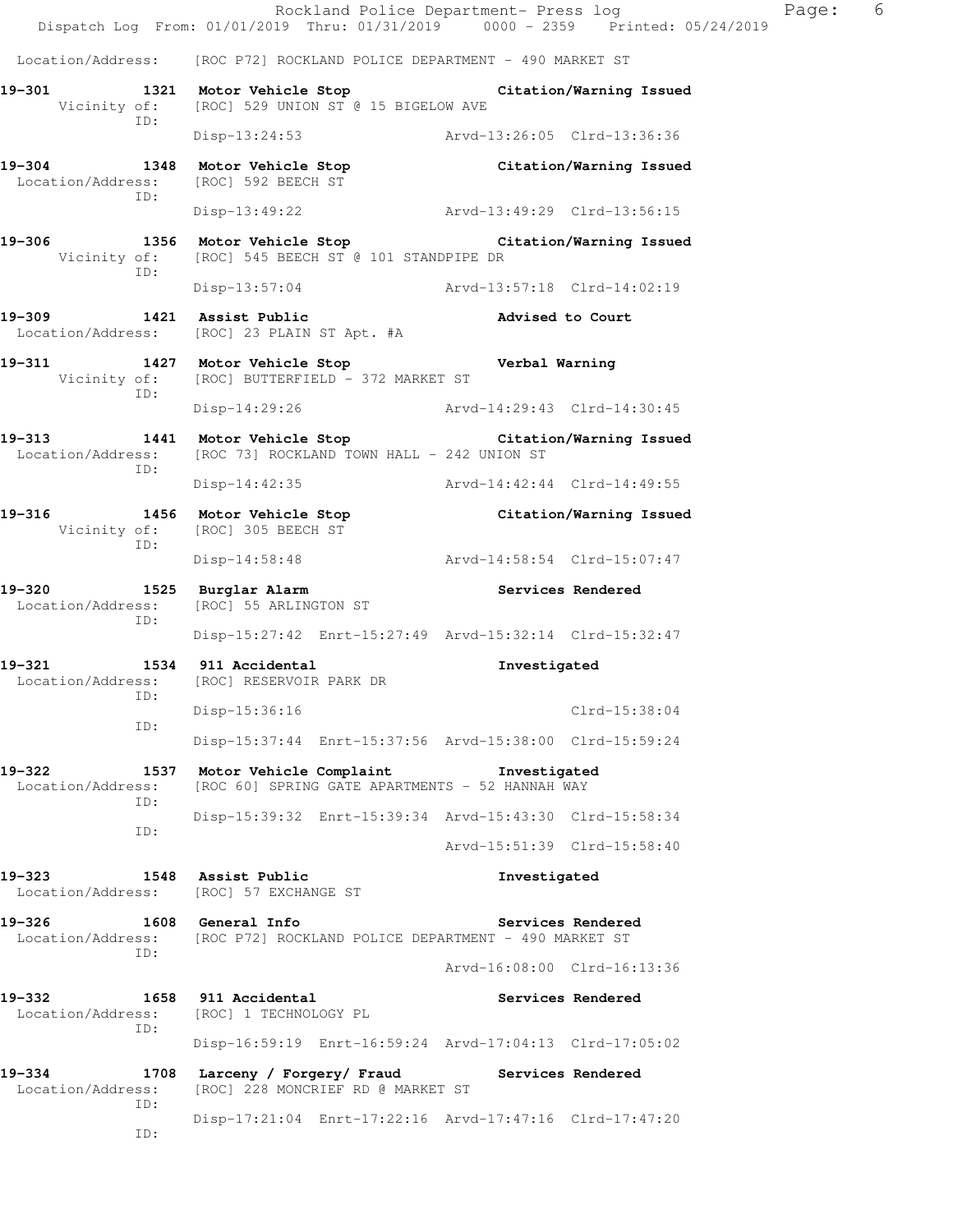|                                     |                                                                |                                       | Rockland Police Department- Press log                   | Dispatch Log From: 01/01/2019 Thru: 01/31/2019 0000 - 2359 Printed: 05/24/2019 | Page: | 7 |
|-------------------------------------|----------------------------------------------------------------|---------------------------------------|---------------------------------------------------------|--------------------------------------------------------------------------------|-------|---|
|                                     |                                                                | Disp-17:21:04 Enrt-17:22:19           |                                                         | $Clrd-17:23:49$                                                                |       |   |
| TD:                                 |                                                                |                                       | Disp-17:25:04 Enrt-17:25:08 Arvd-17:25:10 Clrd-17:45:45 |                                                                                |       |   |
| 19–335<br>Location/Address:<br>ID:  | 1721 Motor Vehicle Collision W/PI<br>[ROC] BELLAS - HINGHAM ST |                                       |                                                         | Transported to Hospital                                                        |       |   |
| ID:                                 |                                                                | Disp-17:22:32 Enrt-17:22:39           |                                                         | $Clrd-17:23:23$                                                                |       |   |
| EMS Unit:                           | ROCKAM2-Rockland A2                                            |                                       | Disp-17:24:05 Enrt-17:24:18 Arvd-17:27:25 Clrd-18:12:46 |                                                                                |       |   |
| Fire Unit:                          |                                                                | ROCKEN1-Pumper-Rockland Engine 1      | Disp-17:24:36 Enrt-17:24:41 Arvd-17:27:30 Clrd-17:43:38 | Hosp-18:00:15 ClrHosp-18:35:29 InQrtsUnavl-18:40:34 InSrvce-18:40:47           |       |   |
|                                     |                                                                | InOrtsUnavl-17:44:24 InSrvce-17:44:24 | Disp-17:24:36 Enrt-17:24:41 Arvd-17:28:55 Clrd-17:44:19 |                                                                                |       |   |
| 19–337<br>Location/Address:<br>ID:  | 1802 Motor Vehicle Stop<br>[ROC] BANNER PUB - UNION ST         |                                       |                                                         | Citation/Warning Issued                                                        |       |   |
|                                     |                                                                |                                       | Disp-18:03:54 Enrt-18:04:10 Arvd-18:08:04 Clrd-18:13:54 |                                                                                |       |   |
| 19–339<br>Location/Address:<br>ID:  | 1804 Health & Welfare Check<br>[ROC] 58 ALBION ST Apt. #3      |                                       |                                                         | Transported to Hospital                                                        |       |   |
|                                     |                                                                |                                       | Disp-18:06:16 Enrt-18:06:37 Arvd-18:07:30 Clrd-18:22:22 |                                                                                |       |   |
| ID:                                 |                                                                |                                       | Disp-18:06:25 Enrt-18:06:31 Arvd-18:07:26 Clrd-18:22:53 |                                                                                |       |   |
| 1925<br>19-346<br>Location/Address: | Summons<br>[ROC] 350 WEST WATER ST                             |                                       |                                                         | Services Rendered                                                              |       |   |
| TD:                                 |                                                                |                                       | Arvd-19:26:53 Clrd-19:42:08                             |                                                                                |       |   |

# **For Date: 01/04/2019 - Friday**

| 19-368<br>0001<br>Location/Address:               | General Info<br>[ROC P72] ROCKLAND POLICE DEPARTMENT - 490 MARKET ST                                                                                                               | No Service                  |                         |
|---------------------------------------------------|------------------------------------------------------------------------------------------------------------------------------------------------------------------------------------|-----------------------------|-------------------------|
| 0431<br>19-381<br>Location/Address:<br>Fire Unit: | <b>Emergency Medical</b><br>[ROC] 56 LIBERTY ST<br>ROCKEN2-Pumper-Rockland Engine 2                                                                                                | No EMS                      |                         |
| EMS Unit:                                         | Disp-04:32:51 Enrt-04:33:21 Arvd-04:35:39 Clrd-04:51:19<br>InOrtsUnavl-04:51:32 InSrvce-04:51:32<br>ROCKAM2-Rockland A2<br>Disp-04:33:13 Enrt-04:33:22 Arvd-04:35:15 Clrd-04:51:16 |                             |                         |
| Fire Unit:                                        | InOrtsUnavl-04:51:29 InSrvce-04:51:29<br>ROCKEN1-Pumper-Rockland Engine 1<br>Disp-04:43:32 Enrt-04:43:55<br>InOrtsUnavl-04:47:03 InSrvce-04:47:03                                  |                             | $Clrd-04:47:03$         |
| ID:                                               | Disp-04:44:42 Enrt-04:44:46                                                                                                                                                        |                             | $Clrd-04:49:00$         |
| 19-387<br>0656<br>Location/Address:<br>TD:        | Motor Vehicle Stop<br>[ROC] 334 CONCORD ST                                                                                                                                         |                             | Citation/Warning Issued |
|                                                   |                                                                                                                                                                                    | Arvd-06:56:00 Clrd-07:03:34 |                         |
| 19–397<br>0955<br>Location/Address:<br>ID:        | Health & Welfare Check<br>[ROC] 329 NORTH AVE Apt. #2                                                                                                                              | No Service                  |                         |
| TD:                                               | Disp-09:57:20 Enrt-10:00:23 Arvd-10:04:08 Clrd-10:08:55                                                                                                                            |                             |                         |
|                                                   | Disp-10:00:13 Enrt-10:00:18 Arvd-10:04:12 Clrd-10:09:02                                                                                                                            |                             |                         |
| ID:                                               |                                                                                                                                                                                    | Arvd-10:15:30 Clrd-10:21:38 |                         |
| TD:                                               |                                                                                                                                                                                    | Arvd-10:16:50 Clrd-10:24:35 |                         |
| 1020<br>19-1289<br>Location/Address:              | Animal Complaint<br>[ROC] 474 NORTH AVE                                                                                                                                            |                             | Services Rendered       |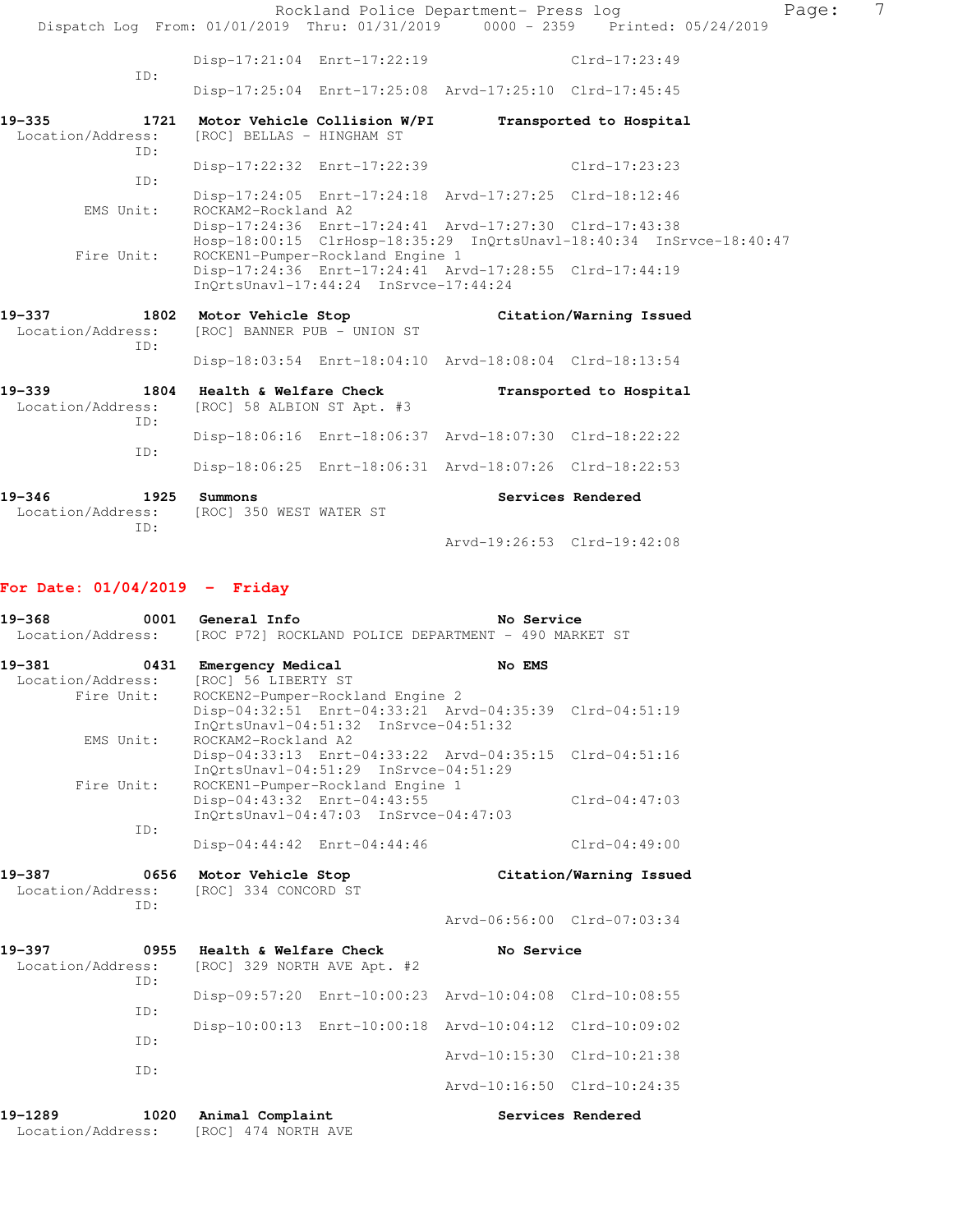| 19-401<br>1042<br>Location/Address:            | 911 Accidental<br>[ROC P108] SOUTH SHORE BMW - 1040 HINGHAM ST                                                          |                             | Services Rendered |
|------------------------------------------------|-------------------------------------------------------------------------------------------------------------------------|-----------------------------|-------------------|
| ID:                                            | Disp-10:44:17                                                                                                           |                             | $Clrd-10:44:45$   |
| ID:                                            | Disp-10:44:41 Enrt-10:44:47                                                                                             |                             | Clrd-10:52:19     |
| ID:                                            | Disp-10:52:14 Enrt-10:52:17 Arvd-10:54:39 Clrd-10:59:56                                                                 |                             |                   |
| 19-410<br>1142<br>Location/Address:<br>ID:     | Motor Vehicle Stop<br>[ROC] 420 SALEM ST                                                                                | Verbal Warning              |                   |
|                                                |                                                                                                                         | Arvd-11:42:00 Clrd-11:45:37 |                   |
| $19 - 413$<br>Vicinity of:<br>ID:              | 1223 Disabled Motor Vehicle<br>[ROC] 136 PLAIN ST @ 152 W WATER ST                                                      |                             | Cancelled Enroute |
| ID:                                            | Disp-12:24:54 Enrt-12:24:56                                                                                             |                             | $Clrd-12:32:33$   |
|                                                | Disp-12:25:02 Enrt-12:25:04                                                                                             |                             | $Clrd-12:32:30$   |
| $19 - 414$<br>1232<br>Location/Address:<br>ID: | Animal Complaint<br>[ROC] 408 UNION ST                                                                                  | Investigated                |                   |
|                                                | Disp-12:40:41 Enrt-12:40:44                                                                                             |                             | $Clrd-12:57:01$   |
| 19-417<br>1248<br>Location/Address:<br>ID:     | Threats<br>[ROC] 228 MONCRIEF RD                                                                                        | Advised to Court            |                   |
|                                                | Disp-12:56:20                                                                                                           |                             | $Clrd-12:56:24$   |
| 19-418<br>1250<br>Location/Address:<br>ID:     | Animal Complaint<br>[ROC] 46 BEAL CT                                                                                    | Investigated                |                   |
|                                                | $Disp-12:57:44$                                                                                                         |                             | $Clrd-12:58:06$   |
| 19-419<br>1252<br>Location/Address:<br>ID:     | 911 Accidental<br>[ROC] 1 TECHNOLOGY PL                                                                                 |                             | Services Rendered |
| ID:                                            | Disp-12:54:32 Enrt-12:54:37                                                                                             |                             | $Clrd-12:56:10$   |
|                                                | Disp-12:56:53 Enrt-12:56:56 Arvd-13:02:06 Clrd-13:18:25                                                                 |                             |                   |
| 19-421<br>1329<br>Location/Address:<br>ID:     | Suspicious Activity<br>[ROC P106] ROCKLAND HIGH SCHOOL - 52 MACKINLAY WAY                                               | Report Follows              |                   |
|                                                |                                                                                                                         | Arvd-13:29:00 Clrd-13:30:56 |                   |
| 19-423<br>Location/Address:<br>Fire Unit:      | 1339 Emergency Medical<br>[ROC 9] SULLIVAN TIRE AND AUTO SERVICE - 1 VFW DR<br>ROCKEN1-Pumper-Rockland Engine 1         |                             | Services Rendered |
| EMS Unit:                                      | Disp-13:42:03 Enrt-13:42:18 Arvd-13:43:54 Clrd-13:57:45<br>InQrtsUnavl-14:27:23 InSrvce-14:27:23<br>ROCKAM2-Rockland A2 |                             |                   |
| ID:                                            | Disp-13:42:03 Enrt-13:42:18 Arvd-13:43:53 Clrd-13:57:50<br>InQrtsUnavl-14:00:44 InSrvce-14:00:45                        |                             |                   |
|                                                |                                                                                                                         |                             |                   |
|                                                | Disp-13:42:13 Enrt-13:42:18 Arvd-13:51:37 Clrd-13:58:22                                                                 |                             |                   |
| 19-1290<br>1500<br>Location/Address:           | Animal Complaint<br>[ROC] 63 EAST WATER ST                                                                              |                             | Services Rendered |
| 19-431<br>Location/Address:                    | 1512 General Info<br>[ROC P69] MCDONALD'S - 117 MARKET ST                                                               |                             | Services Rendered |
| ID:                                            | Disp-15:13:18 Enrt-15:13:20                                                                                             |                             | $Clrd-15:15:56$   |
| ID:                                            | Disp-15:16:24 Enrt-15:16:26 Arvd-15:23:23 Clrd-15:44:41                                                                 |                             |                   |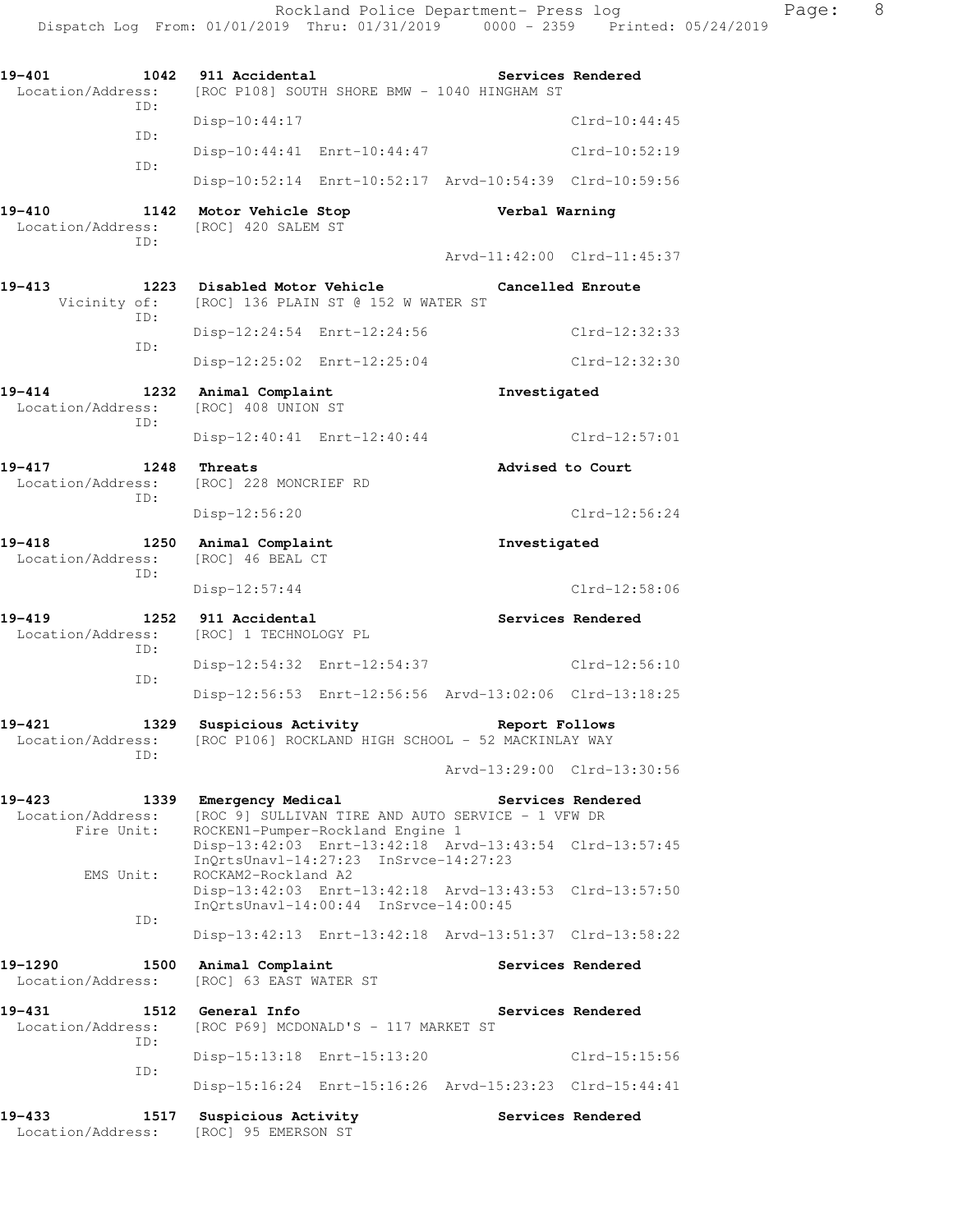|                                 |             |                                                    |                                     | Rockland Police Department- Press log<br>Dispatch Log From: 01/01/2019 Thru: 01/31/2019 0000 - 2359 Printed: 05/24/2019 |                         | Page: | 9 |
|---------------------------------|-------------|----------------------------------------------------|-------------------------------------|-------------------------------------------------------------------------------------------------------------------------|-------------------------|-------|---|
|                                 | ID:         |                                                    |                                     | Disp-15:20:48 Enrt-15:20:53 Arvd-15:23:49 Clrd-15:57:08                                                                 |                         |       |   |
|                                 | ID:         |                                                    |                                     | Disp-15:21:10 Enrt-15:21:14 Arvd-15:23:47 Clrd-15:57:14                                                                 |                         |       |   |
| 19-439<br>Location/Address:     |             | 1604 General Info                                  |                                     | [ROC P72] ROCKLAND POLICE DEPARTMENT - 490 MARKET ST                                                                    | Services Rendered       |       |   |
|                                 | ID:         |                                                    |                                     | Arvd-16:04:00 Clrd-16:09:36                                                                                             |                         |       |   |
| 19-442<br>Location/Address:     | ID:         | 1646 Lost/Found Property<br>[ROC] 309 STANDPIPE DR |                                     |                                                                                                                         | Services Rendered       |       |   |
|                                 |             |                                                    |                                     | Arvd-16:46:00 Clrd-16:57:16                                                                                             |                         |       |   |
| $19 - 444$<br>Location/Address: | ID:         | 1711 Disturbance<br>[ROC] 113 MARKET ST            |                                     |                                                                                                                         | Services Rendered       |       |   |
|                                 | ID:         |                                                    |                                     | Disp-17:12:56 Enrt-17:13:04 Arvd-17:16:24 Clrd-17:49:33                                                                 |                         |       |   |
|                                 | ID:         |                                                    |                                     | Disp-17:13:51 Enrt-17:13:53 Arvd-17:16:24 Clrd-17:35:54                                                                 |                         |       |   |
|                                 | ID:         |                                                    |                                     | Disp-17:14:02 Enrt-17:14:07 Arvd-17:16:24 Clrd-17:42:30                                                                 |                         |       |   |
|                                 |             |                                                    |                                     | Disp-17:14:21 Enrt-17:14:23 Arvd-17:16:24 Clrd-17:28:18                                                                 |                         |       |   |
| 19-447<br>Location/Address:     |             | 1748 Harassment<br>[ROC] 204 STANDPIPE DR          |                                     |                                                                                                                         | No Action Required      |       |   |
|                                 | ID:         |                                                    |                                     | Arvd-17:48:00 Clrd-18:18:18                                                                                             |                         |       |   |
| $19 - 449$                      |             | 1754 Assist Fire Department                        |                                     |                                                                                                                         | Services Rendered       |       |   |
| Location/Address:               | ID:         | [ROC] 220 LIBERTY ST                               |                                     |                                                                                                                         |                         |       |   |
|                                 | ID:         |                                                    |                                     | Disp-17:55:21 Enrt-17:55:40 Arvd-17:56:15 Clrd-18:08:23                                                                 |                         |       |   |
|                                 |             | Disp-17:57:36                                      |                                     | Arvd-17:57:41 Clrd-18:08:18                                                                                             |                         |       |   |
| 19-456<br>Location/Address:     | ID:         | [ROC] VFW DR                                       |                                     | 1858 Motor Vehicle Complaint 6one on arrival                                                                            |                         |       |   |
|                                 |             |                                                    | Disp-19:00:43 Enrt-19:00:52         |                                                                                                                         | Clrd-19:03:31           |       |   |
| $19 - 459$<br>Vicinity of:      | ID:         | 1916 Motor Vehicle Stop<br>[ROC] 131 CENTRAL ST    |                                     |                                                                                                                         | Citation/Warning Issued |       |   |
|                                 |             | $Disp-19:17:53$                                    |                                     | Arvd-19:17:59 Clrd-19:27:32                                                                                             |                         |       |   |
| 19-460<br>Location/Address:     | 1921        | Harassment<br>[ROC] 8 DYER ST                      |                                     |                                                                                                                         | Services Rendered       |       |   |
| $19 - 462$<br>Location/Address: | ID:         | 1931 Motor Vehicle Stop                            | [ROC] 215 MARKET ST @ 13 CONCORD ST | Verbal Warning                                                                                                          |                         |       |   |
|                                 | ID:         |                                                    |                                     | Arvd-19:31:00 Clrd-19:44:37                                                                                             |                         |       |   |
|                                 |             | $Disp-19:36:04$                                    |                                     | Arvd-19:36:25 Clrd-19:44:32                                                                                             |                         |       |   |
| 19-465<br>Location/Address:     | 1951<br>ID: | Assist Public<br>[ROC] 341 LIBERTY ST              |                                     |                                                                                                                         | Services Rendered       |       |   |
|                                 |             |                                                    |                                     | Disp-19:55:21 Enrt-19:55:33 Arvd-20:14:16 Clrd-20:14:18                                                                 |                         |       |   |
| 19-466<br>Location/Address:     | 2001<br>ID: | Assist Other Agency<br>[ROC] 230 MARTHA DR Apt. #E |                                     |                                                                                                                         | Services Rendered       |       |   |
|                                 | ID:         | Disp-20:03:43 Enrt-20:04:03                        |                                     |                                                                                                                         | Clrd-20:09:09           |       |   |
|                                 | ID:         |                                                    | Disp-21:19:39 Enrt-21:19:45         |                                                                                                                         | Clrd-21:25:01           |       |   |
|                                 |             |                                                    |                                     | Disp-21:24:49 Enrt-21:24:56 Arvd-21:31:30 Clrd-21:37:53                                                                 |                         |       |   |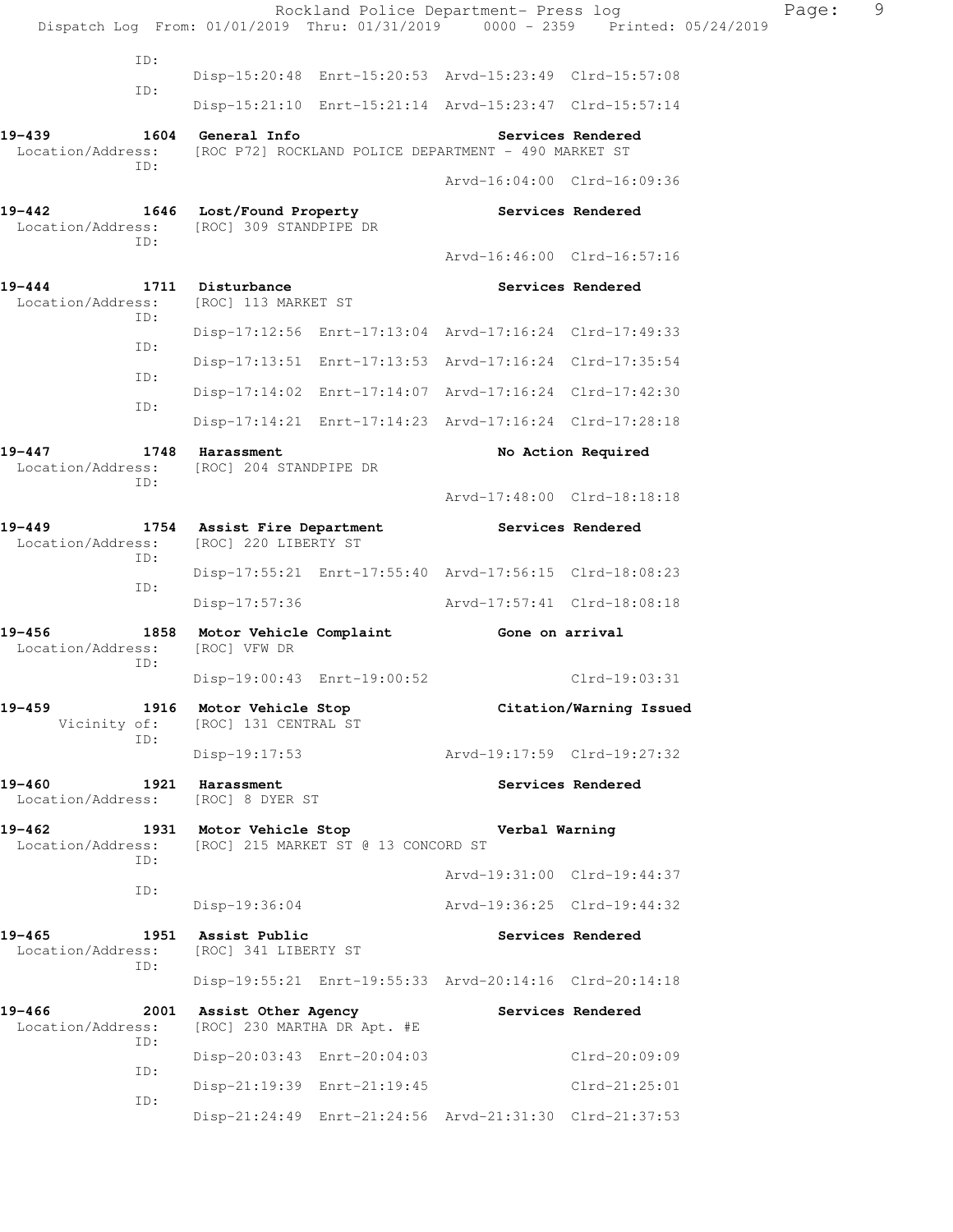Rockland Police Department- Press log Page: 10 Dispatch Log From: 01/01/2019 Thru: 01/31/2019 0000 - 2359 Printed: 05/24/2019

| 19-467<br>Location/Address: | 2005<br>TD: | Lockout<br>[ROC P89] CALVARY CHAPEL - 175 MARKET ST |                             | Services Rendered |
|-----------------------------|-------------|-----------------------------------------------------|-----------------------------|-------------------|
|                             |             | Disp-20:08:43                                       | Arvd-20:08:49 Clrd-20:23:17 |                   |
| 19-470                      | 2009        | Follow-Up Investigation                             |                             | Services Rendered |

|            | TD:         |                                                                     | Arvd-20:09:00 Clrd-20:30:50                             |                   |
|------------|-------------|---------------------------------------------------------------------|---------------------------------------------------------|-------------------|
| 19-472     | 2030<br>TD: | Follow-Up Investigation<br>Location/Address: [ROC] 109 ARLINGTON ST |                                                         | Services Rendered |
|            | TD:         |                                                                     | Arvd-20:30:00 Clrd-21:17:36                             |                   |
|            |             |                                                                     | Disp-20:31:33 Enrt-20:31:35 Arvd-20:31:36 Clrd-21:17:44 |                   |
| $19 - 480$ | 2149<br>ID: | Health & Welfare Check<br>Location/Address: [ROC] EXCHANGE ST       | Gone on arrival                                         |                   |
|            |             |                                                                     | Disp-21:53:22 Enrt-21:53:30 Arvd-21:54:37 Clrd-21:59:53 |                   |

| 19-481            |  | 2214 Vehicle Maintenance |                                                      | No Action Required |  |
|-------------------|--|--------------------------|------------------------------------------------------|--------------------|--|
| Location/Address: |  |                          | [ROC P72] ROCKLAND POLICE DEPARTMENT - 490 MARKET ST |                    |  |

### **For Date: 01/05/2019 - Saturday**

Location/Address: [ROC] 115 MARKET ST

| 19-487<br>0001<br>Location/Address:<br>ID: | SHIFT ASSIGNMENTS<br>[ROC] 490 MARKET ST                                                              | Services Rendered                                                                                                  |
|--------------------------------------------|-------------------------------------------------------------------------------------------------------|--------------------------------------------------------------------------------------------------------------------|
|                                            | Disp-00:05:09                                                                                         | $Clrd-00:05:16$                                                                                                    |
| 19-500<br>0225<br>Location/Address:<br>TD: | Motor Vehicle Stop<br>[ROC] 820 MARKET ST                                                             | Sent On Way                                                                                                        |
| TD:                                        |                                                                                                       | Arvd-02:25:00 Clrd-02:33:49                                                                                        |
|                                            | Disp-02:28:39                                                                                         | Arvd-02:28:41 Clrd-02:33:48                                                                                        |
| TD:                                        | Disp-02:31:05                                                                                         | Arvd-02:31:08 Clrd-02:33:46                                                                                        |
| 19-512<br>0743<br>Location/Address:<br>TD: | Health & Welfare Check<br>[ROC P45] COMFORT INN - 850 HINGHAM ST                                      | Services Rendered                                                                                                  |
|                                            | Disp-07:44:33 Enrt-07:44:42                                                                           | $Clrd-08:02:16$                                                                                                    |
| ID:                                        |                                                                                                       | Disp-07:44:37 Enrt-07:44:40 Arvd-07:44:41 Clrd-08:02:21                                                            |
| 19-517<br>0931<br>Location/Address:<br>TD: | Motor Vehicle Collision W/PI<br>[ROC] 374 WEST WATER ST                                               | Investigated                                                                                                       |
| Fire Unit:                                 | ROCKEN1-Pumper-Rockland Engine 1                                                                      | Disp-09:33:12 Enrt-09:33:17 Arvd-09:34:47 Clrd-10:05:20<br>Disp-09:33:41 Enrt-09:33:44 Arvd-09:36:45 Clrd-09:39:23 |
| EMS Unit:                                  | InQrtsUnavl-09:44:57 InSrvce-09:44:59<br>ROCKAM1-Rockland A1<br>InOrtsUnavl-09:45:03 InSrvce-09:45:10 | Disp-09:34:00 Enrt-09:34:04 Arvd-09:35:57 Clrd-09:39:20                                                            |
| ID:                                        | Disp-09:36:56                                                                                         | Arvd-09:37:00 Clrd-10:05:57                                                                                        |
| ID:                                        |                                                                                                       | Disp-09:37:18 Enrt-09:41:29 Arvd-09:41:31 Clrd-10:05:54                                                            |
| 19-520<br>0955<br>Location/Address:<br>ID: | Burglar Alarm<br>[ROC] 335 WEST WATER ST                                                              | Appears Secure<br>Disp-09:57:47 Enrt-09:57:51 Arvd-09:57:54 Clrd-10:05:08                                          |
| 1007<br>19–522<br>Location/Address:<br>ID: | Assault Offenses<br>[ROC] 22 RESERVOIR PARK DR                                                        | Services Rendered                                                                                                  |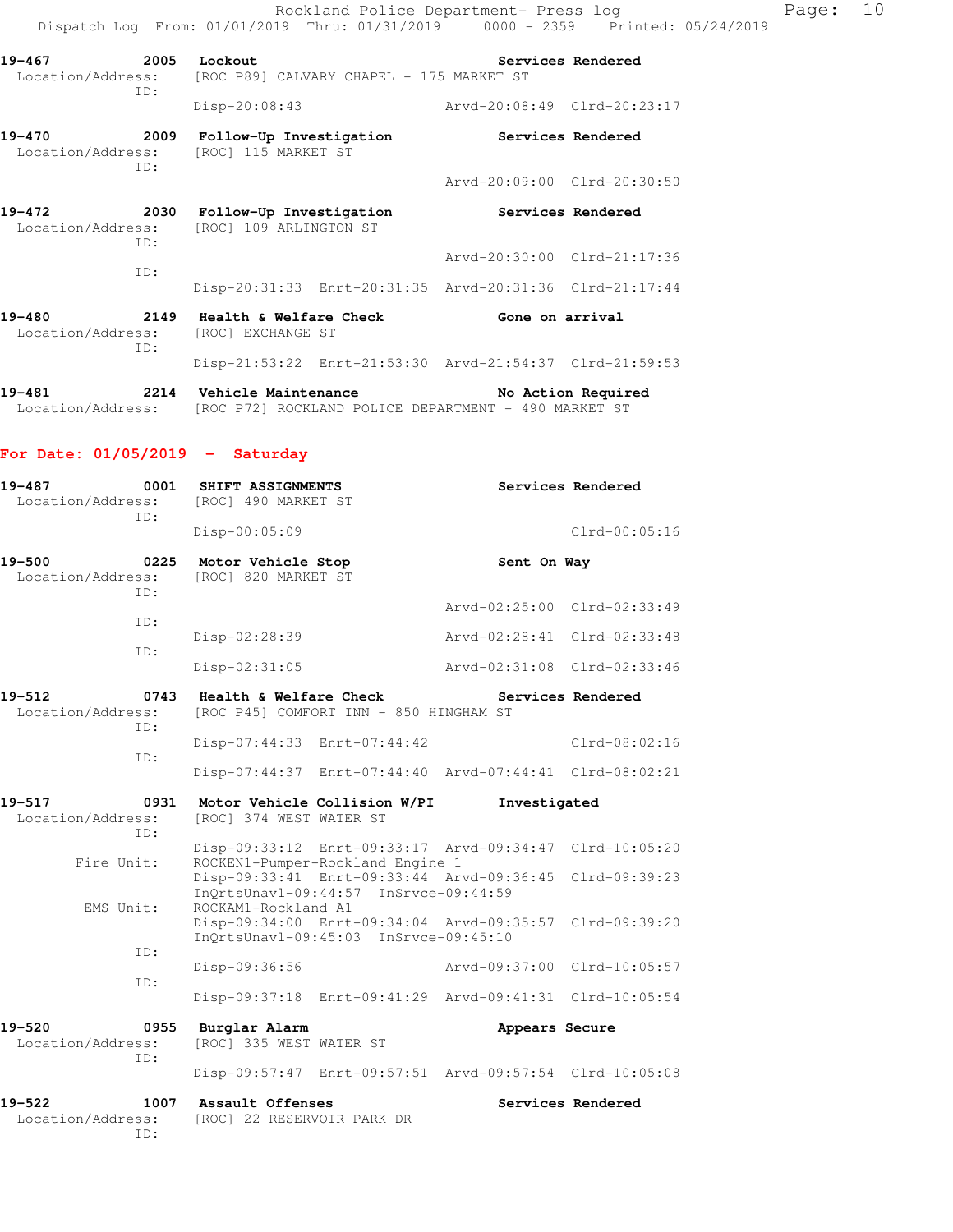Rockland Police Department- Press log Fage: 11 Dispatch Log From: 01/01/2019 Thru: 01/31/2019 0000 - 2359 Printed: 05/24/2019 Disp-10:09:53 Enrt-10:09:57 Arvd-10:11:29 Clrd-10:11:32 **19-530 1125 Health & Welfare Check Services Rendered**  Location/Address: [ROC] 36 STUDLEY CT ID: Disp-11:28:16 Enrt-11:28:21 Arvd-11:30:19 Clrd-11:32:04 **19-534 1218 Emergency Medical Transported to Hospital**  Location/Address: [ROC P95] HOLY FAMILY CHURCH - 403 UNION ST<br>Fire Unit: ROCKEN1-Pumper-Rockland Engine 1 ROCKEN1-Pumper-Rockland Engine 1 Disp-12:19:57 Enrt-12:20:27 Arvd-12:21:09 Clrd-12:33:27 InQrtsUnavl-12:35:05 InSrvce-12:35:07 EMS Unit: ROCKAM2-Rockland A2 Disp-12:20:01 Enrt-12:20:25 Arvd-12:21:06 Clrd-12:33:29 Hosp-12:41:07 ClrHosp-13:32:15 InQrtsUnavl-13:37:35 InSrvce-13:37:45 ID: Disp-12:20:05 Enrt-12:20:10 Arvd-12:22:16 Clrd-12:25:19 **19-545 1339 MVA Property Damage Only Paper Exchange**  Location/Address: [ROC P55] HOME DEPOT - 1149 HINGHAM ST ID: Disp-13:40:43 Enrt-13:40:48 Arvd-13:49:03 Clrd-14:40:44 **19-556 1445 Harassment Advised to Court**  Location/Address: [ROC] 135 GROVE ST Apt. #134 **19-559 1531 Motor Vehicle Collision W/PI Services Rendered**  Location/Address: [ROC P100] LUKE'S LIQUORS - 167 MARKET ST Fire Unit: ROCKEN1-Pumper-Rockland Engine 1 Disp-15:33:37 Enrt-15:36:08 Arvd-15:37:16 Clrd-15:39:42 InQrtsUnavl-15:42:39 InSrvce-15:42:42<br>EMS Unit: ROCKAM2-Rockland A2 ROCKAM2-Rockland A2 Disp-15:33:50 Enrt-15:36:05 Arvd-15:37:13 Clrd-15:39:40 InQrtsUnavl-15:42:33 InSrvce-15:42:36 ID: Disp-15:34:36 Arvd-15:34:47 Clrd-16:03:14 ID: Disp-15:34:42 Enrt-15:34:55 Arvd-15:35:52 Clrd-15:56:21 ID: Disp-15:35:56 Arvd-15:36:00 Clrd-15:58:57 **19-563 1613 General Info Services Not Required**  Location/Address: [ROC] 490 MARKET ST ID: Arvd-16:13:00 Clrd-16:21:08 **19-564 1631 Assist Public Services Rendered**  Location/Address: [ROC] 91B HANNAH WAY ID: Disp-16:33:25 Enrt-16:33:29 Arvd-16:48:39 Clrd-16:58:41 19-570 1810 Burglar Alarm **Services Rendered**  Location/Address: [ROC] 24 SCHOOL ST ID: Disp-18:11:06 Enrt-18:11:14 Arvd-18:14:38 Clrd-18:24:37 ID: Disp-18:20:43 Arvd-18:20:46 Clrd-18:24:36 **19-592 2231 Harassment Peace Restored**  Location/Address: [ROC] 32 MARTHA DR Apt. #F ID: Disp-22:32:36 Enrt-22:33:11 Arvd-22:37:35 Clrd-22:50:56 ID: Disp-22:33:39 Enrt-22:33:41 Arvd-22:37:34 Clrd-22:50:55 **19-599 2345 Assist Fire Department Taken/Referred to Other Agency**  Location/Address: [ROC] 30 MARTHA DR Apt. #A ID: Disp-23:46:05 Enrt-23:46:08 Arvd-23:48:00 Clrd-23:53:03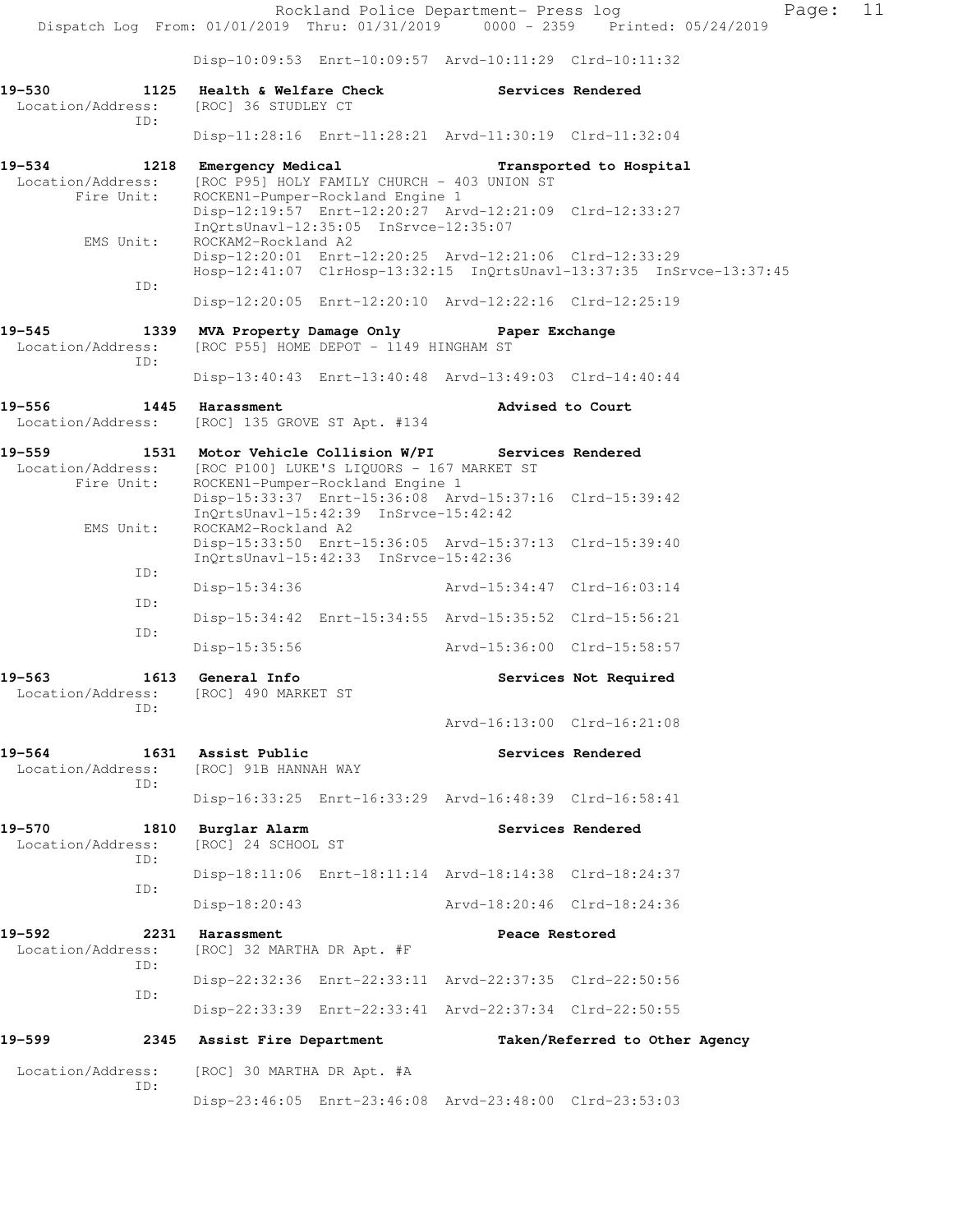#### **For Date: 01/06/2019 - Sunday**

| $19 - 600$<br>Location/Address:                | 0001        | SHIFT ASSIGNMENTS<br>[ROC P72] ROCKLAND POLICE DEPARTMENT - 490 MARKET ST           |                             | Services Rendered        |
|------------------------------------------------|-------------|-------------------------------------------------------------------------------------|-----------------------------|--------------------------|
|                                                | ID:         | Disp-02:33:50                                                                       |                             | Clrd-02:33:57            |
| $19 - 605$<br>Location/Address:                | 0052<br>ID: | Assist Public<br>[ROC P86] MOBIL GAS STATION - 158 MARKET ST                        |                             | Services Rendered        |
|                                                |             | Disp-00:52:53 Enrt-00:52:59 Arvd-00:54:08 Clrd-01:02:18                             |                             |                          |
|                                                | ID:         | Disp-00:52:53 Enrt-00:53:01 Arvd-00:54:10 Clrd-01:02:21                             |                             |                          |
|                                                | ID:         |                                                                                     | Arvd-01:01:00 Clrd-01:02:15 |                          |
| 19-608<br>Location/Address:                    | 0119<br>ID: | Threats<br>[ROC P66] DOMINO'S PIZZA - 100 MARKET ST                                 |                             | Services Rendered        |
|                                                |             | Disp-01:21:34 Enrt-01:21:43 Arvd-01:22:12 Clrd-01:37:35                             |                             |                          |
|                                                | ID:         | Disp-01:21:34 Enrt-01:21:42 Arvd-01:24:09 Clrd-01:37:12                             |                             |                          |
|                                                | ID:         | Disp-01:21:34 Enrt-01:21:41 Arvd-01:22:10 Clrd-01:36:35                             |                             |                          |
| $19 - 610$<br>Vicinity of:                     | 0138<br>ID: | Motor Vehicle Stop<br>[ROC] 203 NORTH AVE @ 1 LEISUREWOODS DR                       | Report Follows              |                          |
|                                                | ID:         |                                                                                     | Arvd-01:38:00 Clrd-02:11:34 |                          |
|                                                |             | Disp-01:40:07                                                                       | Arvd-01:40:10 Clrd-02:11:32 |                          |
| $19 - 629$<br>0846<br>Location/Address:<br>ID: |             | Burglar Alarm<br>[ROC] 127 EXCHANGE ST                                              | Cancelled Enroute           |                          |
|                                                |             | $Disp-08:47:27$                                                                     |                             | Clrd-08:48:26            |
| $19 - 634$<br>Location/Address:                | 0932<br>ID: | <b>Building Check</b><br>[ROC 5] COMMUNITY CENTER - 394 UNION ST                    |                             | Building Checked/Secured |
|                                                |             |                                                                                     | Arvd-09:32:00 Clrd-09:33:37 |                          |
| $19 - 636$<br>Location/Address:                | ID:         | 1008 Motor Vehicle Stop<br>[ROC] BEECH ST                                           | Verbal Warning              |                          |
|                                                |             |                                                                                     | Arvd-10:08:00 Clrd-10:18:03 |                          |
| $19 - 639$<br>Location/Address:                | 1045<br>ID: | Suspicious Activity<br>[ROC] 347 CENTRE AVE                                         | Investigated                |                          |
|                                                |             | Disp-10:46:37 Enrt-10:47:43 Arvd-10:51:51 Clrd-11:14:26                             |                             |                          |
| 19-648<br>Location/Address:                    |             | 1151 MVA Property Damage Only<br>[ROC P84] PLAYERS SPORTS BAR - 86 VFW DR           | <b>Unfounded</b>            |                          |
| $19 - 650$<br>Location/Address:                | ID:         | 1213 Burglar Alarm<br>[ROC P101] EB AUTO - 16 WEST WATER ST                         | Investigated                |                          |
|                                                |             | Disp-12:15:47 Enrt-12:15:52 Arvd-12:18:31 Clrd-12:30:40                             |                             |                          |
| 19-652<br>Location/Address:                    |             | 1230 Assist Other Agency<br>[ROC] 292 MARKET ST Apt. #40                            | No Service                  |                          |
|                                                | ID:         | $Disp-12:33:14$                                                                     | Arvd-12:33:22 Clrd-12:36:55 |                          |
| 19-659<br>Location/Address:                    |             | 1353 Building Check<br>[ROC 60] SPRING GATE APARTMENTS - 52 HANNAH WAY              |                             | Building Checked/Secured |
|                                                | ID:         |                                                                                     | Arvd-13:53:00 Clrd-13:54:43 |                          |
| 19-660                                         |             | 1354 Building Check<br>Location/Address: [ROC P75] UNION POINT - BILL DELAHUNT PKWY |                             | Building Checked/Secured |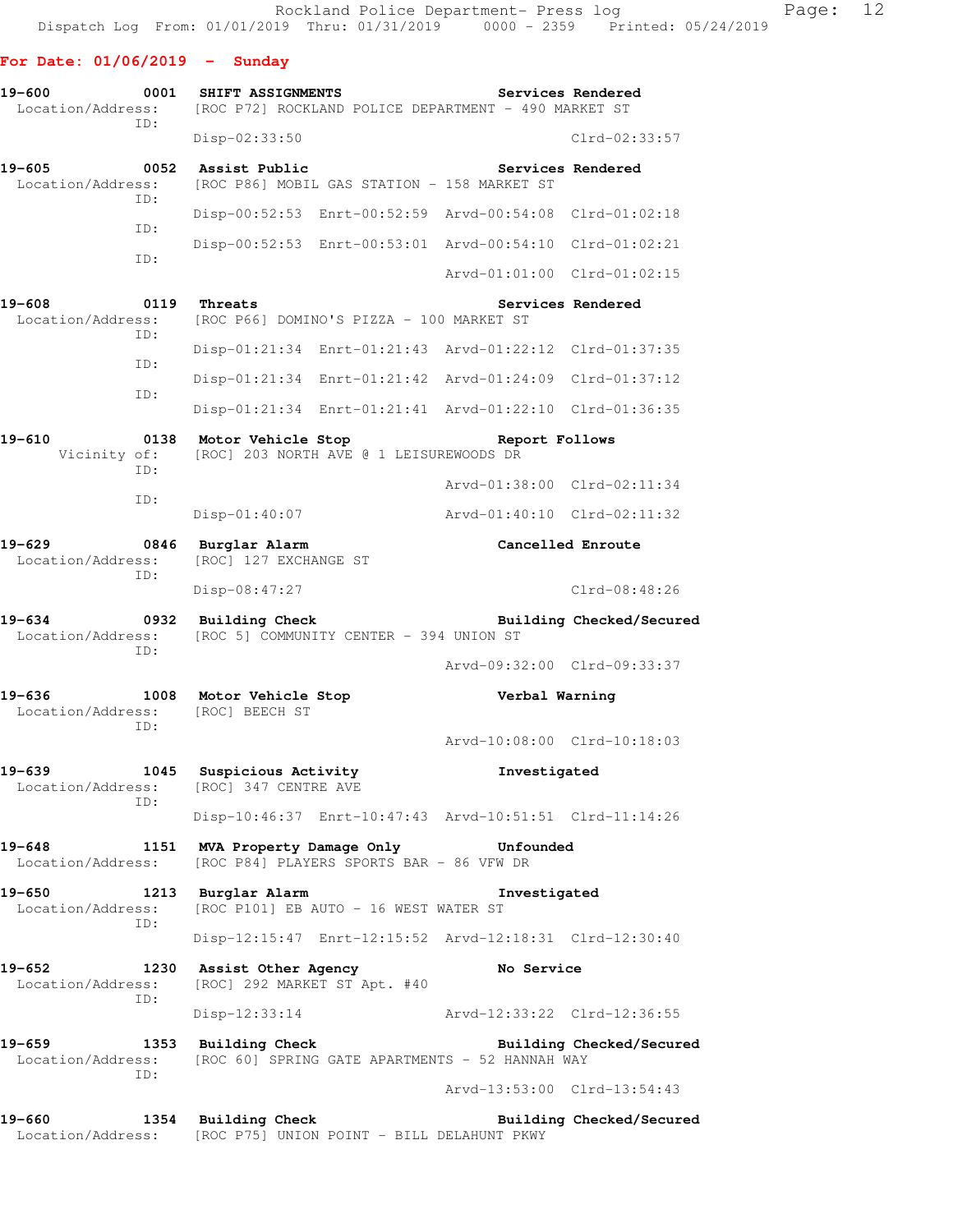ID: Arvd-13:54:00 Clrd-13:55:45 **19-661 1406 General Incident Services Rendered**  Location/Address: [ROC P66] DOMINO'S PIZZA - 100 MARKET ST **19-662 1416 Burglar Alarm Appears Secure**  Location/Address: [ROC] 106 WEYMOUTH ST ID: Disp-14:18:02 Enrt-14:18:03 Arvd-14:22:22 Clrd-14:27:15 ID: Disp-14:18:31 Enrt-14:18:33 Arvd-14:21:33 Clrd-14:27:15 **19-664 1427 Building Check Building Checked/Secured**  Location/Address: [ROC 5] COMMUNITY CENTER - 394 UNION ST ID: Arvd-14:27:00 Clrd-14:28:08 **19-665 1437 Harassment Gone on arrival**  Location/Address: [ROC P77] BURGER KING - 157 MARKET ST ID: Disp-14:38:59 Enrt-14:39:26 Arvd-14:41:58 Clrd-14:46:24 **19-666 1451 Disturbance Gone on arrival**  Location/Address: [ROC] PARK AND RIDE - HINGHAM ST ID: Disp-14:58:05 Enrt-14:59:04 Arvd-15:04:32 Clrd-15:11:13 **19-669 1535 Disturbance Services Rendered**  Location/Address: [ROC] 113 MARKET ST Apt. #6 ID: Disp-15:38:21 Enrt-15:39:21 Arvd-15:42:51 Clrd-16:06:17 ID: Disp-15:39:34 Enrt-15:39:39 Arvd-15:42:47 Clrd-16:06:21 **19-671 1612 SHIFT ASSIGNMENTS No Service**  Location/Address: [ROC P72] ROCKLAND POLICE DEPARTMENT - 490 MARKET ST ID: Arvd-16:12:00 Clrd-16:15:51 **19-687 2027 Emergency Medical Transported to Hospital**  Location/Address: [ROC] 33 BIGELOW AVE Fire Unit: ROCKEN1-Pumper-Rockland Engine 1 Disp-20:28:20 Enrt-20:29:25 Arvd-20:30:25 Clrd-20:41:09 InQrtsUnavl-20:41:09 InSrvce-20:41:09 EMS Unit: ROCKAM2-Rockland A2 Disp-20:28:31 Enrt-20:29:24 Arvd-20:30:25 Clrd-20:41:06 Hosp-20:50:20 ClrHosp-21:35:42 InQrtsUnavl-21:39:50 InSrvce-21:39:50 ID: Disp-20:29:21 Enrt-20:29:23 Arvd-20:31:28 Clrd-20:36:24 **19-698 2233 Motor Vehicle Complaint Unfounded**  Vicinity of: [ROC] LIBERTY ST ID: Disp-22:34:28 Enrt-22:34:36 Arvd-22:36:20 Clrd-22:42:52 19-700 2310 Suspicious Activity **Sent On Way**  Location/Address: [ROC P86] MOBIL GAS STATION - 158 MARKET ST ID: Arvd-23:10:00 Clrd-23:21:59 ID: Arvd-23:11:13 Clrd-23:22:02 **19-702 2322 Assist Other Agency Could Not Locate**  Location/Address: [ROC] EXIT 14 RAMP - HINGHAM ST ID: Disp-23:24:08 Enrt-23:24:18 Arvd-23:31:46 Clrd-23:48:13 ID:

Disp-23:24:16 Enrt-23:24:19 Arvd-23:30:49 Clrd-23:48:16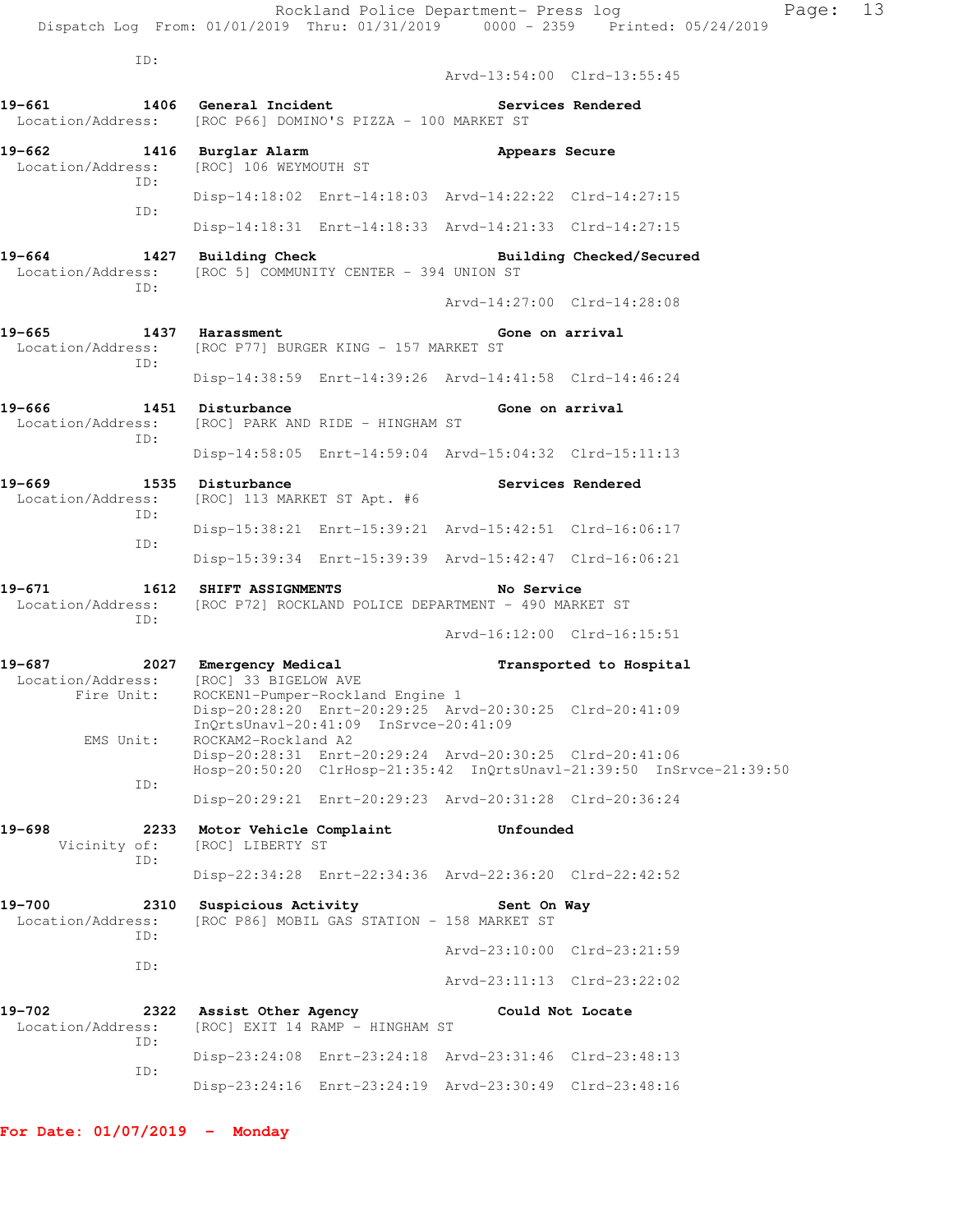Rockland Police Department- Press log Page: 14 Dispatch Log From: 01/01/2019 Thru: 01/31/2019 0000 - 2359 Printed: 05/24/2019 **19-704 0014 Information Call No Action Required**  Location/Address: [ROC P72] ROCKLAND POLICE DEPARTMENT - 490 MARKET ST 19-705 **0021 Unwanted Party 19 Cone on arrival**  Location/Address: [ROC] 336 WEBSTER ST ID: Disp-00:22:15 Enrt-00:22:18 Arvd-00:28:25 Clrd-00:37:47 ID: Disp-00:23:42 Enrt-00:23:46 Arvd-00:28:29 Clrd-00:37:51 **19-711 0233 Emergency Medical Transported to Hospital**  Location/Address: [ROC] 18 PHILLIPS ST Fire Unit: ROCKEN1-Pumper-Rockland Engine 1 Disp-02:34:31 Enrt-02:37:43 Arvd-02:40:36 Clrd-03:06:19 InQrtsUnavl-03:06:19 InSrvce-03:06:19<br>EMS Unit: ROCKAM2-Rockland A2 ROCKAM2-Rockland A2 Disp-02:34:31 Enrt-02:37:42 Arvd-02:40:06 Clrd-03:06:15 Hosp-03:15:39 ClrHosp-04:13:43 InQrtsUnavl-04:19:38 InSrvce-04:19:38 ID: Disp-02:35:10 Enrt-02:35:52 Arvd-02:38:15 Clrd-02:46:37 **19-713 0507 Burglar Alarm Investigated**  Location/Address: [ROC P55] HOME DEPOT - 1149 HINGHAM ST ID: Disp-05:09:23 Enrt-05:09:29 Arvd-05:13:25 Clrd-05:19:28 **19-715 0606 Motor Vehicle Stop Citation/Warning Issued**  Location/Address: [ROC] DANGELOS - MARKET ST ID: Disp-06:07:50 Enrt-06:07:54 Arvd-06:07:58 Clrd-06:14:39 **19-717 0617 Motor Vehicle Stop Verbal Warning**  Vicinity of: [ROC] 166 UNION ST @ 8 W WATER ST ID: Disp-06:18:30 Enrt-06:18:35 Arvd-06:18:38 Clrd-06:20:51 **19-775 0800 SHIFT ASSIGNMENTS Services Rendered**  Location/Address: [ROC 76] 490 MARKET ST **19-729 0852 Motor Vehicle Stop Citation/Warning Issued**  Vicinity of: [ROC] 190 BEECH ST ID: Arvd-08:52:00 Clrd-08:58:10 19-1311 **19-1311** 0900 Animal Complaint **19-1311** Services Rendered Location/Address: [ROC P84] PLAYERS SPORTS BAR - 86 VFW DR **19-732 0904 Motor Vehicle Stop Citation/Warning Issued**  Vicinity of: [ROC] 333 PLAIN ST @ 290 REED ST ID: Arvd-09:04:00 Clrd-09:13:41 **19-734 0922 Warrant Arrest(s) Made**  Location/Address: [ROC] 340 FOREST ST ID: Arvd-09:22:00 Clrd-09:27:10 ID: Disp-09:23:40 Arvd-09:23:44 Clrd-09:27:14 19-740 1007 Lockout **Services Rendered**  Location/Address: [ROC] 65 BOXBERRY LN Fire Unit: ROCKEN1-Pumper-Rockland Engine 1 Disp-10:08:11 Enrt-10:08:17 Arvd-10:10:06 Clrd-10:10:54 InQrtsUnavl-10:11:02 InSrvce-10:11:02 ID: Disp-10:08:38 Enrt-10:08:44 Arvd-10:11:08 Clrd-10:11:28 EMS Unit: ROCKAM2-Rockland A2 Disp-10:09:57 Arvd-10:09:59 Clrd-10:10:53 InQrtsUnavl-10:10:58 InSrvce-10:10:59 **19-741 1023 Warrant Arrest(s) Made**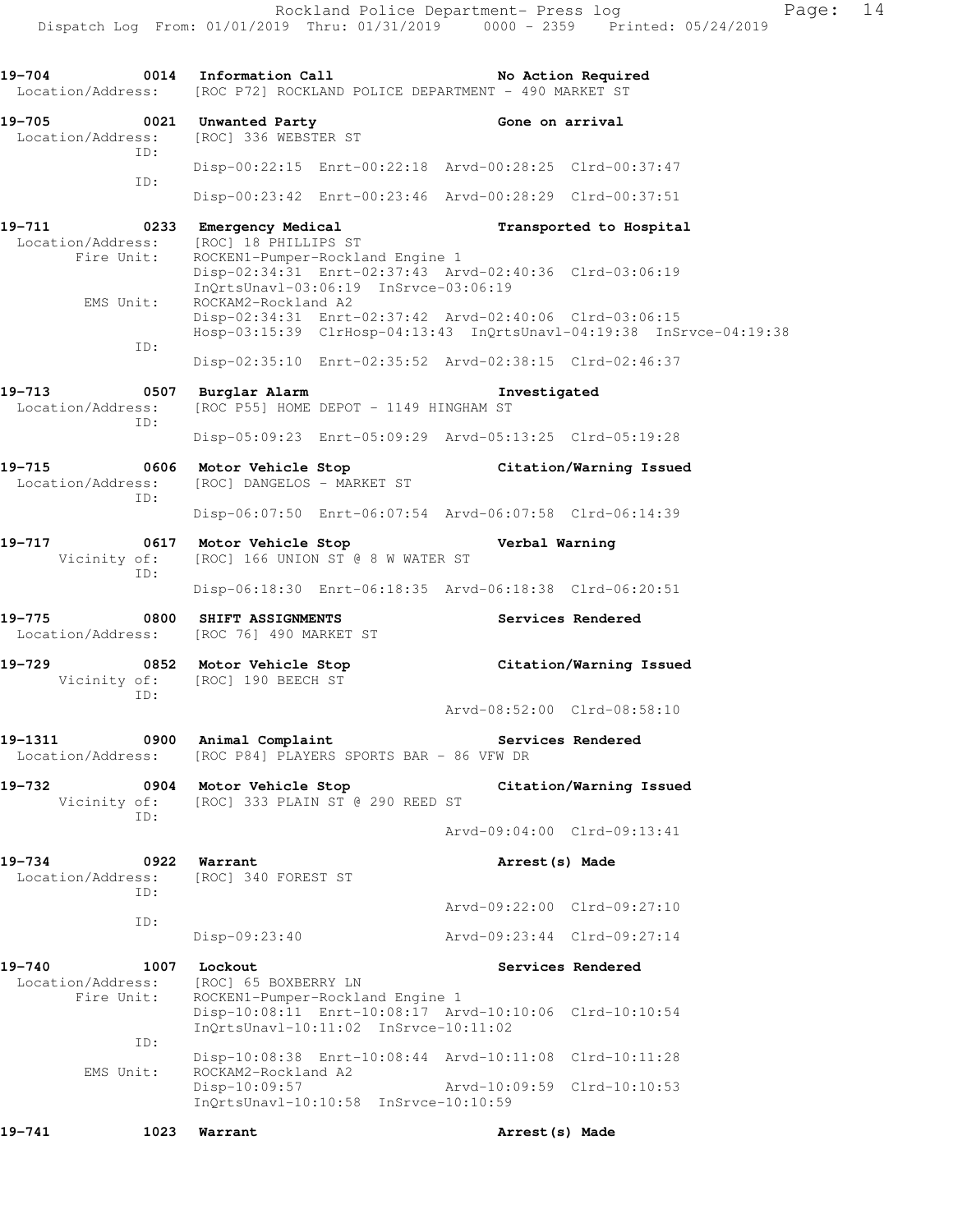|                                           |             | Rockland Police Department- Press log<br>Dispatch Log From: 01/01/2019 Thru: 01/31/2019 0000 - 2359 Printed: 05/24/2019                                                                                       |                             |                                | Page: | 15 |
|-------------------------------------------|-------------|---------------------------------------------------------------------------------------------------------------------------------------------------------------------------------------------------------------|-----------------------------|--------------------------------|-------|----|
| Location/Address:                         |             | [ROC P77] BURGER KING - 157 MARKET ST                                                                                                                                                                         |                             |                                |       |    |
|                                           | ID:         |                                                                                                                                                                                                               |                             | Arvd-10:23:00 Clrd-10:31:51    |       |    |
|                                           | ID:         | Disp-10:24:10 Enrt-10:24:14 Arvd-10:24:32 Clrd-10:31:45                                                                                                                                                       |                             |                                |       |    |
|                                           | ID:         | Disp-10:24:23                                                                                                                                                                                                 | Arvd-10:24:26 Clrd-10:31:48 |                                |       |    |
| 19-746                                    |             | 1049 Prisioner Transport                                                                                                                                                                                      |                             | Taken/Referred to Other Agency |       |    |
| Location/Address:                         |             | [HIN] HINGHAM DISTRICT COURT - 28 GEORGE WASHINGTON BLVD                                                                                                                                                      |                             |                                |       |    |
|                                           | ID:         |                                                                                                                                                                                                               | Arvd-10:49:00 Clrd-11:30:45 |                                |       |    |
| 19–757<br>Location/Address:               | 1150<br>ID: | Lockout<br>[ROC] 280 POND ST                                                                                                                                                                                  |                             | Cancelled Enroute              |       |    |
|                                           |             | Disp-11:51:56 Enrt-11:52:35                                                                                                                                                                                   |                             | $Clrd-12:01:26$                |       |    |
| 19-761<br>Vicinity of:                    | 1245<br>ID: | Road Obstruction<br>[ROC] 129 SALEM ST                                                                                                                                                                        | Investigated                |                                |       |    |
|                                           | ID:         | $Disp-12:46:24$                                                                                                                                                                                               |                             | $Clrd-12:48:14$                |       |    |
|                                           | ID:         | $Disp-12:48:10$                                                                                                                                                                                               |                             | $Clrd-12:48:27$                |       |    |
|                                           |             | Disp-12:48:21 Enrt-12:48:31 Arvd-12:50:50 Clrd-12:57:09                                                                                                                                                       |                             |                                |       |    |
| 19-764<br>Vicinity of:                    | ID:         | 1302 Motor Vehicle Complaint<br>[ROC] WEBSTER ST                                                                                                                                                              | Investigated                |                                |       |    |
|                                           | ID:         | Disp-13:03:40                                                                                                                                                                                                 | Arvd-13:03:45 Clrd-13:08:43 |                                |       |    |
|                                           |             | $Disp-13:03:55$                                                                                                                                                                                               | Arvd-13:04:02 Clrd-13:08:46 |                                |       |    |
| 19-768<br>Location/Address:               | 1328<br>ID: | Warrant<br>[ROC] 580 WEST WATER ST Apt. #2                                                                                                                                                                    | Arrest (s) Made             |                                |       |    |
|                                           | ID:         |                                                                                                                                                                                                               | Arvd-13:28:00 Clrd-13:44:05 |                                |       |    |
|                                           |             | $Disp-13:29:00$                                                                                                                                                                                               | Arvd-13:29:03 Clrd-13:44:09 |                                |       |    |
| 19-770                                    | 1346        | Animal Complaint                                                                                                                                                                                              |                             | Taken/Referred to Other Agency |       |    |
|                                           |             | Location/Address: [ROC] 51 MAPLE ST                                                                                                                                                                           |                             |                                |       |    |
| 19-781<br>Vicinity of:                    | ID:         | 1500 Motor Vehicle Stop<br>[ROC] 305 UNION ST @ 16 PARK ST                                                                                                                                                    |                             | Citation/Warning Issued        |       |    |
|                                           |             |                                                                                                                                                                                                               |                             | Arvd-15:00:00 Clrd-15:09:31    |       |    |
| 19-783<br>Vicinity of:                    | ID:         | 1509 Motor Vehicle Stop<br>[ROC] 454 UNION ST                                                                                                                                                                 |                             | Citation/Warning Issued        |       |    |
|                                           |             |                                                                                                                                                                                                               |                             | Arvd-15:09:00 Clrd-15:17:15    |       |    |
| 19-789<br>Location/Address:               | ID:         | 1609 General Info<br>[ROC P72] ROCKLAND POLICE DEPARTMENT - 490 MARKET ST                                                                                                                                     |                             | Services Rendered              |       |    |
|                                           |             |                                                                                                                                                                                                               |                             | Arvd-16:09:00 Clrd-16:19:10    |       |    |
| 19–795<br>Location/Address:               | ID:         | 1718 Disturbance<br>[ROC] 64 SUMMER ST                                                                                                                                                                        | Peace Restored              |                                |       |    |
|                                           |             | Disp-17:22:17 Enrt-17:22:19 Arvd-17:28:39 Clrd-17:38:36                                                                                                                                                       |                             |                                |       |    |
| 19-800<br>Location/Address:<br>Fire Unit: | EMS Unit:   | 1756 Emergency Medical<br>[ROC] 325 LIBERTY ST<br>ROCKEN1-Pumper-Rockland Engine 1<br>Disp-17:57:10 Enrt-17:58:31 Arvd-18:00:12 Clrd-18:17:18<br>InQrtsUnavl-18:17:18 InSrvce-18:17:18<br>ROCKAM1-Rockland A1 |                             | Transported to Hospital        |       |    |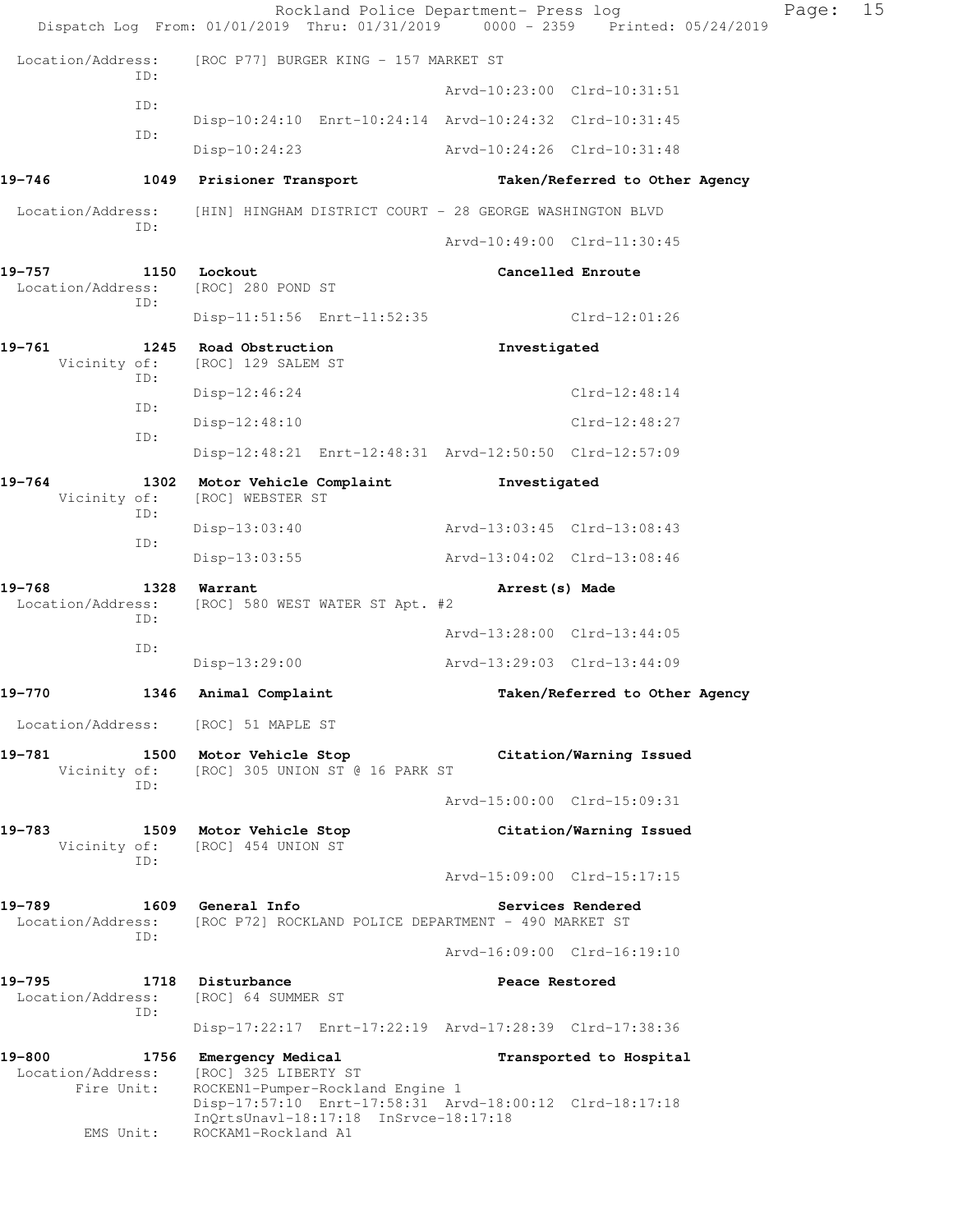|                                                   |                                                 |                                                                           | Rockland Police Department- Press log                                                                    | Dispatch Log From: 01/01/2019 Thru: 01/31/2019 0000 - 2359 Printed: 05/24/2019 | Page: | 16 |
|---------------------------------------------------|-------------------------------------------------|---------------------------------------------------------------------------|----------------------------------------------------------------------------------------------------------|--------------------------------------------------------------------------------|-------|----|
|                                                   |                                                 |                                                                           | Disp-17:57:10 Enrt-17:58:30 Arvd-18:00:11 Clrd-18:09:09                                                  | Hosp-18:19:03 ClrHosp-18:55:26 InQrtsUnavl-19:21:17 InSrvce-19:21:17           |       |    |
| ID:                                               |                                                 |                                                                           | Disp-17:57:44 Enrt-17:57:52 Arvd-17:58:41 Clrd-18:27:03                                                  |                                                                                |       |    |
| ID:                                               |                                                 |                                                                           | Disp-17:58:25 Enrt-17:58:29 Arvd-17:58:41 Clrd-18:33:26                                                  |                                                                                |       |    |
| EMS Unit:                                         | HVRAMB2-Hanover Ambulance 2                     | InQrtsUnavl-18:22:20 InSrvce-18:22:23                                     | Disp-18:07:12 Enrt-18:08:58 Arvd-18:14:24 Clrd-18:17:32                                                  |                                                                                |       |    |
| ID:                                               |                                                 |                                                                           | Disp-18:17:02 Arvd-18:17:06 Clrd-18:35:37                                                                |                                                                                |       |    |
| 19-808<br>Location/Address:                       | 1856 Emergency Medical<br>[ROC] 50 SHAW RD      |                                                                           | Patient Refusal                                                                                          |                                                                                |       |    |
| Fire Unit:<br>EMS Unit:                           | ROCKAM2-Rockland A2                             | ROCKEN1-Pumper-Rockland Engine 1<br>InQrtsUnavl-19:10:08 InSrvce-19:10:08 | Disp-18:57:38 Enrt-18:58:04 Arvd-19:01:12 Clrd-19:10:08                                                  |                                                                                |       |    |
|                                                   |                                                 | InQrtsUnavl-19:16:38 InSrvce-19:16:38                                     | Disp-18:57:45 Enrt-18:58:03 Arvd-19:01:11 Clrd-19:16:37                                                  |                                                                                |       |    |
| ID:                                               | $Disp-19:06:26$                                 |                                                                           | Arvd-19:06:30 Clrd-19:13:30                                                                              |                                                                                |       |    |
| ID:                                               | $Disp-19:06:56$                                 |                                                                           | Arvd-19:07:01 Clrd-19:13:00                                                                              |                                                                                |       |    |
| ID:                                               | $Disp-19:07:13$                                 |                                                                           | Arvd-19:07:19 Clrd-19:30:23                                                                              |                                                                                |       |    |
| ID:<br>ID:                                        | $Disp-19:07:53$                                 |                                                                           | Arvd-19:07:57 Clrd-19:13:10                                                                              |                                                                                |       |    |
|                                                   | $Disp-19:08:06$                                 |                                                                           | Arvd-19:08:10 Clrd-19:12:53                                                                              |                                                                                |       |    |
|                                                   |                                                 |                                                                           |                                                                                                          |                                                                                |       |    |
| 19-809<br>1910<br>Vicinity of:                    | 911 Hang Up<br>[ROC] 26 HARTSUFF ST             |                                                                           |                                                                                                          | Services Rendered                                                              |       |    |
| ID:                                               |                                                 |                                                                           | Disp-19:13:10 Enrt-19:13:13 Arvd-19:18:27 Clrd-19:23:37                                                  |                                                                                |       |    |
| 19-810<br>1928<br>Location/Address:               | Assist Police Department<br>[ROC] 91 LIBERTY ST |                                                                           | Arrest(s) Made                                                                                           |                                                                                |       |    |
| ID:                                               |                                                 |                                                                           | Disp-19:30:13 Enrt-19:30:18 Arvd-19:30:45 Clrd-20:27:51                                                  |                                                                                |       |    |
| ID:                                               |                                                 |                                                                           | Disp-19:30:35 Enrt-19:30:40 Arvd-19:30:49 Clrd-20:07:20                                                  |                                                                                |       |    |
| ID:                                               | $Disp-19:40:40$                                 |                                                                           | Arvd-19:40:45 Clrd-19:41:12                                                                              |                                                                                |       |    |
| 19-813<br>2028<br>Location/Address:<br>Fire Unit: | Emergency Medical                               | ROCKEN1-Pumper-Rockland Engine 1                                          | [ROC P52] BELLA'S RESTAURANT - 933 HINGHAM ST<br>Disp-20:29:08 Enrt-20:30:16 Arvd-20:35:16 Clrd-20:44:13 | Transported to Hospital                                                        |       |    |
| EMS Unit:                                         | ROCKAM2-Rockland A2                             | InOrtsUnavl-20:44:14 InSrvce-20:44:14                                     | Disp-20:29:08 Enrt-20:30:15 Arvd-20:34:15 Clrd-20:43:17                                                  | Hosp-20:50:18 ClrHosp-21:45:06 InQrtsUnavl-22:02:16 InSrvce-22:02:16           |       |    |
| ID:                                               |                                                 |                                                                           | Disp-20:29:26 Enrt-20:29:30 Arvd-20:36:57 Clrd-20:40:10                                                  |                                                                                |       |    |
| 19-815<br>2039<br>Location/Address:               | Burglar Alarm                                   | [ROC 73] ROCKLAND TOWN HALL - 242 UNION ST                                |                                                                                                          | Building Checked/Secured                                                       |       |    |
| ID:                                               |                                                 |                                                                           | Disp-20:41:14 Enrt-20:41:49 Arvd-20:47:46 Clrd-20:54:21                                                  |                                                                                |       |    |
| 19-822<br>2228<br>Location/Address:<br>ID:        | Burglar Alarm                                   | [ROC 63] MIKES PIZZA - 315 UNION ST                                       |                                                                                                          | Building Checked/Secured                                                       |       |    |

### **For Date: 01/08/2019 - Tuesday**

**19-826 0006 General Incident Services Rendered**  Location/Address: [ROC P72] ROCKLAND POLICE DEPARTMENT - 490 MARKET ST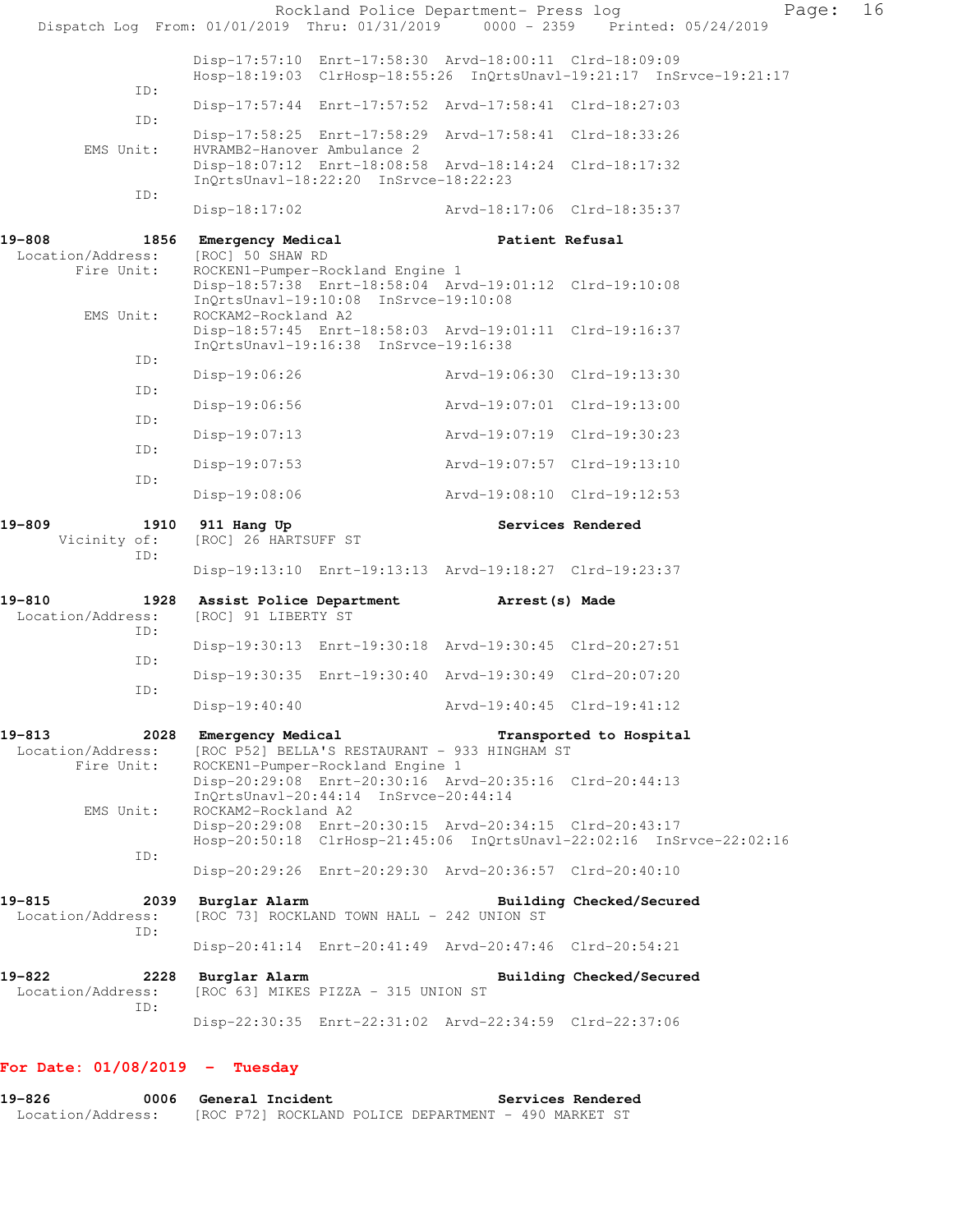Rockland Police Department- Press log Paqe: 17 Dispatch Log From: 01/01/2019 Thru: 01/31/2019 0000 - 2359 Printed: 05/24/2019 **19-835 0226 Motor Vehicle Stop Citation/Warning Issued**  Vicinity of: [ROC] 651 UNION ST @ 14 SUMMIT ST ID: Arvd-02:26:00 Clrd-02:32:53 **19-852 0707 MVA Property Damage Only Services Rendered**  Location/Address: [ROC] 377 NORTH AVE ID: Disp-07:08:28 Enrt-07:08:33 Arvd-07:12:19 Clrd-07:25:58 **19-865 0956 Motor Vehicle Stop Verbal Warning**  Location/Address: [ROC] HOWARD ST ID: Arvd-09:56:00 Clrd-10:00:06 **19-866 1000 Motor Vehicle Stop Citation/Warning Issued**  Location/Address: [ROC] 63 MORNINGSIDE DR @ 720 BEECH ST ID: Arvd-10:00:00 Clrd-10:04:36 **19-867 1007 Motor Vehicle Stop Citation/Warning Issued**  Location/Address: [ROC] 318 SPRING ST ID: Arvd-10:07:00 Clrd-10:14:25 **19-868 1015 Motor Vehicle Stop Citation/Warning Issued**  Location/Address: [ROC] 16 HIGHLAND ST @ 80 MARKET ST ID: Arvd-10:15:00 Clrd-10:21:46 19-871 1031 Lockout **Services Rendered**  Location/Address: [ROC] 89R PLEASANT ST ID: Disp-10:33:12 Enrt-10:34:11 Arvd-10:43:11 Clrd-10:43:29 **19-872 1033 General Incident Services Rendered**  Location/Address: [ROC] 51 MAPLE ST ID: Arvd-10:34:22 Clrd-10:54:28 ID: Arvd-10:34:29 Clrd-10:41:19 **19-876 1058 Motor Vehicle Stop Vehicle Towed**  Location/Address: [ROC] 90 UNION ST @ 19 PAYSON AVE ID: Arvd-10:58:00 Clrd-11:19:32 ID: Disp-10:59:29 Arvd-10:59:33 Clrd-11:11:11 **19-881 1138 Health & Welfare Check Report Follows**  Location/Address: [ROC] 292 MARKET ST Apt. #38 ID: Disp-11:40:43 Enrt-11:40:48 Arvd-11:43:46 Clrd-12:02:55 Fire Unit: ROCKEN1-Pumper-Rockland Engine 1 Disp-11:41:24 Enrt-11:43:48 Arvd-11:45:43 Clrd-11:55:56 InQrtsUnavl-11:58:43 InSrvce-11:58:43<br>EMS Unit: ROCKAM2-Rockland A2 ROCKAM2-Rockland A2 Disp-11:41:28 Enrt-11:43:46 Arvd-11:45:02 Clrd-11:55:54 InQrtsUnavl-11:58:39 InSrvce-11:58:39 ID: Disp-11:42:03 Enrt-11:42:05 Arvd-11:43:43 Clrd-13:14:44 ID: Arvd-11:50:48 Clrd-12:50:18 ID: Arvd-11:52:01 Clrd-13:14:41 ID: Disp-12:28:53 Enrt-12:29:01 Arvd-12:34:24 Clrd-13:03:30 19-889 **1243** Health & Welfare Check **Services Rendered**  Location/Address: [ROC] 91 LIBERTY ST ID:

Disp-12:47:37 Enrt-12:47:40 Arvd-12:47:56 Clrd-13:04:02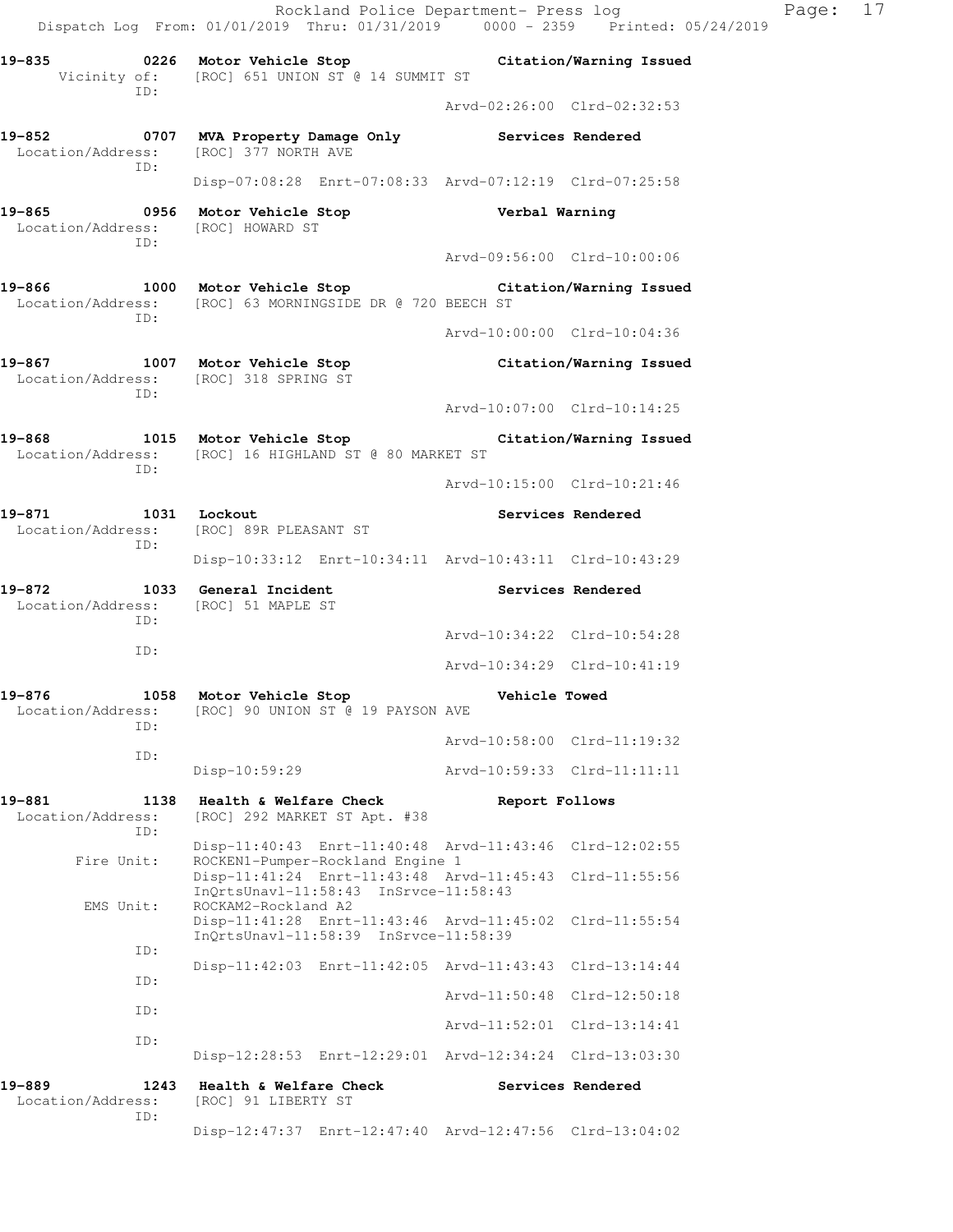Arvd-12:50:29 Clrd-13:04:07

Arvd-15:04:00 Clrd-15:11:53

Arvd-15:20:00 Clrd-15:24:14

ID:

- 19-890 **1247** General Incident **Services Rendered** Location/Address: [ROC] 301 MARKET ST
- **19-893 1316 Summons Services Rendered**  Location/Address: [ROC] 43 HANNAH WAY Apt. #D ID: Disp-13:18:00 Clrd-14:17:45 ID:
- Disp-14:42:47 Enrt-14:42:52 Arvd-14:46:35 Clrd-14:47:00 **19-907 1504 Motor Vehicle Stop Citation/Warning Issued**  Location/Address: [ROC] 421 MARKET ST @ 15 DEXTER RD
- ID:
- **19-911 1520 Motor Vehicle Stop Verbal Warning**  Location/Address: [ROC] 116 LIBERTY ST ID:
- **19-915 1606 General Info Services Rendered**  Location/Address: [ROC P72] ROCKLAND POLICE DEPARTMENT - 490 MARKET ST ID:
- Arvd-16:06:00 Clrd-16:10:15 19-916 1607 911 Hang Up **Services Rendered**  Location/Address: [ROC] 660 LIBERTY ST Apt. #2
	- ID: Disp-16:09:33 Enrt-16:09:37 Arvd-16:18:05 Clrd-16:21:19
- **19-918 1648 Missing Person Services Rendered**  Location/Address: [ROC] 111 MARKET ST Apt. #4 ID: Disp-16:51:09 Enrt-16:51:31 Arvd-16:55:36 Clrd-17:27:44 ID: Disp-17:51:25 Enrt-17:54:43 Arvd-17:55:18 Clrd-17:55:22
- **19-919 1649 MVA Property Damage Only Paper Exchange**  Location/Address: [ROC] 104 MARKET ST @ 20 PLAIN ST ID: Disp-16:49:58 Enrt-16:51:08 Arvd-16:52:37 Clrd-17:06:22
- **19-925 1752 Burglar Alarm Services Rendered**  Location/Address: [ROC] SOUTH SHORE HOSPITAL - 30 RESERVOIR PARK DR ID: Disp-17:54:24 Enrt-17:55:12 Clrd-18:09:24 ID:
- Disp-17:57:47 Enrt-17:57:53 Clrd-18:06:48 **19-937 2102 Motor Vehicle Stop Verbal Warning**  Location/Address: [ROC] 33 CENTRE AVE @ 11 EARL ST
	- ID: Disp-21:03:44 Enrt-21:03:53 Arvd-21:03:57 Clrd-21:05:42
- **19-940 2129 Motor Vehicle Stop Citation/Warning Issued**  Location/Address: [ROC] 141 CENTRE AVE @ 1 CENTRAL ST ID: Disp-21:29:49 Arvd-21:29:57 Clrd-21:37:05
- **19-941 2133 Emergency Medical Transported to Hospital**  Location/Address: [ROC P74] CVS PHARMACY - 80 MARKET ST<br>Fire Unit: ROCKEN1-Pumper-Rockland Engine 1 ROCKEN1-Pumper-Rockland Engine 1 Disp-21:34:44 Enrt-21:35:00 Arvd-21:38:06 Clrd-21:43:50 InQrtsUnavl-21:46:22 InSrvce-21:46:24 EMS Unit: ROCKAM1-Rockland A1 Disp-21:34:55 Enrt-21:35:18 Arvd-21:37:35 Clrd-21:43:28 Hosp-21:52:22 ClrHosp-22:17:49 InQrtsUnavl-22:22:57 InSrvce-22:23:01 ID: Disp-21:37:57 Arvd-21:38:00 Clrd-21:44:53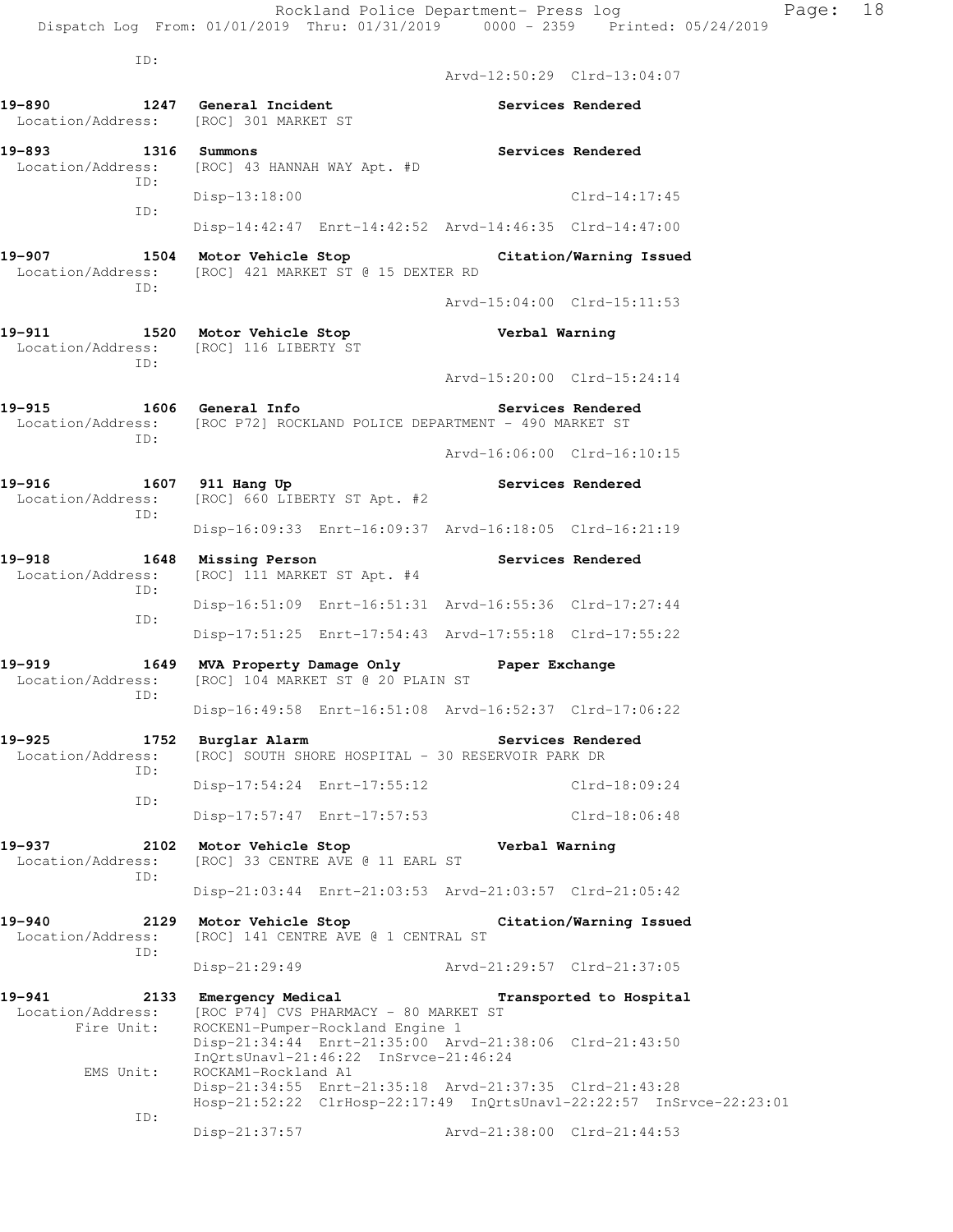| 19-947                                             | 0003 Information Call                                                                                     | No Action Required<br>Location/Address: [ROC P72] ROCKLAND POLICE DEPARTMENT - 490 MARKET ST                                    |
|----------------------------------------------------|-----------------------------------------------------------------------------------------------------------|---------------------------------------------------------------------------------------------------------------------------------|
| 19-962<br>Location/Address:                        | 0613 Burglar Alarm<br>[ROC 73] ROCKLAND TOWN HALL - 242 UNION ST                                          | Building Checked/Secured                                                                                                        |
| ID:                                                |                                                                                                           | Disp-06:15:53 Enrt-06:16:08 Arvd-06:16:20 Clrd-06:21:21                                                                         |
| ID:                                                | Disp-06:16:05 Enrt-06:16:08                                                                               | Clrd-06:21:25                                                                                                                   |
| 19–963<br>0636<br>Location/Address:<br>ID:         | Neighbor Disturbance<br>[ROC P107] 62 MARTHA DR Apt. #A                                                   | Services Rendered                                                                                                               |
| ID:                                                |                                                                                                           | Disp-06:39:14 Enrt-06:39:16 Arvd-06:40:18 Clrd-07:01:38                                                                         |
|                                                    |                                                                                                           | Disp-06:39:49 Enrt-06:39:51 Arvd-06:40:22 Clrd-06:48:28                                                                         |
| ID:                                                |                                                                                                           | Disp-06:51:42 Enrt-06:51:45 Arvd-06:51:48 Clrd-07:01:35                                                                         |
| 19–966<br>Location/Address:                        | 0720 Disturbance<br>[ROC] 62 MARTHA DR Apt. #A                                                            | Peace Restored                                                                                                                  |
| ID:                                                |                                                                                                           | Disp-07:21:23 Enrt-07:21:29 Arvd-07:24:07 Clrd-07:36:43                                                                         |
| ID:                                                |                                                                                                           | Disp-07:21:23 Enrt-07:21:29 Arvd-07:24:04 Clrd-07:36:38                                                                         |
| ID:                                                |                                                                                                           | Disp-07:21:23 Enrt-07:21:29 Arvd-07:30:25 Clrd-07:36:35                                                                         |
| 19-969                                             | 0805 General Info                                                                                         | Services Rendered<br>Location/Address: [ROC P72] ROCKLAND POLICE DEPARTMENT - 490 MARKET ST                                     |
| 19-970<br>ID:                                      | 0836 Disturbance<br>Location/Address: [ROC] 62 MARTHA DR Apt. #A                                          | Services Rendered                                                                                                               |
|                                                    |                                                                                                           | Disp-08:38:16 Enrt-08:38:20 Arvd-08:45:36 Clrd-08:57:59                                                                         |
| 19-1291                                            | 0930 Animal Complaint<br>Location/Address: [ROC] 70 EAST WATER ST                                         | Services Rendered                                                                                                               |
| 19-980<br>Location/Address: [ROC] SUMMER ST<br>ID: |                                                                                                           | 1009 Motor Vehicle Stop                       Citation/Warning Issued                                                           |
|                                                    |                                                                                                           | Disp-10:10:20 Enrt-10:10:24 Arvd-10:10:27 Clrd-10:15:33                                                                         |
| 19-987<br>1050<br>Location/Address:<br>ID:         | Warrant<br>[ROC] 62 MARTHA DR Apt. #A                                                                     | Transported to Hospital                                                                                                         |
| ID:                                                |                                                                                                           | Disp-10:51:45 Enrt-10:52:00 Arvd-10:52:48 Clrd-11:32:50                                                                         |
| Fire Unit:                                         | ROCKEN1-Pumper-Rockland Engine 1                                                                          | Disp-10:51:50 Enrt-10:51:56 Arvd-11:00:11 Clrd-11:32:48                                                                         |
| EMS Unit:                                          | Disp-10:52:45 Enrt-10:53:26 Arvd-11:01:40<br>InQrtsUnavl-11:33:18 InSrvce-11:33:18<br>ROCKAM2-Rockland A2 | Clrd-11:33:18                                                                                                                   |
|                                                    |                                                                                                           | Disp-10:52:45 Enrt-10:53:26 Arvd-11:01:40 Clrd-11:33:16<br>Hosp-11:42:02 ClrHosp-12:13:58 InQrtsUnavl-12:20:08 InSrvce-12:20:08 |
| 19-990<br>1059<br>Location/Address:<br>ID:         | General Incident<br>[ROC] 51 MAPLE ST                                                                     | Services Rendered                                                                                                               |
|                                                    |                                                                                                           | Arvd-10:59:00 Clrd-11:13:08                                                                                                     |
| 19-1097<br>1100<br>Location/Address:               | Animal Complaint<br>[ROC] 292 MARKET ST                                                                   | Services Rendered                                                                                                               |
| 19-1124<br>1230<br>Location/Address:<br>ID:        | Animal Complaint<br>[ROC] 730 MARKET ST                                                                   | Investigated                                                                                                                    |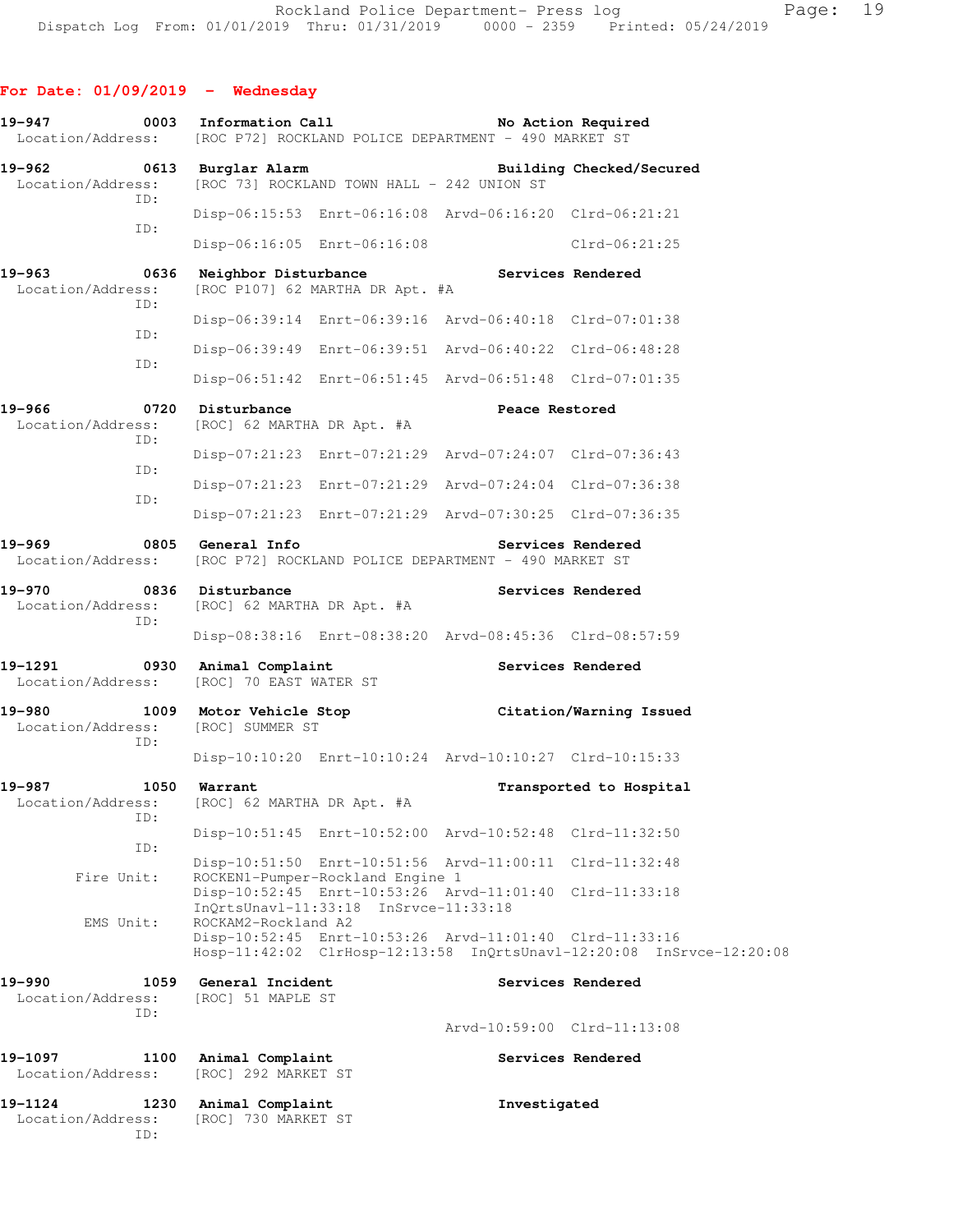Rockland Police Department- Press log Page: 20 Dispatch Log From: 01/01/2019 Thru: 01/31/2019 0000 - 2359 Printed: 05/24/2019 Disp-12:45:59 Clrd-01/10/2019 @ 12:46:03 **19-1013 1311 Animal Complaint Services Rendered**  Location/Address: [ROC] 22 STUDLEY CT ID: Arvd-13:11:00 Clrd-13:27:25 ID: Disp-13:11:56 Enrt-13:11:59 Clrd-13:27:22 **19-1015 1337 Motor Vehicle Stop Citation/Warning Issued**  Location/Address: [ROC] 64 BEECH ST @ 1 BAY PATH LN ID: Arvd-13:37:00 Clrd-13:45:39 19-1021 1347 Assist Other Agency **19-1021** Services Rendered Location/Address: [ROC P72] ROCKLAND POLICE DEPARTMENT - 490 MARKET ST **19-1018 1349 Motor Vehicle Stop Citation/Warning Issued**  Location/Address: [ROC] 600 HINGHAM ST ID: Arvd-13:49:00 Clrd-14:19:49 **19-1019 1351 Motor Vehicle Stop Citation/Warning Issued**  Location/Address: [ROC] BEECH ST @ INDUSTRIAL WAY ID: Arvd-13:51:00 Clrd-13:56:55 **19-1025 1430 Assist Public Services Rendered**  Location/Address: [ROC] 580 WEST WATER ST **19-1027 1444 Motor Vehicle Stop Citation/Warning Issued**  Location/Address: [ROC 73] ROCKLAND TOWN HALL - 242 UNION ST ID: Arvd-14:44:00 Clrd-14:52:41 **19-1028 1456 Motor Vehicle Stop Citation/Warning Issued**  Location/Address: [ROC P63] WALGREENS - 75 MARKET ST ID: Arvd-14:56:00 Clrd-15:02:18 **19-1029 1457 Motor Vehicle Stop Citation/Warning Issued**  Location/Address: [ROC] POND ST ID: Arvd-14:57:00 Clrd-15:07:18 **19-1031 1514 Motor Vehicle Stop Citation/Warning Issued**  Vicinity of: [ROC 62] JEFFERSON SCHOOL - MARKET ST ID: Arvd-15:14:00 Clrd-15:24:03 ID: Enrt-15:15:52 Arvd-15:15:50 Clrd-15:16:01 ID: Arvd-15:16:24 Clrd-15:24:00 **19-1032 1514 Motor Vehicle Stop Citation/Warning Issued**  Vicinity of: [ROC 62] JEFFERSON SCHOOL - 63 GEORGE ST ID: Disp-15:15:41 Clrd-15:15:50 ID: Disp-15:16:01 Clrd-15:16:15 ID: Disp-15:24:33 Arvd-15:24:39 Clrd-15:24:42 19-1038 1612 General Info **1999 Services Rendered** Location/Address: [ROC P72] ROCKLAND POLICE DEPARTMENT - 490 MARKET ST ID: Arvd-16:12:00 Clrd-16:16:51 **19-1047 1717 Motor Vehicle Collision W/PI No EMS**  Location/Address: [ROC] 408 UNION ST @ 11 NORTH AVE

 EMS Unit: ABIA4-Abington Ambulance 4 Disp-17:17:47 Enrt-17:19:06 Clrd-17:22:39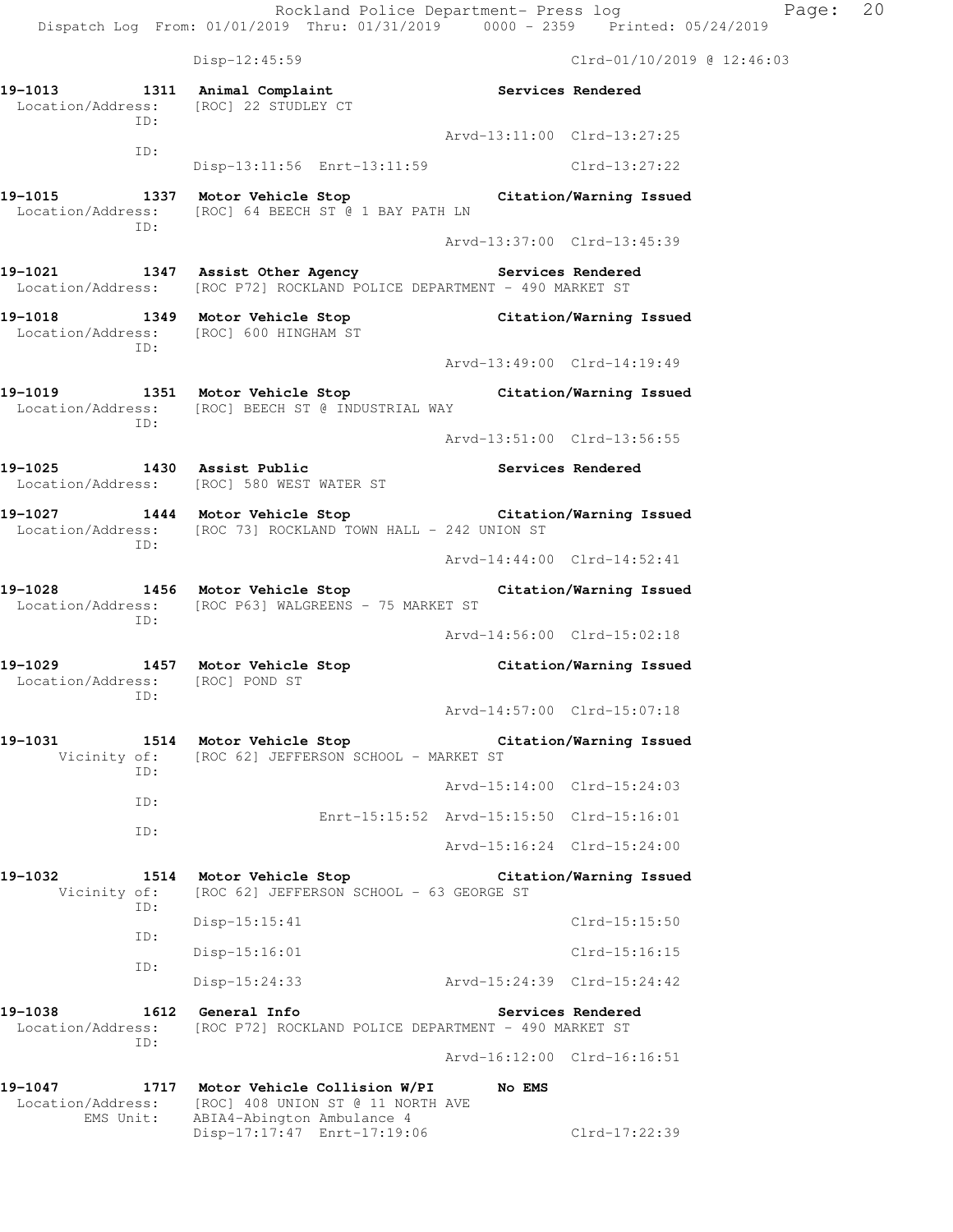|                                                   | Dispatch Log From: 01/01/2019 Thru: 01/31/2019 0000 - 2359 Printed: 05/24/2019                                                                                                   | Rockland Police Department- Press log |                                | 21<br>Page: |
|---------------------------------------------------|----------------------------------------------------------------------------------------------------------------------------------------------------------------------------------|---------------------------------------|--------------------------------|-------------|
| Fire Unit:<br>ID:                                 | InOrtsUnavl-17:22:39 InSrvce-17:22:39<br>ROCKEN2-Pumper-Rockland Engine 2<br>Disp-17:18:04 Enrt-17:19:12 Arvd-17:19:43 Clrd-17:24:04<br>InOrtsUnavl-17:24:04 InSrvce-17:24:04    |                                       |                                |             |
|                                                   | $Disp-17:18:27$                                                                                                                                                                  | Arvd-17:18:32 Clrd-17:29:23           |                                |             |
| ID:                                               | $Disp-17:19:02$                                                                                                                                                                  |                                       | Arvd-17:19:06 Clrd-17:23:13    |             |
| Fire Unit:                                        | ROCKEN1-Pumper-Rockland Engine 1<br>Disp-17:21:10 Enrt-17:21:12<br>$InQrtsUnav1-17:22:12$ $InSrvce-17:22:12$                                                                     |                                       | Clrd-17:22:12                  |             |
| 19-1049<br>Location/Address:<br>TD:               | 1731 Motor Vehicle Stop<br>[ROC P98] RITE AID - 201 MARKET ST                                                                                                                    | Arrest (s) Made                       |                                |             |
|                                                   |                                                                                                                                                                                  |                                       | Arvd-17:31:00 Clrd-18:19:41    |             |
| ID:                                               | Disp-17:40:09                                                                                                                                                                    | Arvd-17:40:46 Clrd-18:28:55           |                                |             |
| ID:                                               | Disp-18:06:39                                                                                                                                                                    | Arvd-18:06:43 Clrd-18:19:44           |                                |             |
| 19-1050<br>Location/Address:                      | 1813 Juvenile Offenses<br>[ROC P77] BURGER KING - 157 MARKET ST                                                                                                                  |                                       | Provided Assistance            |             |
| ID:                                               | $Disp-18:17:34$                                                                                                                                                                  |                                       | $Clrd-18:17:40$                |             |
| 19-1055 1933 Disturbance<br>ID:                   | Location/Address: [ROC P62] CHINA PLAZA - 35 MARKET ST                                                                                                                           | Arrest(s) Made                        |                                |             |
|                                                   | $Disp-19:34:16$                                                                                                                                                                  | Arvd-19:36:18 Clrd-19:51:07           |                                |             |
| ID:                                               | Disp-19:36:10                                                                                                                                                                    | Arvd-19:36:13 Clrd-20:22:31           |                                |             |
|                                                   |                                                                                                                                                                                  |                                       |                                |             |
| 19-1061                                           | 2038 Motor Vehicle Stop<br>Location/Address: [ROC] 0 MARKET ST @ 24 ARLINGTON ST                                                                                                 | Verbal Warning                        |                                |             |
| ID:                                               |                                                                                                                                                                                  |                                       | Arvd-20:38:00 Clrd-20:45:38    |             |
| 19-1073<br>2259<br>Location/Address:              | 911 Hang Up<br>[ROC] 32 EAST WATER ST Apt. #G                                                                                                                                    | Verbal Warning                        |                                |             |
| ID:                                               | Disp-23:00:21 Enrt-23:01:51 Arvd-23:02:21 Clrd-23:18:32                                                                                                                          |                                       |                                |             |
| ID:                                               | Disp-23:00:31 Enrt-23:01:51 Arvd-23:02:25 Clrd-23:18:35                                                                                                                          |                                       |                                |             |
| ID:                                               | Disp-23:01:27 Enrt-23:01:51 Arvd-23:03:59 Clrd-23:09:14                                                                                                                          |                                       |                                |             |
| 19-1076<br>2306<br>Location/Address:<br>EMS Unit: | Emergency Medical<br>[ROC] 139 FRENCH RD<br>ROCKAM1-Rockland A1                                                                                                                  |                                       | Transported to Hospital        |             |
| Fire Unit:                                        | Disp-23:08:47 Enrt-23:10:09 Arvd-23:14:55 Clrd-23:28:20<br>Hosp-23:36:11 ClrHosp-00:25:45 InQrtsUnavl-01/10/2019 @ 00:29:34 InSrvce-00:29:37<br>ROCKEN1-Pumper-Rockland Engine 1 |                                       |                                |             |
|                                                   | Disp-23:09:03 Enrt-23:10:08 Arvd-23:14:46 Clrd-23:28:18<br>InQrtsUnavl-23:33:52 InSrvce-23:33:52                                                                                 |                                       |                                |             |
| ID:                                               | Disp-23:09:09 Enrt-23:09:27 Arvd-23:13:07 Clrd-23:30:38                                                                                                                          |                                       |                                |             |
| ID:                                               | Disp-23:09:19 Enrt-23:09:24 Arvd-23:18:52 Clrd-23:30:35                                                                                                                          |                                       |                                |             |
| 2359                                              | Disturbance                                                                                                                                                                      |                                       | Taken/Referred to Other Agency |             |
| 19-948<br>Location/Address:<br>ID:                | [ROC] 105 MARKET ST                                                                                                                                                              |                                       |                                |             |
| ID:                                               | Disp-00:06:38 Enrt-00:06:54 Arvd-00:07:01 Clrd-00:11:12<br>Disp-00:06:49 Enrt-00:06:54 Arvd-00:07:01 Clrd-00:11:16                                                               |                                       |                                |             |

**For Date: 01/10/2019 - Thursday**

**19-1080 0000 SHIFT ASSIGNMENTS Services Rendered**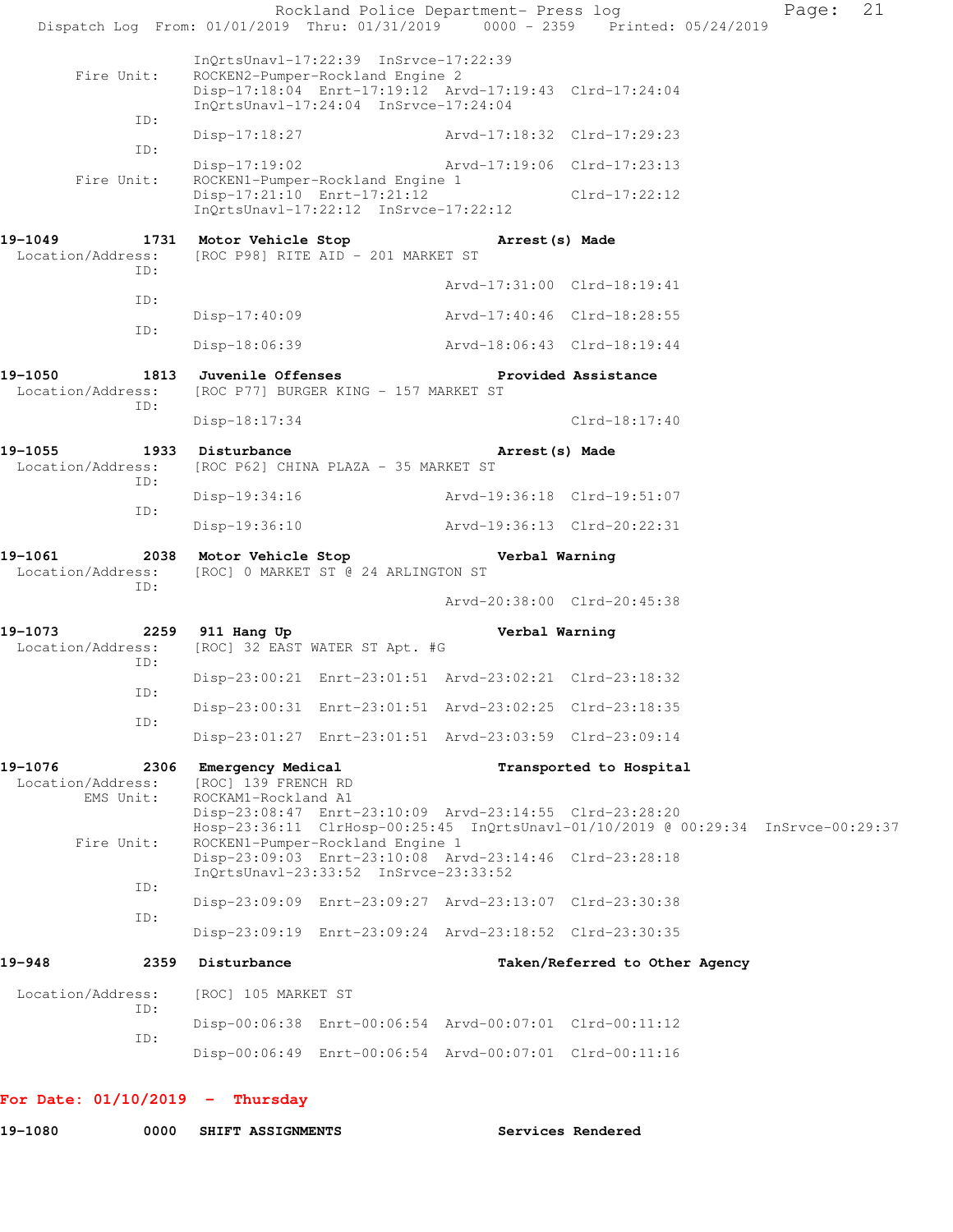|                                             |                                                        |                                                                           | Rockland Police Department- Press log                                                                              | Dispatch Log From: 01/01/2019 Thru: 01/31/2019 0000 - 2359 Printed: 05/24/2019 | Page: | 22 |
|---------------------------------------------|--------------------------------------------------------|---------------------------------------------------------------------------|--------------------------------------------------------------------------------------------------------------------|--------------------------------------------------------------------------------|-------|----|
| Location/Address:                           |                                                        |                                                                           | [ROC P72] ROCKLAND POLICE DEPARTMENT - 490 MARKET ST                                                               |                                                                                |       |    |
| ID:                                         | Disp-00:04:08                                          |                                                                           |                                                                                                                    | $Clrd-00:04:17$                                                                |       |    |
| 19-1081<br>0005<br>Location/Address:<br>ID: | Burglar Alarm<br>[ROC] 323 UNION ST                    |                                                                           | Appears Secure                                                                                                     |                                                                                |       |    |
| ID:                                         |                                                        |                                                                           | Disp-00:06:05 Enrt-00:06:34 Arvd-00:10:18 Clrd-00:13:01<br>Disp-00:10:28 Enrt-00:10:32 Arvd-00:10:35 Clrd-00:12:56 |                                                                                |       |    |
| 19-1085<br>0047                             |                                                        |                                                                           | Gone on arrival                                                                                                    |                                                                                |       |    |
| Location/Address:<br>TD:                    | Motor Vehicle Complaint<br>[ROC] 214 MARTHA DR Apt. #F |                                                                           |                                                                                                                    |                                                                                |       |    |
| ID:                                         |                                                        |                                                                           | Disp-00:48:16 Enrt-00:48:25 Arvd-00:55:23 Clrd-01:03:26                                                            |                                                                                |       |    |
| ID:                                         |                                                        |                                                                           | Disp-00:55:35 Enrt-00:55:39 Arvd-00:55:43 Clrd-01:03:30                                                            |                                                                                |       |    |
|                                             |                                                        |                                                                           | Disp-01:03:12 Enrt-01:03:16 Arvd-01:03:19 Clrd-01:03:22                                                            |                                                                                |       |    |
| 19-1093<br>Location/Address:<br>TD:         | 0648 Burglar Alarm                                     | [ROC 73] ROCKLAND TOWN HALL - 242 UNION ST                                |                                                                                                                    | Building Checked/Secured                                                       |       |    |
| ID:                                         |                                                        |                                                                           | Disp-06:49:43 Enrt-06:50:26 Arvd-07:02:09 Clrd-07:11:38                                                            |                                                                                |       |    |
| ID:                                         |                                                        |                                                                           | Disp-06:50:57 Enrt-06:51:01 Arvd-06:51:08 Clrd-07:11:33                                                            |                                                                                |       |    |
|                                             |                                                        |                                                                           | Disp-07:01:55 Enrt-07:02:00 Arvd-07:02:04 Clrd-07:11:26                                                            |                                                                                |       |    |
| 19-1099<br>Location/Address:                | 0833 Emergency Medical<br>[ROC] 72 LIBERTY ST          |                                                                           |                                                                                                                    | Transported to Hospital                                                        |       |    |
| Fire Unit:                                  |                                                        | ROCKEN2-Pumper-Rockland Engine 2<br>InQrtsUnavl-09:11:11 InSrvce-09:11:11 | Disp-08:34:29 Enrt-08:36:20 Arvd-08:41:29 Clrd-09:11:11                                                            |                                                                                |       |    |
| EMS Unit:                                   | HVRAMB1-Hanover Ambulance 1                            | InQrtsUnavl-09:19:43 InSrvce-09:19:43                                     | Disp-08:35:52 Enrt-08:37:26 Arvd-08:41:37 Clrd-09:11:29                                                            |                                                                                |       |    |
| Fire Unit:                                  |                                                        | ROCKEN1-Pumper-Rockland Engine 1<br>InQrtsUnavl-09:11:09 InSrvce-09:11:09 | Disp-08:40:06 Enrt-08:40:07 Arvd-08:41:25 Clrd-09:11:09                                                            |                                                                                |       |    |
| ID:                                         | $Disp-08:56:38$                                        |                                                                           |                                                                                                                    | $Clrd-08:57:52$                                                                |       |    |
| ID:                                         | Disp-08:57:55                                          |                                                                           | Arvd-08:57:58 Clrd-09:10:08                                                                                        |                                                                                |       |    |
| 19-1104<br>Location/Address:                | 0901 Follow-Up Investigation<br>[ROC] 72 LIBERTY ST    |                                                                           | Report Follows                                                                                                     |                                                                                |       |    |
| ID:                                         | Disp-09:02:01                                          |                                                                           |                                                                                                                    | $Clrd-09:11:43$                                                                |       |    |
| 1002<br>19–1113<br>Location/Address:<br>ID: | Disturbance                                            | [ROC P55] HOME DEPOT - 1149 HINGHAM ST                                    | Gone on arrival                                                                                                    |                                                                                |       |    |
| ID:                                         |                                                        |                                                                           | Disp-10:03:57 Enrt-10:04:00 Arvd-10:09:24 Clrd-10:13:03                                                            |                                                                                |       |    |
|                                             |                                                        |                                                                           | Disp-10:04:16 Enrt-10:04:19 Arvd-10:05:15 Clrd-10:13:05                                                            |                                                                                |       |    |
| 19-1117<br>1018<br>Location/Address:<br>ID: | Motor Vehicle Stop<br>[ROC] 500 SALEM ST               |                                                                           |                                                                                                                    | Citation/Warning Issued                                                        |       |    |
|                                             |                                                        |                                                                           |                                                                                                                    | Arvd-10:18:00 Clrd-10:25:16                                                    |       |    |
| 19-1118<br>Location/Address:<br>Fire Unit:  | 1020 Emergency Medical<br>[ROC] 44 STUDLEY CT          | ROCKEN1-Pumper-Rockland Engine 1                                          |                                                                                                                    | Transported to Hospital                                                        |       |    |
| EMS Unit:                                   | ROCKAM2-Rockland A2                                    | InQrtsUnavl-10:36:13 InSrvce-10:36:13                                     | Disp-10:21:32 Enrt-10:22:39 Arvd-10:25:13 Clrd-10:36:13                                                            |                                                                                |       |    |
|                                             |                                                        |                                                                           | Disp-10:21:32 Enrt-10:22:38 Arvd-10:25:15 Clrd-10:36:24                                                            | Hosp-10:45:48 ClrHosp-11:29:01 InQrtsUnavl-11:33:30 InSrvce-11:33:30           |       |    |
| ID:                                         |                                                        |                                                                           | Disp-10:23:36 Enrt-10:23:46 Arvd-10:25:31 Clrd-10:29:51                                                            |                                                                                |       |    |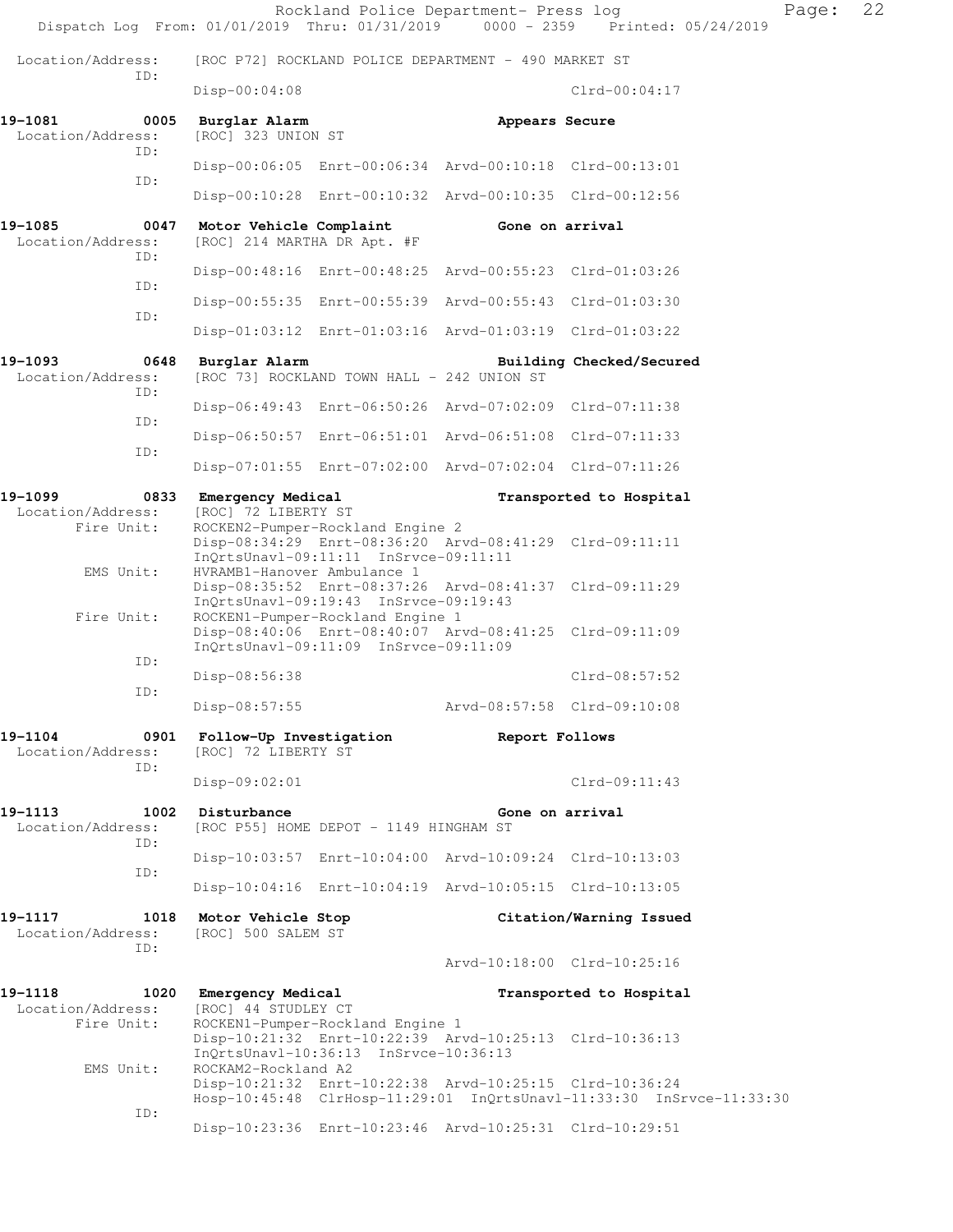|                                             | Rockland Police Department- Press log<br>Dispatch Log From: 01/01/2019 Thru: 01/31/2019 0000 - 2359 Printed: 05/24/2019                  |                             |                             |
|---------------------------------------------|------------------------------------------------------------------------------------------------------------------------------------------|-----------------------------|-----------------------------|
| ID:                                         |                                                                                                                                          |                             |                             |
|                                             | Disp-10:25:27 Enrt-10:25:31 Arvd-10:25:56 Clrd-10:29:53                                                                                  |                             |                             |
| 19-1125<br>1101<br>Location/Address:<br>ID: | Motor Vehicle Stop<br>[ROC] SUMMER ST                                                                                                    |                             | Citation/Warning Issued     |
|                                             | $Disp-11:01:59$                                                                                                                          | Arvd-11:02:03 Clrd-11:06:56 |                             |
| 19-1126<br>1104<br>Location/Address:<br>ID: | Motor Vehicle Stop<br>[ROC] SPRING ST                                                                                                    | Verbal Warning              |                             |
|                                             | $Disp-11:04:52$                                                                                                                          | Arvd-11:04:59 Clrd-11:05:48 |                             |
| 19-1128<br>1113<br>Location/Address:<br>ID: | Motor Vehicle Stop<br>[ROC] EAST WATER ST                                                                                                |                             | Citation/Warning Issued     |
|                                             |                                                                                                                                          |                             | Arvd-11:13:00 Clrd-11:22:01 |
| 19-1130<br>1123<br>Location/Address:<br>ID: | MVA Property Damage Only Gone on arrival<br>[ROC] RT 123 - EAST WATER ST @ BEAL ST                                                       |                             |                             |
|                                             | Disp-11:26:05 Enrt-11:26:35 Arvd-11:28:19 Clrd-11:30:52                                                                                  |                             |                             |
| ID:                                         | Disp-11:26:32 Enrt-11:26:34 Arvd-11:30:22 Clrd-11:30:49                                                                                  |                             |                             |
| 19–1131                                     | 1127 Motor Vehicle Stop                                                                                                                  |                             | Citation/Warning Issued     |
| Location/Address:<br>ID:                    | [ROC] 333 PLAIN ST @ 290 REED ST                                                                                                         |                             |                             |
|                                             |                                                                                                                                          |                             | Arvd-11:27:00 Clrd-11:33:10 |
| 19-1141<br>Location/Address:<br>EMS Unit:   | 1232 Police Information<br>[ROC] 100 MARTHA DR Apt. #A<br>ROCKAM2-Rockland A2<br>Disp-12:33:55 Enrt-12:34:04                             | No Service                  | $Clrd-12:35:32$             |
| Fire Unit:                                  | InQrtsUnavl-12:35:43 InSrvce-12:35:53<br>ROCKEN1-Pumper-Rockland Engine 1<br>Disp-12:34:09 Enrt-12:34:12                                 |                             | $Clrd-12:35:32$             |
| ID:                                         | $InQrtsUnav1-12:35:43$ $InSrvce-12:35:48$                                                                                                |                             |                             |
|                                             | Disp-12:35:13 Enrt-12:35:24 Arvd-12:37:18 Clrd-12:44:39                                                                                  |                             |                             |
| 19-1155<br>1404<br>Location/Address:<br>ID: | Motor Vehicle Stop<br>[ROC] 416 SUMMER ST @ 67 CONDON CIR                                                                                | Verbal Warning              |                             |
|                                             |                                                                                                                                          |                             | Arvd-14:04:00 Clrd-14:07:57 |
| 19-1160<br>1424<br>Location/Address:<br>ID: | Larceny / Forgery/ Fraud<br>[ROC P107] DUNKIN DONUTS - 165 MARKET ST                                                                     | Report Follows              |                             |
| ID:                                         | $Disp-14:25:24$                                                                                                                          |                             | Aryd-14:26:12 Clrd-14:40:26 |
|                                             | $Disp-14:28:02$                                                                                                                          |                             | Arvd-14:28:06 Clrd-14:40:24 |
| ID:                                         | $Disp-14:29:59$                                                                                                                          | Arvd-14:30:03 Clrd-14:40:23 |                             |
| 19-1164<br>1504<br>Location/Address:<br>ID: | Abandoned MV<br>[ROC] 26 EAST WATER ST                                                                                                   | Unfounded                   |                             |
|                                             | Disp-15:05:02 Enrt-15:06:22                                                                                                              |                             | $Clrd-15:06:46$             |
| ID:                                         | Disp-15:06:41 Enrt-15:06:43 Arvd-15:11:00 Clrd-15:15:00                                                                                  |                             |                             |
| 19-1173<br>1559<br>Location/Address:        | Suspicious Activity<br>[ROC] 147 MARKET ST                                                                                               | Patient Refusal             |                             |
| $19 - 1174$<br>1606<br>Location/Address:    | Emergency Medical<br>[ROC] 147 MARKET ST                                                                                                 | Patient Refusal             |                             |
| Fire Unit:                                  | ROCKEN1-Pumper-Rockland Engine 1<br>Disp-16:07:31 Enrt-16:08:35 Arvd-16:10:03 Clrd-16:15:22<br>$InQrtsUnav1-16:15:22$ $InSrvce-16:15:22$ |                             |                             |
| EMS Unit:                                   | ROCKAM2-Rockland A2<br>Disp-16:07:31 Enrt-16:08:34 Arvd-16:09:59 Clrd-16:20:44                                                           |                             |                             |

Page: 23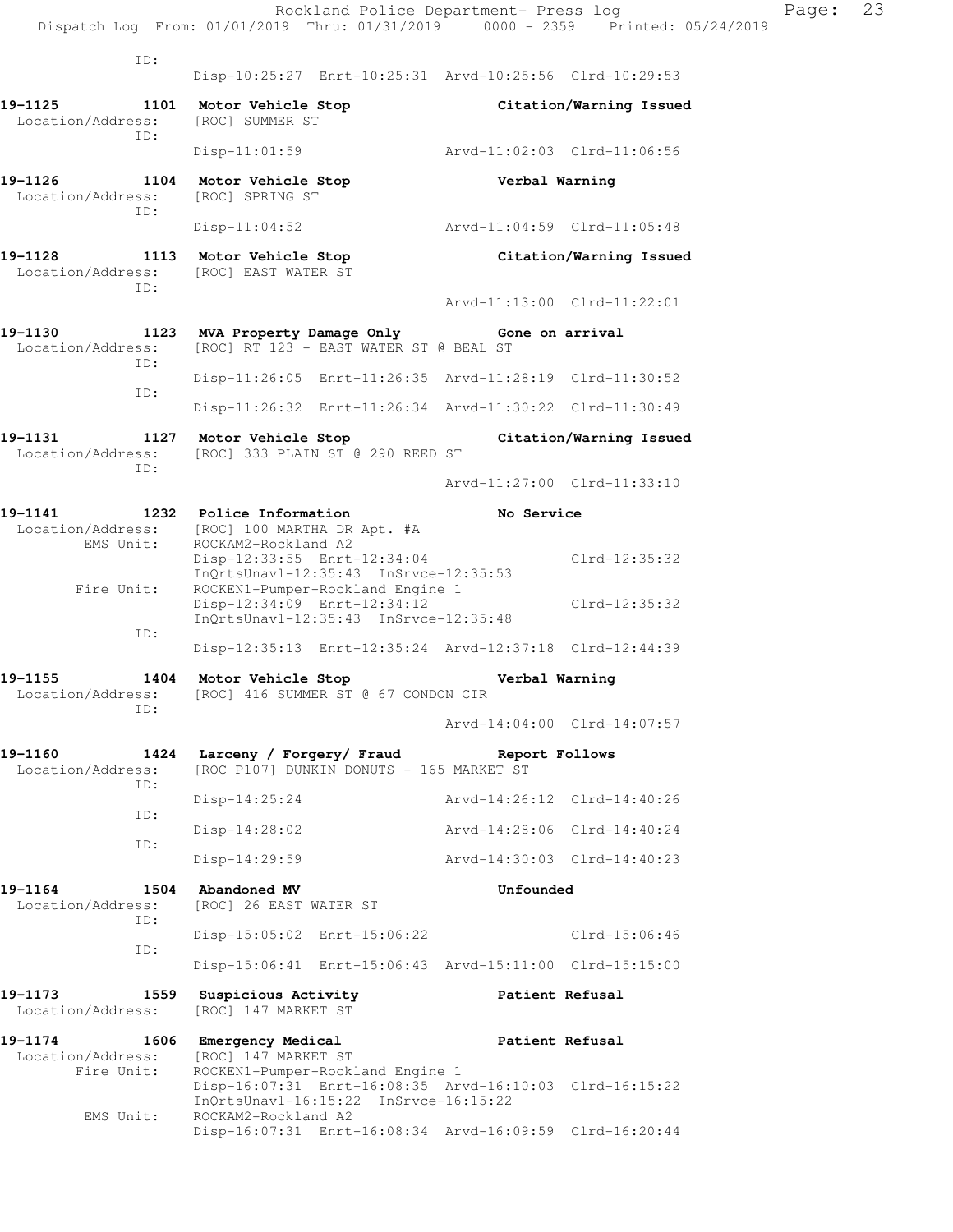|                                                        |                                                                |                                       | Rockland Police Department- Press log                   | Dispatch Log From: 01/01/2019 Thru: 01/31/2019 0000 - 2359 Printed: 05/24/2019 | Page: 24 |  |
|--------------------------------------------------------|----------------------------------------------------------------|---------------------------------------|---------------------------------------------------------|--------------------------------------------------------------------------------|----------|--|
|                                                        |                                                                | InQrtsUnavl-16:20:44 InSrvce-16:20:44 |                                                         |                                                                                |          |  |
| ID:                                                    |                                                                |                                       | Disp-16:20:48 Enrt-16:20:59 Arvd-16:21:03 Clrd-16:31:35 |                                                                                |          |  |
| 19-1175<br>Location/Address:<br>ID:                    | 1621 General Info                                              |                                       | [ROC P72] ROCKLAND POLICE DEPARTMENT - 490 MARKET ST    | Services Rendered                                                              |          |  |
| 19-1180<br>Location/Address:                           | 1719 Disturbance<br>[ROC P20] DUNKIN DONUTS - 21 EAST WATER ST |                                       | Arvd-16:21:00 Clrd-16:28:15<br>Peace Restored           |                                                                                |          |  |
| ID:                                                    |                                                                |                                       | Disp-17:21:45 Enrt-17:22:08 Arvd-17:22:10 Clrd-17:35:04 |                                                                                |          |  |
| ID:                                                    |                                                                |                                       | Disp-17:22:04 Enrt-17:22:13 Arvd-17:22:15 Clrd-17:47:00 |                                                                                |          |  |
| ID:                                                    |                                                                |                                       | Disp-17:22:33 Enrt-17:22:35 Arvd-17:22:38 Clrd-17:35:53 |                                                                                |          |  |
| 19-1183<br>Location/Address: [ROC] 320 LEVIN RD<br>ID: | 1736 911 Accidental                                            |                                       |                                                         | Services Rendered                                                              |          |  |
|                                                        | Disp-17:37:23                                                  |                                       | Arvd-17:37:31 Clrd-17:42:41                             |                                                                                |          |  |
| 19-1184<br>Location/Address:<br>ID:                    | 1739 Disturbance<br>[ROC P20] DUNKIN DONUTS - 21 EAST WATER ST |                                       | Peace Restored                                          |                                                                                |          |  |
|                                                        |                                                                |                                       | Disp-17:40:26 Enrt-17:40:30 Arvd-17:55:31 Clrd-17:55:35 |                                                                                |          |  |
| 19-1185<br>Location/Address:<br>ID:                    | 1740 General Incident<br>[ROC P64] CVS PHARMACY - 80 MARKET ST |                                       |                                                         | Could Not Locate                                                               |          |  |
|                                                        |                                                                |                                       | Disp-17:45:08 Enrt-17:46:37 Arvd-17:47:33 Clrd-17:47:38 |                                                                                |          |  |
| 19-1200<br>Location/Address:<br>ID:                    | 2049 Disturbance<br>[ROC 71] 109 REED ST - 109 REED ST         |                                       | Arrest (s) Made                                         |                                                                                |          |  |
| ID:                                                    |                                                                |                                       | Disp-20:52:23 Enrt-20:52:33 Arvd-20:52:50 Clrd-21:21:43 |                                                                                |          |  |
| ID:                                                    |                                                                |                                       | Disp-20:52:23 Enrt-20:52:38 Arvd-20:52:44 Clrd-21:28:15 |                                                                                |          |  |
|                                                        |                                                                |                                       | Disp-20:56:53 Enrt-20:56:55 Arvd-21:02:30 Clrd-21:14:02 |                                                                                |          |  |
| ID:                                                    |                                                                |                                       | Disp-20:56:59 Enrt-20:57:02 Arvd-21:02:33 Clrd-21:10:36 |                                                                                |          |  |
| ID:                                                    |                                                                |                                       | Disp-20:57:03 Enrt-20:57:06 Arvd-20:57:07 Clrd-21:09:36 |                                                                                |          |  |
| ID:                                                    |                                                                |                                       | Disp-21:17:22 Enrt-21:17:26 Arvd-21:17:29 Clrd-21:28:15 |                                                                                |          |  |
| 19-1201<br>2108<br>Location/Address:<br>ID:            | Disturbance                                                    | [ROC] 135 GROVE ST Apt. #134          |                                                         | Transported to Hospital                                                        |          |  |
| ID:                                                    |                                                                |                                       | Disp-21:09:36 Enrt-21:09:47 Arvd-21:09:57 Clrd-21:32:16 |                                                                                |          |  |
|                                                        |                                                                |                                       | Disp-21:10:45 Enrt-21:10:56 Arvd-21:10:57 Clrd-21:32:22 |                                                                                |          |  |
| For Date: $01/11/2019$ - Friday                        |                                                                |                                       |                                                         |                                                                                |          |  |
| 19-1216<br>Location/Address:                           | 0000 General Incident                                          |                                       | [ROC P72] ROCKLAND POLICE DEPARTMENT - 490 MARKET ST    | Services Rendered                                                              |          |  |

| 19–1222<br>0341<br>Location/Address: [ROC] 135 GROVE ST |     | Follow-Up Investigation |                                                         |                                                         | Services Rendered |
|---------------------------------------------------------|-----|-------------------------|---------------------------------------------------------|---------------------------------------------------------|-------------------|
|                                                         | TD: |                         |                                                         | Disp-03:42:27 Enrt-03:42:41 Arvd-03:42:54 Clrd-03:54:49 |                   |
|                                                         | TD: |                         |                                                         | Disp-03:42:35 Enrt-03:42:39 Arvd-03:42:54 Clrd-03:54:49 |                   |
| TD:                                                     |     |                         | Disp-03:42:46 Enrt-03:42:48 Arvd-03:42:54 Clrd-03:54:49 |                                                         |                   |
|                                                         |     |                         |                                                         |                                                         |                   |

**19-1225 0554 Motor Vehicle Stop Citation/Warning Issued**  Location/Address: [ROC P75] UNION POINT - BILL DELAHUNT PKWY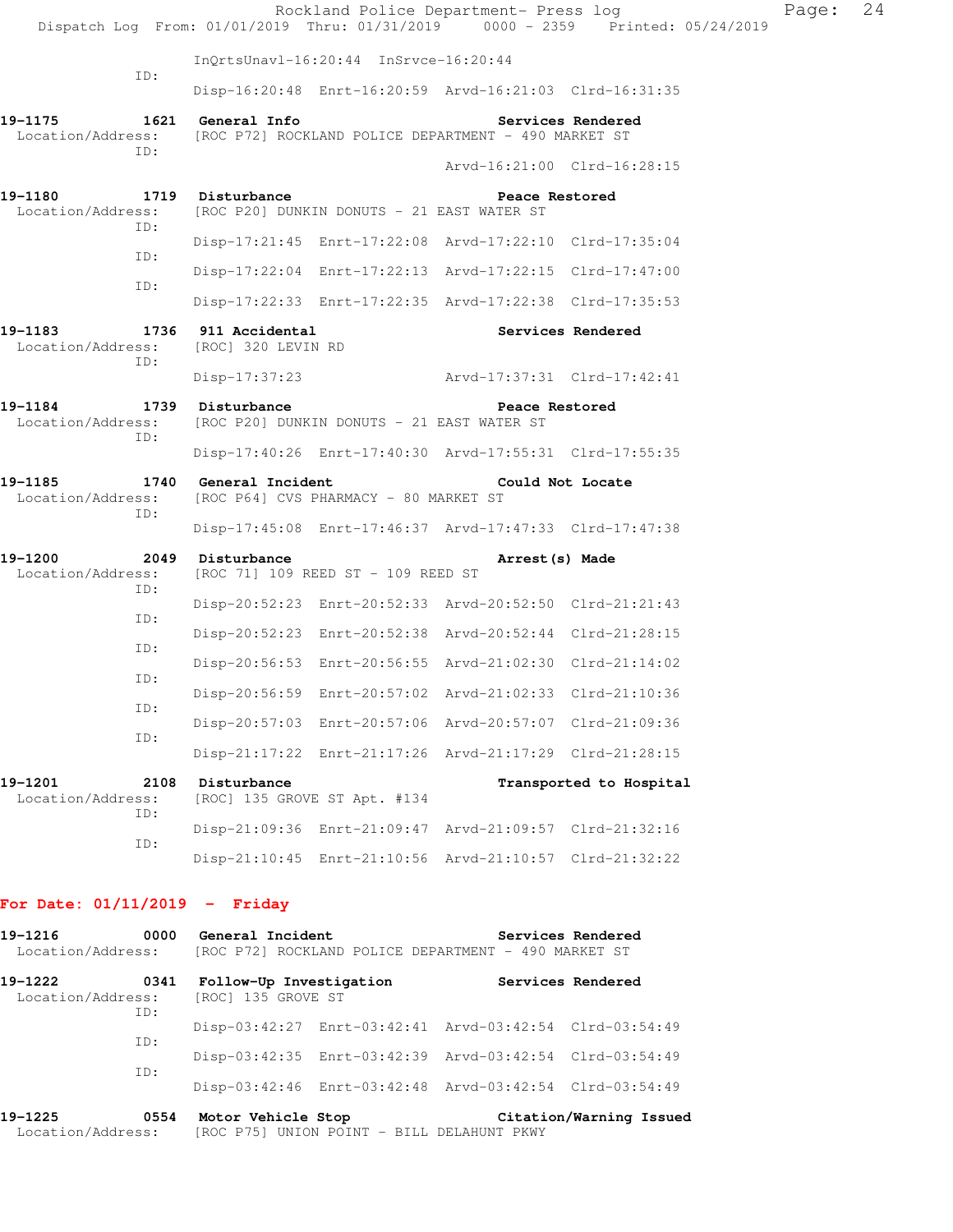ID: Arvd-05:54:00 Clrd-06:02:53 **19-1229 0646 Motor Vehicle Stop Verbal Warning**  Location/Address: [ROC] 60 CENTRE AVE ID: Arvd-06:46:00 Clrd-06:50:08 **19-1233 0745 MVA Property Damage Only Gone on arrival**  Location/Address: [ROC] 27 NORTH AVE ID: Disp-07:50:16 Enrt-07:50:22 Arvd-07:51:17 Clrd-07:51:22 **19-1234 0752 Stolen Motor Vehicle Services Rendered**  Location/Address: [ROC] 197 MYRTLE ST **19-1235 0752 911 Accidental No Service**  Location/Address: [ROC] WEBSTER ST **19-1326 0753 Motor Vehicle Complaint Gone on arrival**  Location/Address: [ROC] AREA OF DUNKIN DONUTS - UNION ST ID: Disp-07:53:00 Enrt-07:53:00 Arvd-07:53:00 Clrd-07:53:00 ID: Disp-07:53:00 Enrt-07:53:00 Arvd-07:53:00 Clrd-07:53:00 **19-1238 0851 911 Hang Up Investigated**  Location/Address: [ROC] 30 RESERVOIR PARK DR ID: Disp-08:53:12 Enrt-08:53:19 Arvd-08:58:57 Clrd-09:02:35 **19-1245 0944 Motor Vehicle Stop Citation/Warning Issued**  Location/Address: [ROC] BILL DELAHUNT PKWY ID: Arvd-09:44:00 Clrd-09:51:23 19-5582 1030 Animal Complaint **19-5582** Services Rendered Location/Address: [ROC] 44 CONCORD ST 19-1250 1038 Building Check **Building Building Checked/Secured**  Location/Address: [ROC 5] COMMUNITY CENTER - 394 UNION ST ID: Arvd-10:39:20 Clrd-10:40:00 19-1251 1040 Building Check **Building Building Checked/Secured**  Location/Address: [ROC] UNION ST ID: Arvd-10:41:26 Clrd-10:42:05 **19-1252 1044 Building Check Building Checked/Secured**  Location/Address: [ROC] STUDLEY CT ID: Arvd-10:46:00 Clrd-10:46:36 **19-1254 1050 Motor Vehicle Stop Citation/Warning Issued**  Location/Address: [ROC] COMMERCE RD ID: Arvd-10:50:00 Clrd-10:54:39 **19-1255 1054 911 Accidental Investigated**  Location/Address: [ROC] SORONO LABS - 1 TECHNOLOGY PL ID: Disp-10:56:03 Enrt-10:56:06 Arvd-10:58:18 Clrd-10:59:20 **19-1257 1110 911 Wireless call (Transfered) Services Rendered**  Location: [ROC]

19-1261 1114 General Incident **Services Rendered**  Location/Address: [ROC] 292 MARKET ST Apt. #12 **19-1260 1118 Emergency Medical Transported to Hospital** 

Location/Address: [ROC P106] ROCKLAND HIGH SCHOOL - 52 MACKINLAY WAY Apt. #207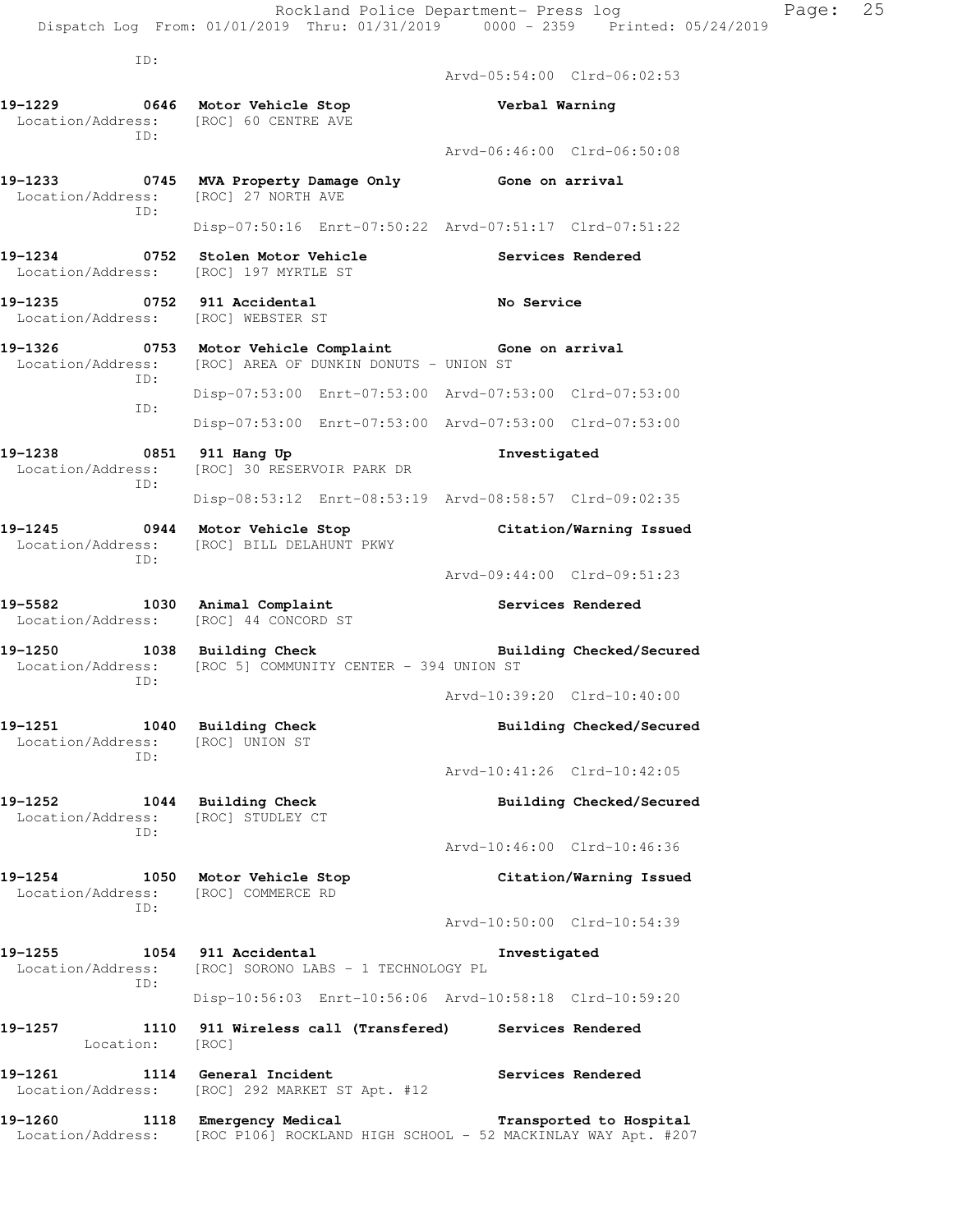|                                 | Rockland Police Department- Press log                                                                                           |                             |                                | Page: | 26 |
|---------------------------------|---------------------------------------------------------------------------------------------------------------------------------|-----------------------------|--------------------------------|-------|----|
|                                 | Dispatch Log From: 01/01/2019 Thru: 01/31/2019 0000 - 2359 Printed: 05/24/2019                                                  |                             |                                |       |    |
| ID:                             |                                                                                                                                 |                             |                                |       |    |
| Fire Unit:                      | Disp-11:19:35 Enrt-11:19:39 Arvd-11:31:00 Clrd-11:31:20<br>ROCKEN1-Pumper-Rockland Engine 1                                     |                             |                                |       |    |
|                                 | $Disp-11:19:53$<br>InQrtsUnavl-11:38:02 InSrvce-11:38:03                                                                        | Arvd-11:20:19 Clrd-11:36:45 |                                |       |    |
| EMS Unit:                       | ROCKAM2-Rockland A2<br>$Disp-11:19:53$                                                                                          | Arvd-11:20:15 Clrd-11:36:50 |                                |       |    |
|                                 | Hosp-11:45:19 ClrHosp-12:33:06 InQrtsUnavl-12:42:06 InSrvce-12:42:07                                                            |                             |                                |       |    |
| 19-1270                         | 1243 Disabled Motor Vehicle                                                                                                     |                             | Services Rendered              |       |    |
| Location/Address:<br>ID:        | [ROC] UNION ST                                                                                                                  |                             |                                |       |    |
|                                 |                                                                                                                                 | Arvd-12:43:00 Clrd-12:47:46 |                                |       |    |
| 19-1271                         | 1247 Emergency Medical                                                                                                          | No EMS                      |                                |       |    |
| Location/Address:<br>ID:        | [ROC] 270 SUMMER ST                                                                                                             |                             |                                |       |    |
| Fire Unit:                      | Disp-12:48:16 Enrt-12:48:37 Arvd-12:51:37 Clrd-12:59:15<br>ROCKEN1-Pumper-Rockland Engine 1                                     |                             |                                |       |    |
|                                 | Disp-12:48:22 Enrt-12:49:28 Arvd-12:52:38 Clrd-12:58:56                                                                         |                             |                                |       |    |
| EMS Unit:                       | $InQrtsUnav1-13:04:32$ $InSrvce-13:04:33$<br>ROCKAM2-Rockland A2                                                                |                             |                                |       |    |
|                                 | Disp-12:48:22 Enrt-12:49:28 Arvd-12:52:01 Clrd-12:58:29<br>Hosp-13:09:22 ClrHosp-13:40:35 InQrtsUnavl-13:45:35 InSrvce-13:45:35 |                             |                                |       |    |
| Fire Unit:                      | ROCKEN1-Pumper-Rockland Engine 1                                                                                                |                             |                                |       |    |
|                                 | Disp-13:28:12<br>$InQrtsUnav1-13:32:32$ $InSrvce-13:32:32$                                                                      |                             | Clrd-13:28:20                  |       |    |
| EMS Unit:                       | ROCKAM1-Rockland A1<br>Disp-13:28:12                                                                                            |                             | Clrd-13:28:25                  |       |    |
|                                 | $InQrtsUnav1-13:45:40$ $InSrvce-13:45:40$                                                                                       |                             |                                |       |    |
| 19-1277                         | 1325 Suspicious Activity                                                                                                        | Investigated                |                                |       |    |
| Location/Address:<br>ID:        | [ROC] PARMENTER ST                                                                                                              |                             |                                |       |    |
|                                 | Disp-13:26:44                                                                                                                   | Arvd-13:26:49 Clrd-13:32:33 |                                |       |    |
| 19-1278                         | 1334 Escort/Transport                                                                                                           |                             | Services Rendered              |       |    |
| Location/Address:<br>ID:        | [ROC 71] 109 REED ST - 109 REED ST                                                                                              |                             |                                |       |    |
|                                 | Disp-13:36:00 Enrt-13:36:06                                                                                                     |                             | $Clrd-13:43:52$                |       |    |
| 19-1280<br>1355                 | Motor Vehicle Collision W/PI                                                                                                    | Report Follows              |                                |       |    |
| Location/Address:<br>Fire Unit: | [ROC] 954 HINGHAM ST<br>ROCKEN1-Pumper-Rockland Engine 1                                                                        |                             |                                |       |    |
|                                 | Disp-13:57:47 Enrt-13:58:29<br>InOrtsUnavl-14:09:47 InSrvce-14:09:47                                                            |                             | $Clrd-14:02:22$                |       |    |
| EMS Unit:                       | ROCKAM2-Rockland A2                                                                                                             |                             |                                |       |    |
|                                 | Disp-13:57:47 Enrt-13:58:31 Arvd-14:01:05 Clrd-14:04:25<br>InQrtsUnavl-14:28:43 InSrvce-14:28:43                                |                             |                                |       |    |
| ID:                             | Disp-13:57:59 Enrt-13:58:40 Arvd-14:03:09 Clrd-14:25:29                                                                         |                             |                                |       |    |
| ID:                             | Disp-13:58:12 Enrt-13:58:40 Arvd-14:03:13 Clrd-14:33:10                                                                         |                             |                                |       |    |
| 19-1281<br>1357                 | <b>Building Check</b>                                                                                                           |                             | Services Rendered              |       |    |
| Location/Address:               | [ROC 5] COMMUNITY CENTER - 394 UNION ST                                                                                         |                             |                                |       |    |
| ID:                             |                                                                                                                                 | Arvd-13:59:03 Clrd-14:00:12 |                                |       |    |
| 19-1282<br>1407                 | Lockout                                                                                                                         |                             | Taken/Referred to Other Agency |       |    |
| Location/Address:               | [ROC] 181 GREEN STREET - GREEN ST                                                                                               |                             |                                |       |    |
| ID:                             | Disp-14:11:07 Enrt-14:11:10                                                                                                     |                             | Clrd-14:12:20                  |       |    |
| ID:                             | Disp-14:12:42 Enrt-14:12:47                                                                                                     |                             | Clrd-14:18:27                  |       |    |
| 19-1305<br>1546                 | MVA Property Damage Only                                                                                                        | Paper Exchange              |                                |       |    |
| Location/Address:               | [ROC P8] THE UPS STORE - 319 CENTRE AVE                                                                                         |                             |                                |       |    |
| ID:                             | Disp-15:47:35 Enrt-15:47:40 Arvd-15:51:57 Clrd-16:03:57                                                                         |                             |                                |       |    |
| ID:                             |                                                                                                                                 |                             |                                |       |    |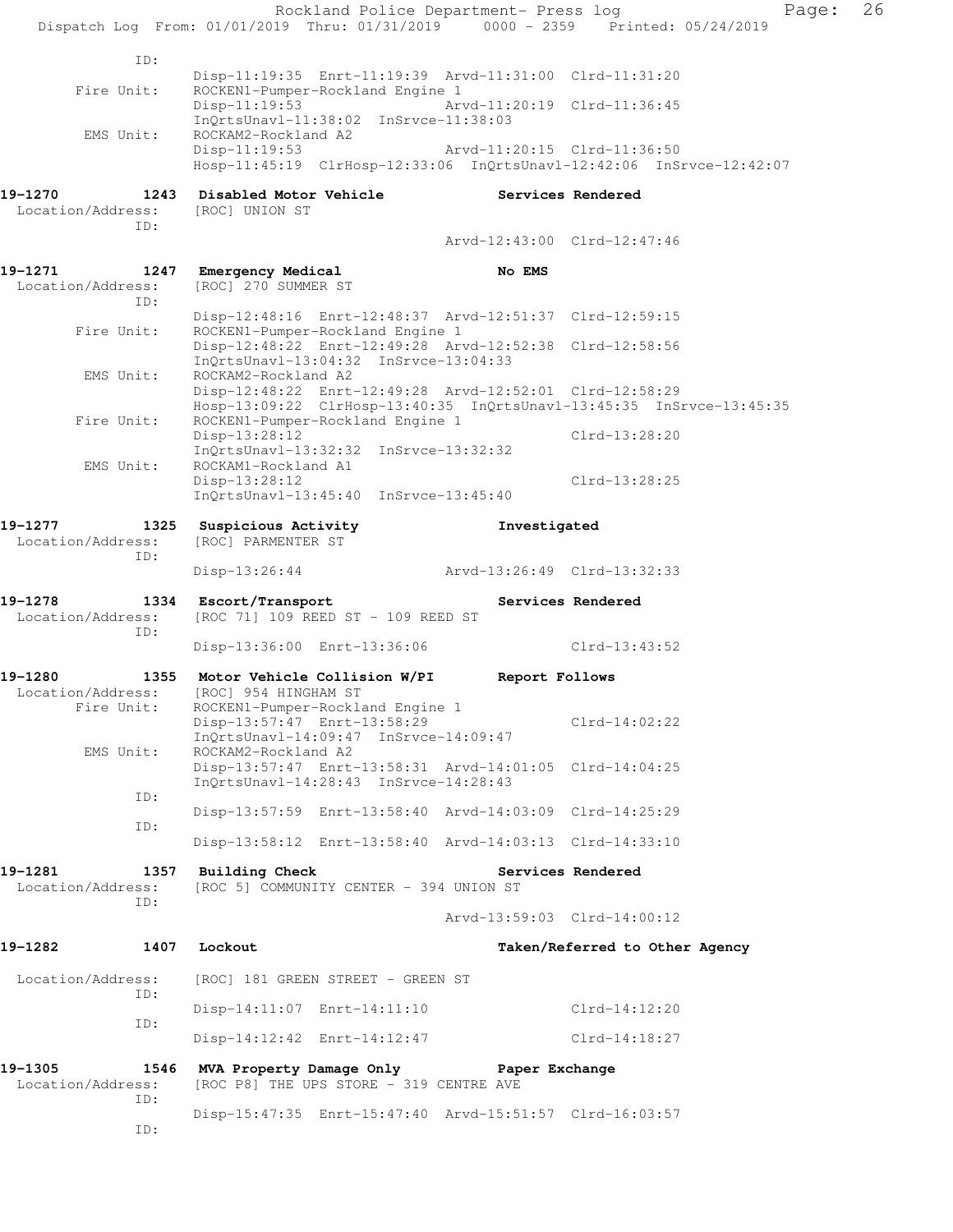Disp-15:52:57 Enrt-15:53:00 Arvd-15:53:01 Clrd-16:03:16

| 19-1313<br>Location/Address:<br>ID:                          | 1557 Traffic Enforcement<br>[ROC] 490 MARKET ST                 | Services Not Required                                   |
|--------------------------------------------------------------|-----------------------------------------------------------------|---------------------------------------------------------|
| TD:                                                          | Disp-15:58:37                                                   | Arvd-15:58:43 Clrd-16:02:09                             |
| TD:                                                          | Disp-16:03:04                                                   | Arvd-16:03:12 Clrd-18:53:07                             |
|                                                              | $Disp-16:20:16$                                                 | Clrd-16:20:20                                           |
| TD:                                                          |                                                                 | Disp-18:53:30 Enrt-18:54:17 Arvd-18:54:21 Clrd-19:16:02 |
| 19-1316<br>1618<br>TD:                                       | <b>General Info</b><br>Location/Address: [ROC 76] 490 MARKET ST | Services Not Required                                   |
|                                                              |                                                                 | Arvd-16:18:00 Clrd-16:25:37                             |
| 19-1319 1704 Assist Other Agency<br>Location/Address:<br>TD: | [ROC] 9 MAPLE ST                                                | Services Rendered                                       |
|                                                              | $Disp-17:14:12$                                                 | Arvd-17:14:17 Clrd-17:37:12                             |
| 19–1325<br>TD:                                               | 1804 911 Accidental<br>Location/Address: [ROC] 151 BEAL ST EXT  | Investigated                                            |
|                                                              |                                                                 | Disp-18:07:43 Enrt-18:08:13 Arvd-18:15:27 Clrd-18:15:30 |
| 19-1340<br>2201                                              | Burglar Alarm                                                   | Building Checked/Secured                                |
| Location/Address:<br>ID:                                     | [ROC] QUALITY DENTAL - 214 MARKET ST                            |                                                         |

**19-1345 2252 Motor Vehicle Complaint Services Not Required**  Location/Address: [ROC] RT 139 - 490 MARKET ST ID: Disp-22:57:15 Clrd-22:58:02

#### **For Date: 01/12/2019 - Saturday**

| 19-1350 0013 General Info                                                                                      |      |                                                                      | Location/Address: [ROC P72] ROCKLAND POLICE DEPARTMENT - 490 MARKET ST | No Action Required |
|----------------------------------------------------------------------------------------------------------------|------|----------------------------------------------------------------------|------------------------------------------------------------------------|--------------------|
|                                                                                                                | ID:  | Location/Address: [ROC P75] UNION POINT - BILL DELAHUNT PKWY         | 19-1351 0027 Motor Vehicle Stop Services Rendered                      |                    |
| Original Call $\sharp$ : 19-1225                                                                               |      |                                                                      | Disp-00:27:46 Enrt-00:27:50 Arvd-00:27:54 Clrd-00:27:58                |                    |
| 19-1353 0125 Burglar Alarm<br>Location/Address: [ROC P37] AMERICAN SPORT FLOORING INC - 105 EXCHANGE ST<br>ID: |      |                                                                      | Investigated                                                           |                    |
|                                                                                                                | ID:  |                                                                      | Disp-01:26:28 Enrt-01:26:40 Arvd-01:29:20 Clrd-01:46:49                |                    |
|                                                                                                                |      |                                                                      | Disp-01:26:31 Enrt-01:26:36 Arvd-01:28:14 Clrd-01:30:58                |                    |
| 19-1358 0245 911 Hang Up                                                                                       | ID:  | Location/Address: [ROC] 16 SAW MILL LN                               |                                                                        | Services Rendered  |
|                                                                                                                | ID:  |                                                                      | Disp-02:46:42 Enrt-02:46:52 Arvd-02:49:31 Clrd-02:54:22                |                    |
|                                                                                                                | ID:  |                                                                      | Disp-02:46:55 Enrt-02:47:06 Arvd-02:49:31 Clrd-02:54:22                |                    |
|                                                                                                                |      | $Disp-02:51:45$                                                      | Arvd-02:51:48 Clrd-02:54:22                                            |                    |
|                                                                                                                | ID:  | 19-1362 0714 Burglar Alarm<br>Location/Address: [ROC] 168 CONCORD ST | Investigated                                                           |                    |
|                                                                                                                |      |                                                                      | Disp-07:15:35 Enrt-07:15:39 Arvd-07:17:21 Clrd-07:18:13                |                    |
| 19-1366                                                                                                        | 0847 | Burglar Alarm                                                        | False Alarm                                                            |                    |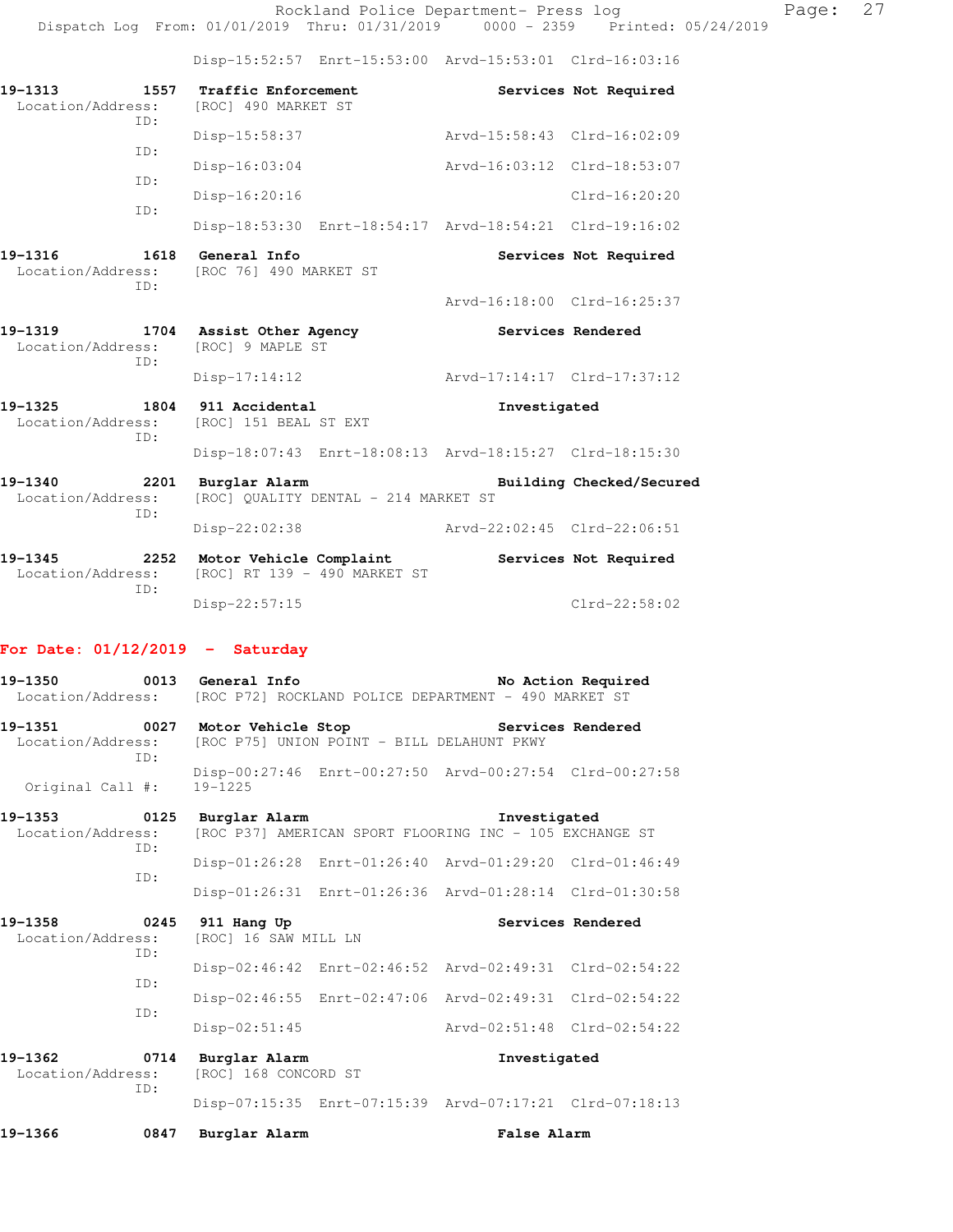|                                             | Rockland Police Department- Press log<br>Dispatch Log From: 01/01/2019 Thru: 01/31/2019 0000 - 2359 Printed: 05/24/2019              |                             | Page:                    | 28 |
|---------------------------------------------|--------------------------------------------------------------------------------------------------------------------------------------|-----------------------------|--------------------------|----|
| Location/Address:                           | [ROC P53] TK O'SHEA'S - 934 HINGHAM ST                                                                                               |                             |                          |    |
| ID:                                         | Disp-08:50:20 Enrt-08:50:32 Arvd-08:59:06 Clrd-09:02:29                                                                              |                             |                          |    |
| 19-1367<br>0847<br>Location/Address:        | General Incident<br>[ROC] 113 MARKET ST Apt. #30                                                                                     |                             | Services Not Required    |    |
| 19-1374<br>Location/Address:<br>ID:         | 0942 Harassment<br>[ROC] 62 MARTHA DR Apt. #C                                                                                        | Peace Restored              |                          |    |
| ID:                                         | Disp-09:46:16                                                                                                                        |                             | $Clrd-09:49:04$          |    |
| ID:                                         | $Disp-09:46:16$                                                                                                                      | Arvd-09:48:24 Clrd-10:07:02 |                          |    |
|                                             | $Disp-09:48:14$                                                                                                                      | Arvd-09:48:18 Clrd-10:06:56 |                          |    |
| 19-1378<br>Location/Address:<br>ID:         | 1004 Motor Vehicle Stop<br>[ROC] 468 SUMMER ST                                                                                       |                             | Citation/Warning Issued  |    |
|                                             |                                                                                                                                      | Arvd-10:04:00 Clrd-10:18:19 |                          |    |
| 19-1380<br>Location/Address:<br>ID:         | 1038 Building Check<br>[ROC] UNION ST                                                                                                |                             | Building Checked/Secured |    |
|                                             |                                                                                                                                      | Arvd-10:39:15 Clrd-10:39:57 |                          |    |
| 19-2652<br>Location/Address:                | 1100 Animal Complaint<br>[ROC] 12 LINDEN ST                                                                                          |                             | Services Rendered        |    |
| 19-1388<br>1118<br>Location/Address:<br>ID: | <b>Building Check</b><br>[ROC] STUDLEY CT                                                                                            |                             | Building Checked/Secured |    |
|                                             |                                                                                                                                      | Arvd-11:19:48 Clrd-11:20:07 |                          |    |
| 19-1391<br>Location/Address:<br>ID:         | 1154 Police Information<br>[ROC] 484 POND ST                                                                                         |                             | No Action Required       |    |
|                                             | $Disp-11:57:32$                                                                                                                      |                             | Clrd-11:57:39            |    |
| 19-1399<br>Location/Address:<br>ID:         | 1343 Motor Vehicle Stop<br>[ROC] 222 WEYMOUTH ST                                                                                     |                             | Citation/Warning Issued  |    |
|                                             | $Disp-13:43:51$                                                                                                                      |                             | Clrd-13:44:31            |    |
| 19-1400<br>Location/Address:<br>EMS Unit:   | 1355 Emergency Medical<br>[ROC] 13 CONCORD ST<br>ROCKAM2-Rockland A2                                                                 |                             | Transported to Hospital  |    |
|                                             | Disp-13:56:19 Enrt-13:56:53 Arvd-13:59:53 Clrd-14:08:52<br>Hosp-14:18:39 ClrHosp-16:31:04 InQrtsUnavl-16:31:04 InSrvce-16:31:04      |                             |                          |    |
| ID:<br>Fire Unit:                           | Disp-13:57:30 Enrt-13:57:34 Arvd-14:01:37 Clrd-14:05:50<br>ROCKC4-Staff-Rockland Fire C4                                             |                             |                          |    |
| ID:                                         | Disp-14:00:48 Enrt-14:00:51 Arvd-14:00:52 Clrd-14:13:01<br>InQrtsUnavl-14:13:02 InSrvce-14:13:02                                     |                             |                          |    |
|                                             | $Disp-14:01:49$                                                                                                                      |                             |                          |    |
| 19-1403<br>Location/Address:                | 1441 Emergency Medical<br>[ROC] 9 BEECHWOOD LN                                                                                       | Patient Refusal             |                          |    |
| Fire Unit:                                  | ROCKEN1-Pumper-Rockland Engine 1<br>Disp-14:43:05 Enrt-14:44:40 Arvd-14:49:09 Clrd-14:56:07<br>InQrtsUnavl-14:56:10 InSrvce-14:56:10 |                             |                          |    |
| EMS Unit:                                   | ROCKAM1-Rockland A1<br>Disp-14:43:29 Enrt-14:44:38 Arvd-14:48:54 Clrd-14:56:13<br>InQrtsUnavl-15:01:23 InSrvce-15:01:23              |                             |                          |    |
| ID:                                         | Disp-14:43:52 Enrt-14:47:19 Arvd-14:47:27 Clrd-14:56:26                                                                              |                             |                          |    |
| ID:                                         | Disp-14:44:49 Enrt-14:47:19 Arvd-14:47:22 Clrd-14:51:32                                                                              |                             |                          |    |
| 19-1404<br>1445                             | 911 Accidental                                                                                                                       | Investigated                |                          |    |

Location/Address: [ROC] 184 BEAL ST EXT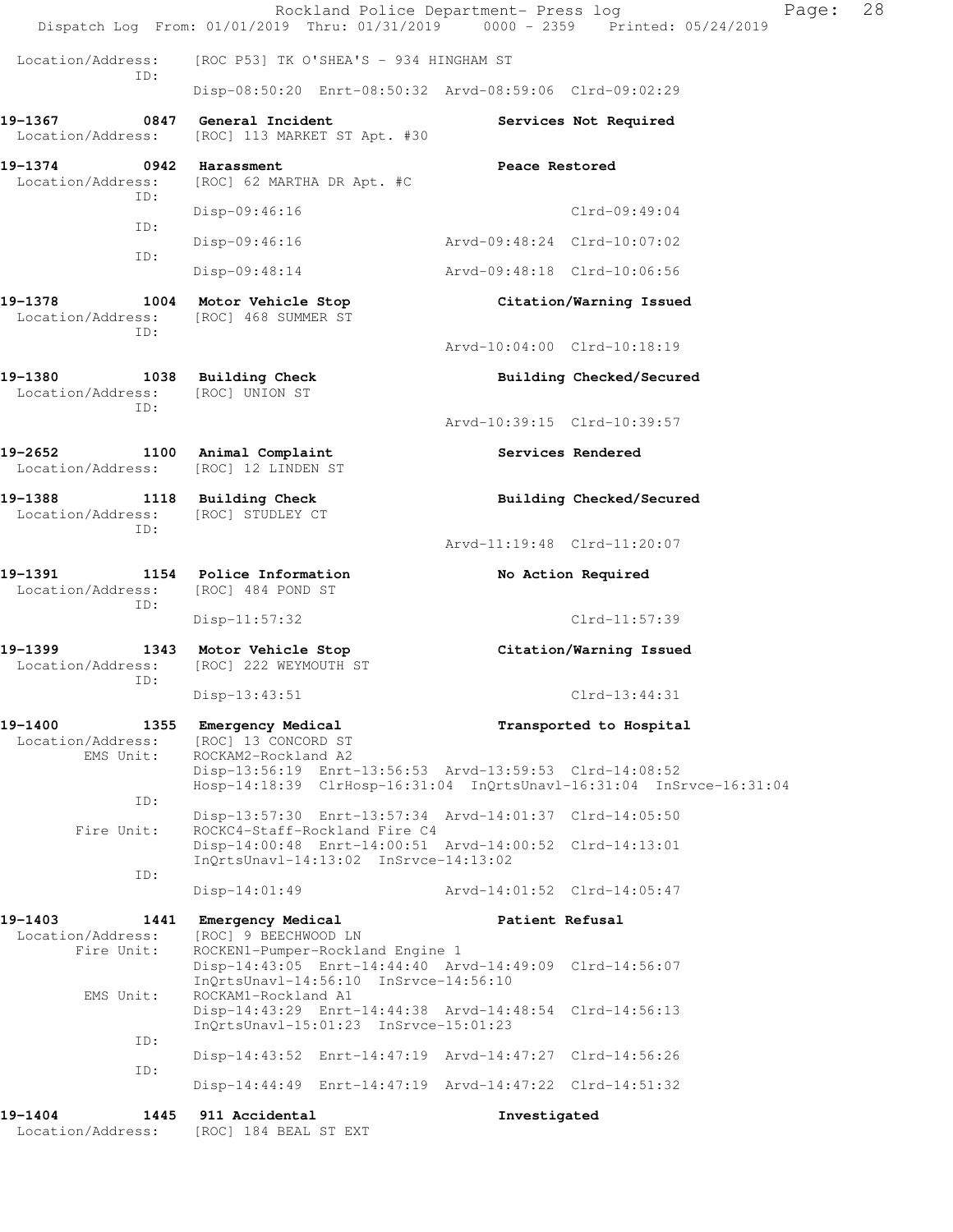Rockland Police Department- Press log Page: 29 Dispatch Log From: 01/01/2019 Thru: 01/31/2019 0000 - 2359 Printed: 05/24/2019 ID: Disp-14:46:39 Enrt-14:47:12 Arvd-14:51:15 Clrd-14:55:35 **19-1408 1533 Emergency Medical Transported to Hospital**  Location/Address: [WHI 1575] 35 ELM PL WHIC3-Command-Whitman Car 3 Disp-15:34:20 Enrt-15:35:04 Arvd-15:37:00 Clrd-15:52:28 InQrtsUnavl-15:55:59 InSrvce-15:55:59 EMS Unit: WHI249-Whitman Ambulance 249 Disp-15:34:20 Enrt-15:35:06 Arvd-15:37:03 Clrd-15:51:48 Hosp-15:57:47 ClrHosp-16:15:28 InQrtsUnavl-16:24:18 InSrvce-16:24:18 ID: Disp-15:40:08 Enrt-15:40:12 Clrd-15:40:14 Fire Unit: WHIC4-Other 1-Whitman Car 4 Disp-15:43:59 Enrt-15:44:03 Arvd-15:44:46 Clrd-15:56:01 InQrtsUnavl-15:56:03 InSrvce-15:56:04 ID: Disp-15:48:36 Clrd-15:49:21 19-1409 1536 Disturbance **1996 1996 1997 1208** Peace Restored Location/Address: [ROC] 64 SUMMER ST ID: Disp-15:37:23 Enrt-15:37:26 Arvd-15:47:37 Clrd-15:48:36 ID: Disp-15:37:33 Enrt-15:37:36 Arvd-15:47:37 Clrd-15:48:36 ID: Disp-15:40:14 Enrt-15:40:16 Arvd-15:47:37 Clrd-15:48:36 ID: Disp-15:40:24 Enrt-15:40:26 Arvd-15:47:37 Clrd-15:48:36 **19-1412 1614 SHIFT ASSIGNMENT No Service**  Location/Address: [ROC P72] ROCKLAND POLICE DEPARTMENT - 490 MARKET ST ID: Disp-16:20:07 Enrt-16:20:13 Clrd-16:20:21 **19-1414 1626 Disturbance Transported to Hospital**  Location/Address: [ROC] 329 NORTH AVE ID: Disp-16:27:49 Enrt-16:28:03 Arvd-16:29:37 Clrd-16:40:04 ID: Disp-16:27:54 Enrt-16:28:03 Arvd-16:29:46 Clrd-17:06:10 ID: Disp-16:27:59 Enrt-16:28:03 Arvd-16:29:40 Clrd-16:49:40 19-1421 1743 Disturbance **Peace Restored** Location/Address: [ROC P77] BURGER KING - 157 MARKET ST ID: Disp-17:44:31 Arvd-17:44:59 Clrd-18:16:40 ID: Disp-17:44:49 Arvd-17:44:59 Clrd-18:16:49 ID: Disp-17:44:54 Arvd-17:44:59 Clrd-18:16:37 **19-1425 1816 911 Accidental Appears Secure**  Location/Address: [ROC 69] SOUTH SHORE REHAB & NURSING - 115 NORTH AVE Apt. #19A ID: Disp-18:18:13 Clrd-18:18:46 ID: Disp-18:18:42 Enrt-18:18:48 Arvd-18:22:04 Clrd-18:25:59 **19-1436 1935 Summons No Service**  Location/Address: [ROC] 103 GROVE ST Apt. #349 ID: Arvd-19:37:07 Clrd-19:43:39

**19-1438 1938 Emergency Medical Transported to Hospital**  Location/Address: [ROC] 715 BEECH ST ID: Disp-19:40:04 Enrt-19:40:38 Arvd-19:42:29 Clrd-19:55:24 ID: Disp-19:40:47 Enrt-19:40:54 Arvd-19:42:34 Clrd-19:55:28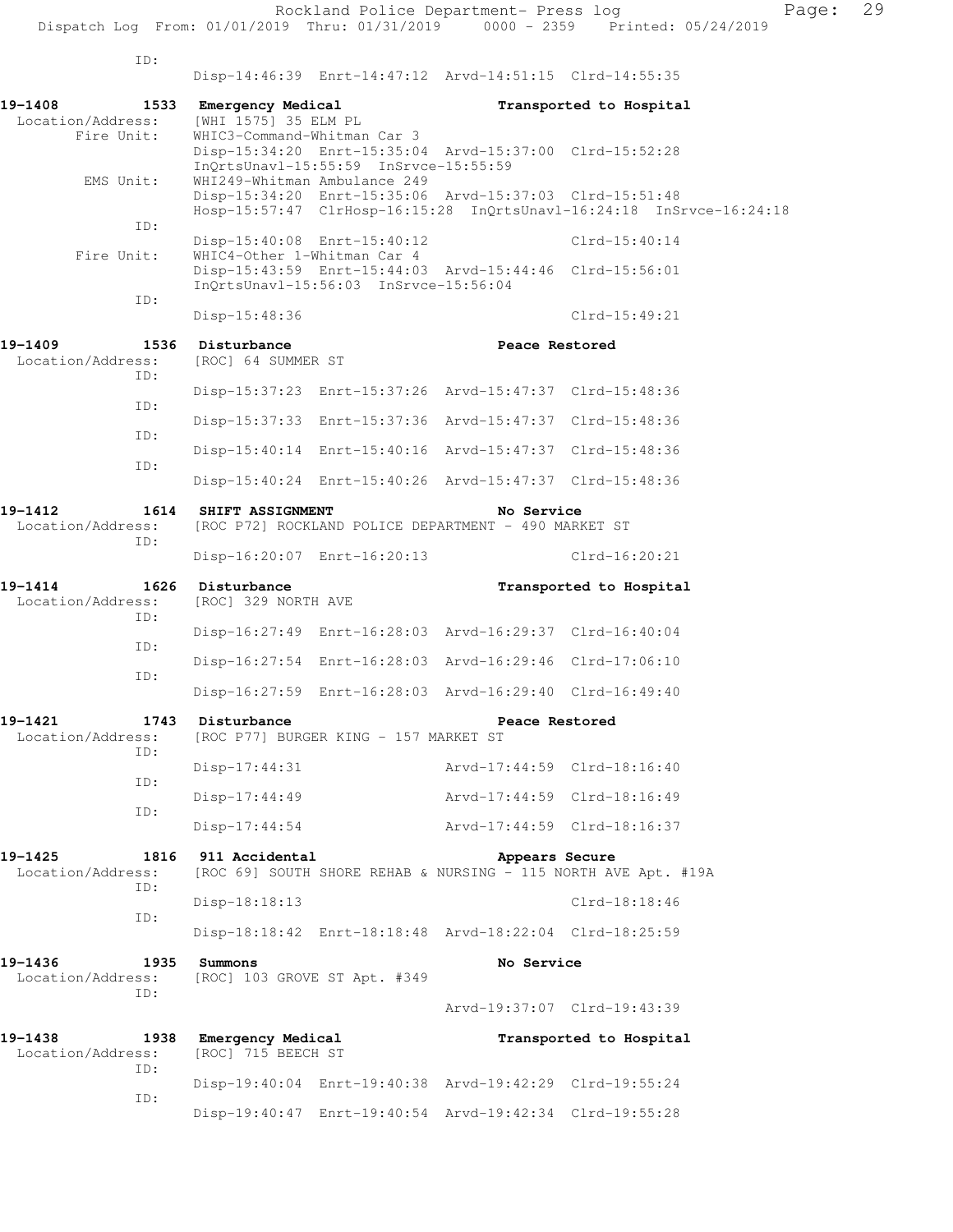|                                             |             | Dispatch Log From: 01/01/2019 Thru: 01/31/2019              |                                    | $0000 - 2359$                                                     | Printed: 05/      |  |
|---------------------------------------------|-------------|-------------------------------------------------------------|------------------------------------|-------------------------------------------------------------------|-------------------|--|
| 19-1445<br>2047<br>Location/Address:<br>ID: |             | Disturbance<br>Report Follows<br>[ROC] 82 MARTHA DR Apt. #F |                                    |                                                                   |                   |  |
|                                             | TD:         |                                                             |                                    | Disp-20:48:17 Enrt-20:49:02 Arvd-20:49:39 Clrd-21:12:20           |                   |  |
|                                             | ID:         |                                                             |                                    | Disp-20:48:24 Enrt-20:49:10 Arvd-20:49:39                         | $Clrd-21:17:45$   |  |
|                                             | ID:         |                                                             |                                    | Disp-20:48:37 Enrt-20:49:06 Arvd-20:49:39 Clrd-21:21:21           |                   |  |
|                                             |             | Disp-21:21:17                                               |                                    | Arvd-21:21:20 Clrd-22:33:40                                       |                   |  |
|                                             | ID:         | $Disp-21:51:44$                                             |                                    | Arvd-21:51:49 Clrd-22:33:43                                       |                   |  |
| 19-1446<br>Vicinity of:                     | 2117<br>TD: | Motor Vehicle Stop                                          | [ROC] 334 MARKET ST @ 14 HOWARD ST | Citation/Warning Issued                                           |                   |  |
|                                             | TD:         | $Disp-21:17:50$                                             |                                    | Arvd-21:18:28 Clrd-21:21:21                                       |                   |  |
|                                             |             | $Disp-21:21:24$                                             |                                    |                                                                   | $Clrd-21:21:35$   |  |
| 19-1447<br>Location/Address:                | 2118<br>ID: | Burglar Alarm<br>[ROC] 203 NORTH AVE                        |                                    | Appears Secure                                                    |                   |  |
|                                             | TD:         |                                                             |                                    | Disp-21:21:21 Enrt-21:21:29 Arvd-21:25:47 Clrd-21:34:38           |                   |  |
|                                             | TD:         | $Disp-21:21:21$                                             |                                    |                                                                   | $Clrd-21:21:24$   |  |
|                                             |             |                                                             |                                    | Disp-21:21:54 Enrt-21:21:58 Arvd-21:24:50 Clrd-21:34:44           |                   |  |
| 19-1453<br>Location/Address:                | 2249<br>ID: | Health & Welfare Check                                      |                                    | Investigated<br>[ROC 101] BEST WESTERN - 909 HINGHAM ST Apt. #137 |                   |  |
|                                             | ID:         |                                                             |                                    | Disp-22:52:10 Enrt-22:52:21 Arvd-22:52:30 Clrd-23:14:06           |                   |  |
|                                             |             |                                                             |                                    | Disp-22:52:15 Enrt-22:52:19 Arvd-22:54:00 Clrd-23:10:56           |                   |  |
| 19-1458<br>Location/Address:                | 2340<br>TD: | Lockout<br>[ROC] 51 SCHOOL ST                               |                                    |                                                                   | Services Rendered |  |
|                                             |             |                                                             |                                    | Disp-23:46:03 Enrt-23:49:31 Arvd-23:49:35 Clrd-23:55:25           |                   |  |
| 19-1457<br>Location/Address:                | 2342<br>TD: | Lockout<br>[ROC] 51 SCHOOL ST                               |                                    |                                                                   | Services Rendered |  |
|                                             |             |                                                             |                                    | Arvd-23:42:00 Clrd-23:46:03                                       |                   |  |
|                                             |             |                                                             |                                    |                                                                   |                   |  |

**19-1459 2348 Follow-Up Investigation Investigated**  Location/Address: [WEY 1] SOUTH SHORE HOSPITAL - 55 FOGG RD ID: Disp-23:49:23 Enrt-23:49:27 Arvd-00:13:32 Clrd-01/13/2019 @ 00:13:44

#### **For Date: 01/13/2019 - Sunday**

| 19-1460                                     | 0009 | SHIFT ASSIGNMENTS                                                | Services Rendered                                    |
|---------------------------------------------|------|------------------------------------------------------------------|------------------------------------------------------|
| Location/Address:<br>TD:                    |      |                                                                  | [ROC P72] ROCKLAND POLICE DEPARTMENT - 490 MARKET ST |
|                                             |      | $Disp-00:12:22$                                                  | $Clrd-00:12:31$                                      |
| 19-1465                                     | 0059 | Motor Vehicle Complaint                                          | Gone on arrival                                      |
| Location/Address:                           | ID:  | [ROC] 166 UNION ST @ 8 W WATER ST                                |                                                      |
|                                             | ID:  | $Disp-01:00:33$                                                  | Arvd-01:01:59 Clrd-01:02:02                          |
|                                             |      | $Disp-01:00:33$                                                  | Arvd-01:01:55 Clrd-01:01:57                          |
| 0231<br>19–1467<br>Location/Address:<br>ID: |      | Motor Vehicle Stop<br>[ROC P75] UNION POINT - BILL DELAHUNT PKWY | Verbal Warning                                       |
|                                             |      |                                                                  | Arvd-02:31:00 Clrd-02:33:48                          |
| 19-1468                                     | 0231 | Building Check                                                   | Services Rendered                                    |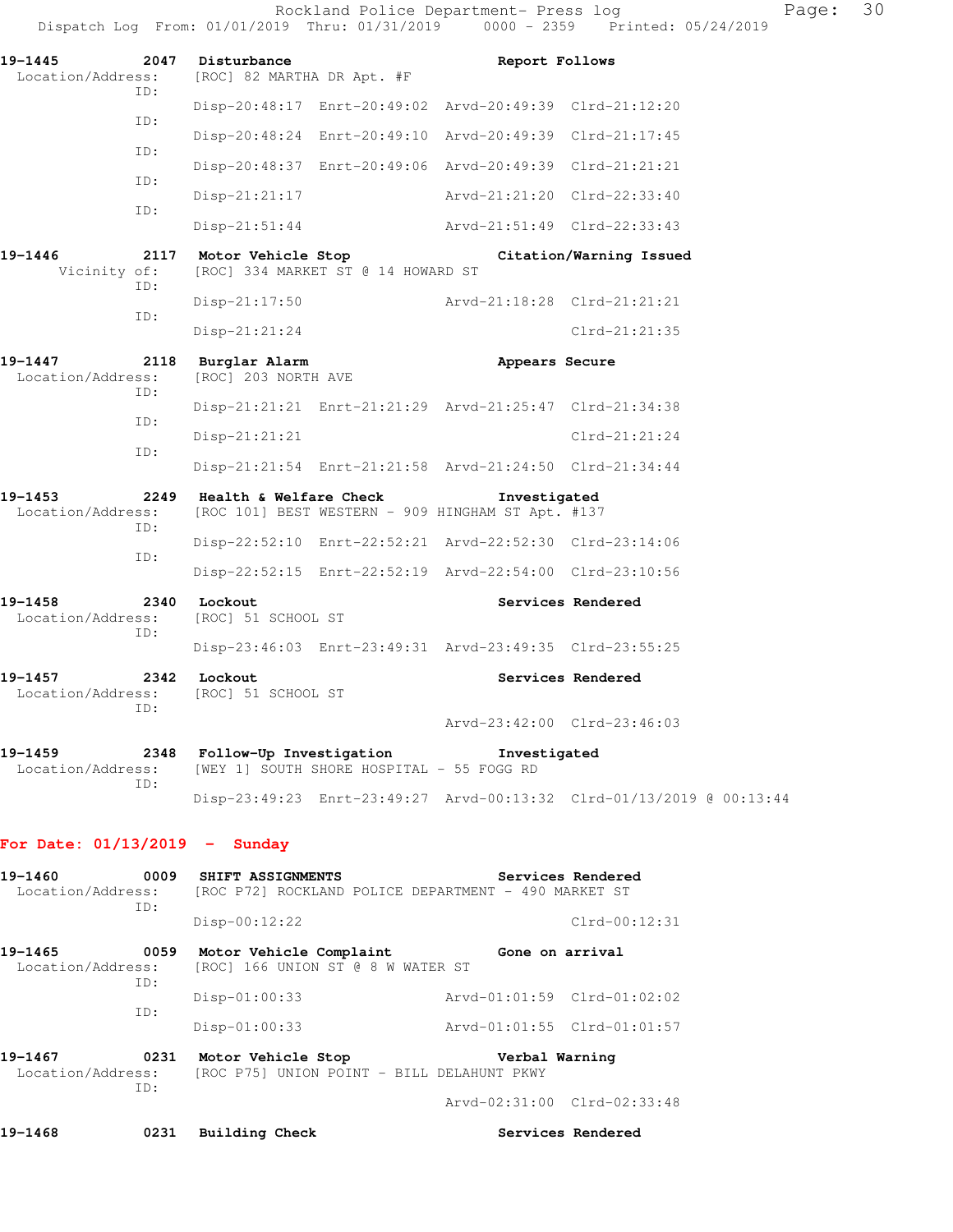Rockland Police Department- Press log Page: 31 Dispatch Log From: 01/01/2019 Thru: 01/31/2019 0000 - 2359 Printed: 05/24/2019 Location/Address: [ROC] UNION ST  $TD \cdot$  Arvd-02:32:18 Clrd-02:32:54 **19-1471 0312 Motor Vehicle Stop Verbal Warning**  Location/Address: [ROC] VFW DR ID: Arvd-03:12:00 Clrd-03:12:48 **19-1475 0544 Building Check Services Rendered**  Location/Address: [ROC] UNION ST ID: Arvd-05:46:37 Clrd-06:17:22 19-1476 **0618** Suspicious Activity **Services Rendered**  Location/Address: [ROC P65] 7-ELEVEN CONVENIENCE STORE - 92 MARKET ST ID: Disp-06:19:32 Enrt-06:19:38 Arvd-06:21:09 Clrd-06:28:28 ID: Disp-06:19:43 Enrt-06:19:46 Arvd-06:22:51 Clrd-06:32:25 ID: Disp-06:20:35 Enrt-06:20:53 Arvd-06:22:25 Clrd-06:32:30 **19-1481 0802 SHIFT ASSIGNMENTS No Service**  Location/Address: [ROC P72] ROCKLAND POLICE DEPARTMENT - 490 MARKET ST 19-1486 **0855** Building Check **No Service**  Location/Address: [ROC] MARTHA DR ID: Arvd-08:57:44 Clrd-08:59:13 19-1487 **0903** Building Check **Services Rendered**  Location/Address: [ROC 5] COMMUNITY CENTER - 394 UNION ST ID: Arvd-09:04:17 Clrd-09:06:16 **19-1492 1029 911 Hang Up Investigated**  Location/Address: [ROC] 475 HINGHAM ST ID: Disp-10:30:11 Enrt-10:30:29 Arvd-10:34:31 Clrd-10:37:28 **19-1496 1054 Burglar Alarm Cancelled Enroute**  Location/Address: [ROC 28] 18 ROCKVIEW WAY - 18 ROCKVIEW WAY ID: Disp-10:56:17 Clrd-10:56:22 **19-1499 1106 Assist Other Agency Services Rendered**  Location/Address: [ROC] 580 WEST WATER ST ID: Disp-11:07:29 Arvd-11:07:33 Clrd-11:37:30 ID: Disp-11:07:43 Arvd-11:07:48 Clrd-11:19:39 **19-1502 1204 Building Check Services Rendered**  Location/Address: [ROC] MARTHA DR ID: Arvd-12:05:08 Clrd-12:06:42 **19-1503 1212 Building Check Services Rendered**  Location/Address: [ROC 5] COMMUNITY CENTER - 394 UNION ST ID: Arvd-12:13:48 Clrd-12:15:21 19-1518 1559 General Info **1999 Services Rendered** Location/Address: [ROC P72] ROCKLAND POLICE DEPARTMENT - 490 MARKET ST ID: Arvd-15:59:00 Clrd-16:03:19 19-1524 1725 Breaking & Entering **Services Rendered**  Location/Address: [ROC] 16 TIRRELL DR ID: Disp-17:26:52 Enrt-17:27:02 Arvd-17:29:01 Clrd-17:48:31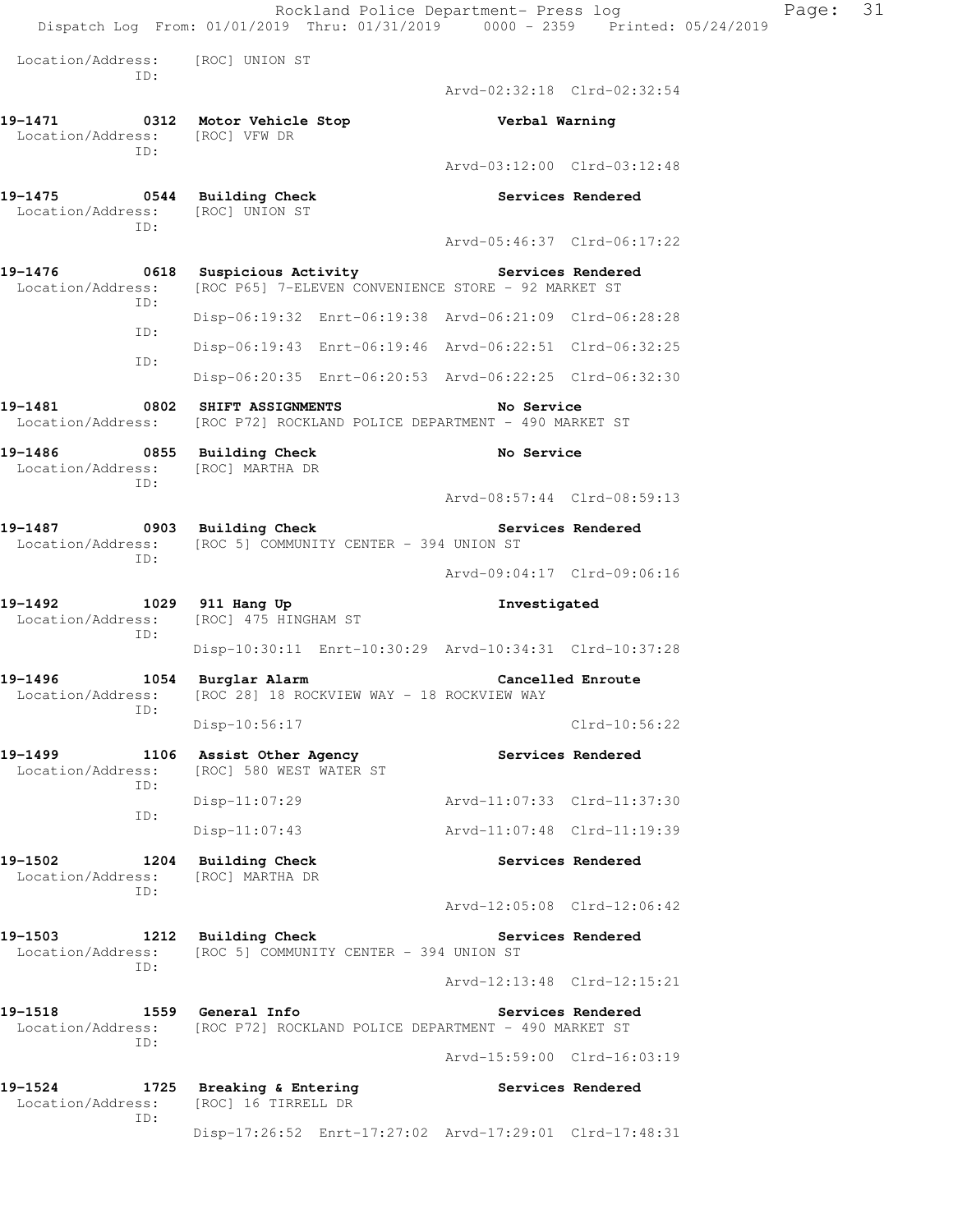|                                                              |                                                                          |  | Rockland Police Department- Press log                   | Dispatch Log From: 01/01/2019 Thru: 01/31/2019 0000 - 2359 Printed: 05/24/2019 | Page: | 32 |
|--------------------------------------------------------------|--------------------------------------------------------------------------|--|---------------------------------------------------------|--------------------------------------------------------------------------------|-------|----|
| ID:                                                          |                                                                          |  |                                                         |                                                                                |       |    |
|                                                              |                                                                          |  | Disp-17:26:57 Enrt-17:27:04 Arvd-17:30:35 Clrd-17:50:10 |                                                                                |       |    |
| 19-1528<br>ID:                                               | 1751 Building Check<br>Location/Address: [ROC] BILL DELAHUNT PKWY        |  | Appears Secure                                          |                                                                                |       |    |
|                                                              |                                                                          |  |                                                         | Arvd-17:52:38 Clrd-17:55:00                                                    |       |    |
| $19 - 1540$<br>Location/Address: [ROC] 123 DURBECK RD<br>ID: | 1947 Health & Welfare Check                                              |  |                                                         | Services Rendered                                                              |       |    |
|                                                              |                                                                          |  | Disp-19:50:41 Enrt-19:50:45 Arvd-19:50:48 Clrd-19:54:24 |                                                                                |       |    |
| 19-1541<br>Location/Address:                                 | 2008 Missing Person<br>[ROC] 186 CRESCENT ST                             |  | Investigated                                            |                                                                                |       |    |
| ID:                                                          |                                                                          |  |                                                         | Arvd-20:08:00 Clrd-20:10:35                                                    |       |    |
| 19-1546<br>ID:                                               | 2132 Health & Welfare Check<br>Location/Address: [ROC] 101 BROOKLINE WAY |  |                                                         | Transported to Hospital                                                        |       |    |
|                                                              |                                                                          |  | Disp-21:34:31 Enrt-21:34:41 Arvd-21:36:29 Clrd-21:52:14 |                                                                                |       |    |
| ID:                                                          |                                                                          |  | Disp-21:34:37 Enrt-21:34:44 Arvd-21:36:50 Clrd-21:52:17 |                                                                                |       |    |
| TD:                                                          |                                                                          |  | Disp-21:35:25 Enrt-21:35:32 Arvd-21:36:53 Clrd-21:52:20 |                                                                                |       |    |
|                                                              |                                                                          |  |                                                         |                                                                                |       |    |

# **For Date: 01/14/2019 - Monday**

| 19-1557<br>Location/Address:                |      | 0000 General Incident                                                              |                                        | [ROC P72] ROCKLAND POLICE DEPARTMENT - 490 MARKET ST    | Services Rendered       |  |
|---------------------------------------------|------|------------------------------------------------------------------------------------|----------------------------------------|---------------------------------------------------------|-------------------------|--|
| 0229<br>19-1563<br>Location/Address:<br>TD: |      | Motor Vehicle Stop<br>Citation/Warning Issued<br>[ROC] 40 BEECH ST @ 329 SUMMER ST |                                        |                                                         |                         |  |
|                                             |      |                                                                                    |                                        | Arvd-02:29:00 Clrd-02:43:16                             |                         |  |
| TD:                                         |      |                                                                                    |                                        | Disp-02:30:05 Enrt-02:30:07 Arvd-02:30:08 Clrd-02:43:14 |                         |  |
| 0340<br>19-1567<br>Location/Address:<br>ID: |      | Disturbance<br>[ROC] 321 UNION ST                                                  |                                        |                                                         | Services Rendered       |  |
| TD:                                         |      |                                                                                    |                                        | Disp-03:42:19 Enrt-03:42:32 Arvd-03:44:08 Clrd-03:55:18 |                         |  |
|                                             |      |                                                                                    |                                        | Disp-03:42:19 Enrt-03:42:29 Arvd-03:44:14 Clrd-03:55:16 |                         |  |
| 19-1575<br>0625<br>Location/Address:<br>TD: |      | Motor Vehicle Stop<br>Citation/Warning Issued<br>[ROC] 9 SALEM ST @ 754 UNION ST   |                                        |                                                         |                         |  |
|                                             |      |                                                                                    |                                        | Arvd-06:25:00 Clrd-06:31:06                             |                         |  |
| 19-1576<br>Location/Address:<br>ID:         |      | 0627 Motor Vehicle Stop                                                            |                                        | [ROC 1] ROCKLAND FIRE DEPARTMENT - 360 UNION ST         | Citation/Warning Issued |  |
|                                             |      |                                                                                    |                                        | Arvd-06:27:00 Clrd-06:36:18                             |                         |  |
| 19-1577<br>Location/Address:<br>TD:         |      | 0633 Disturbance<br>[ROC] 68 PLAIN ST                                              |                                        |                                                         | Services Rendered       |  |
|                                             |      |                                                                                    |                                        | Disp-06:35:37 Enrt-06:35:43 Arvd-06:36:55 Clrd-06:50:37 |                         |  |
| ID:                                         |      | Disp-06:40:35                                                                      |                                        | Arvd-06:40:39 Clrd-06:47:54                             |                         |  |
| TD:                                         |      | Disp-06:56:00                                                                      |                                        | Arvd-06:56:48 Clrd-07:16:43                             |                         |  |
| ID:                                         |      | Disp-06:56:07                                                                      |                                        | Arvd-06:56:50 Clrd-07:16:44                             |                         |  |
| ID:                                         |      |                                                                                    |                                        | Disp-06:56:43 Enrt-06:56:44 Arvd-07:01:10 Clrd-07:04:09 |                         |  |
| 19-1579<br>Location/Address:                | 0646 | 911 Accidental                                                                     | [ROC P55] HOME DEPOT - 1149 HINGHAM ST |                                                         | Services Rendered       |  |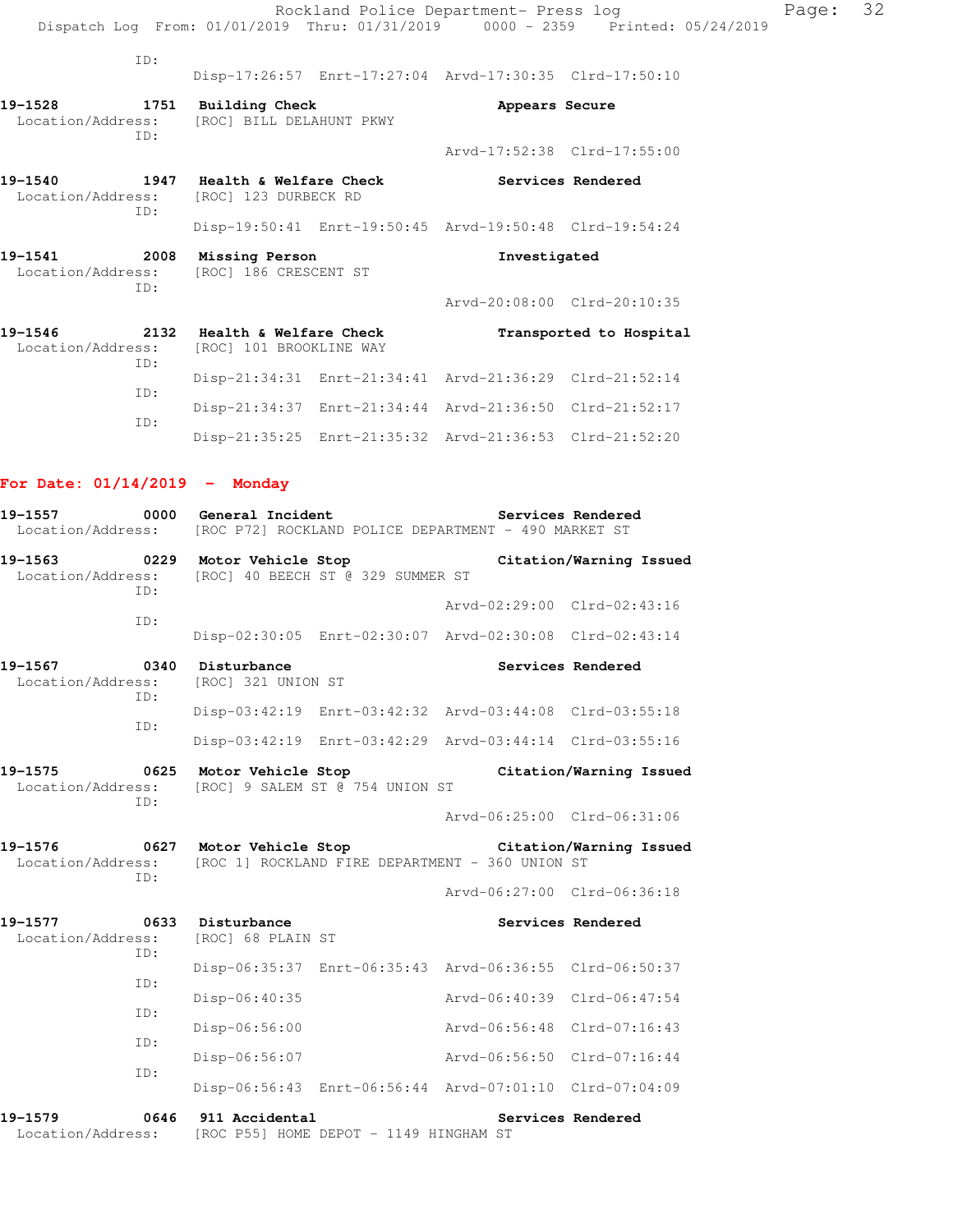|                                              |                                                                                                                          | Rockland Police Department- Press log<br>Page:<br>Dispatch Log From: 01/01/2019 Thru: 01/31/2019 0000 - 2359 Printed: 05/24/2019 | 33 |
|----------------------------------------------|--------------------------------------------------------------------------------------------------------------------------|----------------------------------------------------------------------------------------------------------------------------------|----|
| ID:                                          |                                                                                                                          |                                                                                                                                  |    |
|                                              |                                                                                                                          | Disp-06:47:51 Enrt-06:47:53 Arvd-06:52:33 Clrd-06:52:34                                                                          |    |
| 19-1616                                      | 0900 Animal Complaint<br>Location/Address: [ROC] 310 MARKET ST                                                           | Services Rendered                                                                                                                |    |
| Location/Address: [ROC] 516 BEECH ST<br>ID:  | 19-1591 0937 Motor Vehicle Stop                                                                                          | Citation/Warning Issued                                                                                                          |    |
|                                              |                                                                                                                          | Arvd-09:37:00 Clrd-09:43:11                                                                                                      |    |
| ID:                                          | 19-1592 0951 Motor Vehicle Stop Nerbal Warning<br>Location/Address: [ROC] 372 SPRING ST @ 318 SUMMER ST                  |                                                                                                                                  |    |
|                                              |                                                                                                                          | Disp-09:52:30 Enrt-09:52:34 Arvd-09:52:37 Clrd-09:53:56                                                                          |    |
| Location/Address: [ROC] 223 SPRING ST<br>ID: |                                                                                                                          | 19-1596 1001 Motor Vehicle Stop Citation/Warning Issued                                                                          |    |
|                                              |                                                                                                                          | Disp-10:02:10 Enrt-10:02:15 Arvd-10:02:18 Clrd-10:03:32                                                                          |    |
| Location/Address: [ROC] 223 SPRING ST        |                                                                                                                          | 19-1597 1005 Motor Vehicle Stop Citation/Warning Issued                                                                          |    |
| ID:                                          |                                                                                                                          | Disp-10:06:20 Enrt-10:06:26 Arvd-10:06:30 Clrd-10:07:48                                                                          |    |
| Location/Address: [ROC] 124 CENTRAL ST       | 19-1602 1030 Larceny / Forgery / Fraud Arrest (s) Made                                                                   |                                                                                                                                  |    |
| ID:                                          |                                                                                                                          | Disp-10:31:56 Enrt-10:32:09 Arvd-10:32:16 Clrd-10:53:06                                                                          |    |
| ID:                                          |                                                                                                                          | Disp-10:32:02 Enrt-10:32:06 Arvd-10:32:13 Clrd-10:53:02                                                                          |    |
|                                              | 19-1617 1030 Animal Complaint 19-1617 Services Rendered<br>Location/Address: [ROC] WILLOW POND DR                        |                                                                                                                                  |    |
|                                              | 19-1603 1034 Motor Vehicle Stop 6 Verbal Warning<br>Location/Address: [ROC P73] UNION POINT ENTRANCE - RESERVOIR PARK DR |                                                                                                                                  |    |
| ID:                                          |                                                                                                                          | Arvd-10:34:00 Clrd-10:39:53                                                                                                      |    |
| 19-1608<br>ID:                               | 1112 Emergency Medical<br>Location/Address: [ROC] MEMORIAL PARK SCHOOL - 1 COL BRIAN DUFFY WAY                           | Transported to Hospital                                                                                                          |    |
| ID:                                          |                                                                                                                          | Disp-11:15:20 Enrt-11:17:22 Arvd-11:17:29 Clrd-11:38:36                                                                          |    |
| Fire Unit:                                   | ROCKEN1-Pumper-Rockland Engine 1                                                                                         | Disp-11:16:27 Enrt-11:17:25 Arvd-11:17:33 Clrd-11:46:12                                                                          |    |
| EMS Unit:                                    | InQrtsUnavl-11:40:32 InSrvce-11:40:35<br>ROCKAM1-Rockland A1                                                             | Disp-11:16:29 Enrt-11:17:07 Arvd-11:18:18 Clrd-11:38:34                                                                          |    |
|                                              |                                                                                                                          | Disp-11:16:59 Enrt-11:17:03 Arvd-11:17:35 Clrd-11:38:09<br>Hosp-11:49:36 ClrHosp-12:33:00 InQrtsUnavl-12:40:30 InSrvce-12:40:33  |    |
| Fire Unit:                                   | ROCKC4-Staff-Rockland Fire C4<br>$Disp-11:18:53$<br>InQrtsUnavl-11:50:08 InSrvce-11:50:08                                | Arvd-11:19:03 Clrd-11:38:31                                                                                                      |    |
| 19-1609                                      | 1114 Emergency Medical                                                                                                   | Taken/Referred to Other Agency                                                                                                   |    |
| Location/Address:                            | [ROC] MEMORIAL PARK SCHOOL - 1 COL BRIAN DUFFY WAY                                                                       |                                                                                                                                  |    |
| 19-1615<br>Location/Address:                 | 1156 General Incident<br>[ROC] 40 DEXTER RD                                                                              | Services Rendered                                                                                                                |    |
| 19-1619<br>Location/Address:<br>ID:          | 1239 MVA Property Damage Only<br>[ROC] 112 ARLINGTON ST @ 96 W WATER ST                                                  | Paper Exchange                                                                                                                   |    |
|                                              |                                                                                                                          | Disp-12:40:13 Enrt-12:40:17 Arvd-12:40:49 Clrd-12:55:14                                                                          |    |
| 19-1625<br>1321<br>Location/Address:<br>ID:  | Prisioner Transport<br>[HIN] HINGHAM DISTRICT COURT - 28 GEORGE WASHINGTON BLVD                                          | Services Rendered                                                                                                                |    |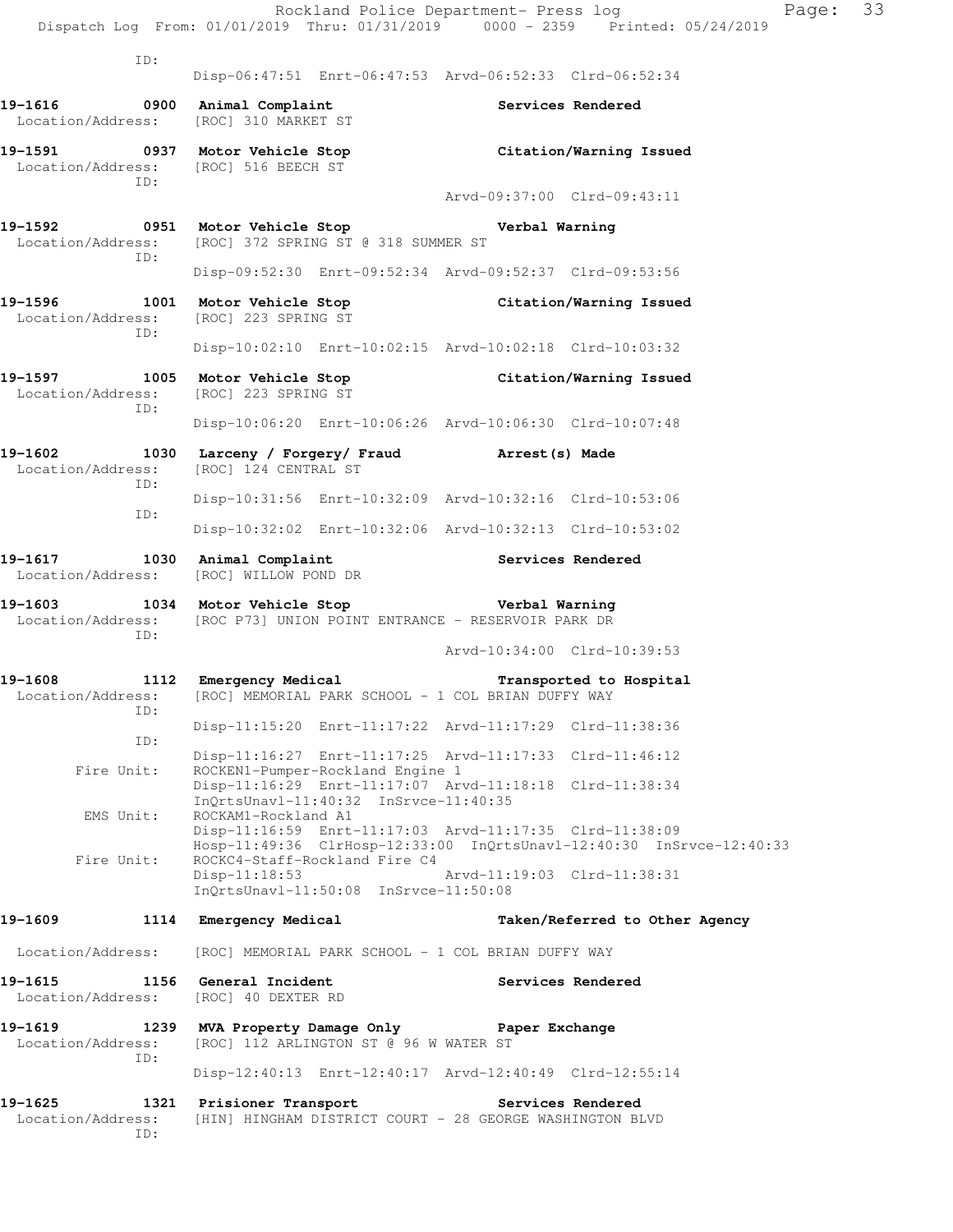|                                                                                                        |                                                                         |                                           | Rockland Police Department- Press log                   | Dispatch Log From: 01/01/2019 Thru: 01/31/2019 0000 - 2359 Printed: 05/24/2019 | Page: 34 |  |
|--------------------------------------------------------------------------------------------------------|-------------------------------------------------------------------------|-------------------------------------------|---------------------------------------------------------|--------------------------------------------------------------------------------|----------|--|
|                                                                                                        |                                                                         |                                           | Disp-13:22:46 Enrt-13:22:50 Arvd-14:41:57 Clrd-14:43:22 |                                                                                |          |  |
| 19-1630 1404 Motor Vehicle Stop<br>Location/Address:                                                   | [ROC] 400 LIBERTY ST                                                    |                                           | Citation/Warning Issued                                 |                                                                                |          |  |
| ID:                                                                                                    |                                                                         |                                           | Disp-14:06:02 Enrt-14:06:06 Arvd-14:11:28 Clrd-14:11:31 |                                                                                |          |  |
| 19-1632 1426 Motor Vehicle Stop Northern Verbal Warning<br>Location/Address:                           | [ROC] 54 HIGHLAND ST @ 17 PROSPECT ST                                   |                                           |                                                         |                                                                                |          |  |
| ID:                                                                                                    |                                                                         |                                           | Disp-14:27:09 Enrt-14:27:13 Arvd-14:27:19 Clrd-14:30:22 |                                                                                |          |  |
| 19-1633 1431 Motor Vehicle Stop Citation/Warning Issued<br>Location/Address:                           | [ROC] 720 BEECH ST @ 63 MORNINGSIDE DR                                  |                                           |                                                         |                                                                                |          |  |
| ID:                                                                                                    |                                                                         |                                           | Disp-14:32:49 Enrt-14:32:54 Arvd-14:32:58 Clrd-14:36:22 |                                                                                |          |  |
| 19-1634 1439 Motor Vehicle Stop Citation/Warning Issued<br>Location/Address: [ROC] 151 BEECH ST<br>ID: |                                                                         |                                           |                                                         |                                                                                |          |  |
|                                                                                                        |                                                                         |                                           | Arvd-14:39:00 Clrd-14:44:58                             |                                                                                |          |  |
| 19-1636 1442 911 Accidental<br>Location/Address: [ROC] 3 CARRIAGE HILL DR<br>ID:                       |                                                                         |                                           | Investigated                                            |                                                                                |          |  |
|                                                                                                        |                                                                         |                                           | Disp-14:43:43 Enrt-14:44:18 Arvd-14:51:10 Clrd-14:54:49 |                                                                                |          |  |
| 19-1642 1452 Motor Vehicle Stop Citation/Warning Issued<br>Location/Address:<br>ID:                    | [ROC] 190 BEECH ST                                                      |                                           |                                                         |                                                                                |          |  |
|                                                                                                        |                                                                         |                                           | Disp-14:53:19 Enrt-14:53:24 Arvd-14:53:28 Clrd-14:57:54 |                                                                                |          |  |
| 19-1643<br>Location/Address:<br>ID:                                                                    | 1453 911 Accidental<br>No Service<br>[ROC] 135 J A DUNN MEM DR Apt. #12 |                                           |                                                         |                                                                                |          |  |
|                                                                                                        |                                                                         |                                           | Disp-14:55:29 Enrt-14:55:33 Arvd-15:06:11 Clrd-15:06:15 |                                                                                |          |  |
| 19-1647 1511 Motor Vehicle Stop<br>Location/Address: [ROC 76] 490 MARKET ST<br>ID:                     |                                                                         |                                           | Services Rendered                                       |                                                                                |          |  |
|                                                                                                        |                                                                         |                                           | Arvd-15:11:00 Clrd-15:19:24                             |                                                                                |          |  |
| 19-1650<br>Location/Address:<br>ID:                                                                    | 1525 911 Accidental<br>[ROC] 22 HOWLAND WAY                             |                                           |                                                         | Services Rendered                                                              |          |  |
|                                                                                                        |                                                                         |                                           | Disp-15:25:58 Enrt-15:26:00 Arvd-15:33:58 Clrd-15:34:02 |                                                                                |          |  |
| 19-1654<br>1529<br>Location/Address:                                                                   | Lost/Found Property<br>[ROC] 55 VERNON ST                               |                                           |                                                         | Services Rendered                                                              |          |  |
| 19-1652<br>1530<br>Location/Address:<br>ID:                                                            | Suspicious Activity                                                     | [ROC P100] LUKE'S LIQUORS - 167 MARKET ST | Services Rendered                                       |                                                                                |          |  |
| ID:                                                                                                    |                                                                         |                                           | Disp-15:32:25 Enrt-15:32:38 Arvd-15:33:35 Clrd-15:37:52 |                                                                                |          |  |
| ID:                                                                                                    | Disp-15:36:28                                                           |                                           | Arvd-15:36:36 Clrd-15:37:52                             |                                                                                |          |  |
| ID:                                                                                                    | Disp-15:36:31                                                           |                                           | Arvd-15:36:36 Clrd-15:37:52                             |                                                                                |          |  |
|                                                                                                        | Disp-15:36:34                                                           |                                           | Arvd-15:36:36 Clrd-15:37:52                             |                                                                                |          |  |
| 19-1659<br>1555<br>Location/Address:<br>ID:                                                            | 911 Accidental<br>[ROC] 776 UNION ST                                    |                                           |                                                         | Services Rendered                                                              |          |  |
| ID:                                                                                                    | $Disp-15:58:01$                                                         |                                           |                                                         |                                                                                |          |  |
|                                                                                                        |                                                                         |                                           | Disp-16:01:33 Enrt-16:01:36 Arvd-16:01:37 Clrd-16:03:38 |                                                                                |          |  |
| 19-1660<br>1602<br>Location/Address:<br>ID:                                                            | General Info                                                            |                                           | [ROC P72] ROCKLAND POLICE DEPARTMENT - 490 MARKET ST    | Services Rendered                                                              |          |  |

Arvd-16:02:00 Clrd-16:08:30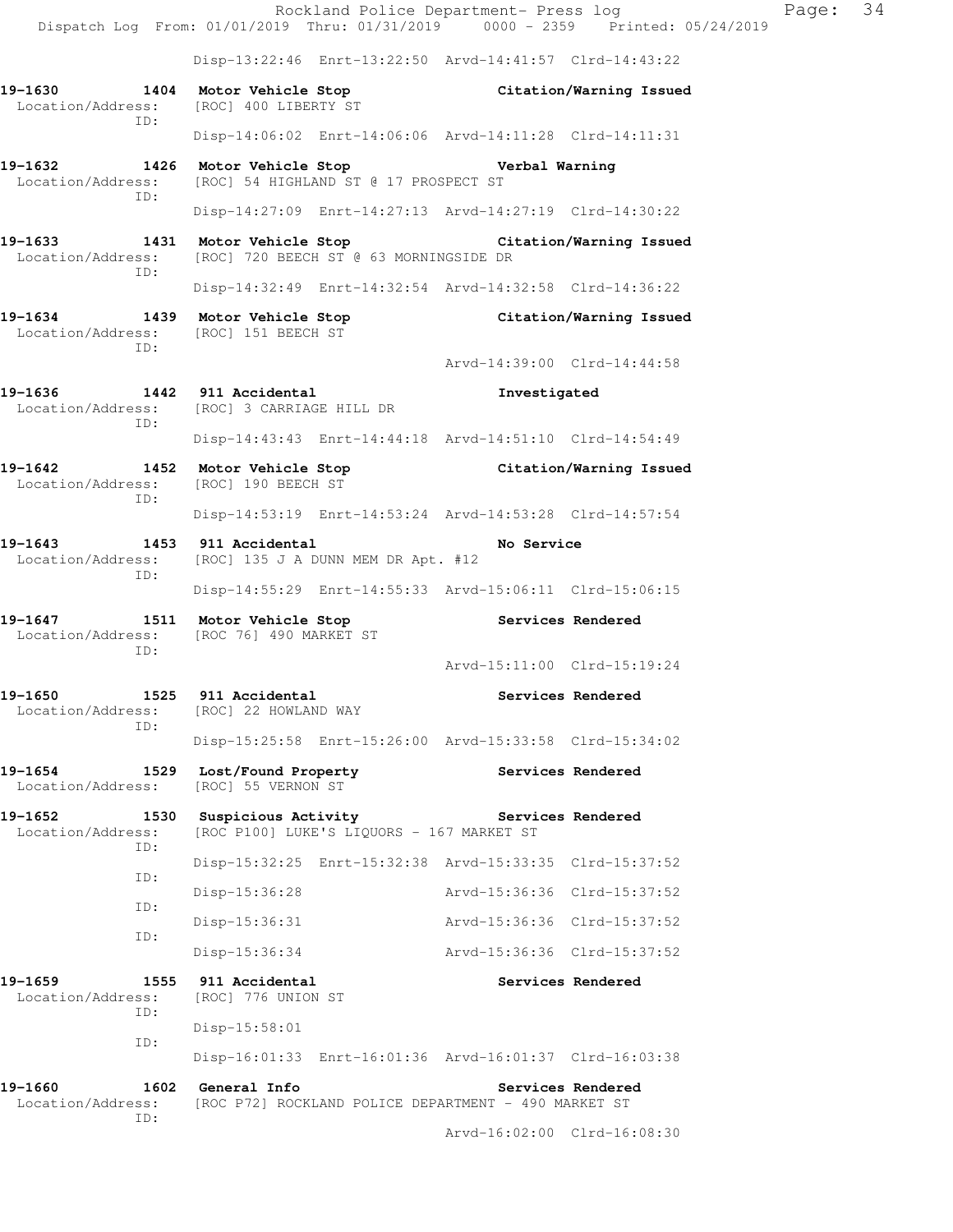|                                             | Dispatch Log From: 01/01/2019 Thru: 01/31/2019 0000 - 2359 Printed: 05/24/2019                                                                         |                             |                         |
|---------------------------------------------|--------------------------------------------------------------------------------------------------------------------------------------------------------|-----------------------------|-------------------------|
| 19-1661<br>Location/Address:<br>TD:         | 1609 Motor Vehicle Collision W/PI<br>[ROC] 9 SALEM ST @ 754 UNION ST                                                                                   | Report Follows              |                         |
| TD:                                         | Disp-16:10:11 Enrt-16:10:49 Arvd-16:14:20 Clrd-16:43:01                                                                                                |                             |                         |
| ID:                                         | Disp-16:10:36 Enrt-16:10:45 Arvd-16:14:20 Clrd-16:42:59                                                                                                |                             |                         |
|                                             | Disp-16:11:41 Enrt-16:11:49 Arvd-16:13:26 Clrd-16:43:05                                                                                                |                             |                         |
| 19-1677<br>1709<br>Location/Address:<br>ID: | Health & Welfare Check<br>[ROC] 34 WILLOW POND DR                                                                                                      |                             | Services Rendered       |
|                                             | Disp-17:10:07 Enrt-17:10:14 Arvd-17:13:22 Clrd-17:24:03                                                                                                |                             |                         |
| 19-1679<br>Location/Address:<br>EMS Unit:   | 1721 Emergency Medical<br>[ROC] 11 PACIFIC ST<br>ABIA4-Abington Ambulance 4                                                                            |                             | Cancelled Enroute       |
|                                             | Disp-17:22:36 Enrt-17:23:20<br>$InQrtsUnav1-17:41:23 InSrvce-17:41:26$                                                                                 |                             | Clrd-17:26:59           |
| ID:                                         | Disp-17:24:19 Enrt-17:24:22 Arvd-17:29:56 Clrd-17:30:31                                                                                                |                             |                         |
| EMS Unit:                                   | ROCKAM2-Rockland A2<br>Disp-17:28:21 Enrt-17:28:25<br>$InQrtsUnav1-17:35:38$ $InSrvce-17:35:41$                                                        |                             | Clrd-17:28:38           |
| 19-1686<br>1859<br>Location/Address:        | Emergency Medical<br>[ROC] 11 PACIFIC ST Apt. #4                                                                                                       | Patient Refusal             |                         |
| EMS Unit:                                   | ROCKAM1-Rockland A1<br>Disp-19:01:04<br>$InQrtsUnav1-19:01:44$ $InSrvce-19:01:44$                                                                      |                             | $Clrd-19:01:44$         |
| ID:                                         | Disp-19:01:34 Enrt-19:01:36 Arvd-19:05:14 Clrd-19:12:37                                                                                                |                             |                         |
| Fire Unit:                                  | ROCKEN1-Pumper-Rockland Engine 1<br>Disp-19:01:36 Enrt-19:01:58 Arvd-19:03:48 Clrd-19:13:02<br>InQrtsUnavl-19:14:56 InSrvce-19:14:59                   |                             |                         |
| EMS Unit:                                   | ROCKAM2-Rockland A2<br>$Disp-19:01:53$<br>InQrtsUnavl-19:14:38 InSrvce-19:14:40                                                                        | Arvd-19:01:56 Clrd-19:12:58 |                         |
| 19-1690<br>Vicinity of:<br>ID:              | 1930 Motor Vehicle Complaint<br>[ROC] SALEM ST                                                                                                         | Cancelled Enroute           |                         |
|                                             | Disp-19:31:23 Enrt-19:31:27                                                                                                                            |                             | $Clrd-19:34:03$         |
| 19-1695<br>2022<br>Location/Address:<br>TD: | Emergency Medical<br>[ROC] 191 MARTHA DR Apt. #B                                                                                                       |                             | Transported to Hospital |
| Fire Unit:                                  | Disp-20:24:11 Enrt-20:24:15 Arvd-20:27:46 Clrd-20:30:14<br>ROCKEN1-Pumper-Rockland Engine 1                                                            |                             |                         |
|                                             | Disp-20:24:41 Enrt-20:24:44 Arvd-20:27:48 Clrd-20:35:25<br>InOrtsUnavl-20:38:57 InSrvce-20:39:00                                                       |                             |                         |
| EMS Unit:                                   | ROCKAM2-Rockland A2<br>Disp-20:24:48 Enrt-20:24:52 Arvd-20:27:51 Clrd-20:35:28<br>Hosp-20:46:06 ClrHosp-21:33:24 InQrtsUnavl-21:45:47 InSrvce-21:45:50 |                             |                         |
| ID:                                         | Disp-20:26:18 Enrt-20:26:21                                                                                                                            |                             | Clrd-20:29:34           |
| ID:                                         |                                                                                                                                                        | Arvd-20:27:00 Clrd-20:30:10 |                         |
| 19-1700<br>2123<br>Location/Address:        | Suspicious Activity<br>[ROC P107] DUNKIN DONUTS - 165 MARKET ST                                                                                        | Services Rendered           |                         |
| ID:                                         | Disp-21:24:49 Enrt-21:25:35                                                                                                                            |                             | $Clrd-21:27:09$         |
| ID:                                         | Disp-21:24:49 Enrt-21:25:36 Arvd-21:25:40 Clrd-21:26:50                                                                                                |                             |                         |
| ID:                                         |                                                                                                                                                        | Arvd-21:29:58 Clrd-21:33:49 |                         |
| 19-1701<br>2127<br>Location/Address:        | Disturbance<br>[ROC P86] MOBIL GAS STATION - 158 MARKET ST                                                                                             |                             | Services Rendered       |

ID: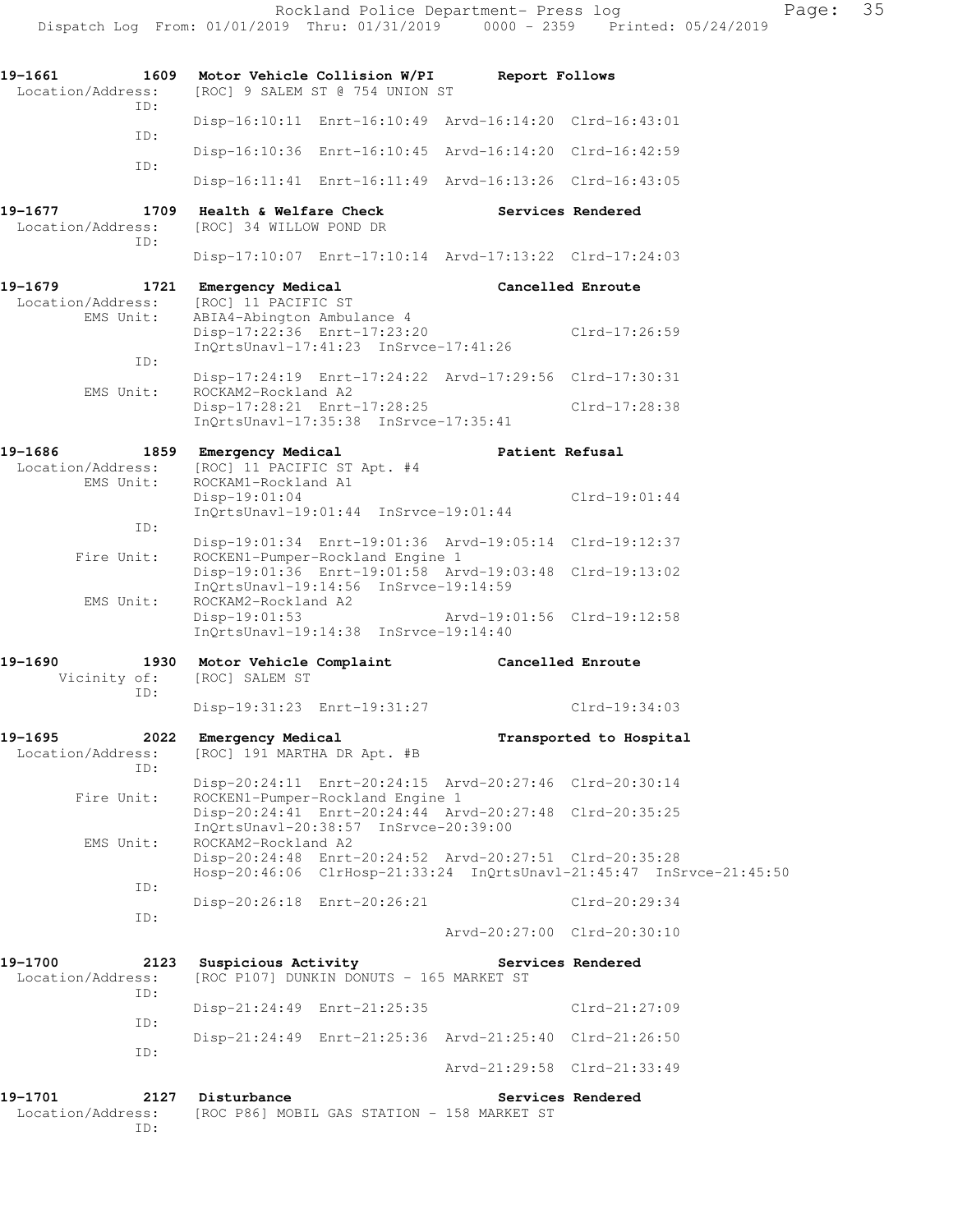Rockland Police Department- Press log Frank Page: 36 Dispatch Log From: 01/01/2019 Thru: 01/31/2019 0000 - 2359 Printed: 05/24/2019 Arvd-21:27:00 Clrd-21:29:41 ID: Arvd-21:28:20 Clrd-21:29:47 19-1702 2156 Vandalism **Services Rendered**  Location/Address: [ROC] 68 PLAIN ST ID: Disp-21:58:20 Enrt-21:58:24 Arvd-22:00:36 Clrd-22:42:33 **For Date: 01/15/2019 - Tuesday 19-1722 0000 General Info No Service**  Location/Address: [ROC P72] ROCKLAND POLICE DEPARTMENT - 490 MARKET ST **19-1717 0541 Building Check Services Rendered**  Location/Address: [ROC] UNION ST ID: Arvd-05:44:41 Clrd-06:11:02 19-1719 **0554** Unwanted Party **Cone on arrival**  Location/Address: [ROC] 51 GREENWOOD ST ID: Disp-05:57:12 Enrt-05:57:17 Arvd-06:02:45 Clrd-06:10:56 ID: Disp-05:58:07 Enrt-05:58:13 Arvd-05:58:21 Clrd-06:11:26 19-1725 **19709** 911 Accidental **19-1725** Services Rendered Location/Address: [ROC] 414 SUMMER ST ID: Disp-07:10:24 Enrt-07:10:29 Arvd-07:15:34 Clrd-07:17:03 **19-1729 0803 General Info Services Rendered**  Location/Address: [ROC P72] ROCKLAND POLICE DEPARTMENT - 490 MARKET ST **19-1730 0812 General Info Services Rendered**  Location/Address: [ROC P72] ROCKLAND POLICE DEPARTMENT - 490 MARKET ST **19-1733 0827 Lost/Found Property Services Rendered**  Location/Address: [ROC] 490 MARKET ST 19-1736 **0838** Assist Other Agency **Services Rendered**  Location/Address: [ROC] CRESTVIEW ST Apt. #31 ID: Disp-08:40:59 Enrt-08:41:42 Arvd-08:56:23 Clrd-09:00:49 19-1739 **0855 Animal Complaint** Services Rendered Location/Address: [ROC] 11 NORTH AVE @ 408 UNION ST [ROC] 11 NORTH AVE @ 408 UNION ST ID: Disp-08:55:46 Enrt-08:55:52 Arvd-09:02:14 Clrd-09:08:44 **19-1750 1007 Missing Person Services Rendered**  Location/Address: [ROC] EMERSON SHOE LOFT - 51 MAPLE ST ID: Disp-10:11:46 Enrt-10:11:48 Arvd-10:14:08 Clrd-10:19:25 **19-1751 1011 Assist Other Agency Services Rendered**  Location/Address: [ROC P47] BEST WESTERN - 909 HINGHAM ST ID: Disp-10:13:29 Arvd-10:13:34 Clrd-10:14:47 ID: Disp-10:13:29 Arvd-10:13:36 Clrd-10:13:40 **19-1753 1030 Motor Vehicle Stop Citation/Warning Issued**  Location/Address: [ROC] ABINGTON LINE - NORTH AVE ID: Arvd-10:30:00 Clrd-10:37:18 19-1760 1155 911 Accidental **19-1760** Services Rendered Location/Address: [ROC] GEORGE ST Apt. #93 ID:

Disp-11:57:04 Enrt-11:57:10 Arvd-11:57:54 Clrd-12:02:22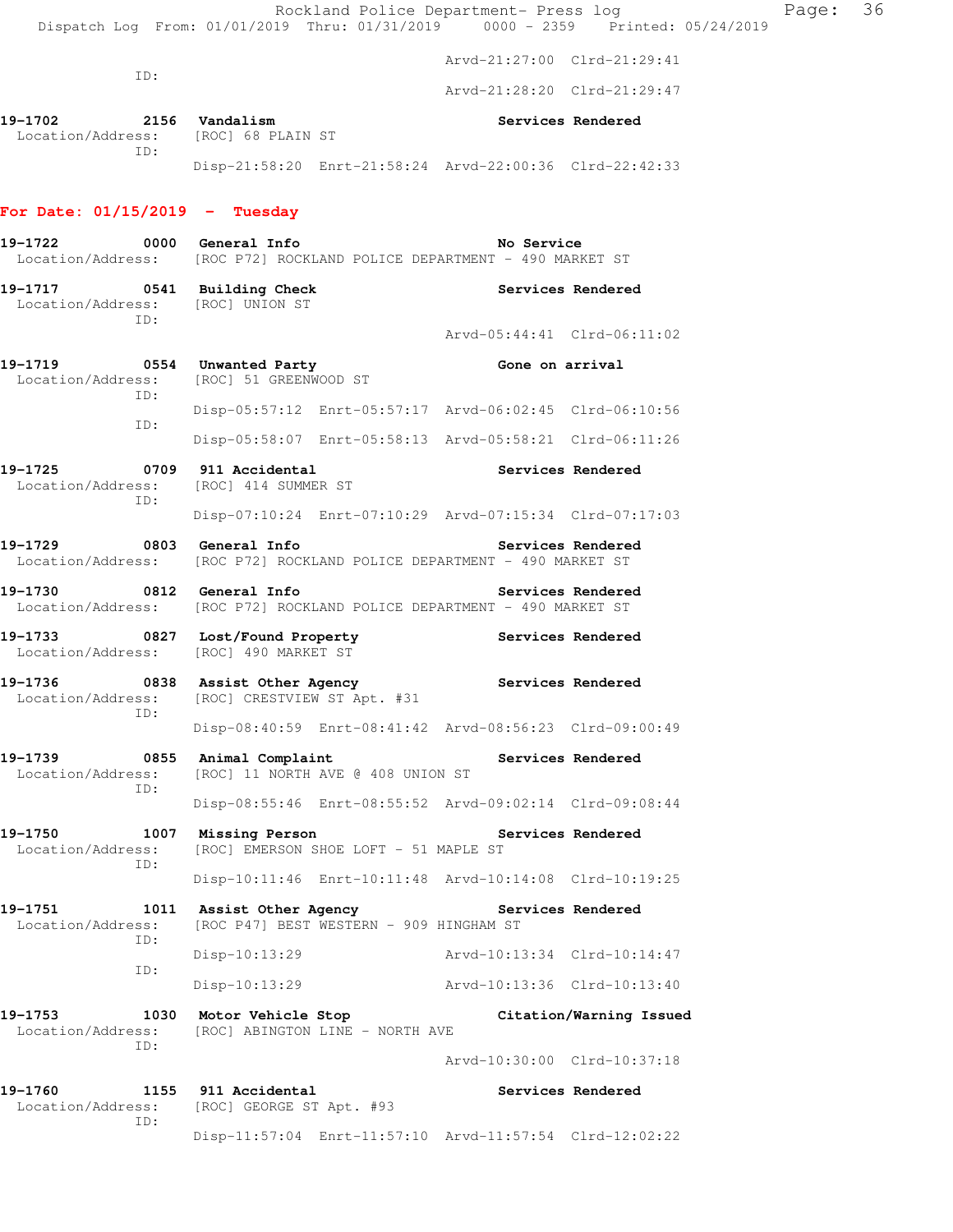Rockland Police Department- Press log Page: 37 Dispatch Log From: 01/01/2019 Thru: 01/31/2019 0000 - 2359 Printed: 05/24/2019 ID: Disp-11:57:04 Enrt-11:57:09 Arvd-11:57:55 Clrd-12:02:23 **19-1761 1208 Motor Vehicle Stop Citation/Warning Issued**  Location/Address: [ROC] 22 CONCORD ST @ 134 ALBION ST ID: Arvd-12:08:00 Clrd-12:13:54 **19-1769 1408 Motor Vehicle Stop Verbal Warning**  Location/Address: [ROC] EAST WATER ST @ WEBSTER ST ID: Arvd-14:08:00 Clrd-14:11:00 **19-1771 1429 Breaking & Entering Report Follows**  Location/Address: [ROC] 81 HANNAH WAY Apt. #D ID: Disp-14:30:59 Enrt-14:31:29 Arvd-14:34:29 Clrd-15:21:05 **19-1772 1434 911 Accidental Services Rendered**  Location/Address: [ROC] 11 BIRCH ST ID: Disp-14:37:12 Enrt-14:37:29 Arvd-14:43:23 Clrd-14:44:32 **19-1774 1502 Assist Public Services Rendered**  Location/Address: [ROC] 31 SUNNYBANK AVE ID: Disp-15:05:39 Arvd-15:05:42 Clrd-16:00:02 19-1775 **1521** Breaking & Entering **Services Rendered**  Location/Address: [ROC] 81 HANNAH WAY Apt. #F ID: Disp-15:21:48 Enrt-15:21:53 Arvd-15:25:20 Clrd-16:01:37 19-1779 1605 General Info **1999 Services Rendered**  Location/Address: [ROC P72] ROCKLAND POLICE DEPARTMENT - 490 MARKET ST ID: Arvd-16:05:00 Clrd-16:09:31 **19-1780 1617 911 Accidental Services Rendered**  Location/Address: [ROC P51] HOLIDAY INN - 929 HINGHAM ST ID: Disp-16:18:51 Enrt-16:18:53 Arvd-16:30:52 Clrd-16:33:24 **19-1786** 1659 Threats **19-1786 1659** Threats Location/Address: [ROC] 120 FRENCH RD ID: Arvd-16:59:00 Clrd-17:10:38 **19-1789 1708 Motor Vehicle Stop Verbal Warning**  Location/Address: [ROC 60] SPRING GATE APARTMENTS - 52 HANNAH WAY ID: Arvd-17:08:00 Clrd-17:20:29 ID: Disp-17:11:52 Arvd-17:11:54 Clrd-17:20:28 **19-1806 1959 Motor Vehicle Stop Verbal Warning**  Location/Address: [ROC] HINGHAM ST ID: Disp-20:00:56 Arvd-20:01:04 Clrd-20:01:48 **19-1811 2046 911 Accidental Services Rendered**  Location/Address: [ROC] 60 CHRISTINE AVE ID: Disp-20:47:52 Enrt-20:48:00 Arvd-20:48:07 Clrd-20:54:24 **19-1814 2107 Suspicious Activity Services Rendered**  Location/Address: [ROC] 455 WEBSTER ST ID: Disp-21:08:21 Enrt-21:08:28 Arvd-21:12:18 Clrd-21:23:29 ID: Disp-21:09:47 Enrt-21:09:52 Clrd-21:23:36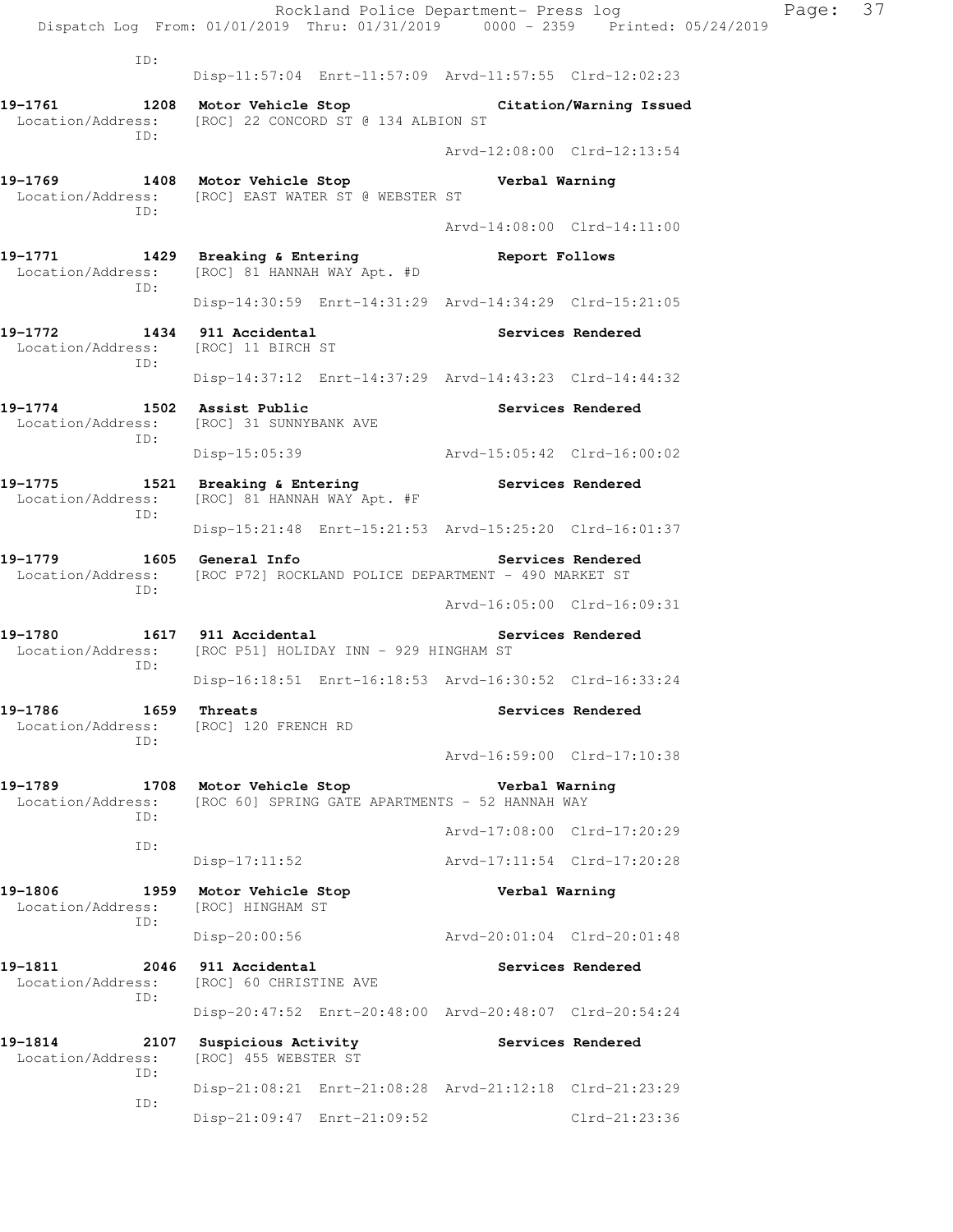|                                     | Dispatch Log From: 01/01/2019 Thru: 01/31/2019 0000 - 2359 Printed: 05/24/2019                                      |                             | Rockland Police Department- Press log | Page: | 38 |
|-------------------------------------|---------------------------------------------------------------------------------------------------------------------|-----------------------------|---------------------------------------|-------|----|
|                                     | 19-1815 2125 911 Accidental<br>Location/Address: [ROC 69] SOUTH SHORE REHAB & NURSING - 115 NORTH AVE               | <b>Services Rendered</b>    |                                       |       |    |
| ID:                                 | Disp-21:27:27 Enrt-21:27:30 Arvd-21:34:33 Clrd-21:39:48                                                             |                             |                                       |       |    |
| Location/Address:<br>ID:            | 19-1817 2223 Burglar Alarm<br>[ROC] QUALITY DENTAL CARE - 214 MARKET ST                                             | Appears Secure              |                                       |       |    |
| ID:                                 | Disp-22:25:23 Enrt-22:25:29 Arvd-22:26:41 Clrd-22:27:32                                                             |                             |                                       |       |    |
|                                     | Disp-22:26:31 Enrt-22:26:34 Arvd-22:26:38 Clrd-22:27:37                                                             |                             |                                       |       |    |
| 19-1822<br>Location/Address:<br>ID: | 2258 Suspicious Activity The Services Rendered<br>[ROC] SUMMER ST                                                   |                             |                                       |       |    |
|                                     | Disp-22:59:38 Enrt-22:59:44 Arvd-22:59:48 Clrd-23:06:40                                                             |                             |                                       |       |    |
| For Date: $01/16/2019$ - Wednesday  |                                                                                                                     |                             |                                       |       |    |
| 19-1825<br>ID:                      | 0002 SHIFT ASSIGNMENTS<br>Location/Address: [ROC P72] ROCKLAND POLICE DEPARTMENT - 490 MARKET ST                    |                             | Services Rendered                     |       |    |
|                                     | $Disp-00:05:11$                                                                                                     |                             | $Clrd-00:05:19$                       |       |    |
| 19-1832<br>Location/Address:<br>ID: | 0115 Neighbor Disturbance<br>[ROC] 51 MAPLE ST Apt. #132                                                            | Peace Restored              |                                       |       |    |
| ID:                                 | Disp-01:19:06 Enrt-01:19:13 Arvd-01:19:18 Clrd-01:30:21                                                             |                             |                                       |       |    |
|                                     | Disp-01:19:06 Enrt-01:19:13 Arvd-01:19:18 Clrd-01:30:21                                                             |                             |                                       |       |    |
| Location/Address:<br>ID:            | 19-1836 0224 Building Check<br>[ROC P107] DUNKIN DONUTS - 165 MARKET ST                                             | Investigated                |                                       |       |    |
|                                     |                                                                                                                     | Arvd-02:25:42 Clrd-02:26:39 |                                       |       |    |
| ID:                                 | Location/Address: [ROC P46] DUNKIN DONUTS - 851 HINGHAM ST                                                          |                             |                                       |       |    |
|                                     |                                                                                                                     | Arvd-02:28:06 Clrd-02:28:28 |                                       |       |    |
| 0229<br>19-1838<br>ID:              | Building Check<br>Location/Address: [ROC 60] SPRING GATE APARTMENTS - 52 HANNAH WAY                                 | Investigated                |                                       |       |    |
|                                     |                                                                                                                     | Arvd-02:30:25 Clrd-02:30:56 |                                       |       |    |
| ID:                                 | 19-1839 0233 Building Check<br>Location/Address: [ROC] MARY LOUS COFFEE - 200 WEBSTER ST                            |                             | Building Checked/Secured              |       |    |
|                                     |                                                                                                                     | Arvd-02:34:13 Clrd-02:34:29 |                                       |       |    |
| ID:                                 | 19-1840 0236 Building Check<br>Location/Address: [ROC 5] COMMUNITY CENTER - 394 UNION ST                            | Investigated                |                                       |       |    |
|                                     |                                                                                                                     | Arvd-02:37:26 Clrd-02:37:58 |                                       |       |    |
| ID:                                 | Location/Address: [ROC] ROCKLAND HIGHWAY DEPT - 841 MARKET ST                                                       |                             |                                       |       |    |
|                                     |                                                                                                                     | Arvd-02:47:37 Clrd-02:48:48 |                                       |       |    |
| ID:                                 | Location/Address: [ROC P46] DUNKIN DONUTS - 851 HINGHAM ST                                                          |                             |                                       |       |    |
|                                     |                                                                                                                     | Arvd-03:22:33 Clrd-03:22:57 |                                       |       |    |
| ID:                                 | 19-1844  0326 Building Check  Building Checked/Secured<br>Location/Address: [ROC] MARY LOUS COFFEE - 200 WEBSTER ST |                             |                                       |       |    |
|                                     |                                                                                                                     | Arvd-03:27:32 Clrd-03:27:52 |                                       |       |    |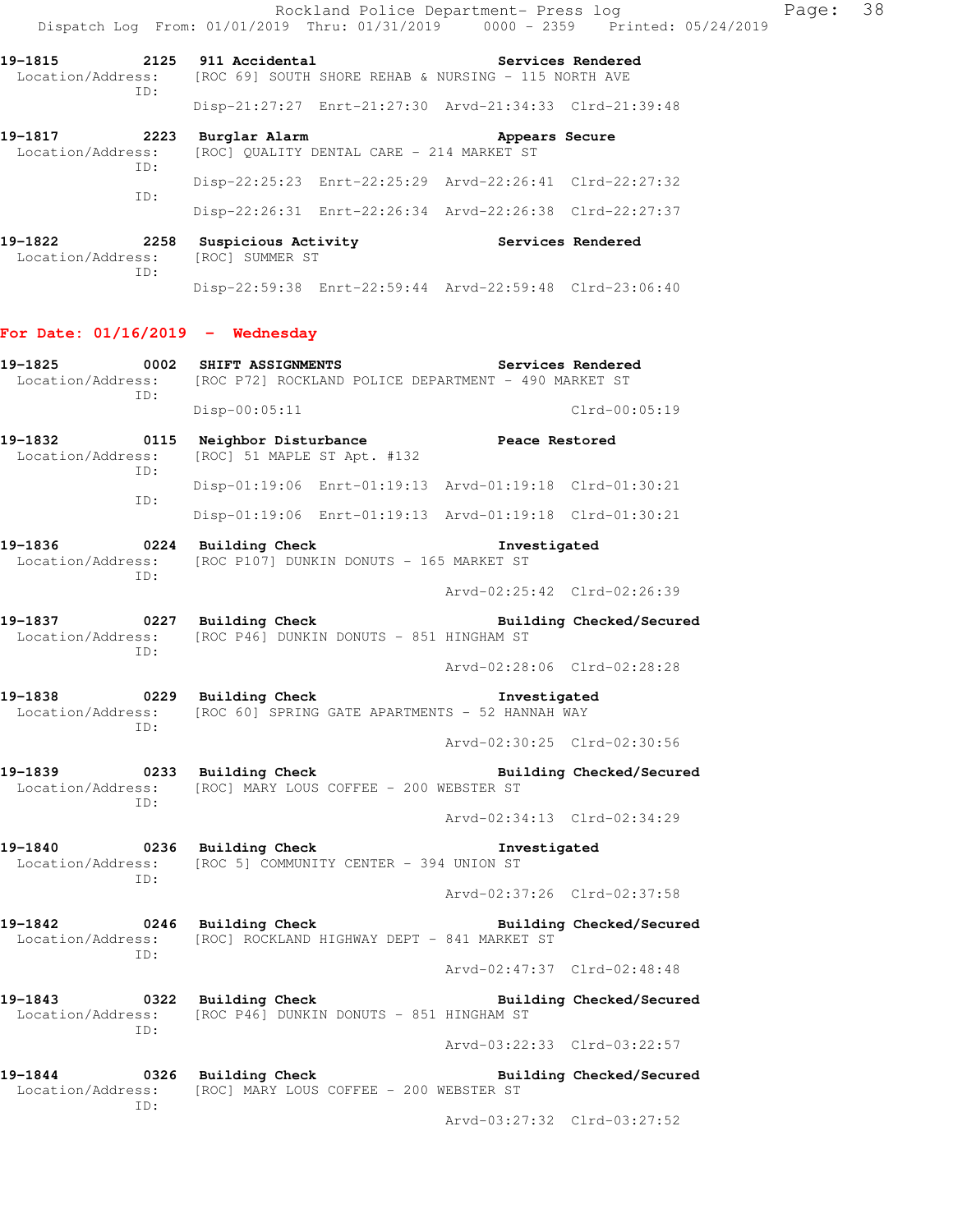Rockland Police Department- Press log Page: 39 Dispatch Log From: 01/01/2019 Thru: 01/31/2019 0000 - 2359 Printed: 05/24/2019 **19-1846 0401 Building Check Building Checked/Secured**  Location/Address: [ROC] DUNKINDONUTS - MARKET ST ID: Arvd-04:02:11 Clrd-04:03:00 **19-1850 0601 Motor Vehicle Stop Citation/Warning Issued**  Vicinity of: [ROC] 200 WEBSTER ST @ 354 LIBERTY ST ID: Arvd-06:01:00 Clrd-06:10:49 **19-1851 0614 Motor Vehicle Stop Citation/Warning Issued**  Location/Address: [ROC] 215 MARKET ST @ 13 CONCORD ST ID: Arvd-06:14:00 Clrd-06:17:28 ID: Disp-06:17:21 Arvd-06:17:25 Clrd-06:20:05 **19-1852 0635 911 Accidental Investigated**  Location/Address: [ROC] PARK AND RIDE - HINGHAM ST ID: Disp-06:36:30 Enrt-06:36:35 Arvd-06:43:38 Clrd-06:47:24 **19-1863 0825 Animal Complaint Services Rendered**  Location/Address: [ROC] 112 PROSPECT ST **19-1867 0854 Motor Vehicle Stop Citation/Warning Issued**  Location/Address: [ROC] 22 - TAUNTON AVE ID: Arvd-08:54:00 Clrd-09:10:20 **19-1873 0944 Motor Vehicle Complaint Services Rendered**  Location/Address: [ROC P88] KATHY CORRIGAN'S - 406 VFW DR ID: Disp-09:47:16 Enrt-09:47:19 Arvd-09:53:03 Clrd-09:57:42 19-1875 **1951** 0951 911 Hang Up **Brookly Cone on arrival**  Location/Address: [ROC] 16 HOWLAND WAY ID: Disp-09:53:19 Enrt-09:53:21 Arvd-09:59:42 Clrd-10:05:19 19-1881 1000 Animal Complaint **1000 Services Rendered**  Location/Address: [ROC] 55 NORTH AVE **19-1890 1235 911 Accidental Services Rendered**  Location/Address: [ROC] 51 MAPLE ST ID: Arvd-12:35:00 Clrd-12:43:30 ID: Disp-12:43:11 Enrt-12:43:15 Arvd-12:46:35 Clrd-12:47:09 **19-1898 1413 911 Accidental Services Rendered**  Location/Address: [ROC] 11 BIRCH ST ID: Disp-14:15:13 Enrt-14:15:17 Arvd-14:17:27 Clrd-14:22:03 19-1906 1535 Animal Complaint **19-1906** Services Rendered Location/Address: [ROC] 67 HARTSUFF ST ID: Arvd-15:35:00 Clrd-15:38:07 **19-1909 1546 Emergency Medical Transported to Hospital**  Location/Address: [ROC P86] MOBIL GAS STATION - 158 MARKET ST ID: Arvd-15:46:00 Clrd-16:13:06

19-1910 1606 General Info **1999 18 Services Rendered**  Location/Address: [ROC P72] ROCKLAND POLICE DEPARTMENT - 490 MARKET ST ID:

Arvd-16:06:00 Clrd-16:11:18

**19-1913 1633 Assist Public Provided Assistance**  Location/Address: [ROC] 68 PLAIN ST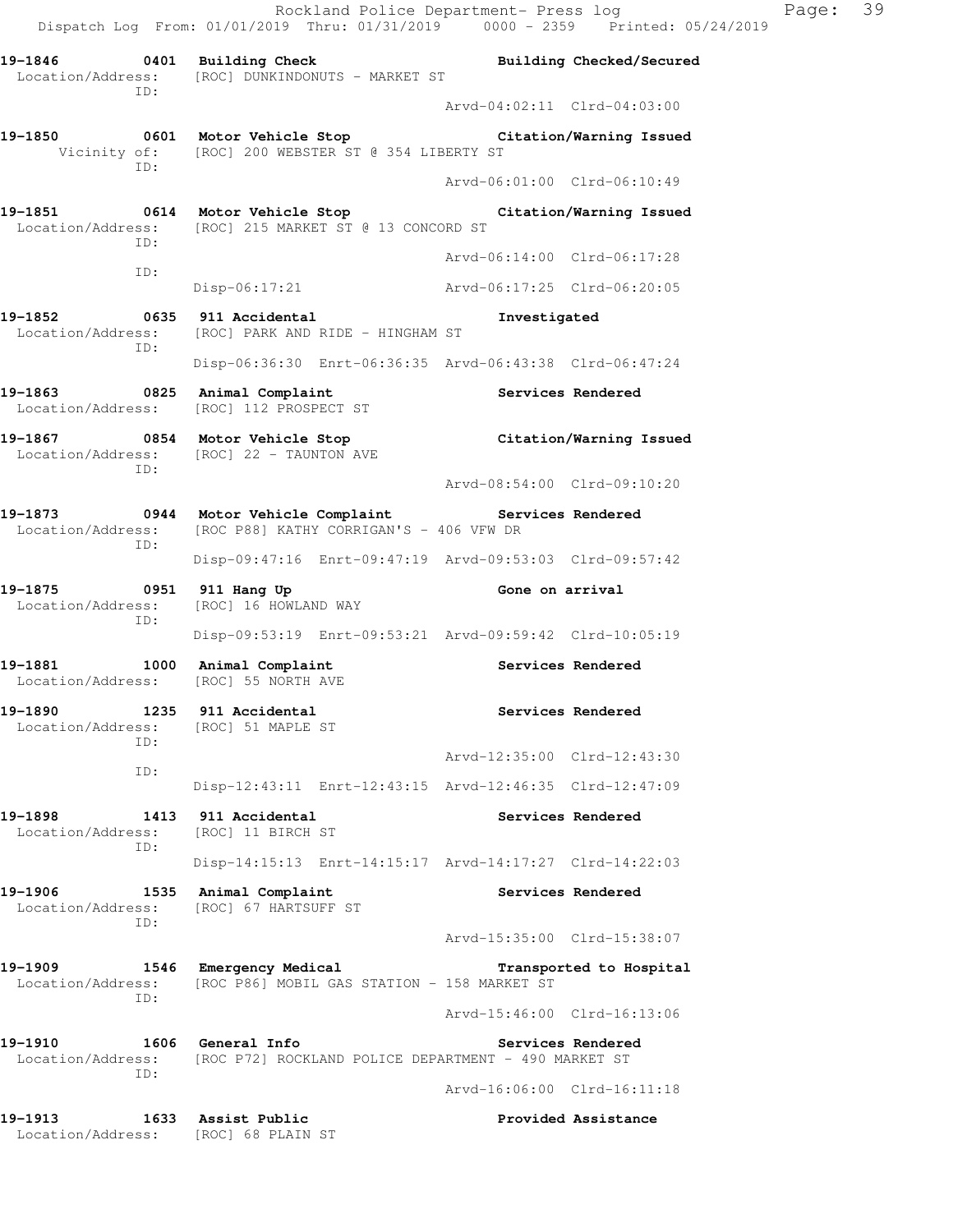|                                                                        | Dispatch Log From: 01/01/2019 Thru: 01/31/2019 0000 - 2359 Printed: 05/24/2019                                                                                                                                    | Rockland Police Department- Press log |                    | Page: | 40 |
|------------------------------------------------------------------------|-------------------------------------------------------------------------------------------------------------------------------------------------------------------------------------------------------------------|---------------------------------------|--------------------|-------|----|
| ID:                                                                    |                                                                                                                                                                                                                   | Arvd-16:33:00 Clrd-16:58:58           |                    |       |    |
| 19-1915<br>Location/Address:                                           | 1658 Building Check<br>[ROC 60] SPRING GATE APARTMENTS - 52 HANNAH WAY                                                                                                                                            | Investigated                          |                    |       |    |
| TD:                                                                    |                                                                                                                                                                                                                   | Arvd-16:58:58 Clrd-16:59:56           |                    |       |    |
| 19-1918<br>Location/Address:                                           | 1704 Building Check<br>[ROC 5] COMMUNITY CENTER - 394 UNION ST                                                                                                                                                    | Investigated                          |                    |       |    |
| ID:                                                                    |                                                                                                                                                                                                                   | Arvd-17:05:08 Clrd-17:05:31           |                    |       |    |
| 19-1922                                                                | 1716 General Info<br>Location/Address: [ROC P72] ROCKLAND POLICE DEPARTMENT - 490 MARKET ST                                                                                                                       |                                       | No Action Required |       |    |
| 19-1920 1717 Disturbance<br>Location/Address: [ROC] 68 PLAIN ST<br>ID: |                                                                                                                                                                                                                   | Peace Restored                        |                    |       |    |
| ID:                                                                    | Disp-17:17:58 Enrt-17:18:04 Arvd-17:21:03 Clrd-17:34:34                                                                                                                                                           |                                       |                    |       |    |
|                                                                        | Disp-17:18:31 Enrt-17:18:35 Arvd-17:21:00 Clrd-17:33:32                                                                                                                                                           |                                       |                    |       |    |
| 19–1921<br>Fire Unit:                                                  | 1719 Motor Vehicle Collision W/PI Provided Assistance<br>Location/Address: [ROC P56] BURGER KING - 1133 HINGHAM ST<br>ROCKEN1-Pumper-Rockland Engine 1<br>Disp-17:20:41 Enrt-17:21:46 Arvd-17:27:16 Clrd-17:41:12 |                                       |                    |       |    |
| EMS Unit:                                                              | InQrtsUnavl-17:41:20 InSrvce-17:41:20<br>ROCKAM2-Rockland A2<br>Disp-17:20:53 Enrt-17:21:43 Arvd-17:26:32 Clrd-17:37:03                                                                                           |                                       |                    |       |    |
| ID:                                                                    | Hosp-17:45:00 ClrHosp-18:34:32 InQrtsUnavl-18:49:56 InSrvce-18:49:59                                                                                                                                              |                                       |                    |       |    |
| ID:                                                                    | Disp-17:25:43 Arvd-17:26:54 Clrd-18:07:00                                                                                                                                                                         |                                       |                    |       |    |
| ID:                                                                    | Disp-17:27:00 Arvd-17:27:30 Clrd-19:25:48                                                                                                                                                                         |                                       |                    |       |    |
| 19–1923                                                                | Disp-17:34:59 Enrt-17:35:04                                                                                                                                                                                       |                                       | Clrd-18:03:24      |       |    |
| Location/Address:<br>ID:                                               | 1730 Disabled Motor Vehicle                 Services Rendered<br>[ROC P55] HOME DEPOT - 1149 HINGHAM ST                                                                                                           |                                       |                    |       |    |
| ID:                                                                    | $Disp-18:03:36$                                                                                                                                                                                                   | Arvd-18:03:40 Clrd-18:14:23           |                    |       |    |
|                                                                        | Disp-18:07:07 Enrt-18:07:10 Arvd-18:09:19 Clrd-18:14:17                                                                                                                                                           |                                       |                    |       |    |
| 19–1925<br>ID:                                                         | 1735 911 Accidental<br>Location/Address: [ROC P116] PRIME GAS - 327 MARKET ST                                                                                                                                     |                                       | Services Rendered  |       |    |
|                                                                        | Disp-17:39:04 Enrt-17:39:14 Arvd-17:39:16 Clrd-17:40:10                                                                                                                                                           |                                       |                    |       |    |
| ID:                                                                    | 19-1943 2008 Building Check<br>Location/Address: [ROC 60] SPRING GATE APARTMENTS - 52 HANNAH WAY                                                                                                                  | Investigated                          |                    |       |    |
|                                                                        |                                                                                                                                                                                                                   | Arvd-20:09:13 Clrd-20:09:25           |                    |       |    |
| ID:                                                                    | 19-1944 2013 Building Check 1nvestigated<br>Location/Address: [ROC 5] COMMUNITY CENTER - 394 UNION ST                                                                                                             |                                       |                    |       |    |
|                                                                        |                                                                                                                                                                                                                   | Arvd-20:14:06 Clrd-20:14:21           |                    |       |    |
| 19-1948 2045 Burglar Alarm<br>ID:                                      | Location/Address: [ROC P81] OCEAN STATE JOB LOT - 360 MARKET ST                                                                                                                                                   | Services Rendered                     |                    |       |    |
|                                                                        | Disp-20:49:03 Arvd-20:49:08 Clrd-20:53:58                                                                                                                                                                         |                                       |                    |       |    |
| 19-1950<br>ID:                                                         | 2327 Building Check Threstigated<br>Location/Address: [ROC 60] SPRING GATE APARTMENTS - 52 HANNAH WAY                                                                                                             |                                       |                    |       |    |
|                                                                        |                                                                                                                                                                                                                   | Arvd-23:28:01 Clrd-23:28:21           |                    |       |    |
|                                                                        | 19-1951 2331 Building Check<br>Location/Address: [ROC 5] COMMUNITY CENTER - 394 UNION ST                                                                                                                          | Investigated                          |                    |       |    |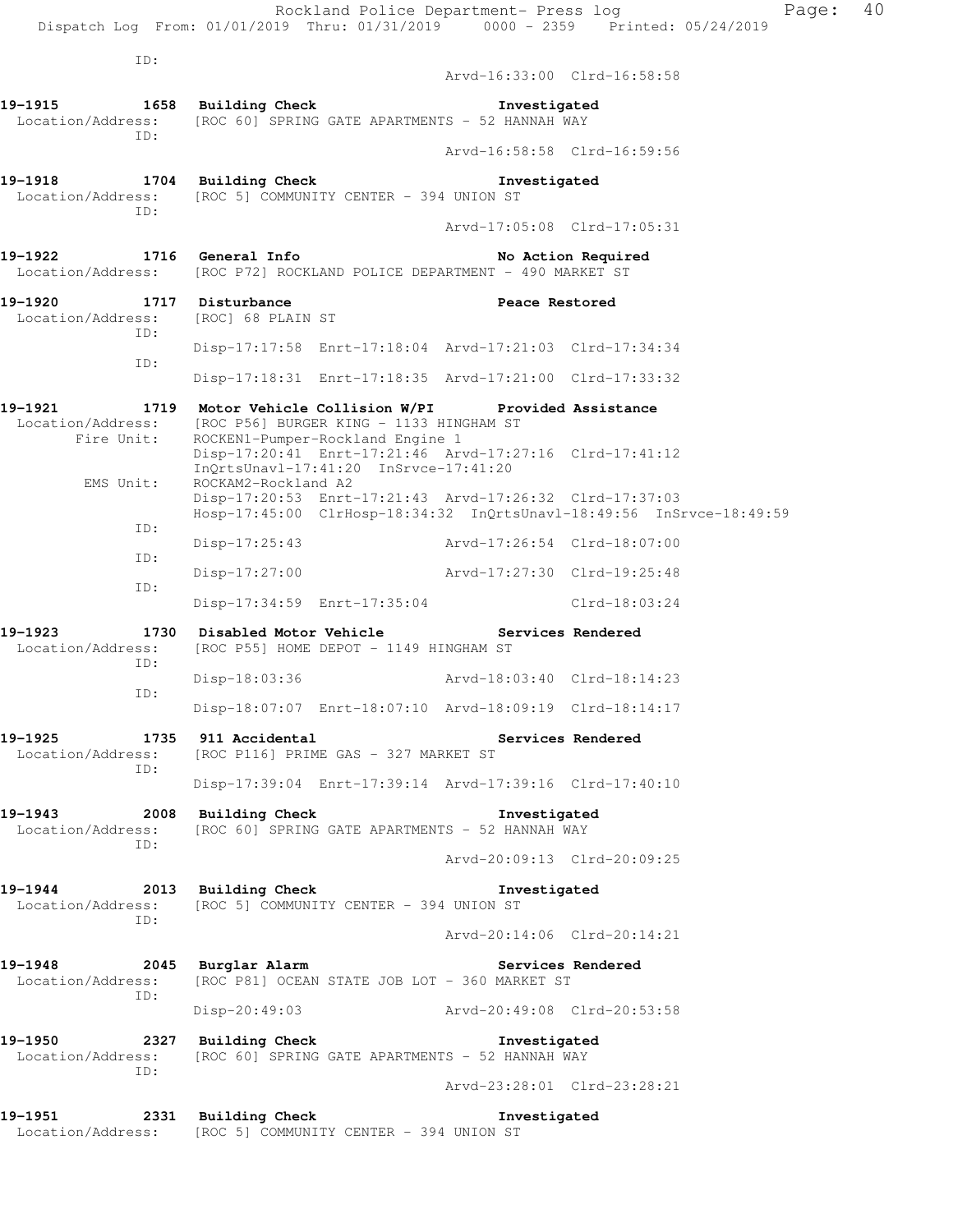Arvd-23:32:01 Clrd-23:32:15

# **For Date: 01/17/2019 - Thursday**

| ID:                                                | 19-1952 0003 SHIFT ASSIGNMENTS<br>Services Rendered<br>Location/Address: [ROC P72] ROCKLAND POLICE DEPARTMENT - 490 MARKET ST |                                                         |  |  |  |
|----------------------------------------------------|-------------------------------------------------------------------------------------------------------------------------------|---------------------------------------------------------|--|--|--|
|                                                    | $Disp-00:06:12$                                                                                                               | $Clrd-00:06:22$                                         |  |  |  |
|                                                    | 19-1956 0112 Building Check<br>Location/Address: [ROC 5] COMMUNITY CENTER - 394 UNION ST                                      | Investigated                                            |  |  |  |
| ID:                                                |                                                                                                                               | Arvd-01:13:30 Clrd-01:13:43                             |  |  |  |
| ID:                                                | 19-1969 19641 Motor Vehicle Stop 1997 Verbal Warning<br>Location/Address: [ROC] WEST WATER ST @ ARLINGTON ST                  |                                                         |  |  |  |
|                                                    |                                                                                                                               | Disp-06:43:33 Enrt-06:43:43 Arvd-06:45:07 Clrd-06:46:05 |  |  |  |
| 19-1970 0642 911 Hang Up<br>ID:                    | Location/Address: [ROC] 43 BAY PATH LN                                                                                        | Services Rendered                                       |  |  |  |
|                                                    |                                                                                                                               | Disp-06:48:15 Enrt-06:48:50 Arvd-06:53:23 Clrd-06:56:50 |  |  |  |
| 19-1971 0651 Burglar Alarm<br>Location/Address:    | [ROC P63] WALGREENS - 75 MARKET ST                                                                                            | Building Checked/Secured                                |  |  |  |
| ID:<br>ID:                                         |                                                                                                                               | Disp-06:52:55 Enrt-06:53:05 Clrd-06:53:39               |  |  |  |
| ID:                                                |                                                                                                                               | Disp-06:52:55 Enrt-06:53:05 Arvd-06:53:17 Clrd-06:53:43 |  |  |  |
|                                                    | Disp-06:52:55 Enrt-06:53:05                                                                                                   | Clrd-06:53:37                                           |  |  |  |
| 19-1974 0800 General Info                          | Location/Address: [ROC P72] ROCKLAND POLICE DEPARTMENT - 490 MARKET ST                                                        | Services Rendered                                       |  |  |  |
| ID:                                                | 19-1976 0820 911 Hang Up<br>Location/Address: [ROC P64] CVS PHARMACY - 80 MARKET ST                                           | Appears Secure                                          |  |  |  |
|                                                    |                                                                                                                               | Disp-08:21:35 Enrt-08:21:39 Arvd-08:27:38 Clrd-08:27:45 |  |  |  |
| 19-1982 0929 Burglar Alarm<br>ID:                  | Location/Address: [ROC] 481 FOREST ST                                                                                         | <b>Cancelled Enroute</b>                                |  |  |  |
|                                                    | Disp-09:31:25 Enrt-09:31:29                                                                                                   | Clrd-09:36:11                                           |  |  |  |
| 19-1999 0930 Animal Complaint                      | Location/Address: [ROC] 91 WEBSTER ST                                                                                         | <b>Services Rendered</b>                                |  |  |  |
| 19-1988<br>1002<br>Vicinity of:<br>ID:             | Motor Vehicle Stop<br>[ROC] BILL DELAHUNT PKWY                                                                                | Citation/Warning Issued                                 |  |  |  |
|                                                    |                                                                                                                               | Arvd-10:02:00 Clrd-10:09:41                             |  |  |  |
| 19-2002<br>1030<br>Location/Address:               | Animal Complaint<br>[ROC] 91 HANNAH WAY Apt. #C                                                                               | Services Rendered                                       |  |  |  |
| 19-1990<br>1033<br>Location/Address:<br>ID:        | Burglar Alarm<br>[ROC] EB LADD AUTO - 16 WEST WATER ST                                                                        | Appears Secure                                          |  |  |  |
| ID:                                                |                                                                                                                               | Disp-10:34:27 Enrt-10:34:32 Arvd-10:35:48 Clrd-10:38:39 |  |  |  |
|                                                    | Disp-10:36:48                                                                                                                 | Arvd-10:36:52 Clrd-10:38:35                             |  |  |  |
| 19-1991<br>1058<br>Location/Address:<br>Fire Unit: | Emergency Medical<br>[ROC] 412 GARDEN TER<br>ROCKEN1-Pumper-Rockland Engine 1                                                 | Transported to Hospital                                 |  |  |  |

Disp-10:59:07 Enrt-11:00:36 Arvd-11:03:11 Clrd-11:16:16

InQrtsUnavl-11:16:16 InSrvce-11:16:16

EMS Unit: ROCKAM2-Rockland A2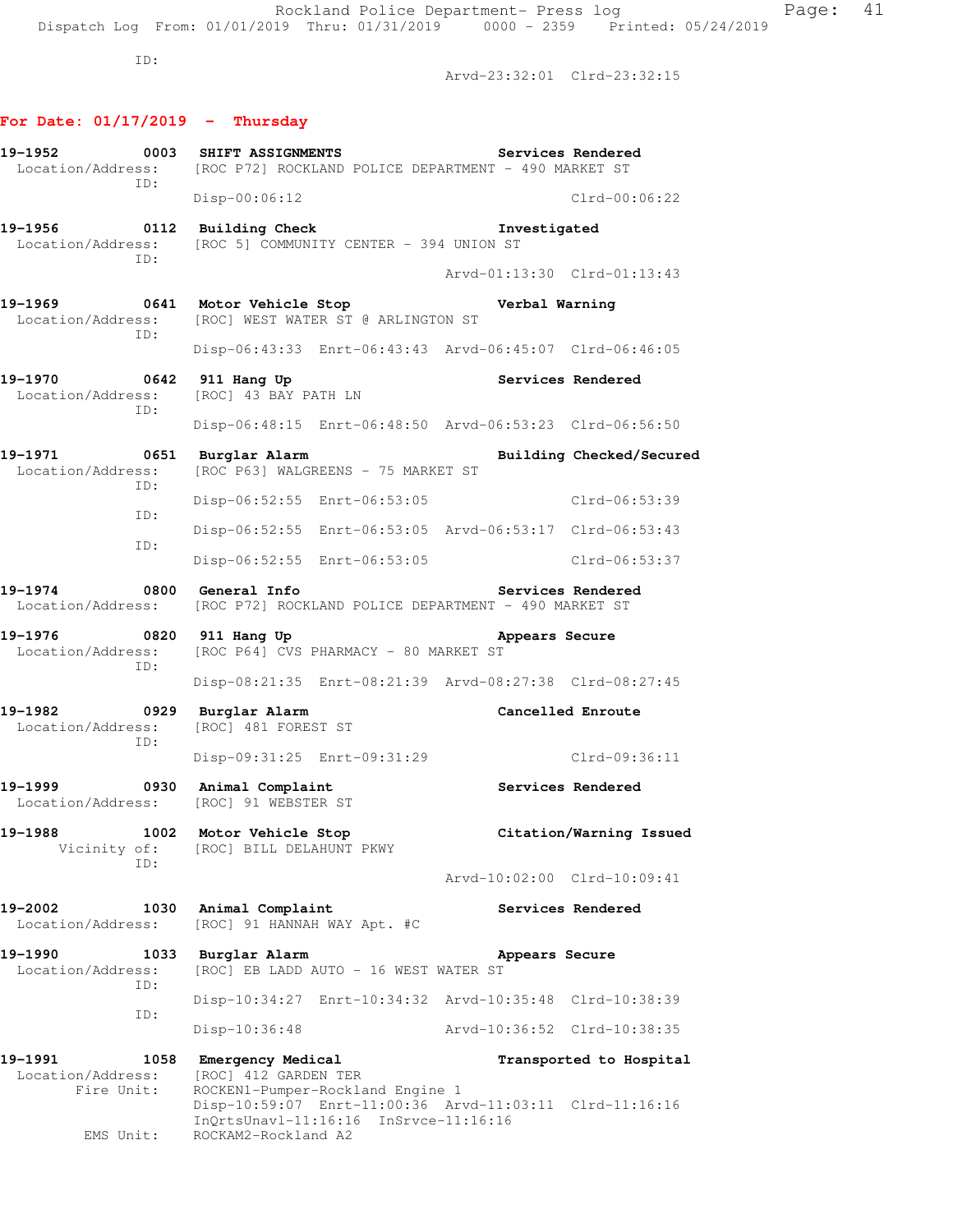|                                                                 | Rockland Police Department- Press log<br>Dispatch Log From: 01/01/2019 Thru: 01/31/2019 0000 - 2359 Printed: 05/24/2019         |                             |                         | Page: | 42 |
|-----------------------------------------------------------------|---------------------------------------------------------------------------------------------------------------------------------|-----------------------------|-------------------------|-------|----|
|                                                                 | Disp-10:59:07 Enrt-11:00:36 Arvd-11:03:10 Clrd-11:16:14<br>Hosp-11:26:40 ClrHosp-12:05:38 InQrtsUnavl-12:11:11 InSrvce-12:11:11 |                             |                         |       |    |
| ID:                                                             | Disp-11:00:04 Enrt-11:00:08 Arvd-11:02:36 Clrd-11:09:23                                                                         |                             |                         |       |    |
| 19-2001<br>Location/Address:                                    | 1100 Animal Complaint<br>[ROC] 640 HINGHAM ST                                                                                   |                             | Services Rendered       |       |    |
| 19–1994<br>ID:                                                  | 1112 Motor Vehicle Stop<br>Vicinity of: [ROC] MARKET ST                                                                         | Verbal Warning              |                         |       |    |
|                                                                 |                                                                                                                                 | Arvd-11:12:00 Clrd-11:13:28 |                         |       |    |
| 19-2005<br>Vicinity of:<br>ID:                                  | 1200 Motor Vehicle Complaint<br>[ROC] ARLINGTON ST                                                                              | Investigated                |                         |       |    |
|                                                                 | Disp-12:01:23 Arvd-12:06:28 Clrd-12:07:21                                                                                       |                             |                         |       |    |
| 19-2004<br>Location/Address:<br>ID:                             | 1204 911 Accidental<br>[ROC] 1 TECHNOLOGY PL                                                                                    |                             | Services Rendered       |       |    |
|                                                                 | Disp-12:05:37 Enrt-12:05:46 Arvd-12:11:23 Clrd-12:19:01                                                                         |                             |                         |       |    |
| 19-2008<br>Location/Address:                                    | 1242 Animal Complaint<br>[ROC] 67 HARTSUFF ST                                                                                   |                             | Services Rendered       |       |    |
| 19-2012<br>Location/Address:<br>ID:                             | 1325 Emergency Medical<br>[ROC] 24 TANGLEWOOD LN                                                                                |                             | Transported to Hospital |       |    |
|                                                                 | Disp-13:26:52 Enrt-13:27:08 Arvd-13:30:42 Clrd-13:40:16                                                                         |                             |                         |       |    |
| ID:                                                             | $Disp-13:31:14$                                                                                                                 | Arvd-13:31:19 Clrd-13:40:13 |                         |       |    |
| 19-2015<br>1405<br>Location/Address:<br>ID:                     | Threats<br>[ROC 65] ROGERS MIDDLE SCHOOL - 100 TAUNTON AVE                                                                      |                             | Services Rendered       |       |    |
| ID:                                                             | $Disp-14:06:08$                                                                                                                 | Arvd-14:06:21 Clrd-15:35:41 |                         |       |    |
|                                                                 | $Disp-14:06:13$                                                                                                                 | Arvd-14:06:17 Clrd-15:35:44 |                         |       |    |
| ID:                                                             | $Disp-14:07:13$                                                                                                                 | Arvd-14:07:19 Clrd-15:35:47 |                         |       |    |
| 19-2017<br>1417<br>Location/Address: [ROC] 481 FOREST ST<br>ID: | Burglar Alarm                                                                                                                   | Appears Secure              |                         |       |    |
|                                                                 | Disp-14:19:14 Enrt-14:19:20 Arvd-14:22:35 Clrd-14:23:58                                                                         |                             |                         |       |    |
| 19-2093<br>Location/Address:                                    | 1500 Animal Complaint<br>[ROC] 472 EAST WATER ST                                                                                |                             | Services Rendered       |       |    |
| 19-2094<br>Location/Address:                                    | 1515 Animal Complaint<br>[ROC] 335 BEECH ST                                                                                     |                             | Services Rendered       |       |    |
| 19-2095 1530 Animal Complaint<br>Location/Address:              | [ROC] 102 PLAIN ST                                                                                                              |                             | Services Rendered       |       |    |
| 19-2023<br>Location/Address: [ROC] 361 UNION ST                 | 1541 Larceny / Forgery/ Fraud                                                                                                   |                             | Services Rendered       |       |    |
| 19-2096 1545 Animal Complaint                                   | Location/Address: [ROC] 28 TANGLEWOOD LN                                                                                        |                             | Services Rendered       |       |    |
| 19-2030<br>Location/Address:<br>ID:                             | 1600 General Info<br>[ROC 76] 490 MARKET ST                                                                                     |                             | Services Not Required   |       |    |
|                                                                 |                                                                                                                                 | Arvd-16:35:00 Clrd-16:39:10 |                         |       |    |
| 19-2026<br>Location/Address:<br>ID:                             | 1614 Emergency Medical Transported to Hospital<br>[ROC P1] 99 RESTAURANT - 29 ACCORD PARK DR                                    |                             |                         |       |    |
| ID:                                                             | $Disp-16:31:56$                                                                                                                 | Arvd-16:32:16 Clrd-16:45:57 |                         |       |    |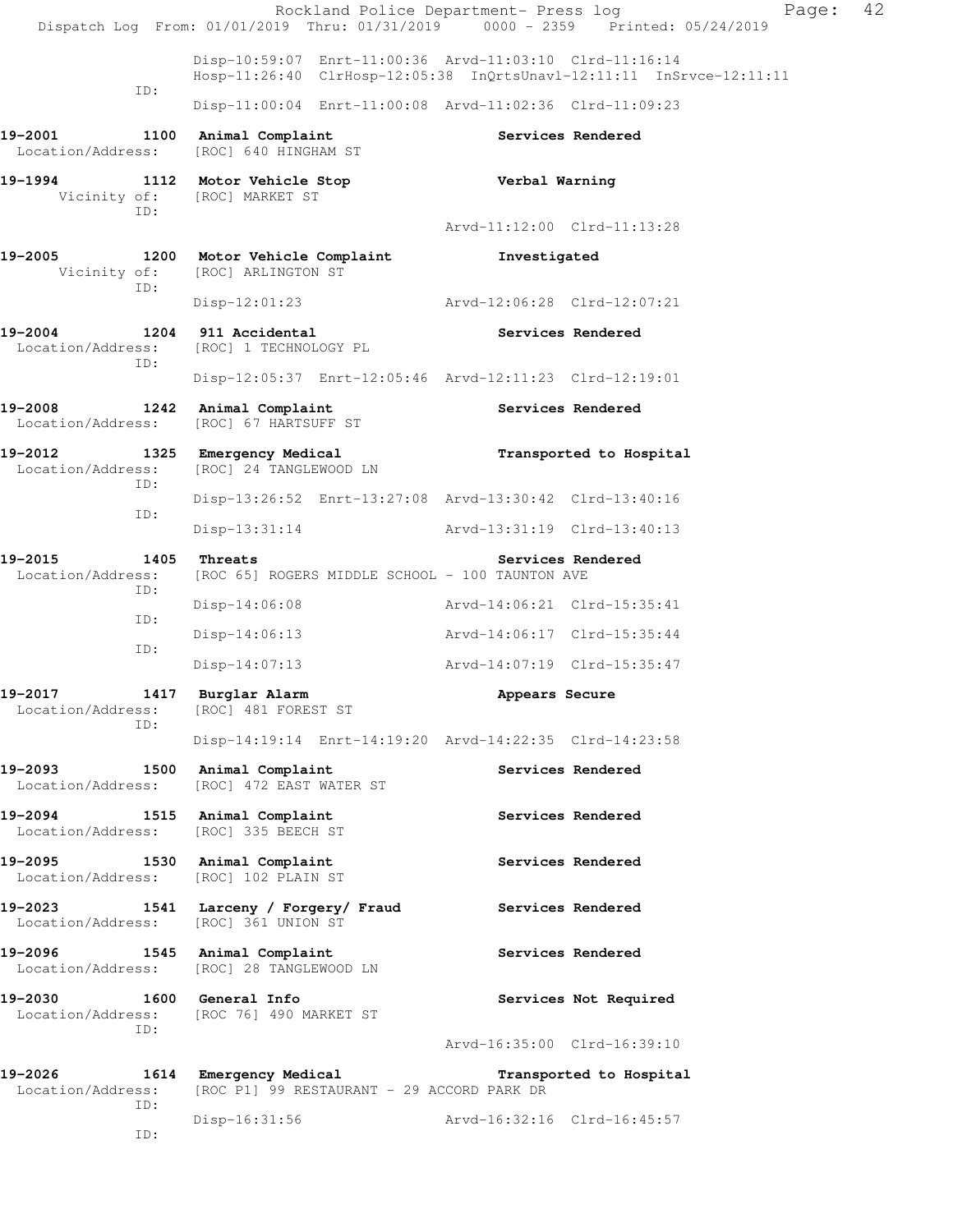|                                          | $Disp-16:14:09$                                                                          | Arvd-16:19:13 Clrd-16:35:44 |                            |
|------------------------------------------|------------------------------------------------------------------------------------------|-----------------------------|----------------------------|
| 19-2029 1636 Building Check              | Location/Address: [ROC] BILL DELAHUNT PKWY                                               |                             | Services Rendered          |
| ID:                                      | Disp-07:36:36                                                                            |                             | Clrd-01/19/2019 @ 07:36:40 |
| ID:                                      | 19-2043 1818 Motor Vehicle Stop<br>Location/Address: [ROC] 100 EAST WATER ST             | Verbal Warning              |                            |
|                                          |                                                                                          | Arvd-18:18:00 Clrd-18:20:45 |                            |
| Location/Address: [ROC] SUMMER ST<br>ID: | 19-2046 1844 Motor Vehicle Stop                                                          |                             | Citation/Warning Issued    |
|                                          | $Disp-18:47:08$                                                                          | Arvd-18:47:13 Clrd-18:56:00 |                            |
| ID:                                      | 19-2057 2055 Motor Vehicle Stop<br>Location/Address: [ROC] 600 HINGHAM ST                | Verbal Warning              |                            |
|                                          |                                                                                          | Arvd-20:55:00 Clrd-20:59:27 |                            |
| ID:                                      | Location/Address: [ROC] 115 UNION ST @ 20 VERNON ST                                      |                             |                            |
|                                          |                                                                                          | Arvd-22:12:00 Clrd-22:18:59 |                            |
| ID:                                      | 19-2062 2232 Motor Vehicle Stop<br>Location/Address: [ROC] 80 MARKET ST @ 16 HIGHLAND ST | Verbal Warning              |                            |

Arvd-22:32:00 Clrd-22:35:59

# **For Date: 01/18/2019 - Friday**

ID:

|                                                                                                  |            | No Action Required<br>Location/Address: [ROC P72] ROCKLAND POLICE DEPARTMENT - 490 MARKET ST |                                                           |                                                         |                                                 |
|--------------------------------------------------------------------------------------------------|------------|----------------------------------------------------------------------------------------------|-----------------------------------------------------------|---------------------------------------------------------|-------------------------------------------------|
| Location/Address:                                                                                | ID:        |                                                                                              |                                                           | [ROC 64] ROCKLAND SANITARY LANDFILL - 1000 BEECH ST     |                                                 |
|                                                                                                  | TD:        |                                                                                              |                                                           | Disp-01:17:28 Enrt-01:17:36 Arvd-01:22:58 Clrd-01:31:34 |                                                 |
|                                                                                                  |            |                                                                                              |                                                           | Disp-01:18:01 Enrt-01:18:04 Arvd-01:23:17 Clrd-01:31:32 |                                                 |
| 19-2073 0149 Assault Offenses<br>Location/Address:                                               | ID:        |                                                                                              | [ROC P84] PLAYERS SPORTS BAR - 86 VFW DR                  | Gone on arrival                                         |                                                 |
|                                                                                                  |            |                                                                                              |                                                           | Disp-01:50:02 Enrt-01:50:19 Arvd-01:53:04 Clrd-01:54:46 |                                                 |
|                                                                                                  | TD:<br>TD: |                                                                                              |                                                           | Disp-01:50:09 Enrt-01:50:19 Arvd-01:54:18 Clrd-01:54:48 |                                                 |
|                                                                                                  |            |                                                                                              |                                                           | Disp-01:50:16 Enrt-01:50:19 Arvd-01:52:20 Clrd-01:54:43 |                                                 |
| 19-2075 0216 Building Check<br>Location/Address: [ROC 60] SPRING GATE APARTMENTS - 52 HANNAH WAY |            |                                                                                              |                                                           | <b>Investigated</b>                                     |                                                 |
|                                                                                                  | ID:        |                                                                                              |                                                           | Arvd-02:17:08 Clrd-02:17:27                             |                                                 |
| 19-2076 0223 Building Check                                                                      | ID:        |                                                                                              | Location/Address: [ROC 5] COMMUNITY CENTER - 394 UNION ST | Investigated                                            |                                                 |
|                                                                                                  |            |                                                                                              |                                                           | Arvd-02:24:19 Clrd-02:24:35                             |                                                 |
| 19-2082                                                                                          | ID:        |                                                                                              | Vicinity of: [ROC] 529 UNION ST @ 15 BIGELOW AVE          |                                                         | 0605 Motor Vehicle Stop Citation/Warning Issued |
|                                                                                                  |            |                                                                                              |                                                           | Arvd-06:05:00 Clrd-06:12:20                             |                                                 |
| 19-2086 0647 Suspicious Activity<br>Location/Address: [ROC] 51 MAPLE ST                          |            |                                                                                              |                                                           |                                                         | Building Checked/Secured                        |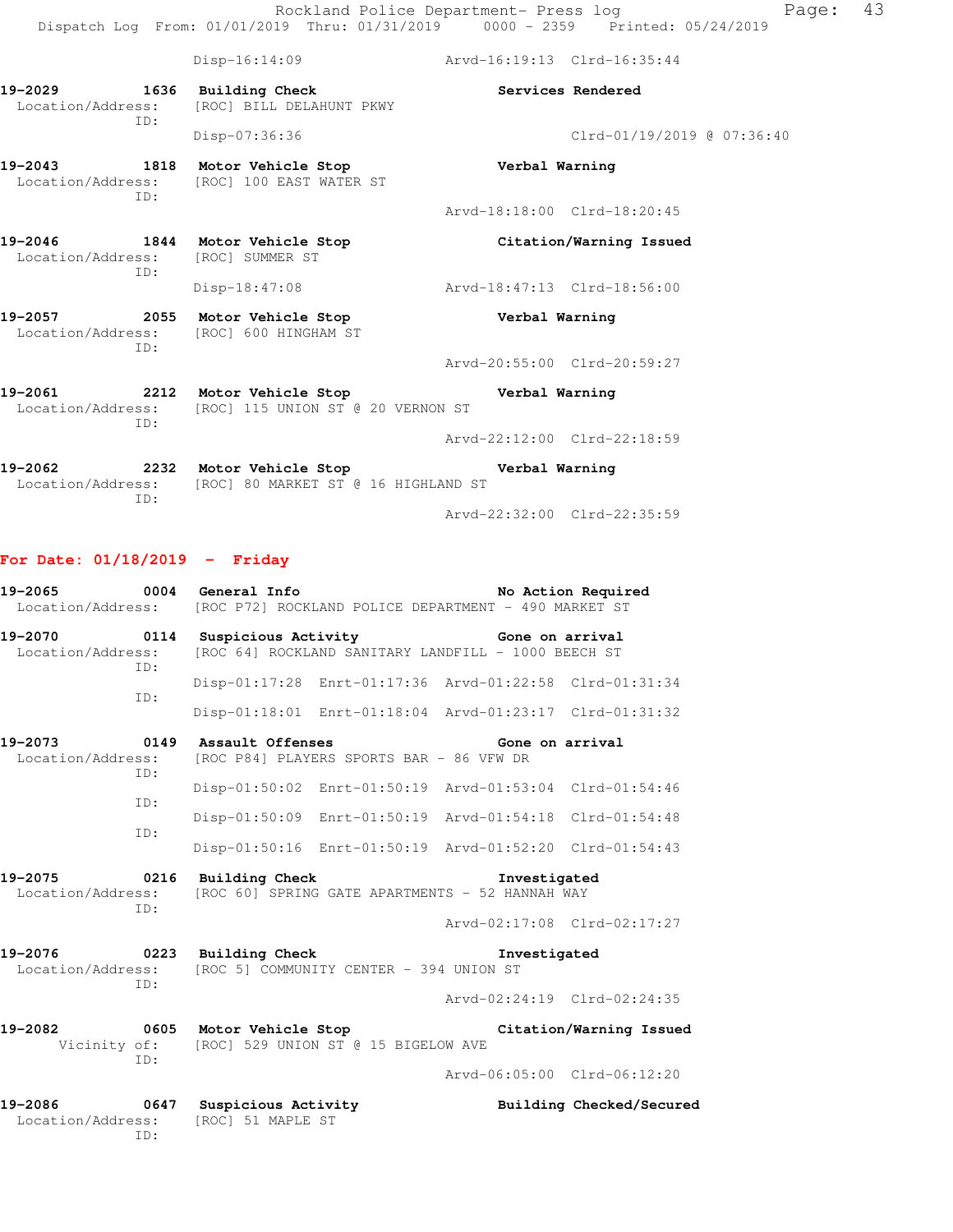|                                                      | Rockland Police Department- Press log<br>Dispatch Log From: 01/01/2019 Thru: 01/31/2019 0000 - 2359 Printed: 05/24/2019         |                                             | Page:                   | 44 |
|------------------------------------------------------|---------------------------------------------------------------------------------------------------------------------------------|---------------------------------------------|-------------------------|----|
| ID:                                                  | Disp-06:48:12 Enrt-06:48:21 Arvd-06:54:33 Clrd-06:59:50                                                                         |                                             |                         |    |
| ID:                                                  | Disp-06:48:59 Enrt-06:49:11 Arvd-06:51:05 Clrd-06:59:54                                                                         |                                             |                         |    |
|                                                      | Disp-06:49:08 Enrt-06:49:15 Arvd-06:54:31 Clrd-06:58:15                                                                         |                                             |                         |    |
| 19-2087<br>Location/Address:<br>ID:                  | 0703 Building Check<br>[ROC 60] SPRING GATE APARTMENTS - 52 HANNAH WAY                                                          | Investigated<br>Arvd-07:04:09 Clrd-07:04:54 |                         |    |
| 19-2089                                              | 0712 Motor Vehicle Stop                                                                                                         | Verbal Warning                              |                         |    |
| ID:                                                  | Vicinity of: [ROC] DPW YARD - 841 MARKET ST                                                                                     |                                             |                         |    |
|                                                      |                                                                                                                                 | Arvd-07:12:00 Clrd-07:19:01                 |                         |    |
| 19-2102 0929 Burglar Alarm<br>ID:                    | Location/Address: [ROC] 16 WEST WATER ST                                                                                        | Investigated                                |                         |    |
|                                                      | $Disp-09:30:11$                                                                                                                 | Arvd-09:34:05 Clrd-09:34:09                 |                         |    |
| Location/Address:                                    | 19-2104 0936 MVA Property Damage Only<br>[ROC] 206 EAST WATER ST                                                                |                                             | Services Rendered       |    |
| 19-3114 1000 Animal Complaint<br>Location/Address:   | [ROC] 62 MARTHA DR                                                                                                              |                                             | Services Rendered       |    |
| 19-2107 1014 911 Hang Up<br>Location/Address:<br>ID: | [ROC] 1 TECHNOLOGY PL                                                                                                           | Investigated                                |                         |    |
|                                                      | Disp-10:15:38 Enrt-10:16:26 Arvd-10:24:01 Clrd-10:25:21                                                                         |                                             |                         |    |
| Location/Address:<br>Fire Unit:                      | 19-2108 1018 Emergency Medical<br>[ROC] 19 WEBSTER ST Apt. #1<br>ROCKEN1-Pumper-Rockland Engine 1                               |                                             | Transported to Hospital |    |
| EMS Unit:                                            | Disp-10:19:24 Enrt-10:20:47 Arvd-10:20:56 Clrd-10:30:47<br>InQrtsUnavl-10:30:47 InSrvce-10:30:47<br>ROCKAM2-Rockland A2         |                                             |                         |    |
|                                                      | Disp-10:19:33 Enrt-10:20:47 Arvd-10:20:56 Clrd-10:30:43<br>Hosp-10:42:31 ClrHosp-11:18:19 InQrtsUnavl-11:23:16 InSrvce-11:23:16 |                                             |                         |    |
| ID:<br>ID:                                           | Disp-10:19:34 Enrt-10:19:48 Arvd-10:20:27 Clrd-10:31:31                                                                         |                                             |                         |    |
| Fire Unit:                                           | Disp-10:19:41 Enrt-10:19:45 Arvd-10:28:44 Clrd-10:31:27<br>ROCLAD1-Aerial-Rockland Ladder 1                                     |                                             |                         |    |
|                                                      | Disp-10:22:21 Enrt-10:22:23 Arvd-10:24:14 Clrd-10:25:17<br>InQrtsUnavl-10:25:17 InSrvce-10:25:17                                |                                             |                         |    |
| 19–2135<br>Location/Address:                         | 1100 Animal Complaint<br>[ROC] 295 FOREST ST                                                                                    |                                             | Services Rendered       |    |
| 19–3115<br>Location/Address:                         | 1100 Animal Complaint<br>[ROC] 5 SAW MILL LN                                                                                    |                                             | Services Rendered       |    |
| 19-2136<br>Location/Address:                         | 1115 Animal Complaint<br>[ROC] 5 SAW MILL LN                                                                                    |                                             | Services Rendered       |    |
| 19-3116<br>Location/Address:                         | 1115 Animal Complaint<br>[ROC] 112 EAST WATER ST                                                                                |                                             | Services Rendered       |    |
| $19 - 2138$<br>Location/Address:                     | 1130 Animal Complaint<br>[ROC] 62 MARTHA DR                                                                                     |                                             | Services Rendered       |    |
| 19–3118<br>Location/Address:                         | 1130 Animal Complaint<br>[ROC] 35 HERITAGE DR                                                                                   |                                             | Services Rendered       |    |
| 19-2116<br>Location/Address:                         | 1138 Harassment<br>[ROC] 34 HERITAGE DR                                                                                         |                                             | Services Rendered       |    |
| 19–2134<br>Location/Address:                         | 1215 Animal Complaint<br>[ROC] 214 MARTHA DR Apt. #F                                                                            |                                             | Services Rendered       |    |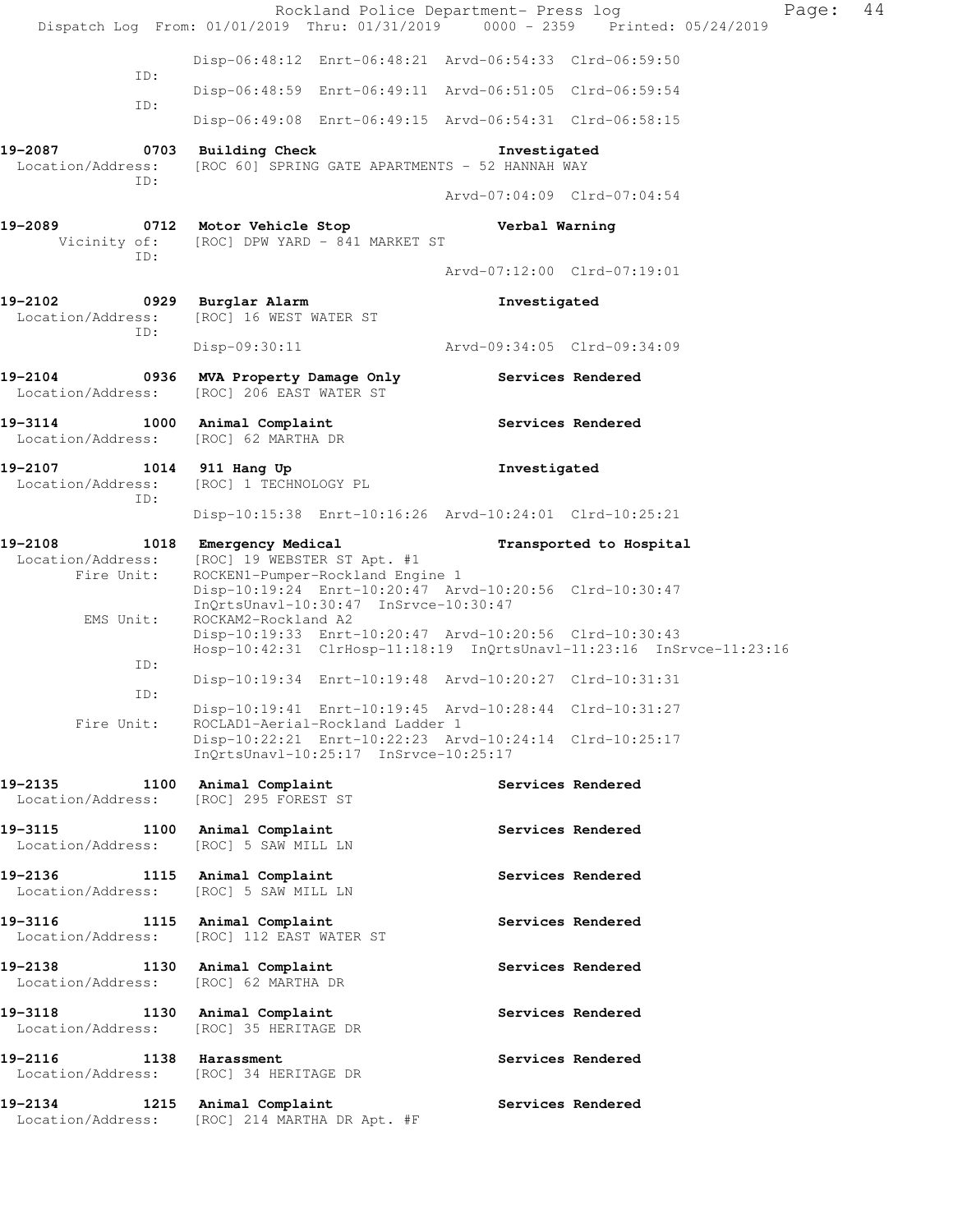|                                                                     | $\pm$ 2011. $\pm$ 7 $\pm$ 7 $\pm$ 7 $\pm$ 7 $\pm$ 7 $\pm$ 7 $\pm$ 7 $\pm$ 7 $\pm$ 7 $\pm$ 7 $\pm$ 7 $\pm$ 7 $\pm$ 7   |                                                                                                                                 |
|---------------------------------------------------------------------|-----------------------------------------------------------------------------------------------------------------------|---------------------------------------------------------------------------------------------------------------------------------|
| 19-2118 1218 911 Accidental                                         |                                                                                                                       | Taken/Referred to Other Agency                                                                                                  |
| Location/Address:<br>ID:                                            | [ROC] 1 TECHNOLOGY PL                                                                                                 |                                                                                                                                 |
|                                                                     | Disp-12:20:23                                                                                                         | $Clrd-12:22:03$                                                                                                                 |
| ID:                                                                 | $Disp-12:21:57$                                                                                                       | $Clrd-12:28:13$                                                                                                                 |
| ID:                                                                 | $Disp-12:44:51$                                                                                                       | $Clrd-12:44:57$                                                                                                                 |
| 19-2121 1229 Harassment                                             | Location/Address: [ROC] 29 CORN MILL LN                                                                               | Services Rendered                                                                                                               |
| 19-2139 1245 Animal Complaint                                       | Location/Address: [ROC] 112 EAST WATER ST                                                                             | Services Rendered                                                                                                               |
| 19-2140 1300 Animal Complaint<br>Location/Address:                  | [ROC] 35 HERITAGE DR                                                                                                  | Services Rendered                                                                                                               |
| 19-2141 1315 Animal Complaint<br>Location/Address: [ROC] 64 SHAW RD |                                                                                                                       | Services Rendered                                                                                                               |
| 19-2142 1345 Animal Complaint                                       | Location/Address: [ROC] 650 BEECH ST                                                                                  | Services Rendered                                                                                                               |
| 19-2143 1514 Animal Complaint<br>ID:                                | Location/Address: [ROC] 482 MARKET ST                                                                                 | Gone on arrival                                                                                                                 |
|                                                                     | Disp-15:15:04 Enrt-15:15:12                                                                                           | Clrd-15:25:06                                                                                                                   |
|                                                                     | 19-2144 1524 Emergency Medical                                                                                        | Transported to Hospital                                                                                                         |
| Fire Unit:                                                          | Location/Address: [ROC] 29 ASPEN CIR<br>ROCKEN1-Pumper-Rockland Engine 1<br>$InQrtsUnav1-15:32:57$ $InSrvce-15:32:57$ | Disp-15:25:43 Enrt-15:26:28 Arvd-15:28:50 Clrd-15:32:57                                                                         |
| EMS Unit:                                                           | ROCKAM2-Rockland A2                                                                                                   | Disp-15:25:43 Enrt-15:26:28 Arvd-15:28:38 Clrd-15:34:02<br>Hosp-15:46:03 ClrHosp-16:11:10 InQrtsUnavl-16:18:10 InSrvce-16:18:10 |
| Fire Unit:                                                          | ROCKC4-Staff-Rockland Fire C4<br>Disp-15:26:48 Enrt-15:26:56<br>$InQrtsUnav1-15:32:53$ $InSrvce-15:32:53$             | Clrd-15:32:53                                                                                                                   |
| ID:                                                                 | Disp-15:27:26 Enrt-15:27:30                                                                                           | Clrd-15:35:28                                                                                                                   |
| 19-2150                                                             | 1610 SHIFT ASSIGNMENTS<br>Location/Address: [ROC P72] ROCKLAND POLICE DEPARTMENT - 490 MARKET ST                      | No Action Required                                                                                                              |
| ID:                                                                 |                                                                                                                       | Arvd-16:10:00 Clrd-16:12:59                                                                                                     |
| 19-2162                                                             | Location/Address: [ROC] 414 BEECH ST @ 1 MILLBROOK DR                                                                 | 1757 Motor Vehicle Stop Citation/Warning Issued                                                                                 |
| ID:                                                                 |                                                                                                                       | Arvd-17:57:00 Clrd-18:06:14                                                                                                     |
| 19-2166<br>Location/Address:                                        | 1834 Larceny / Forgery/ Fraud Report Follows<br>[ROC] 192 REED ST                                                     |                                                                                                                                 |
| ID:                                                                 | Disp-18:43:36                                                                                                         | Arvd-18:54:42 Clrd-19:00:58                                                                                                     |
| 19-2173<br>1916<br>Location/Address:<br>ID:                         | Summons<br>[ROC] 20 LEISUREWOODS DR                                                                                   | Services Rendered                                                                                                               |
|                                                                     |                                                                                                                       | Arvd-19:16:00 Clrd-19:24:58                                                                                                     |
| ID:                                                                 |                                                                                                                       | Arvd-19:15:33 Clrd-19:25:02                                                                                                     |

**19-2182 2000 Lockout Services Rendered**  Location: [ROC] ANITA MARIES PARKING LOT ID: Disp-20:05:21 Enrt-20:05:31 Arvd-20:05:49 Clrd-20:13:25

**19-2184 2033 Motor Vehicle Stop Citation/Warning Issued**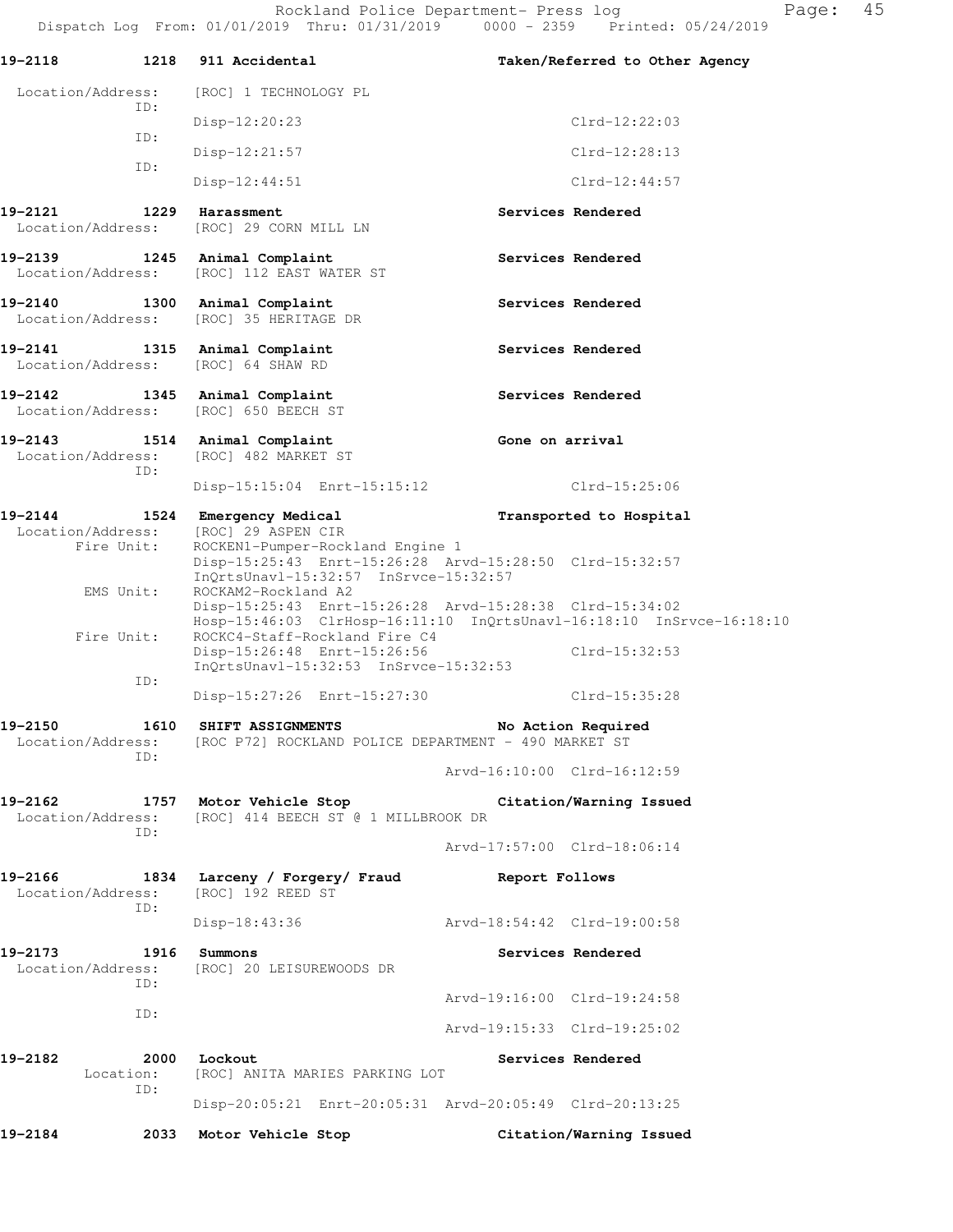Rockland Police Department- Press log Fage: 46 Dispatch Log From: 01/01/2019 Thru: 01/31/2019 0000 - 2359 Printed: 05/24/2019 Location/Address: [ROC] WILLIAMS ST @ PLAIN ST ID: Arvd-20:33:00 Clrd-20:42:27 **19-2188 2120 Health & Welfare Check No Service**  Location/Address: [ROC P84] PLAYERS SPORTS BAR - 86 VFW DR ID: Disp-21:23:25 Arvd-21:26:35 Clrd-21:32:16 **19-2198 2255 Motor Vehicle Stop Report Follows**  Vicinity of: [ROC] 51 UNION ST ID: Arvd-22:55:00 Clrd-23:24:57 ID: Disp-23:00:49 Arvd-23:00:54 Clrd-23:20:46 **For Date: 01/19/2019 - Saturday 19-2203 0013 Police Information Services Rendered**  Location/Address: [ROC P72] ROCKLAND POLICE DEPARTMENT - 490 MARKET ST 19-2204 **0024 911 Hang Up Services Rendered**  Location/Address: [ROC] 160 LEVIN RD ID: Disp-00:25:47 Enrt-00:26:40 Arvd-00:28:32 Clrd-00:30:56 ID: Disp-00:26:35 Enrt-00:26:38 Arvd-00:28:31 Clrd-00:30:56 **19-2209 0106 Motor Vehicle Stop Verbal Warning**  Location/Address: [ROC] SALEM ST ID: Arvd-01:06:00 Clrd-01:12:27 ID: Disp-01:07:37 Enrt-01:08:43 Arvd-01:10:40 Clrd-01:12:27 **19-2211 0115 Motor Vehicle Stop Citation/Warning Issued**  Location/Address: [ROC] 20 PLAIN ST @ 104 MARKET ST ID: Arvd-01:15:00 Clrd-01:36:56 19-2217 **DEMEXALE CONTRANSIST CONTRANSPORT CONTRANSPORT CONTRANSPORT CONTRANSPORT CONTRANSPORT CONTRANSPORT CONTR**  Location/Address: [ROC] 51 MAPLE ST Apt. #132 Fire Unit: ROCKEN1-Pumper-Rockland Engine 1 Disp-02:28:03 Enrt-02:30:56 Arvd-02:32:51 Clrd-02:49:00 InQrtsUnavl-02:51:54 InSrvce-02:51:57 EMS Unit: ROCKAM2-Rockland A2 Disp-02:28:09 Enrt-02:30:54 Arvd-02:32:48 Clrd-02:48:58 Hosp-02:57:25 ClrHosp-03:26:06 InQrtsUnavl-03:29:31 InSrvce-03:29:33 ID: Disp-02:31:26 Enrt-02:31:31 Arvd-02:32:59 Clrd-02:36:40 ID: Disp-02:36:48 Arvd-02:36:57 Clrd-02:42:23 **19-2218 0229 Motor Vehicle Stop Verbal Warning**  Location/Address: [ROC] EAST WATER ST @ EVERETT ST ID: Arvd-02:29:01 Clrd-02:33:20 **19-2220 0250 Disturbance Report Follows**  Location/Address: [ROC 60] SPRING GATE APARTMENTS - 52 HANNAH WAY ID: Disp-02:51:28 Enrt-02:51:41 Arvd-02:53:58 Clrd-03:10:04 ID: Disp-02:51:33 Enrt-02:51:37 Arvd-02:53:58 Clrd-03:10:04 **19-2221 0311 Suspicious Activity Investigated**  Location/Address: [HOL 1839] 22 BRADFORD ST ID: Disp-03:13:27 Enrt-03:13:33 Arvd-03:18:30 Clrd-03:43:09 ID: Disp-03:19:30 Enrt-03:19:39 Arvd-03:19:46 Clrd-03:43:06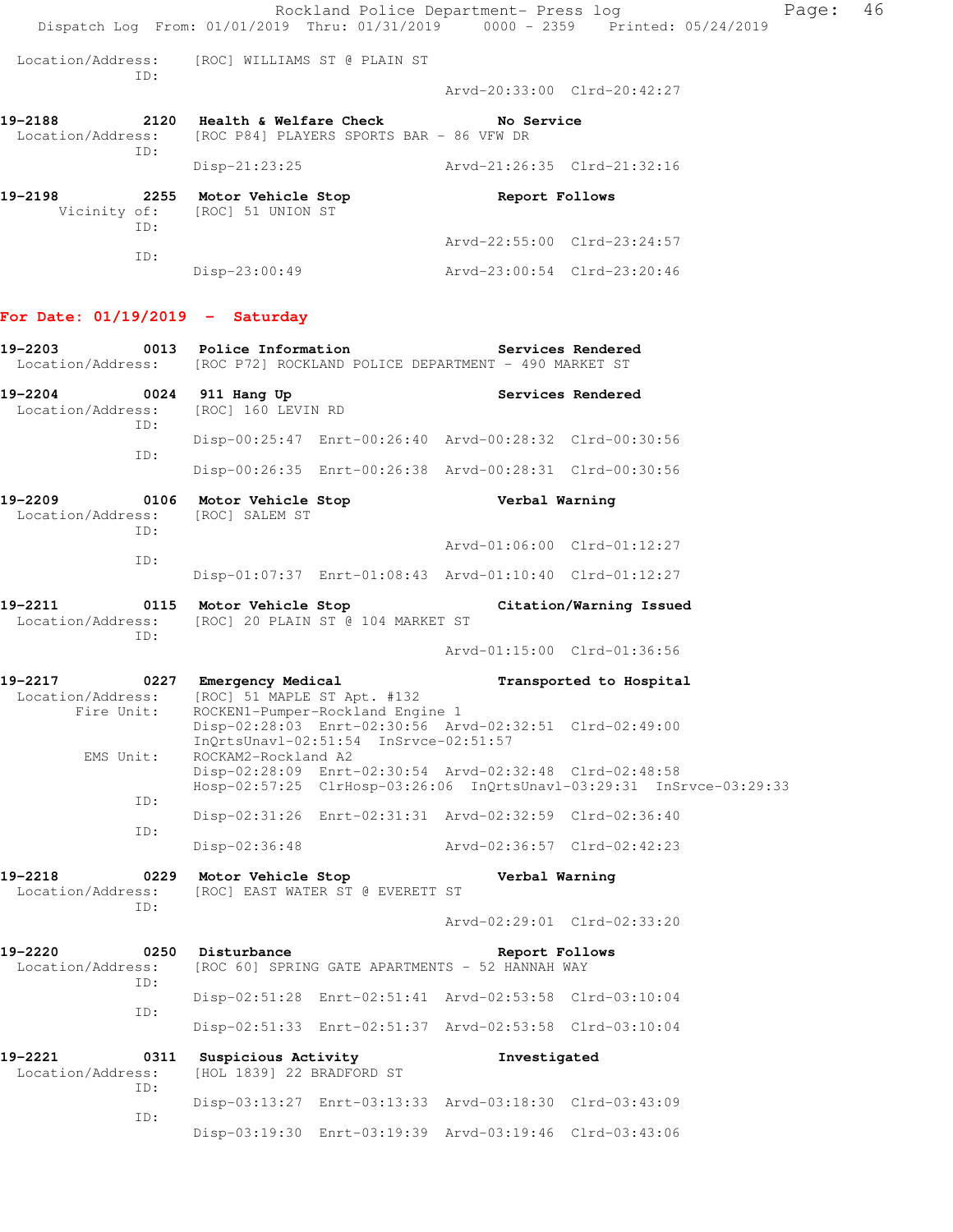Rockland Police Department- Press log Fage: 47 Dispatch Log From: 01/01/2019 Thru: 01/31/2019 0000 - 2359 Printed: 05/24/2019 ID: Disp-03:19:36 Enrt-03:19:43 Arvd-03:19:49 Clrd-03:43:14 EMS Unit: ROCKAM2-Rockland A2 Disp-05:39:18 Clrd-05:39:28 InQrtsUnavl-05:39:28 InSrvce-05:39:28 **19-2225 0605 Building Check Appears Secure**  Location/Address: [ROC] UNION ST ID: Arvd-06:06:06 Clrd-06:13:07 ID: Disp-06:24:28 Arvd-06:32:35 Clrd-06:42:14 19-2226 0610 Lockout **Services Rendered**  Location/Address: [ROC] 667 BEECH ST ID: Disp-06:13:07 Enrt-06:13:12 Arvd-06:21:13 Clrd-06:24:28 **19-2227 0624 Motor Vehicle Complaint Vehicle Towed**  Location/Address: [ROC] 321 UNION ST ID: Arvd-06:24:00 Clrd-06:32:39 **19-2230 0800 SHIFT ASSIGNMETS No Service**  Location/Address: [ROC P72] ROCKLAND POLICE DEPARTMENT - 490 MARKET ST 19-2242 **0946** Building Check **Services Rendered**  Location/Address: [ROC] HANNAH WAY ID: Arvd-09:47:39 Clrd-09:48:09 **19-2244 1002 Motor Vehicle Stop Citation/Warning Issued**  Vicinity of: [ROC] 100 BEECH ST ID: Arvd-10:02:00 Clrd-10:07:01 ID: Disp-10:06:53 Arvd-10:06:58 Clrd-10:10:52 **19-2247 1033 Motor Vehicle Stop Citation/Warning Issued**  Vicinity of: [ROC] BALLFIELD - SPRING ST ID: Arvd-10:33:00 Clrd-10:37:17 **19-2253 1102 Health & Welfare Check Services Not Required**  Location/Address: [ROC] 133 LEVIN RD ID: Disp-11:04:44 Enrt-11:06:12 Arvd-11:08:02 Clrd-11:10:56 ID: Disp-11:06:23 Enrt-11:06:27 Arvd-11:07:57 Clrd-11:10:52 ID: Disp-11:08:32 Arvd-11:08:36 Clrd-11:11:00 **19-2264 1238 Motor Vehicle Stop Citation/Warning Issued**  Vicinity of: [ROC] 689 MARKET ST @ 11 DAMON RD ID: Arvd-12:38:00 Clrd-12:45:06 **19-2270 1307 Motor Vehicle Stop Arrest(s) Made**  Location/Address: [ROC] UNION ST ID: Arvd-13:07:00 Clrd-13:49:52 ID: Disp-14:05:17 Clrd-14:05:37 19-2273 1350 Suspicious Activity **19-2273** Services Rendered Location/Address: [ROC] 20 LIBERTY CT ID: Disp-13:52:05 Enrt-13:52:15 Clrd-13:55:49 ID: Disp-13:57:50 Arvd-13:57:56 Clrd-14:02:17 **19-2279 1600 SHIFT ASSIGNMENTS Services Rendered**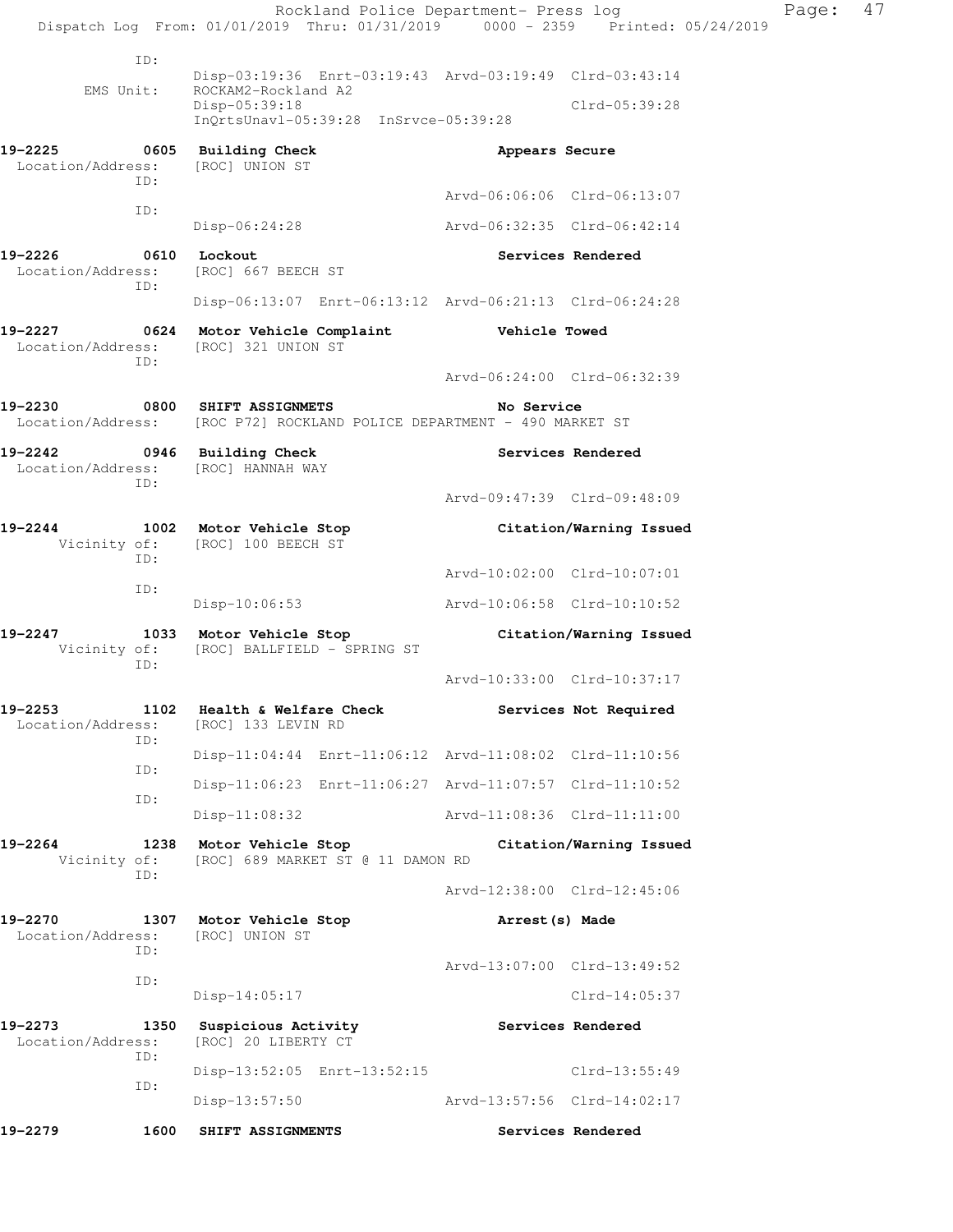|         |                                  |                                                   |                                       | Rockland Police Department- Press log                              | Dispatch Log From: 01/01/2019 Thru: 01/31/2019 0000 - 2359 Printed: 05/24/2019            | Page: | 48 |
|---------|----------------------------------|---------------------------------------------------|---------------------------------------|--------------------------------------------------------------------|-------------------------------------------------------------------------------------------|-------|----|
|         | Location/Address:                | [ROC] 490 MARKET ST                               |                                       |                                                                    |                                                                                           |       |    |
|         | ID:                              | $Disp-16:02:39$                                   |                                       | Arvd-16:02:48 Clrd-16:02:51                                        |                                                                                           |       |    |
| 19-2300 | 1947<br>Location/Address:        | Motor Vehicle Stop<br>[ROC] EAST WATER ST         |                                       |                                                                    | Citation/Warning Issued                                                                   |       |    |
|         | ID:                              |                                                   |                                       | Arvd-19:47:00 Clrd-19:59:35                                        |                                                                                           |       |    |
| 19-2301 | Location/Address:<br>Fire Unit:  | 1948 Emergency Medical                            | ROCKEN1-Pumper-Rockland Engine 1      |                                                                    | Transported to Hospital<br>[ROC 69] SOUTH SHORE REHAB & NURSING - 115 NORTH AVE Apt. #44B |       |    |
|         | EMS Unit:                        | ROCKAM2-Rockland A2                               | InQrtsUnavl-19:56:34 InSrvce-19:56:34 | Disp-19:49:58 Enrt-19:50:36 Arvd-19:51:46 Clrd-19:56:34            |                                                                                           |       |    |
|         |                                  |                                                   |                                       | Disp-19:49:58 Enrt-19:50:36 Arvd-19:51:46 Clrd-20:04:58            | Hosp-20:13:12 ClrHosp-21:08:52 InQrtsUnavl-21:14:04 InSrvce-21:14:04                      |       |    |
|         | ID:                              |                                                   | Disp-19:51:03 Enrt-19:51:15           |                                                                    | Clrd-19:54:13                                                                             |       |    |
| 19-2303 | 1949                             | Threats                                           |                                       |                                                                    | Taken/Referred to Other Agency                                                            |       |    |
|         | Location/Address:                | [ROC] 16 JOHN BURKE DR                            |                                       |                                                                    |                                                                                           |       |    |
|         | ID:                              | $Disp-19:56:13$                                   |                                       | Arvd-19:56:22 Clrd-20:20:15                                        |                                                                                           |       |    |
|         | ID:                              | $Disp-19:56:13$                                   |                                       | Arvd-19:56:19 Clrd-21:16:11                                        |                                                                                           |       |    |
|         | ID:                              |                                                   |                                       | Disp-20:07:59 Enrt-20:08:04 Arvd-20:16:53 Clrd-20:44:23            |                                                                                           |       |    |
|         | ID:                              |                                                   |                                       | Disp-20:08:46 Enrt-20:08:50 Arvd-20:12:29 Clrd-20:43:01            |                                                                                           |       |    |
| 19-2308 | 2118<br>Location:<br>ID:         | Motor Vehicle Stop<br>[ROC 66] REEDS POND PARK    |                                       |                                                                    | Services Rendered                                                                         |       |    |
|         | ID:                              |                                                   |                                       | Arvd-21:18:00 Clrd-21:27:14                                        |                                                                                           |       |    |
|         |                                  |                                                   |                                       | Disp-21:27:09 Enrt-21:27:17 Arvd-21:27:19 Clrd-21:29:06            |                                                                                           |       |    |
|         |                                  | For Date: $01/20/2019$ - Sunday                   |                                       |                                                                    |                                                                                           |       |    |
| 19–2320 | 0000<br>Location/Address:<br>TD: | SHIFT ASSIGNMENTS<br>[ROC] 490 MARKET ST          |                                       |                                                                    | Services Rendered                                                                         |       |    |
|         |                                  | $Disp-00:05:08$                                   |                                       | Arvd-00:05:14 Clrd-00:05:18                                        |                                                                                           |       |    |
| 19–2433 | 0001<br>Location/Address:<br>TD: | SHIFT ASSIGNMENTS                                 |                                       | No Service<br>[ROC P72] ROCKLAND POLICE DEPARTMENT - 490 MARKET ST |                                                                                           |       |    |
|         |                                  |                                                   |                                       |                                                                    | Arvd-23:59:00 Clrd-01/21/2019 @ 00:03:58                                                  |       |    |
| 19–2323 | 0133<br>Location/Address:<br>ID: | Suspicious Activity<br>[ROC] 132 UNION ST Apt. #R |                                       |                                                                    | Services Rendered                                                                         |       |    |
|         |                                  | $Disp-01:35:47$                                   |                                       |                                                                    | Clrd-01:36:11                                                                             |       |    |
|         | ID:                              |                                                   |                                       | Disp-01:36:06 Enrt-01:37:01 Arvd-01:40:10 Clrd-01:51:30            |                                                                                           |       |    |
|         | ID:                              |                                                   |                                       | Disp-01:40:24 Enrt-01:40:27 Arvd-01:40:46 Clrd-01:50:37            |                                                                                           |       |    |
|         | ID:                              |                                                   |                                       | Disp-01:40:35 Enrt-01:40:39 Arvd-01:40:43 Clrd-01:59:00            |                                                                                           |       |    |
| 19-2324 | 0147<br>Location/Address:<br>ID: | Disturbance<br>[ROC] 12 LINDEN ST                 |                                       |                                                                    | Services Rendered                                                                         |       |    |
|         | ID:                              | $Disp-01:50:43$                                   |                                       | Arvd-01:51:22 Clrd-02:04:33                                        |                                                                                           |       |    |

Disp-01:52:01 Arvd-01:52:06 Clrd-01:59:28

Disp-01:59:15 Arvd-01:59:19 Clrd-01:59:24

ID: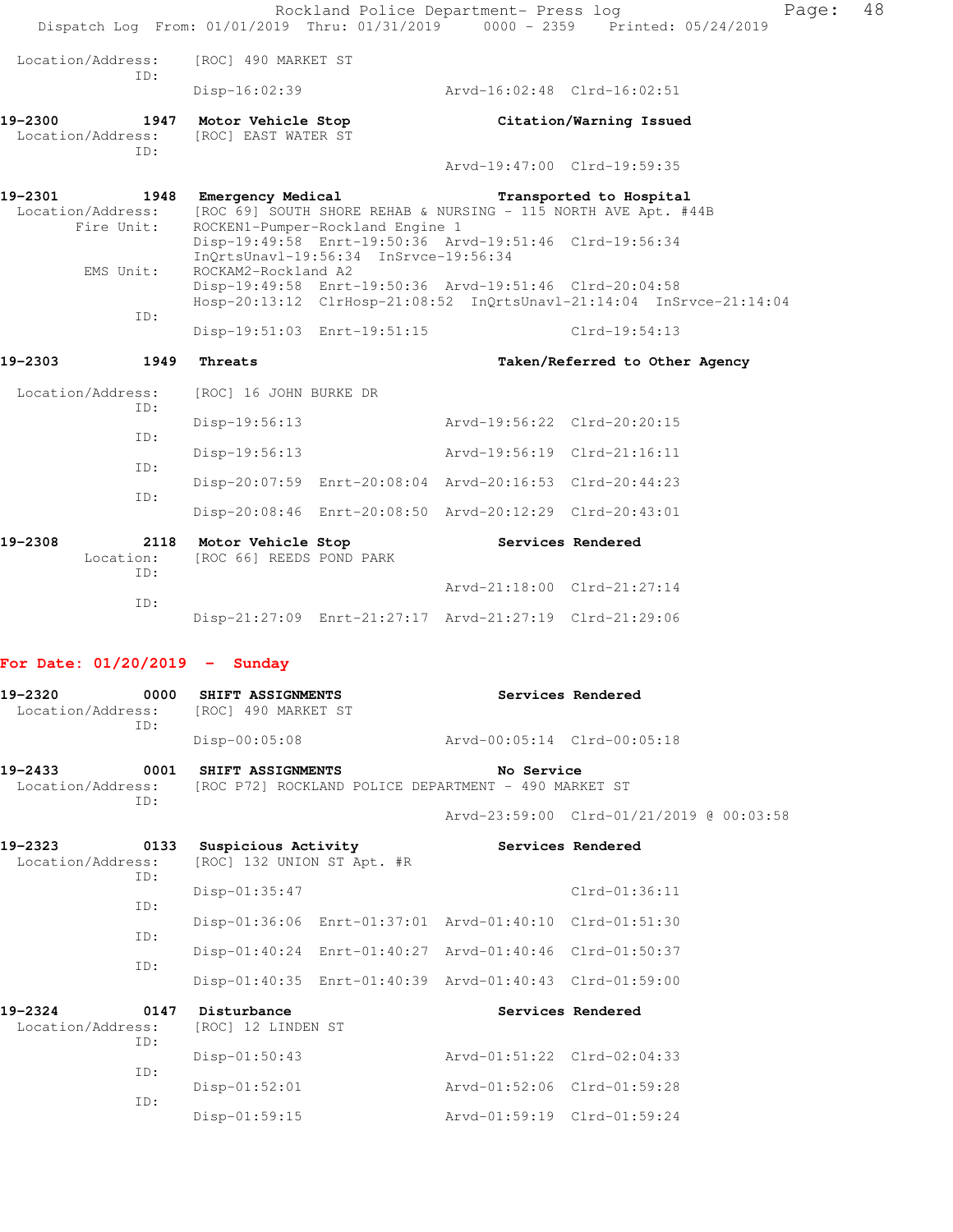|                              |                   |                                          |                                                                                                          | Rockland Police Department- Press log                                                                                    | Dispatch Log From: 01/01/2019 Thru: 01/31/2019 0000 - 2359 Printed: 05/24/2019 | Page: | 49 |
|------------------------------|-------------------|------------------------------------------|----------------------------------------------------------------------------------------------------------|--------------------------------------------------------------------------------------------------------------------------|--------------------------------------------------------------------------------|-------|----|
| 19-2333 0536 Disturbance     |                   |                                          | Location/Address: [ROC P86] MOBIL GAS STATION - 158 MARKET ST                                            | <b>Services Rendered</b>                                                                                                 |                                                                                |       |    |
|                              | ID:               |                                          |                                                                                                          | Disp-05:36:54 Enrt-05:37:27 Arvd-05:40:27 Clrd-05:44:06                                                                  |                                                                                |       |    |
|                              | ID:               |                                          |                                                                                                          | Disp-05:37:51 Enrt-05:37:58 Arvd-05:40:20 Clrd-05:49:31                                                                  |                                                                                |       |    |
|                              | ID:               |                                          |                                                                                                          | Disp-05:38:25 Enrt-05:38:29 Arvd-05:40:23 Clrd-05:46:20                                                                  |                                                                                |       |    |
| 19-2335                      | ID:               |                                          | 0558 Building Check                                                                                      | No Service<br>Location/Address: [ROC 61] UNION ST BUSINESS DISTRICT - UNION ST                                           |                                                                                |       |    |
|                              |                   |                                          |                                                                                                          | Arvd-06:01:03 Clrd-06:09:31                                                                                              |                                                                                |       |    |
| 19-2340<br>Location/Address: | ID:               | 0621 Follow-Up Investigation             | [ROC] 135 GROVE ST Apt. #121                                                                             | No Service                                                                                                               |                                                                                |       |    |
|                              | ID:               | $Disp-06:23:25$                          |                                                                                                          | Arvd-06:23:42 Clrd-06:32:15                                                                                              |                                                                                |       |    |
|                              |                   |                                          |                                                                                                          | Disp-06:23:25 Enrt-06:23:34 Arvd-06:23:38 Clrd-06:30:39                                                                  |                                                                                |       |    |
| 19-2352                      | ID:               |                                          | Vicinity of: [ROC] 10 SPRING ST @ 7 MARKET ST                                                            | 0939 Motor Vehicle Stop                     Citation/Warning Issued                                                      |                                                                                |       |    |
|                              |                   |                                          |                                                                                                          | Arvd-09:39:00 Clrd-09:48:39                                                                                              |                                                                                |       |    |
|                              | ID:               |                                          |                                                                                                          | 19-2362 1046 911 Hang Up 10 Services Not Required<br>Location/Address: [ROC P47] BEST WESTERN - 909 HINGHAM ST Apt. #111 |                                                                                |       |    |
|                              | ID:               |                                          | Disp-10:47:36 Enrt-10:47:42                                                                              |                                                                                                                          | Clrd-10:49:07                                                                  |       |    |
|                              |                   |                                          |                                                                                                          | Disp-10:48:02 Enrt-10:48:05 Arvd-10:49:02 Clrd-10:55:49                                                                  |                                                                                |       |    |
| 19-2368<br>Location/Address: | ID:               | [ROC] 132 UNION ST Apt. #1               |                                                                                                          | 1133 Suspicious Activity The Services Rendered                                                                           |                                                                                |       |    |
|                              |                   |                                          |                                                                                                          | Arvd-11:33:00 Clrd-11:44:08                                                                                              |                                                                                |       |    |
| Location/Address:            | ID:               |                                          | 19-2370 1205 Breaking & Entering<br>[ROC] 135 J A DUNN MEM DR Apt. #11                                   | Services Rendered                                                                                                        |                                                                                |       |    |
|                              |                   |                                          |                                                                                                          | Disp-12:06:56 Enrt-12:07:04 Arvd-12:19:04 Clrd-12:24:36                                                                  |                                                                                |       |    |
| 19-2375<br>Location/Address: | ID:               | 1315 Burglar Alarm<br>[ROC] 24 SCHOOL ST |                                                                                                          |                                                                                                                          | Building Checked/Secured                                                       |       |    |
|                              | ID:               |                                          |                                                                                                          | Disp-13:16:49 Enrt-13:17:00 Arvd-13:20:54 Clrd-13:23:19                                                                  |                                                                                |       |    |
|                              | ID:               |                                          |                                                                                                          | Disp-13:17:46 Enrt-13:17:49 Arvd-13:19:26 Clrd-13:23:19                                                                  |                                                                                |       |    |
|                              |                   | $Disp-13:23:10$                          |                                                                                                          | Arvd-13:23:15 Clrd-13:23:19                                                                                              |                                                                                |       |    |
| 19-2380<br>Vicinity of:      | 1438<br>ID:       |                                          | Motor Vehicle Collision W/PI<br>[ROC] 80 MARKET ST @ 16 HIGHLAND ST                                      | Paper Exchange                                                                                                           |                                                                                |       |    |
|                              |                   |                                          | Disp-14:40:27 Enrt-14:40:41                                                                              |                                                                                                                          | $Clrd-14:45:11$                                                                |       |    |
|                              | ID:<br>Fire Unit: |                                          |                                                                                                          | Disp-14:40:32 Enrt-14:40:42 Arvd-14:43:29 Clrd-14:48:41                                                                  |                                                                                |       |    |
|                              |                   |                                          | ROCKEN1-Pumper-Rockland Engine 1<br>Disp-14:40:36 Enrt-14:41:56<br>InQrtsUnavl-14:46:09 InSrvce-14:46:09 |                                                                                                                          | $Clrd-14:43:27$                                                                |       |    |
|                              | ID:               |                                          |                                                                                                          | Disp-14:40:38 Enrt-14:40:44 Arvd-14:41:45 Clrd-14:53:58                                                                  |                                                                                |       |    |
|                              | EMS Unit:         | ROCKAM2-Rockland A2                      | Disp-14:40:42 Enrt-14:41:53<br>InQrtsUnavl-14:46:06 InSrvce-14:46:06                                     |                                                                                                                          | $Clrd-14:43:23$                                                                |       |    |
| 19-2393<br>Location/Address: | 1658              | 911 Hang Up<br>[ROC] 22 HOWLAND WAY      |                                                                                                          |                                                                                                                          | Services Rendered                                                              |       |    |
|                              | ID:               |                                          |                                                                                                          | Disp-16:59:33 Enrt-16:59:43 Arvd-17:03:52 Clrd-17:07:31                                                                  |                                                                                |       |    |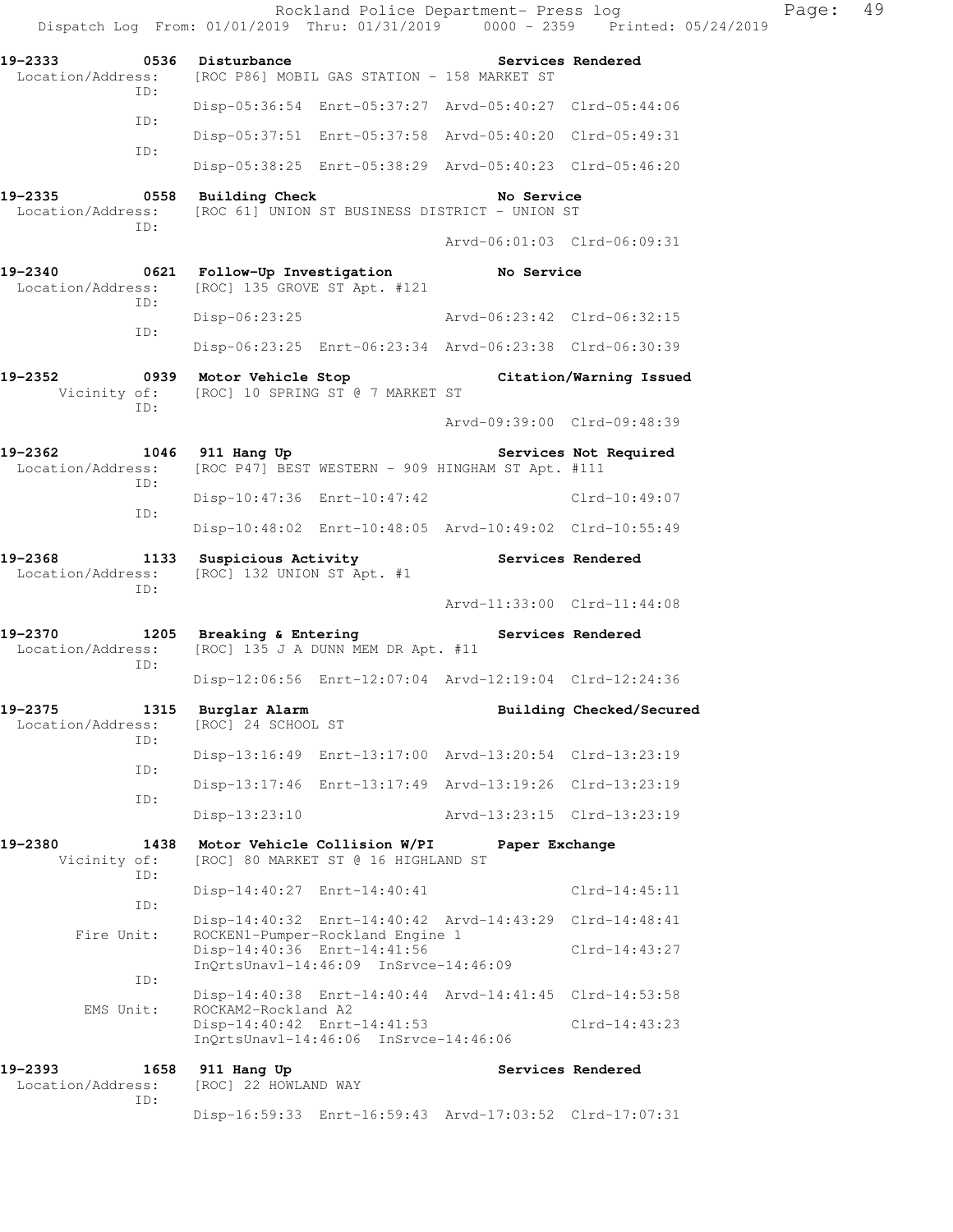|                                                   |     |                                            |                                          | Rockland Police Department- Press log                               | Dispatch Log From: 01/01/2019 Thru: 01/31/2019 0000 - 2359 Printed: 05/24/2019 | Page: | 50 |
|---------------------------------------------------|-----|--------------------------------------------|------------------------------------------|---------------------------------------------------------------------|--------------------------------------------------------------------------------|-------|----|
| 19-2394 1659 911 Accidental                       | ID: |                                            |                                          | Location/Address: [ROC P47] BEST WESTERN - 909 HINGHAM ST Apt. #123 | Services Rendered                                                              |       |    |
|                                                   |     |                                            |                                          | Disp-17:00:37 Enrt-17:00:45 Arvd-17:02:13 Clrd-17:10:54             |                                                                                |       |    |
| 19-2396<br>Location/Address:                      | ID: | 1714 Disturbance                           | [ROC P84] PLAYERS SPORTS BAR - 86 VFW DR | Gone on arrival                                                     |                                                                                |       |    |
|                                                   |     |                                            |                                          | Disp-17:14:44 Enrt-17:14:54 Arvd-17:19:51 Clrd-17:20:46             |                                                                                |       |    |
|                                                   | ID: |                                            |                                          | Disp-17:14:58 Enrt-17:15:03 Clrd-17:15:04                           |                                                                                |       |    |
|                                                   | ID: |                                            |                                          | Disp-17:16:39 Enrt-17:17:18 Arvd-17:18:56 Clrd-17:20:46             |                                                                                |       |    |
| 19-2401<br>Location/Address:                      | ID: | 1734 Burglar Alarm<br>[ROC] 360 SUMMER ST  |                                          | Appears Secure                                                      |                                                                                |       |    |
|                                                   |     |                                            |                                          | Disp-17:35:59 Enrt-17:36:48 Arvd-17:41:35 Clrd-17:45:45             |                                                                                |       |    |
| 19-2415 2055 Building Check                       | TD: | Location/Address: [ROC] BILL DELAHUNT PKWY |                                          |                                                                     | Building Checked/Secured                                                       |       |    |
|                                                   |     |                                            |                                          | Arvd-20:56:51 Clrd-20:58:42                                         |                                                                                |       |    |
| 19-2425 2301 Noise Complaint<br>Location/Address: |     |                                            | [ROC] 103 GROVE ST Apt. #331             | <b>Peace Restored</b>                                               |                                                                                |       |    |
|                                                   | ID: |                                            |                                          | Disp-23:03:27 Enrt-23:03:33 Clrd-23:03:47                           |                                                                                |       |    |
|                                                   | ID: |                                            |                                          | Disp-23:04:01 Enrt-23:04:04 Arvd-23:07:39 Clrd-23:17:53             |                                                                                |       |    |
|                                                   | ID: |                                            |                                          | Disp-23:04:10 Enrt-23:04:23 Arvd-23:07:15 Clrd-23:17:55             |                                                                                |       |    |
| 19-2428 2328 Burglar Alarm<br>Location/Address:   |     |                                            |                                          | Appears Secure<br>[ROC 9] SULLIVAN TIRE AND AUTO SERVICE - 1 VFW DR |                                                                                |       |    |

### **For Date: 01/21/2019 - Monday**

ID:

| $19 - 2443$<br>0151<br>Location/Address:<br>TD:    |             | Noise Complaint<br>[ROC] 21 NORTH AVE Apt. #8                                           |                                                                           | Investigated                                            |                             |
|----------------------------------------------------|-------------|-----------------------------------------------------------------------------------------|---------------------------------------------------------------------------|---------------------------------------------------------|-----------------------------|
|                                                    | ID:         |                                                                                         |                                                                           | Disp-01:52:58 Enrt-01:53:36 Arvd-01:59:02 Clrd-02:09:21 |                             |
|                                                    |             |                                                                                         |                                                                           | Disp-01:53:43 Enrt-01:53:51 Arvd-01:55:40 Clrd-02:09:32 |                             |
| 19-2451<br>Location/Address:                       | 0533<br>TD: | Building Check<br>[ROC] UNION ST                                                        |                                                                           |                                                         | Building Checked/Secured    |
|                                                    |             |                                                                                         |                                                                           |                                                         | Arvd-05:33:58 Clrd-05:58:28 |
| 19-2460<br>0712<br>Location/Address:<br>Fire Unit: |             | Lockout<br>Investigated<br>[ROC] 172 WEBSTER ST                                         |                                                                           |                                                         |                             |
|                                                    |             |                                                                                         | ROCKEN1-Pumper-Rockland Engine 1<br>InOrtsUnavl-07:30:45 InSrvce-07:30:45 | Disp-07:14:17 Enrt-07:17:13 Arvd-07:18:25 Clrd-07:19:57 |                             |
|                                                    | TD:<br>TD:  | $Disp-07:16:46$                                                                         |                                                                           |                                                         | $Clrd-07:17:05$             |
|                                                    |             |                                                                                         |                                                                           | Disp-07:17:00 Enrt-07:17:10 Arvd-07:18:33 Clrd-07:21:08 |                             |
| $19 - 2465$<br>Location/Address:                   | 0810<br>ID: | SHIFT ASSIGNMENTS<br>No Service<br>[ROC P72] ROCKLAND POLICE DEPARTMENT - 490 MARKET ST |                                                                           |                                                         |                             |
|                                                    |             |                                                                                         |                                                                           |                                                         | Arvd-08:10:00 Clrd-08:11:39 |
| $19 - 2472$<br>0910<br>Location/Address:<br>TD:    |             | <b>Emergency Medical</b><br>[ROC] 11 PACIFIC ST                                         |                                                                           |                                                         | Transported to Hospital     |
|                                                    |             |                                                                                         |                                                                           | Disp-09:11:40 Enrt-09:11:44 Arvd-09:13:15 Clrd-09:25:00 |                             |

Disp-23:30:23 Enrt-23:30:42 Arvd-23:35:29 Clrd-23:38:09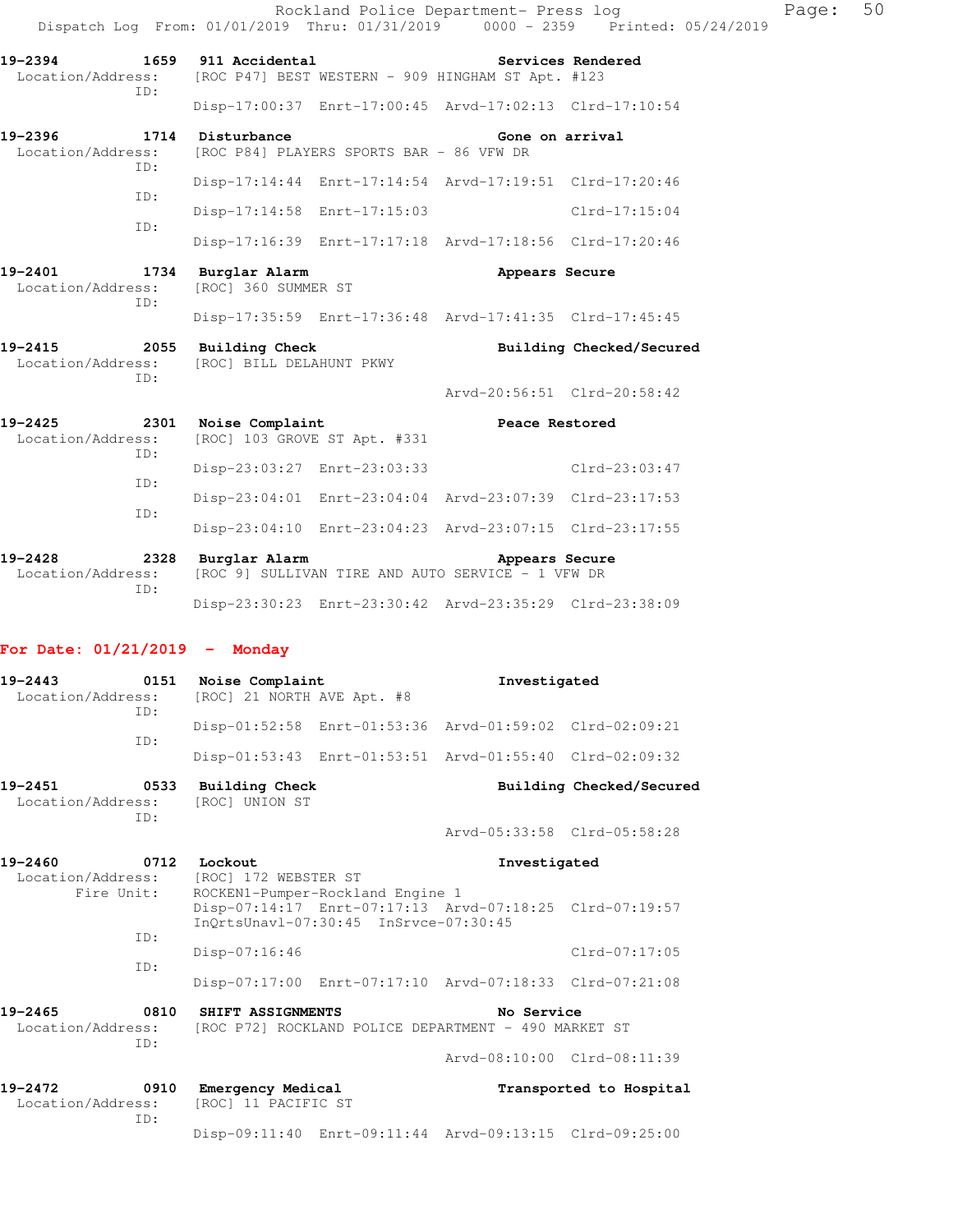Rockland Police Department- Press log Fage: 51 Dispatch Log From: 01/01/2019 Thru: 01/31/2019 0000 - 2359 Printed: 05/24/2019 ID: Disp-09:12:08 Enrt-09:12:14 Arvd-09:16:09 Clrd-09:25:03 **19-2482 1030 Assist Public Services Rendered**  Location/Address: [ROC] 419 EAST WATER ST ID: Disp-10:32:37 Arvd-10:37:46 Clrd-10:51:03 19-2489 1117 Emergency Medical **19-2489** Transported to Hospital Location/Address: [ROC] 91 EVERETT ST ID: Disp-11:17:48 Enrt-11:17:52 Arvd-11:19:00 Clrd-11:25:06 ID: Disp-11:21:25 Arvd-11:21:29 Clrd-11:24:59 19-3119 1300 Animal Complaint **19-3119** Services Rendered Location/Address: [ROC] 159 UNION ST Apt. #2 19-3125 1345 Animal Complaint **120 Services Rendered**  Location/Address: [ROC] 73 MANZELLA CT **19-2511 1349 Disabled Motor Vehicle Services Rendered**  Vicinity of: [ROC] 309 SPRING ST ID: Arvd-13:49:00 Clrd-13:55:50 19-3120 1400 Animal Complaint **Services Rendered**  Location/Address: [ROC] 231 MYRTLE ST **19-2514 1410 Emergency Medical Services Not Required**  Location/Address: [ROC] 85 PLEASANT ST **19-2515 1420 Burglar Alarm Appears Secure**  Location/Address: [ROC] 38 BLOSSOM ST ID: Disp-14:22:18 Enrt-14:22:22 Arvd-14:25:45 Clrd-14:29:05 19-3121 1430 Animal Complaint **Services Rendered**  Location/Address: [ROC] 345 WEBSTER ST 19-2518 1449 Assist Public **19-2518** Services Rendered Location/Address: [ROC] 51 MAPLE ST Apt. #213 ID: Disp-14:51:01 Arvd-14:53:36 Clrd-14:59:16 **19-2520 1451 Assist Public Services Rendered**  Location/Address: [ROC P89] CALVARY CHAPEL - 175 MARKET ST ID: Disp-14:53:00 Arvd-14:53:39 Clrd-14:58:45 19-3122 1515 Animal Complaint **19-3122** Services Rendered Location/Address: [ROC] 115 LEVIN RD 19-2529 1530 911 Hang Up **Appears Secure**  Vicinity of: [ROC] 31 BELMONT ST ID: Disp-15:31:23 Enrt-15:31:26 Clrd-15:33:37 ID: Disp-15:33:31 Enrt-15:33:35 Arvd-15:36:57 Clrd-15:39:22 19-3127 1530 Animal Complaint **19-3127** Services Rendered Location/Address: [ROC] 135 J A DUNN MEM DR **19-3124 1545 Animal Complaint Services Rendered**  Location/Address: [ROC] 115 J A DUNN MEM DR 19-2535 1615 911 Hang Up **Services Rendered** Vicinity of: [ROC 60] SPRING GATE APARTMENTS - 52 HANNAH WAY ID: Arvd-16:15:00 Clrd-16:17:34

**19-2536 1615 General Info Services Rendered**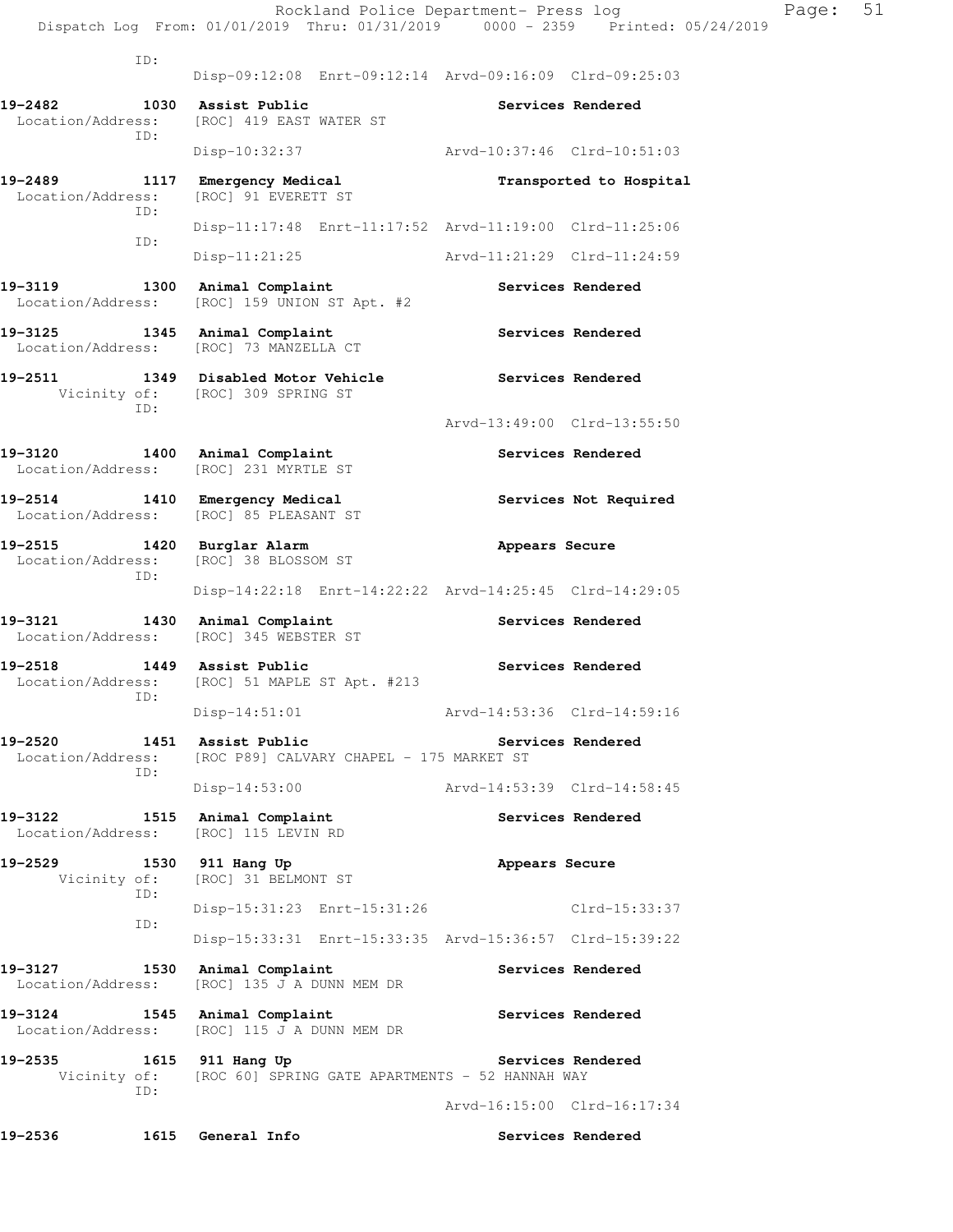|                                                 |     | Rockland Police Department- Press log<br>Dispatch Log From: 01/01/2019 Thru: 01/31/2019 0000 - 2359 Printed: 05/24/2019 |                             |                          |
|-------------------------------------------------|-----|-------------------------------------------------------------------------------------------------------------------------|-----------------------------|--------------------------|
|                                                 | ID: | Location/Address: [ROC P72] ROCKLAND POLICE DEPARTMENT - 490 MARKET ST                                                  |                             |                          |
|                                                 |     |                                                                                                                         | Aryd-16:15:12 Clrd-16:18:59 |                          |
|                                                 | TD: | 19-2550 1738 Building Check<br>Location/Address: [ROC] BILL DELAHUNT PKWY                                               |                             | Building Checked/Secured |
|                                                 |     |                                                                                                                         | Arvd-17:39:52 Clrd-17:40:13 |                          |
|                                                 | TD: | 19-2552 1751 General Incident<br>Location/Address: [ROC] 427 EAST WATER ST                                              | Services Rendered           |                          |
|                                                 |     | $Disp-17:53:27$                                                                                                         | Arvd-17:57:19 Clrd-18:06:13 |                          |
| 19-2567                                         | ID: | 2121 Suspicious Activity<br>Vicinity of: [ROC] 25 DEXTER RD                                                             | Could Not Locate            |                          |
|                                                 |     |                                                                                                                         | Arvd-21:21:00 Clrd-21:25:58 |                          |
| 19-2568                                         | TD: | 2200 MVA Property Damage Only Seport Follows<br>Location/Address: [ROC] 251 CENTRAL ST                                  |                             |                          |
|                                                 |     | Disp-22:01:32 Enrt-22:03:22 Arvd-22:03:40 Clrd-22:19:26                                                                 |                             |                          |
| 19-2572 2225 Burglar Alarm<br>Location/Address: | ID: | [ROC 12] GIOSIO BUILDING - 50 PLEASANT PARK RD                                                                          |                             | Building Checked/Secured |
|                                                 | ID: | Disp-22:28:15                                                                                                           | Arvd-22:33:24 Clrd-22:42:46 |                          |

Disp-22:32:47 Arvd-22:32:51 Clrd-22:42:38

Disp-22:39:06 Arvd-22:39:10 Clrd-22:42:42

|  |  | For Date: 01/22/2019 |  | Tuesday |
|--|--|----------------------|--|---------|
|--|--|----------------------|--|---------|

ID:

| 19-2591<br>Location/Address:        | TD:         | 0433 Disturbance<br>[ROC] 12 LINDEN ST                                                                |                                     | Sent On Way                                             |                             |  |
|-------------------------------------|-------------|-------------------------------------------------------------------------------------------------------|-------------------------------------|---------------------------------------------------------|-----------------------------|--|
|                                     |             |                                                                                                       |                                     | Disp-04:33:38 Enrt-04:33:59 Arvd-04:37:17 Clrd-04:57:15 |                             |  |
|                                     | ID:         |                                                                                                       |                                     | Disp-04:34:22 Enrt-04:34:30 Arvd-04:37:13 Clrd-04:55:27 |                             |  |
| 19-2592<br>Location/Address:        | 0523<br>ID: | Burglar Alarm<br>[ROC] 22 CHURCH ST                                                                   |                                     | Appears Secure                                          |                             |  |
|                                     | ID:         |                                                                                                       |                                     | Disp-05:24:27 Enrt-05:25:42 Arvd-05:27:18 Clrd-05:30:08 |                             |  |
|                                     |             |                                                                                                       |                                     | Disp-05:27:08 Enrt-05:27:12 Arvd-05:27:15 Clrd-05:30:12 |                             |  |
| 19-2597<br>Location/Address:<br>ID: |             | 0543 Building Check<br>[ROC] UNION ST                                                                 |                                     |                                                         | Building Checked/Secured    |  |
|                                     |             |                                                                                                       |                                     | Arvd-05:46:36 Clrd-06:01:47                             |                             |  |
| 19-2600                             | TD:         | 0644 Traffic Enforcement<br>Services Rendered<br>Location/Address: [ROC] 710 SUMMER ST @ 364 LEVIN RD |                                     |                                                         |                             |  |
|                                     |             |                                                                                                       |                                     |                                                         | Arvd-06:47:16 Clrd-07:28:27 |  |
| 19-2601                             | TD:         | 0653 Traffic Enforcement<br>Location/Address: [ROC] TAUNTON AVE                                       |                                     |                                                         | Services Rendered           |  |
|                                     |             |                                                                                                       |                                     | Arvd-06:55:37 Clrd-07:07:06                             |                             |  |
|                                     | ID:         |                                                                                                       |                                     | Disp-07:11:02 Enrt-07:11:07 Arvd-07:11:17 Clrd-07:43:17 |                             |  |
| 19-2602<br>Location/Address:        | 0705<br>ID: | Burglar Alarm                                                                                         | [ROC 63] MIKES PIZZA - 315 UNION ST | Investigated                                            |                             |  |
|                                     |             |                                                                                                       |                                     | Disp-07:07:25 Enrt-07:07:29 Arvd-07:07:38 Clrd-07:08:40 |                             |  |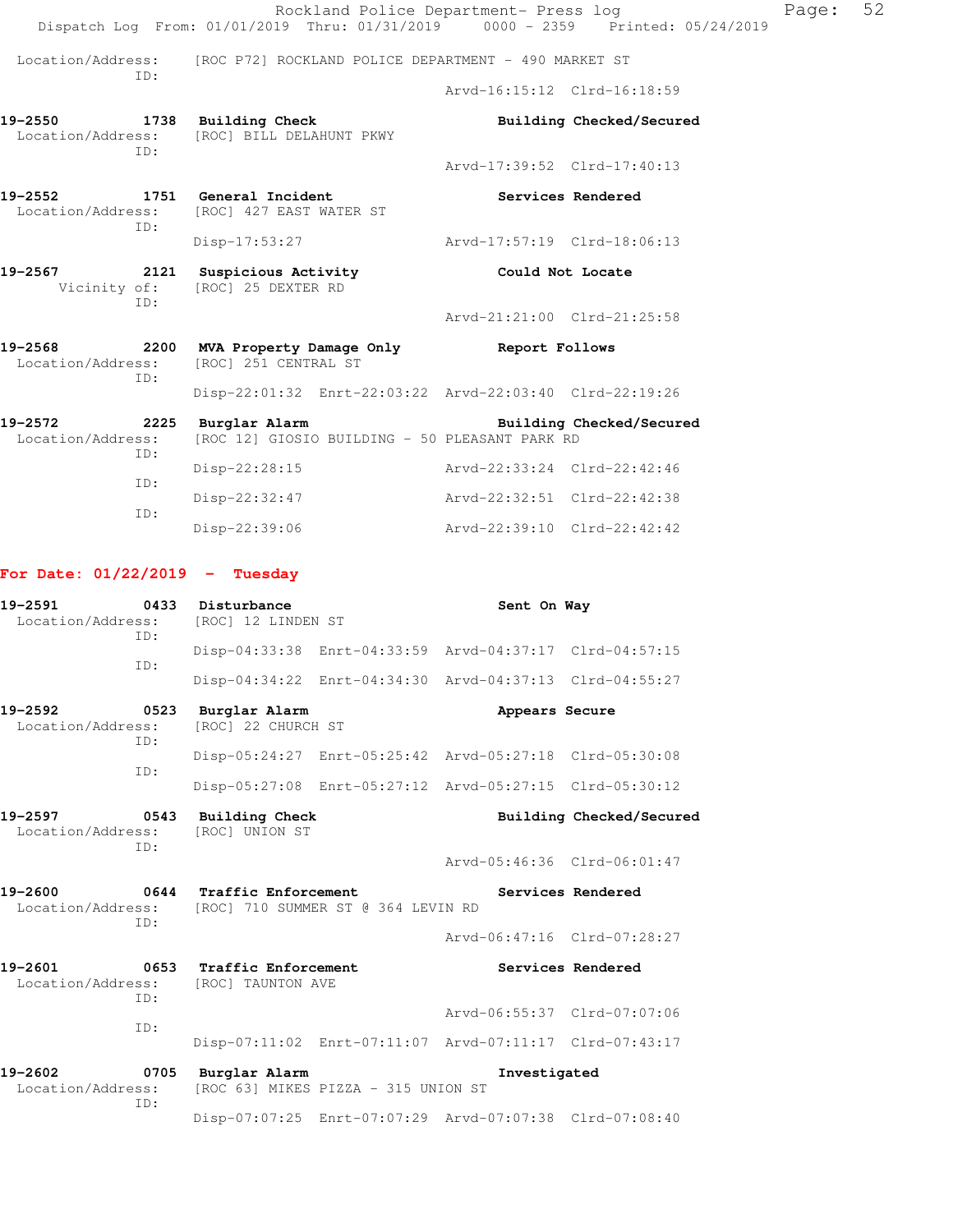| $19 - 2605$                                                     | 0805 General Info                                                                                                              |                        | Services Not Required                                                                               |
|-----------------------------------------------------------------|--------------------------------------------------------------------------------------------------------------------------------|------------------------|-----------------------------------------------------------------------------------------------------|
|                                                                 | Location/Address: [ROC P72] ROCKLAND POLICE DEPARTMENT - 490 MARKET ST                                                         |                        |                                                                                                     |
| 19-2607 0807 General Info<br>Location/Address:                  | [ROC P72] ROCKLAND POLICE DEPARTMENT - 490 MARKET ST                                                                           |                        | Services Not Required                                                                               |
| 19-2610                                                         | 0835 General Incident<br>Location/Address: [ROC] 138 VERNON ST                                                                 |                        | Services Rendered                                                                                   |
| 19-2612 0840 Animal Complaint<br>Location/Address:<br>ID:       | [ROC] SUMMER ST                                                                                                                |                        | <b>Services Rendered</b>                                                                            |
| ID:                                                             | $Disp-08:44:23$                                                                                                                |                        | Clrd-09:19:06                                                                                       |
| ID:                                                             | $Disp-09:20:48$                                                                                                                |                        | Clrd-09:20:56                                                                                       |
| ID:                                                             | $Disp-09:21:36$                                                                                                                |                        | Clrd-09:21:56                                                                                       |
|                                                                 | Disp-09:22:48 Enrt-09:22:58 Arvd-09:23:04 Clrd-09:23:08                                                                        |                        |                                                                                                     |
| 19-2613 0844 General Info                                       | Location/Address: [ROC] 8 STUDLEY CT                                                                                           |                        | Services Not Required                                                                               |
| 19-2624 0948 Health & Welfare Check<br>Location/Address:<br>ID: | [ROC] PLAIN ST                                                                                                                 | Gone on arrival        |                                                                                                     |
| ID:                                                             | Disp-09:50:27 Enrt-09:51:02 Arvd-09:51:03 Clrd-09:57:33                                                                        |                        |                                                                                                     |
|                                                                 |                                                                                                                                |                        | Arvd-09:51:33 Clrd-09:57:11                                                                         |
| 19-2635<br>ID:                                                  | 1040 Burglar Alarm<br>Location/Address: [ROC] 23 BELMONT ST                                                                    |                        | <b>Services Rendered</b>                                                                            |
| ID:                                                             | Disp-10:44:21 Enrt-10:44:24 Arvd-10:47:31 Clrd-10:55:40                                                                        |                        |                                                                                                     |
|                                                                 | Disp-10:44:45 Enrt-10:44:48 Arvd-10:46:52 Clrd-10:55:36                                                                        |                        |                                                                                                     |
| $19 - 2774$<br>Location/Address:                                | 1100 Animal Complaint<br>[ROC] 12 LINDEN ST                                                                                    |                        | Services Rendered                                                                                   |
| $19 - 2647$<br>Location/Address:<br>Fire Unit:                  | 1130 Emergency Medical<br>[ROC] 90 WILLOW POND DR<br>ROCKEN1-Pumper-Rockland Engine 1                                          | <b>Patient Refusal</b> |                                                                                                     |
| EMS Unit:                                                       | Disp-11:31:22 Enrt-11:33:22 Arvd-11:37:13 Clrd-11:48:28<br>InQrtsUnavl-11:53:13 InSrvce-11:53:16<br>ROCKAM1-Rockland A1        |                        |                                                                                                     |
| ID:                                                             | Disp-11:31:38 Enrt-11:33:20 Arvd-11:36:33 Clrd-11:52:31<br>$InQrtsUnav1-11:57:47$ $InSrvce-11:57:50$                           |                        |                                                                                                     |
|                                                                 | Disp-11:31:44 Enrt-11:31:49 Arvd-11:34:23 Clrd-11:42:18                                                                        |                        |                                                                                                     |
| 19-2648<br>1138                                                 | Emergency Medical                                                                                                              |                        | Transported to Hospital                                                                             |
| Location/Address:<br>Fire Unit:                                 | [ROC] 495 PLAIN ST<br>ROCKEN2-Pumper-Rockland Engine 2                                                                         |                        |                                                                                                     |
| EMS Unit:                                                       | InQrtsUnavl-12:02:55 InSrvce-12:02:58<br>ABIA4-Abington Ambulance 4<br>Disp-11:40:46 Enrt-11:42:09 Arvd-11:46:36 Clrd-11:59:35 |                        |                                                                                                     |
| Fire Unit:                                                      | ROCKC4-Staff-Rockland Fire C4<br>$Disp-11:44:52$                                                                               |                        | Hosp-12:16:32 ClrHosp-13:01:32 InQrtsUnavl-13:05:24 InSrvce-13:05:27<br>Arvd-11:45:01 Clrd-11:50:03 |
| ID:                                                             | InQrtsUnavl-12:09:58 InSrvce-12:10:01                                                                                          |                        |                                                                                                     |
|                                                                 |                                                                                                                                |                        | Arvd-11:45:46 Clrd-11:48:45                                                                         |
| 19-2654<br>1201                                                 | Suspicious Activity                                                                                                            | Report Follows         |                                                                                                     |
| Location/Address:<br>ID:                                        | [ROC 58] NORTH RIVER COLLABORATIVE SCHOOL - 525 BEECH ST                                                                       |                        |                                                                                                     |
| ID:                                                             | Disp-12:02:18 Enrt-12:02:26 Arvd-12:09:15 Clrd-12:47:15                                                                        |                        |                                                                                                     |
|                                                                 | Disp-12:02:23 Enrt-12:02:29 Arvd-12:09:13 Clrd-12:42:42                                                                        |                        |                                                                                                     |

Page: 53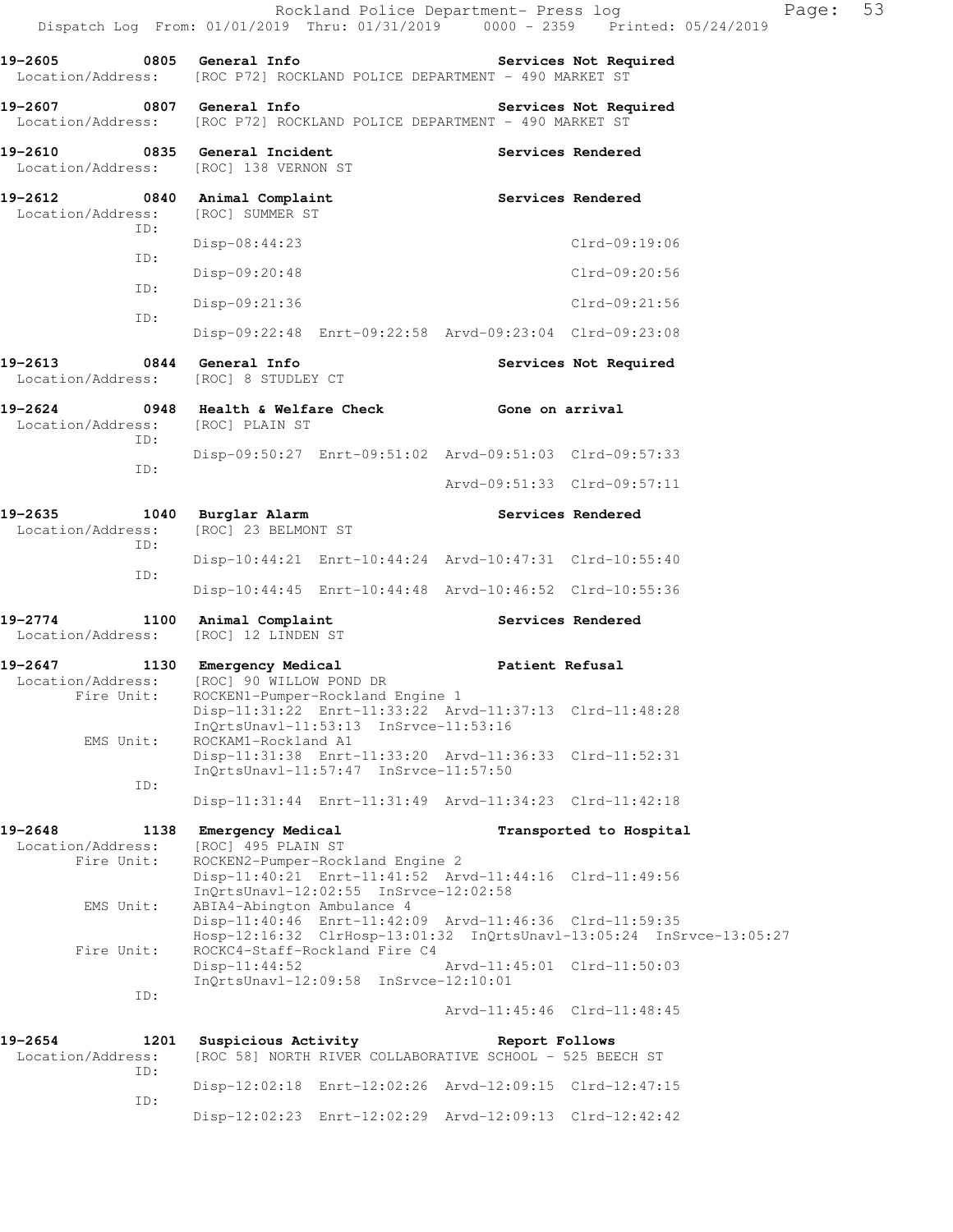Rockland Police Department- Press log Paqe: 54 Dispatch Log From: 01/01/2019 Thru: 01/31/2019 0000 - 2359 Printed: 05/24/2019 **19-2656 1205 Motor Vehicle Stop Citation/Warning Issued**  Location/Address: [ROC] 225 LIBERTY ST @ 225 E WATER ST ID: Arvd-12:05:00 Clrd-12:17:08 19-2664 **1353** Traffic Enforcement **1353** Services Rendered Location/Address: [ROC] ESTEN - 733 SUMMER ST ID: Arvd-13:53:00 Clrd-14:10:47 **19-2666 1411 Motor Vehicle Stop Verbal Warning**  Location/Address: [ROC] ESTEN SCHOOL - 733 SUMMER ST ID: Arvd-14:11:00 Clrd-14:13:12 **19-2669 1426 Missing Person Services Rendered**  Location/Address: [ROC] ESTEN SCHOOL - 733 SUMMER ST ID: Arvd-14:27:46 Clrd-14:37:59 **19-2672 1449 Building Check Appears Secure**  Location/Address: [ROC] BILL DELAHUNT PKWY ID: Arvd-14:50:34 Clrd-14:51:45 **19-2679 1506 General Incident Services Rendered**  Location/Address: [ROC 66] REEDS POND PARK - 80 MARKET ST ID: Arvd-15:08:02 Clrd-15:14:15 **19-2680 1509 Threats Services Rendered**  Location/Address: [ROC] 171 VERNON ST ID: Disp-15:11:09 Arvd-15:17:23 Clrd-15:21:25 **19-2682 1602 General Info Services Rendered**  Location/Address: [ROC P72] ROCKLAND POLICE DEPARTMENT - 490 MARKET ST ID: Arvd-16:02:00 Clrd-16:09:52 **19-2689 1655 Building Check Building Checked/Secured**  Location/Address: [ROC] BILL DELAHUNT PKWY ID: Arvd-16:57:40 Clrd-16:58:00 **19-2693 1709 Motor Vehicle Stop Citation/Warning Issued**  Vicinity of: [ROC P84] PLAYERS SPORTS BAR - 86 VFW DR ID: Arvd-17:09:00 Clrd-17:18:31 **19-2698 1732 Motor Vehicle Collision W/PI No EMS**  Vicinity of: [ROC P55] HOME DEPOT - UNDER BRIDGE - 1149 HINGHAM ST ID: Disp-17:33:53 Enrt-17:34:02 Arvd-17:38:23 Clrd-18:21:20 ID: Disp-17:34:08 Enrt-17:34:10 Arvd-17:40:23 Clrd-18:15:01 Fire Unit: ROCKEN1-Pumper-Rockland Engine 1 Disp-17:34:16 Enrt-17:36:49 Clrd-17:45:25 InQrtsUnavl-18:01:45 InSrvce-18:01:48 ID: Disp-17:34:21 Enrt-17:34:23 Arvd-17:40:23 Clrd-17:48:44 EMS Unit: ROCKAM1-Rockland A1 Disp-17:34:28 Clrd-17:36:53 InQrtsUnavl-17:36:53 InSrvce-17:36:53 EMS Unit: ROCKAM2-Rockland A2 Disp-17:35:39 Enrt-17:35:43 Arvd-17:41:24 Clrd-17:43:28 InQrtsUnavl-17:58:01 InSrvce-17:58:01 19-2701 1816 911 Accidental **19-2701** Services Rendered Location/Address: [ROC] 727 UNION ST ID: Disp-18:21:37 Enrt-18:21:44 Arvd-18:21:50 Clrd-18:25:05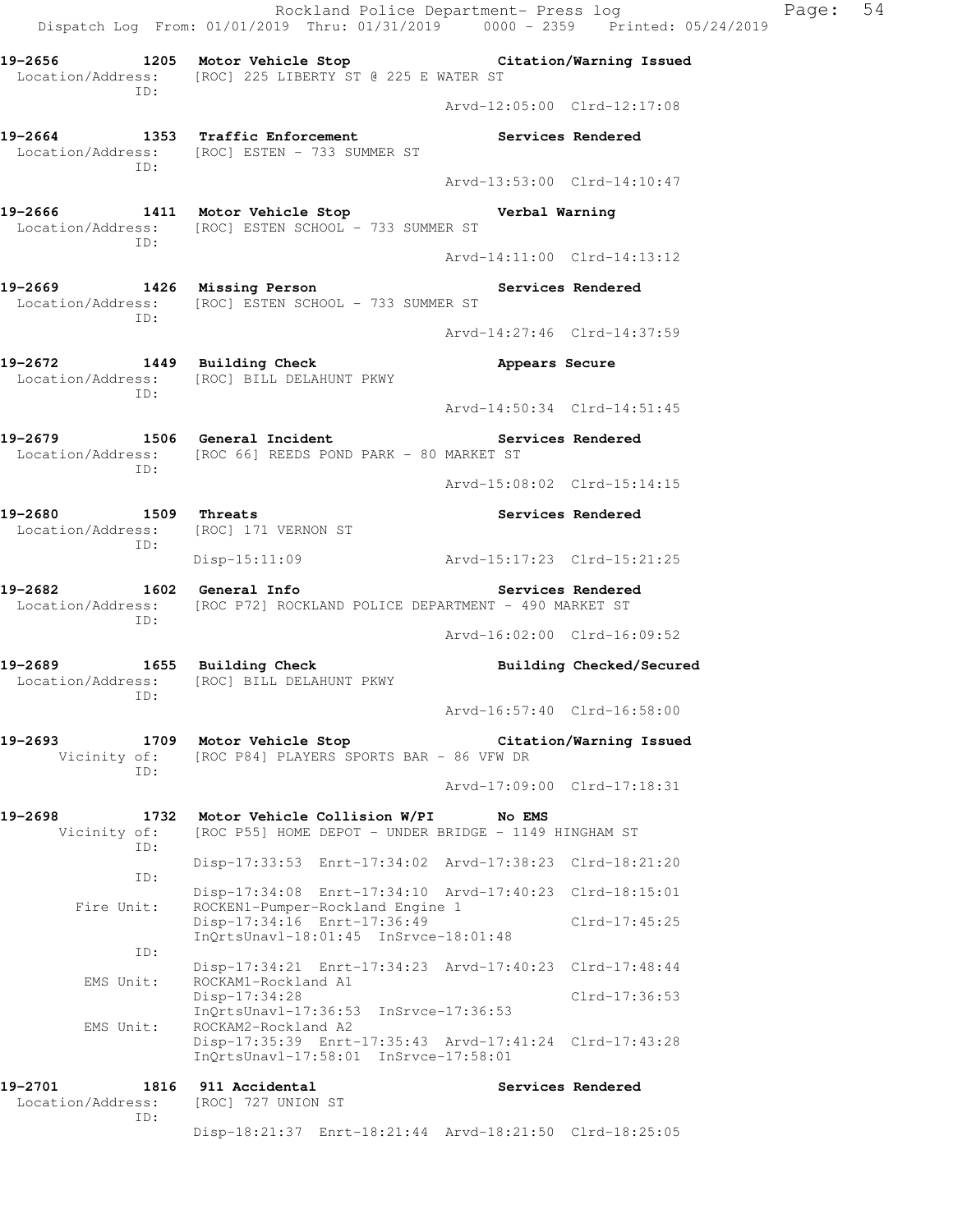| 19-2707<br>Location/Address: | 1841<br>TD: | Suspicious Activity<br>[ROC] 6 THAYER TER     | Services Rendered                                                   |                                |
|------------------------------|-------------|-----------------------------------------------|---------------------------------------------------------------------|--------------------------------|
|                              |             |                                               | Disp-18:42:18 Enrt-18:43:03 Arvd-18:44:48 Clrd-19:00:39             |                                |
|                              | ID:         |                                               | Disp-18:48:39 Enrt-18:48:42 Arvd-18:48:46 Clrd-19:00:43             |                                |
| 19-2714<br>Location/Address: | 1916        | [ROC P69] MCDONALD'S - 117 MARKET ST          | MVA Property Damage Only Report Follows                             |                                |
|                              | ID:         | Disp-19:18:08                                 | Arvd-19:28:49 Clrd-19:32:59                                         |                                |
|                              | ID:         | $Disp-19:18:08$                               | Arvd-19:18:18 Clrd-19:39:53                                         |                                |
| 19-2723<br>Location/Address: | ID:         | 2030 911 Accidental<br>[ROC] 105 MARKET ST    |                                                                     | Services Rendered              |
|                              |             |                                               | Disp-20:33:06 Enrt-20:33:11 Arvd-20:36:13 Clrd-20:45:52             |                                |
| 19-2724<br>Location/Address: | 2041        | Threats<br>[ROC] 199 HOWARD ST Apt. #1        | Peace Restored                                                      |                                |
|                              | ID:         | Disp-20:43:51 Enrt-20:43:57                   |                                                                     | Clrd-20:54:15                  |
|                              | ID:         |                                               | Disp-20:45:42 Enrt-20:45:46 Arvd-20:48:16 Clrd-21:01:23             |                                |
| 19-2725<br>Location/Address: | 2050<br>TD: | [ROC] 635 SALEM ST @ 433 NORTH AVE            | Health & Welfare Check Protective Custody                           |                                |
|                              |             |                                               | Disp-20:51:32 Enrt-20:51:36 Arvd-20:54:37 Clrd-21:05:33             |                                |
|                              | ID:         | $Disp-20:54:26$                               | Arvd-20:54:30 Clrd-21:04:23                                         |                                |
| 19-2727<br>Location/Address: | 2114<br>ID: | [ROC P63] WALGREENS - 75 MARKET ST            | Assist Fire Department Services Rendered                            |                                |
|                              |             |                                               | Disp-21:15:33 Enrt-21:15:37 Arvd-21:15:58 Clrd-21:25:23             |                                |
| 19-2731<br>Location/Address: | 2218        | Suspicious Activity<br>[ROC] 1 FITZGIBBONS LN | Services Rendered                                                   |                                |
|                              | ID:<br>ID:  |                                               | Disp-22:21:35 Enrt-22:22:11 Arvd-22:24:19 Clrd-22:30:41             |                                |
|                              | ID:         |                                               | Disp-22:21:35 Enrt-22:22:05 Arvd-22:24:14 Clrd-22:30:36             |                                |
|                              |             |                                               | Disp-22:24:28 Enrt-22:24:32 Arvd-22:24:45 Clrd-22:30:32             |                                |
| 19-2733<br>Location/Address: | 2255        | Disturbance                                   | Peace Restored<br>[ROC P47] BEST WESTERN - 909 HINGHAM ST Apt. #123 |                                |
|                              | TD:         |                                               | Disp-22:56:46 Enrt-22:57:59 Arvd-23:00:35 Clrd-23:11:10             |                                |
|                              | ID:         |                                               | Disp-22:57:21 Enrt-22:57:55 Arvd-23:01:32 Clrd-23:11:06             |                                |
| 19-2736                      | 2305        | Disturbance                                   |                                                                     | Taken/Referred to Other Agency |
| Location/Address:            |             | [ROC] 209 CENTRE AVE Apt. #1B                 |                                                                     |                                |
|                              | TD:         | Disp-23:07:05 Enrt-23:07:09                   |                                                                     | $Clrd-23:09:28$                |
|                              | ID:         | Disp-23:07:49 Enrt-23:07:54                   |                                                                     | Clrd-23:09:36                  |

# **For Date: 01/23/2019 - Wednesday**

| 19-2747 |     | 0137 911 Hang Up                |  | Investigated                                            |  |  |
|---------|-----|---------------------------------|--|---------------------------------------------------------|--|--|
|         |     | Vicinity of: [ROC] 305 UNION ST |  |                                                         |  |  |
|         | TD: |                                 |  |                                                         |  |  |
|         |     | Disp-01:41:05                   |  | Arvd-01:41:16 Clrd-01:47:04                             |  |  |
|         | TD: |                                 |  |                                                         |  |  |
|         |     |                                 |  | Disp-01:41:20 Enrt-01:41:22 Arvd-01:43:16 Clrd-01:47:06 |  |  |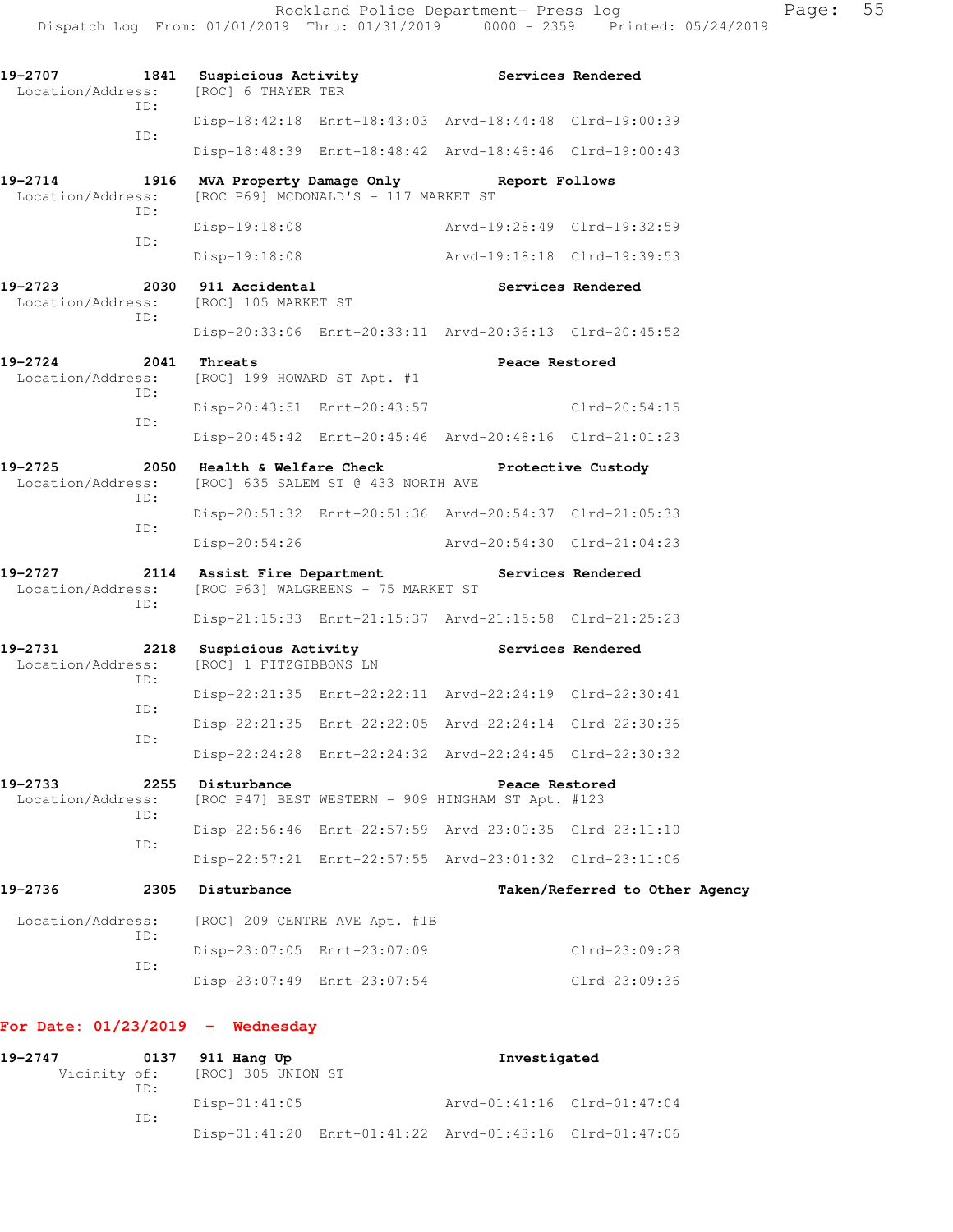**19-2757 0600 Motor Vehicle Stop Citation/Warning Issued**  Vicinity of: [ROC] 215 MARKET ST @ 13 CONCORD ST ID: Arvd-06:00:00 Clrd-06:10:23 **19-2764 0721 Emergency Medical Transported to Hospital**  Location/Address: [ROC 68] 204 MONCRIEF RD Fire Unit: ROCKEN1-Pumper-Rockland Engine 1 Disp-07:23:05 Enrt-07:25:31 Arvd-07:28:52 Clrd-07:37:10 InQrtsUnavl-07:48:23 InSrvce-07:48:23 EMS Unit: ROCKAM2-Rockland A2 Disp-07:23:16 Enrt-07:25:27 Arvd-07:28:49 Clrd-07:37:08 Hosp-07:48:18 ClrHosp-08:19:16 InQrtsUnavl-08:24:58 InSrvce-08:24:58 ID: Disp-07:23:40 Enrt-07:23:42 Arvd-07:26:30 Clrd-07:37:30 **19-2767 0737 Traffic Enforcement Services Rendered**  Location/Address: [ROC] 733 SUMMER ST ID: Arvd-07:38:29 Clrd-07:49:07 **19-2771 0801 General Info Services Not Required**  Location/Address: [ROC P72] ROCKLAND POLICE DEPARTMENT - 490 MARKET ST **19-2775 0854 911 Accidental Services Rendered**  Location/Address: [ROC] SERONO LABS - 1 TECHNOLOGY PL ID: Disp-08:56:30 Enrt-08:56:35 Arvd-09:00:46 Clrd-09:03:38 **19-2781 0933 Assault Offenses Report Follows**  Location/Address: [ROC] 171 VERNON ST ID: Disp-09:34:20 Arvd-09:34:23 Clrd-11:54:54 19-2802 1243 Abandoned MV **Gone on arrival**  Location/Address: [ROC] UNION ST ID: Disp-12:44:34 Enrt-12:45:08 Arvd-12:48:28 Clrd-12:50:37 **19-2809 1348 Traffic Enforcement Services Rendered**  Location/Address: [ROC] ESTEN SCHOOL - 733 SUMMER ST ID: Arvd-13:48:00 Clrd-14:11:05 **19-2812 1409 Traffic Enforcement Services Rendered**  Location/Address: [ROC] 21 NORTH AVE **19-2815 1441 Disabled Motor Vehicle Services Rendered** Location/Address: [ROC] ON THE OFF RAMP - RT 3 NB NORTH OF EXIT 14 [ROC] ON THE OFF RAMP - RT 3 NB NORTH OF EXIT 14 ID: Disp-14:44:58 Arvd-14:45:02 Clrd-15:11:02 19-2829 1602 General Info **1999 1802** No Action Required Location/Address: [ROC 76] 490 MARKET ST ID: Arvd-16:02:00 Clrd-16:16:24 19-2831 1633 Building Check **Building Checked/Secured**  Location/Address: [ROC] MARTHA DR ID: Arvd-16:36:37 Clrd-16:36:58 **19-2837 1650 Building Check Building Checked/Secured** 

Arvd-16:50:42 Clrd-16:51:00

**19-2838 1655 Building Check Building Checked/Secured**  Location/Address: [ROC] MAPLE ST ID: Arvd-16:56:50 Clrd-16:57:11

 Location/Address: [ROC] MARTHA DR ID: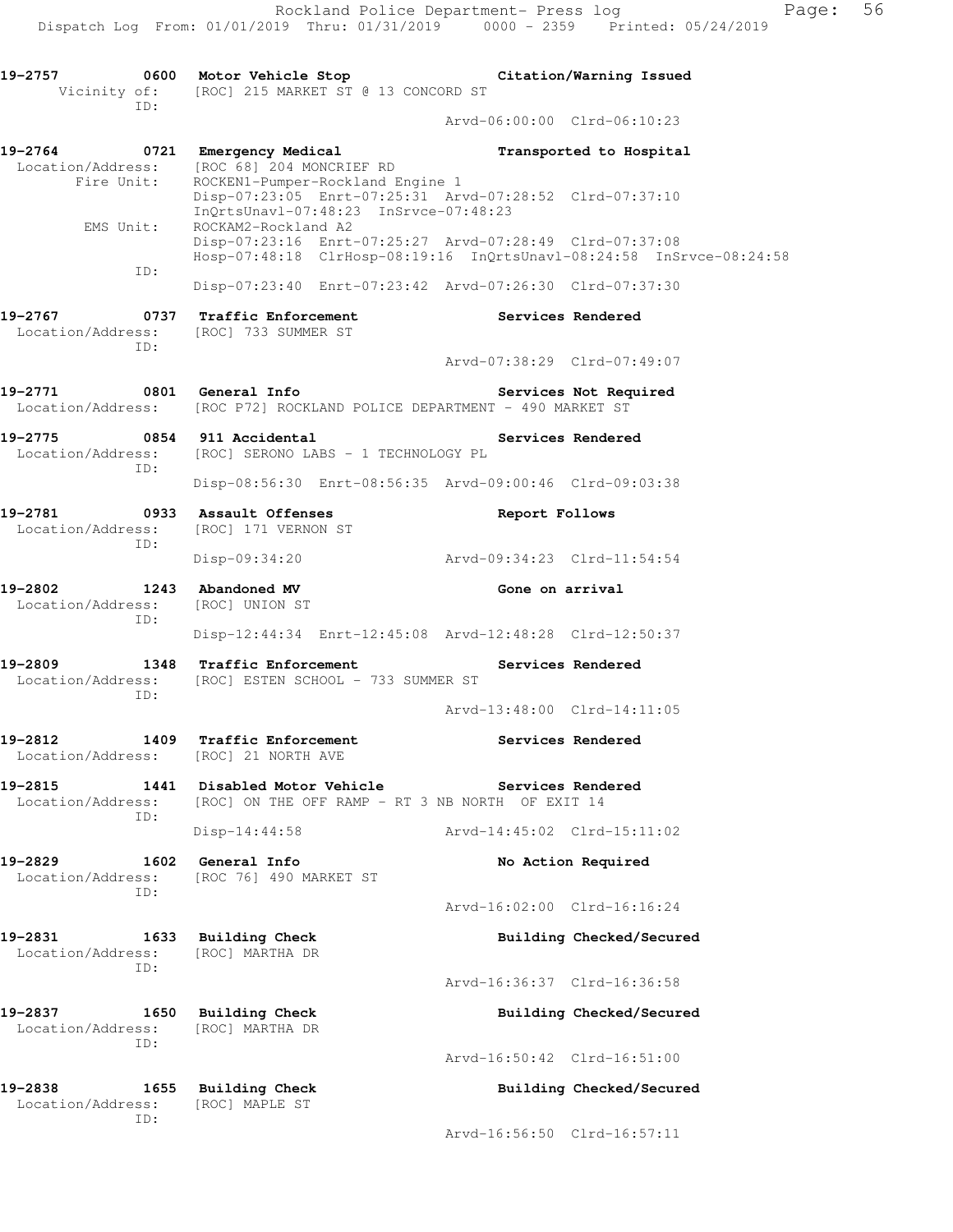| 19-2839<br>1659<br>Location/Address:<br>ID: | 911 Hang Up<br>[ROC] 74 WEYMOUTH ST                                     | Gone on arrival                                           |  |  |  |  |
|---------------------------------------------|-------------------------------------------------------------------------|-----------------------------------------------------------|--|--|--|--|
|                                             | Disp-17:01:08 Enrt-17:01:10 Arvd-17:03:29 Clrd-17:12:29                 |                                                           |  |  |  |  |
| ID:                                         | Disp-17:02:29                                                           | Arvd-17:02:31 Clrd-17:13:49                               |  |  |  |  |
| 19-2840<br>1701<br>Location/Address:<br>ID: | <b>Building Check</b><br>[ROC] UNION ST                                 | Building Checked/Secured                                  |  |  |  |  |
|                                             |                                                                         | Arvd-17:02:17 Clrd-17:02:30                               |  |  |  |  |
| 19-2847<br>1734<br>Location/Address:<br>ID: | Stolen Motor Vehicle<br>[ROC 60] SPRING GATE APARTMENTS - 52 HANNAH WAY | Report Follows                                            |  |  |  |  |
| ID:                                         | Disp-17:34:53 Enrt-17:34:57 Arvd-17:34:58 Clrd-17:39:38                 |                                                           |  |  |  |  |
| ID:                                         | Disp-17:34:53 Enrt-17:35:02 Arvd-17:35:03 Clrd-18:09:59                 |                                                           |  |  |  |  |
|                                             | Disp-17:36:16 Enrt-17:36:19 Arvd-17:36:20 Clrd-18:23:46                 |                                                           |  |  |  |  |
| 19-2858<br>1912<br>Location/Address:<br>ID: | MVA Property Damage Only                                                | Paper Exchange<br>[ROC P50] DINA'S PIZZA - 930 HINGHAM ST |  |  |  |  |
|                                             | Disp-19:13:10                                                           | Arvd-19:13:16 Clrd-19:36:39                               |  |  |  |  |
| 19-2863<br>1947<br>Location/Address:<br>ID: | <b>Building Check</b><br>[ROC] UNION ST                                 | Building Checked/Secured                                  |  |  |  |  |
|                                             |                                                                         | Arvd-19:48:39 Clrd-19:48:50                               |  |  |  |  |
| 19-2865<br>1956<br>Location/Address:<br>TD: | Building Check<br>[ROC] 51 MAPLE ST                                     | Building Checked/Secured                                  |  |  |  |  |
|                                             |                                                                         | Arvd-19:57:22 Clrd-19:57:45                               |  |  |  |  |
| 19-2867<br>2007<br>Location/Address:<br>ID: | Larceny / Forgery/ Fraud<br>[ROC] 110 EMERSON ST                        | Services Rendered                                         |  |  |  |  |
|                                             | Disp-20:12:24                                                           | Arvd-20:12:29 Clrd-20:50:17                               |  |  |  |  |
| 19-2877<br>2226<br>Location/Address:<br>ID: | Threats<br>[ROC] 215 MARKET ST Apt. #3                                  | Services Rendered                                         |  |  |  |  |
|                                             |                                                                         | Arvd-22:26:00 Clrd-22:57:09                               |  |  |  |  |
| 19-2878<br>2246<br>Location/Address:<br>ID: | Burglar Alarm<br>[ROC] 371 UNION ST                                     | Building Checked/Secured                                  |  |  |  |  |
|                                             | Disp-22:47:32 Enrt-22:47:37 Arvd-22:50:02 Clrd-22:52:50                 |                                                           |  |  |  |  |
| 19-2880<br>2258<br>Location/Address:<br>ID: | <b>Building Check</b><br>[ROC] 51 MAPLE ST                              | Building Checked/Secured                                  |  |  |  |  |
|                                             |                                                                         | Arvd-22:59:13 Clrd-23:00:03                               |  |  |  |  |
| 19-2882<br>2303<br>Location/Address:<br>ID: | <b>Building Check</b><br>[ROC] UNION ST                                 | Building Checked/Secured                                  |  |  |  |  |
|                                             |                                                                         | Arvd-23:04:28 Clrd-23:05:17                               |  |  |  |  |
| 19-2884<br>2309<br>Location/Address:        | <b>Building Check</b><br>[ROC] MARTHA DR                                | Building Checked/Secured                                  |  |  |  |  |
| ID:                                         |                                                                         | Arvd-23:10:23 Clrd-23:11:03                               |  |  |  |  |

## **For Date: 01/24/2019 - Thursday**

**19-2887 0007 SHIFT ASSIGNMENTS No Service**  Location/Address: [ROC P72] ROCKLAND POLICE DEPARTMENT - 490 MARKET ST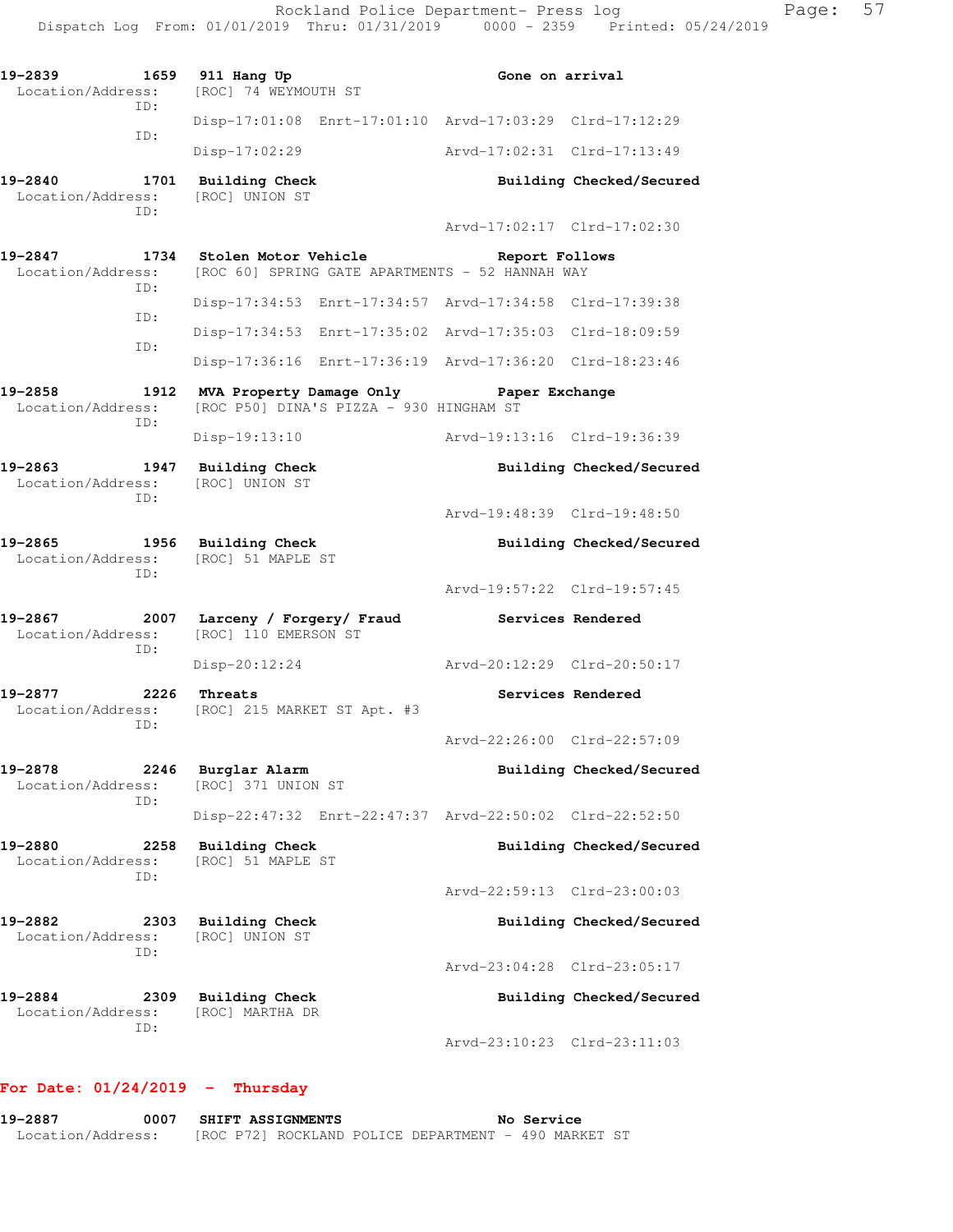Rockland Police Department- Press log Fage: 58 Dispatch Log From: 01/01/2019 Thru: 01/31/2019 0000 - 2359 Printed: 05/24/2019

**19-2898 0243 Emergency Medical Transported to Hospital**  Location/Address: [ROC P72] ROCKLAND POLICE DEPARTMENT - 490 MARKET ST Fire Unit: ROCKEN1-Pumper-Rockland Engine 1 Disp-02:44:40 Clrd-02:47:09 InQrtsUnavl-02:47:24 InSrvce-02:47:24 EMS Unit: ROCKAM1-Rockland A1 Disp-02:44:40 Enrt-02:47:02 Arvd-02:49:48 Clrd-02:56:41 Hosp-03:09:29 ClrHosp-04:01:18 InQrtsUnavl-04:10:07 InSrvce-04:10:07 ID: Disp-02:44:00 Arvd-02:44:00 Clrd-03:55:47 ID: Disp-02:44:00 Arvd-02:44:00 Clrd-03:47:17 ID: Disp-02:44:03 Arvd-02:44:03 Clrd-03:53:25 **19-2900 0302 Follow-Up Investigation Investigated**  Location/Address: [ROC] 292 MARKET ST Apt. #33 ID: Arvd-03:02:00 Clrd-03:16:20 **19-2901 0345 911 Accidental Services Rendered**  Location/Address: [ROC] 5 BRAMBLE CIR ID: Disp-03:47:22 Enrt-03:47:26 Arvd-03:52:58 Clrd-03:55:50 **19-2912 0738 General Info Services Rendered**  Location/Address: [ROC P72] ROCKLAND POLICE DEPARTMENT - 490 MARKET ST ID: Arvd-07:38:00 Clrd-07:39:47 **19-2913 0746 Traffic Enforcement Services Rendered**  Location/Address: [ROC] 733 SUMMER ST ID: Arvd-07:46:00 Clrd-07:59:09 **19-2914 0749 General Info Services Not Required**  Location/Address: [ROC P72] ROCKLAND POLICE DEPARTMENT - 490 MARKET ST **19-2930 0800 General Info Services Not Required**  Location/Address: [ROC P72] ROCKLAND POLICE DEPARTMENT - 490 MARKET ST **19-2918 0828 Prisoner Information Taken/Referred to Other Agency**  Location/Address: [HIN] 28 GEORGE WASHINGTON BLVD ID: Disp-08:29:30 Enrt-08:29:32 Arvd-08:45:37 Clrd-09:04:34 **19-2938 0830 Animal Complaint Services Rendered**  Location/Address: [ROC] 354 WEBSTER ST @ 25 HARTSUFF ST **19-3112 0830 Animal Complaint Services Rendered**  Location/Address: [ROC] 370 WEBSTER ST **19-2920 0853 Burglar Alarm Appears Secure**  Location/Address: [ROC] 165 EAST WATER ST ID: Disp-08:54:18 Enrt-08:54:20 Arvd-08:57:30 Clrd-09:00:36 ID: Disp-08:57:39 Enrt-08:57:41 Arvd-08:57:43 Clrd-09:00:33 19-2924 0913 Animal Complaint **Services Rendered**  Location/Address: [ROC] 470 UNION ST ID: Disp-09:14:36 Enrt-09:14:51 Arvd-09:14:53 Clrd-09:54:24 19-2944 **1031 Suspicious Activity 19** Services Not Required Location/Address: [ROC] HINGHAM ST ID: Disp-10:38:35 Enrt-10:38:44 Arvd-10:38:47 Clrd-10:38:50 **19-2947 1052 Assist Public Services Rendered**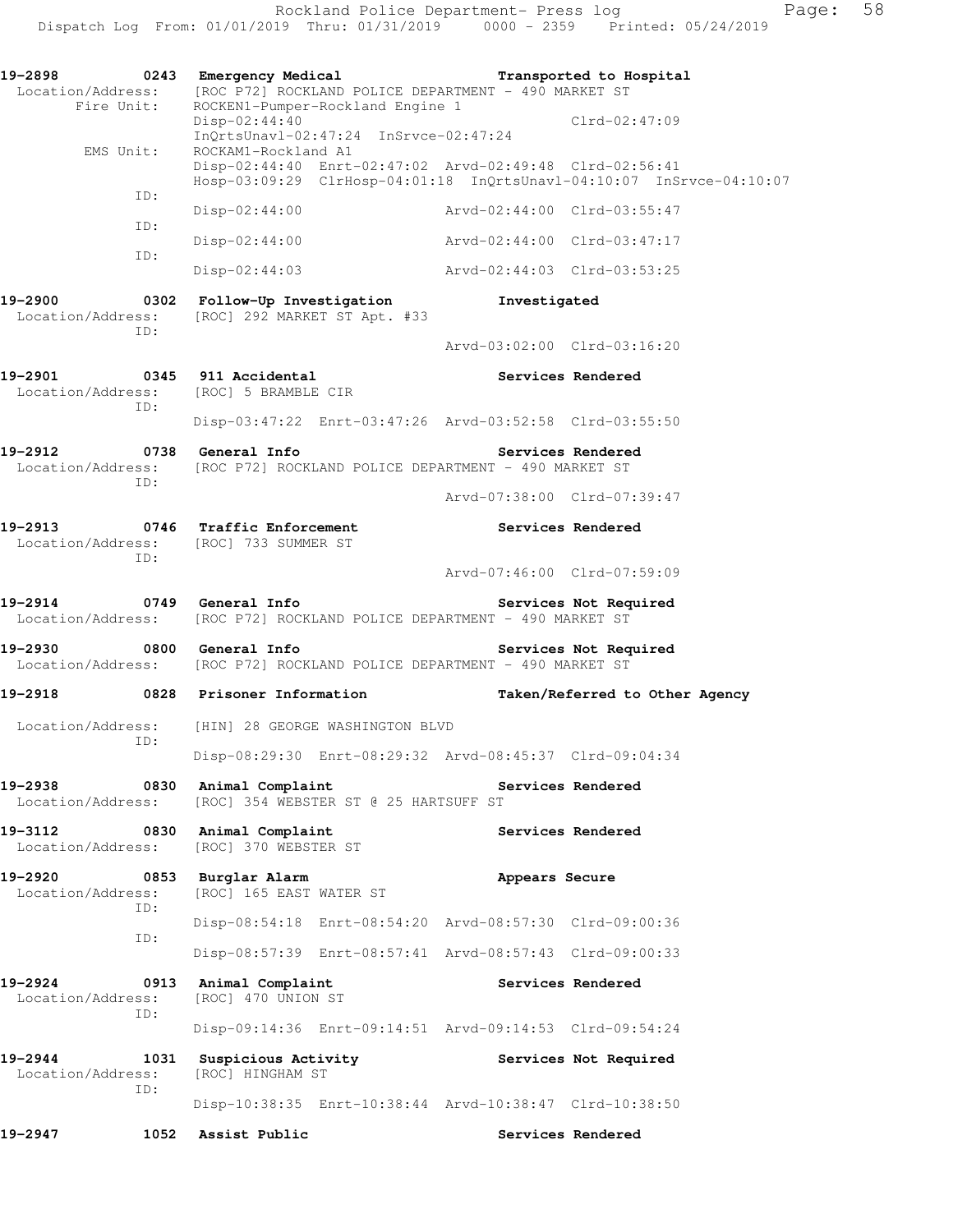Rockland Police Department- Press log Paqe: 59 Dispatch Log From: 01/01/2019 Thru: 01/31/2019 0000 - 2359 Printed: 05/24/2019 Location/Address: [ROC 60] SPRING GATE APARTMENTS - MARTHA DR ID: Arvd-10:52:00 Clrd-10:54:06 **19-2954 1136 Animal Complaint Services Rendered**  Location/Address: [ROC] 53 LEWIS PARK ID: Disp-11:37:26 Enrt-11:37:29 Arvd-11:45:13 Clrd-12:43:16 **19-2961 1212 Sex offender or dissemination Services Rendered**  Location/Address: [ROC P72] ROCKLAND POLICE DEPARTMENT - 490 MARKET ST ID: Arvd-12:12:00 Clrd-12:13:38 19-3104 1300 Animal Complaint **19-3104** Services Rendered Location/Address: [ROC] 42 HOWARD ST **19-2968 1302 Assist Other Agency Services Rendered**  Location/Address: [ROC] 655 MARKET ST ID: Disp-13:03:39 Enrt-13:03:45 Arvd-13:12:02 Clrd-13:15:43 **19-2974 1346 Motor Vehicle Complaint Services Rendered**  Location/Address: [ROC P69] MCDONALD'S - 117 MARKET ST ID: Arvd-13:46:00 Clrd-13:48:56 19-2975 1349 Traffic Enforcement **19-2975** Services Rendered Location/Address: [ROC] 733 SUMMER ST ID: Arvd-13:49:00 Clrd-14:08:10 19-3106 1400 Animal Complaint **19-3106** Services Rendered Location/Address: [ROC] 99 MYRTLE ST **19-2980 1410 Emergency Medical Transported to Hospital** Location/Address: [ROC] 477 SALEM ST Location/Address: Fire Unit: ROCKEN2-Pumper-Rockland Engine 2 Disp-14:11:51 Enrt-14:13:19 Arvd-14:15:49 Clrd-14:18:44 InQrtsUnavl-14:23:13 InSrvce-14:23:13 EMS Unit: ROCKAM2-Rockland A2 Disp-14:11:51 Enrt-14:13:20 Arvd-14:15:48 Clrd-14:18:53 Hosp-14:30:28 ClrHosp-15:12:05 InQrtsUnavl-15:16:32 InSrvce-15:16:32 ID: Disp-14:15:58 Enrt-14:16:00 Arvd-14:16:51 Clrd-14:19:09 **19-2990 1447 Disabled Motor Vehicle Gone on arrival**  Location/Address: [ROC] 10 HINGHAM ST @ 440 WEBSTER ST ID: Disp-14:47:54 Enrt-14:47:58 Arvd-14:50:45 Clrd-14:53:49 **19-3013 1602 SHIFT ASSIGNMENTS No Service**  Location/Address: [ROC P72] ROCKLAND POLICE DEPARTMENT - 490 MARKET ST 19-3033 1800 Building Check **19-3033** Appears Secure Location/Address: [ROC] BILL DELAHUNT PKWY ID: Arvd-18:02:51 Clrd-18:03:12 **19-3036 1812 Motor Vehicle Complaint Unfounded**  Location/Address: [ROC] ORIENTAL EXPRESS - 166 UNION ST @ 8 W WATER ST ID: Disp-18:18:31 Enrt-18:19:02 Arvd-18:19:10 Clrd-18:22:53 **19-3041 1825 Burglar Alarm Cancelled Enroute**  Location/Address: [ROC] 24 SCHOOL ST ID: Disp-18:27:17 Clrd-18:28:04 19-3046 1924 Assist Public **1988** Services Rendered Location/Address: [ROC] 339 SUMMER ST ID: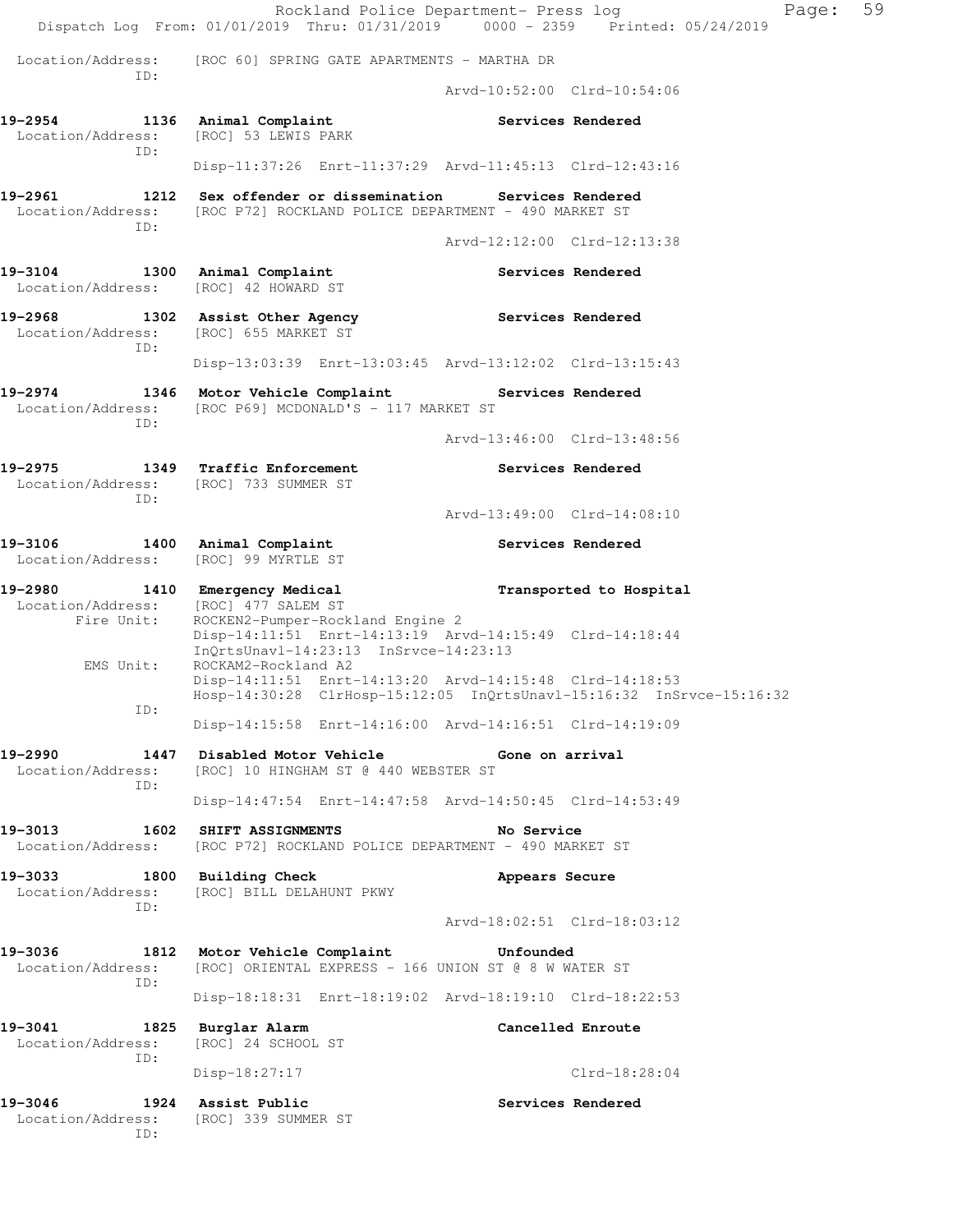Rockland Police Department- Press log Faqe: 60 Dispatch Log From: 01/01/2019 Thru: 01/31/2019 0000 - 2359 Printed: 05/24/2019

Disp-19:25:01 Enrt-19:26:20 Arvd-19:32:26 Clrd-20:09:59

**19-3052 2018 SHIFT ASSIGNMENTS No Action Required**  Location/Address: [ROC P72] ROCKLAND POLICE DEPARTMENT - 490 MARKET ST

**19-3062 2208 Suspicious Activity Gone on arrival**  Location/Address: [ROC] 0 SAW MILL LN @ 0 CORN MILL LN ID: Disp-22:09:33 Enrt-22:09:42 Arvd-22:33:43 Clrd-22:47:46

#### **For Date: 01/25/2019 - Friday**

**19-3077 0215 Emergency Medical Transported to Hospital**  Location/Address: [ROC] 51 MAPLE ST Apt. #413 Fire Unit: ROCKEN1-Pumper-Rockland Engine 1 Disp-02:17:22 Enrt-02:18:55 Arvd-02:21:34 Clrd-02:34:41 InQrtsUnavl-02:37:44 InSrvce-02:37:48 EMS Unit: ROCKAM2-Rockland A2 Disp-02:17:26 Enrt-02:18:52 Arvd-02:21:00 Clrd-02:34:38 Hosp-02:42:45 ClrHosp-03:55:40 InQrtsUnavl-04:00:42 InSrvce-04:00:42 ID: Disp-02:17:53 Enrt-02:17:57 Arvd-02:20:24 Clrd-02:28:24 **19-3079 0234 Building Check No Service**  Location/Address: [ROC 5] COMMUNITY CENTER - 394 UNION ST ID: Arvd-02:35:24 Clrd-02:35:57 **19-3088 0544 Building Check Building Checked/Secured**  Location/Address: [ROC] UNION ST ID: Arvd-05:46:06 Clrd-06:07:32 **19-3092 0645 Motor Vehicle Stop Citation/Warning Issued**  Location/Address: [ROC] 194 PLAIN ST @ 3 EMERSON ST ID: Disp-06:45:38 Enrt-06:45:45 Arvd-06:45:49 Clrd-06:54:14 **19-3095 0702 Motor Vehicle Stop Citation/Warning Issued**  Location/Address: [ROC] EAST WATER ST @ BEAL ST ID: Disp-07:02:31 Arvd-07:02:38 Clrd-07:13:27 19-3097 **19-3097** 0738 Traffic Enforcement **Services Rendered**  Location/Address: [ROC] 710 SUMMER ST @ 364 LEVIN RD ID: Arvd-07:40:06 Clrd-07:46:28 **19-3165 0800 SHIFT ASSIGNMENTS No Action Required**  Location/Address: [ROC P72] ROCKLAND POLICE DEPARTMENT - 490 MARKET ST **19-3100 0816 911 Hang Up Appears Secure**  Location/Address: [ROC P45] COMFORT INN - 850 HINGHAM ST ID: Disp-08:17:31 Enrt-08:17:36 Arvd-08:26:10 Clrd-08:30:23 ID: Disp-08:36:21 Clrd-08:37:18 **19-3110 0851 Motor Vehicle Stop Citation/Warning Issued**  Vicinity of: [ROC] EAST WATER ST @ WEBSTER ST ID: Arvd-08:51:00 Clrd-09:00:37 **19-3159 1000 Animal Complaint Services Rendered**  Location/Address: [ROC] 494 UNION ST Apt. #1 **19-3139 1032 Warrant No Service**  Location/Address: [ROC] 340 FOREST ST ID:

Arvd-10:32:00 Clrd-10:34:52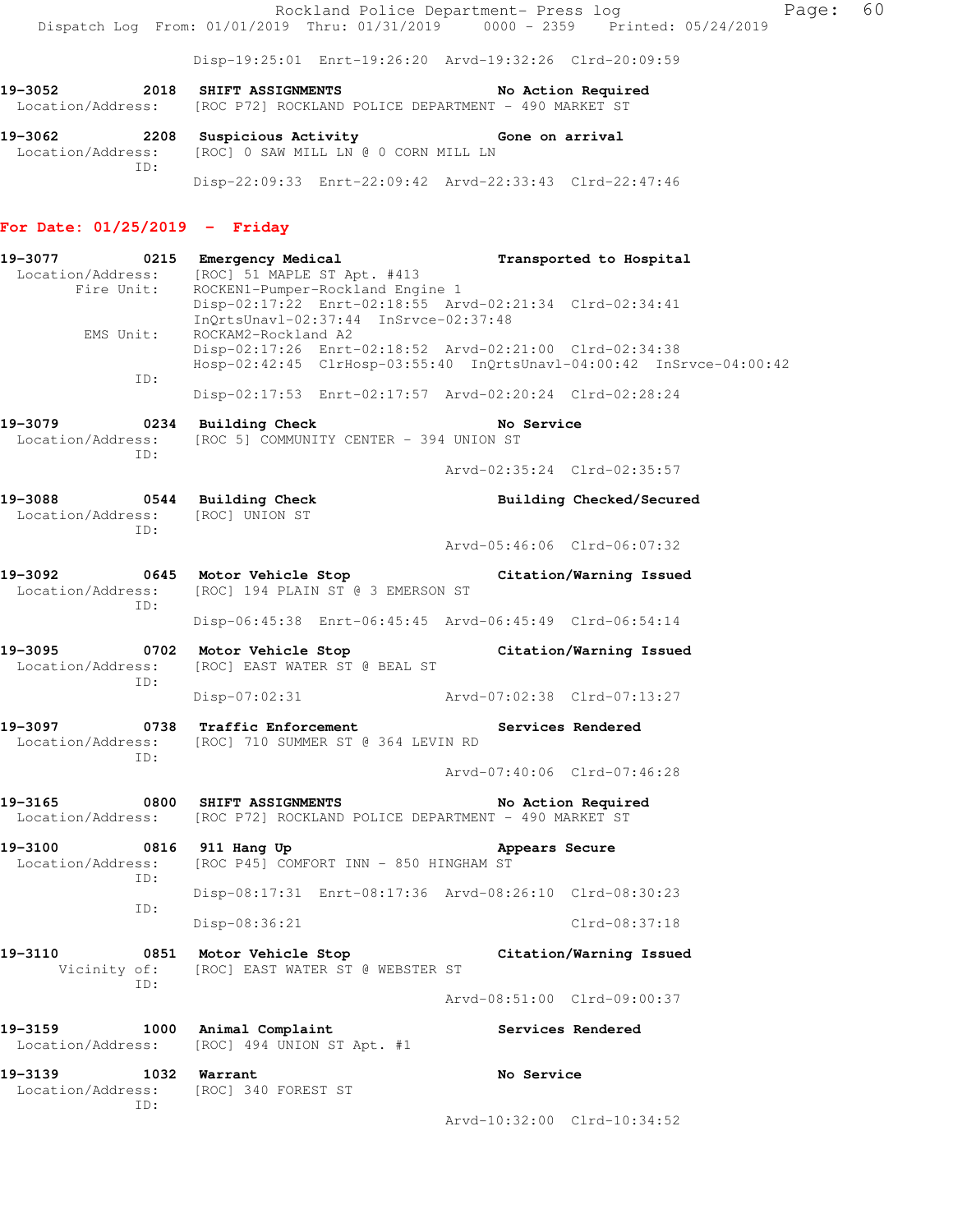Rockland Police Department- Press log Frank Page: 61 Dispatch Log From: 01/01/2019 Thru: 01/31/2019 0000 - 2359 Printed: 05/24/2019 **19-3140 1045 Assault Offenses Services Rendered**  Location/Address: [ROC P72] ROCKLAND POLICE DEPARTMENT - 490 MARKET ST ID: Disp-10:47:43 Enrt-10:47:49 Arvd-10:47:52 Clrd-10:56:46 19-3141 1053 Lockout **Services Rendered**  Location/Address: [ROC] 23 NORTH AVE ID: Disp-10:54:57 Enrt-10:55:41 Arvd-10:57:10 Clrd-11:03:20 **19-3148 1123 Motor Vehicle Stop Citation/Warning Issued**  Vicinity of: [ROC] BEECH ST @ INDUSTRIAL WAY ID: Arvd-11:23:00 Clrd-11:35:07 ID: Disp-11:27:18 Arvd-11:27:23 Clrd-11:35:03 **19-3153 1147 Animal Complaint Services Rendered**  Location/Address: [ROC 18] LIBERTY TAVERN - 354 LIBERTY ST ID: Disp-11:48:36 Enrt-11:48:51 Arvd-11:51:36 Clrd-12:03:09 ID: Disp-11:48:44 Arvd-11:48:47 Clrd-11:51:39 **19-3154 1149 MVA Property Damage Only Investigated**  Location/Address: [ROC] 119 SPRING ST ID: Arvd-11:49:00 Clrd-11:55:46 ID: Disp-11:55:42 Arvd-11:55:49 Clrd-11:55:53 **19-3162 1250 911 Accidental Appears Secure**  Location/Address: [ROC] 31 THAYER TER ID: Disp-12:53:11 Enrt-12:53:16 Arvd-12:57:20 Clrd-12:59:56 **19-3166 1306 Building Check Services Rendered**  Location/Address: [ROC] 51 MAPLE ST ID: Arvd-13:06:58 Clrd-13:07:21 **19-3170 1349 Motor Vehicle Stop Citation/Warning Issued**  Location/Address: [ROC] 693 BEECH ST ID: Disp-13:50:39 Enrt-13:50:44 Arvd-13:58:17 Clrd-13:59:30 ID: Disp-13:51:06 Enrt-13:51:12 Arvd-13:58:25 Clrd-13:59:36 19-3180 1400 Animal Complaint **19-3180** Services Rendered Location/Address: [ROC P72] ROCKLAND POLICE DEPARTMENT - 490 MARKET ST **19-3172 1401 Motor Vehicle Stop Citation/Warning Issued**  Vicinity of: [ROC] BEECH ST ID: Disp-14:03:09 Arvd-14:03:13 Clrd-14:14:09 ID: Disp-14:03:18 Arvd-14:03:22 Clrd-14:14:13 **19-3177 1417 Motor Vehicle Stop Citation/Warning Issued**  Vicinity of: [ROC] 40 BEECH ST @ 329 SUMMER ST ID: Disp-14:18:10 Enrt-14:18:17 Arvd-14:20:29 Clrd-14:22:23 **19-3179 1439 Motor Vehicle Stop Citation/Warning Issued**  Vicinity of: [ROC] TOWN HALL - UNION ST ID: Disp-14:41:50 Arvd-14:41:59 Clrd-14:51:01 ID: Disp-14:41:55 Arvd-14:42:02 Clrd-14:51:04 **19-3182 1510 Motor Vehicle Stop Citation/Warning Issued**  Vicinity of: [ROC] DOUGHBOY - UNION ST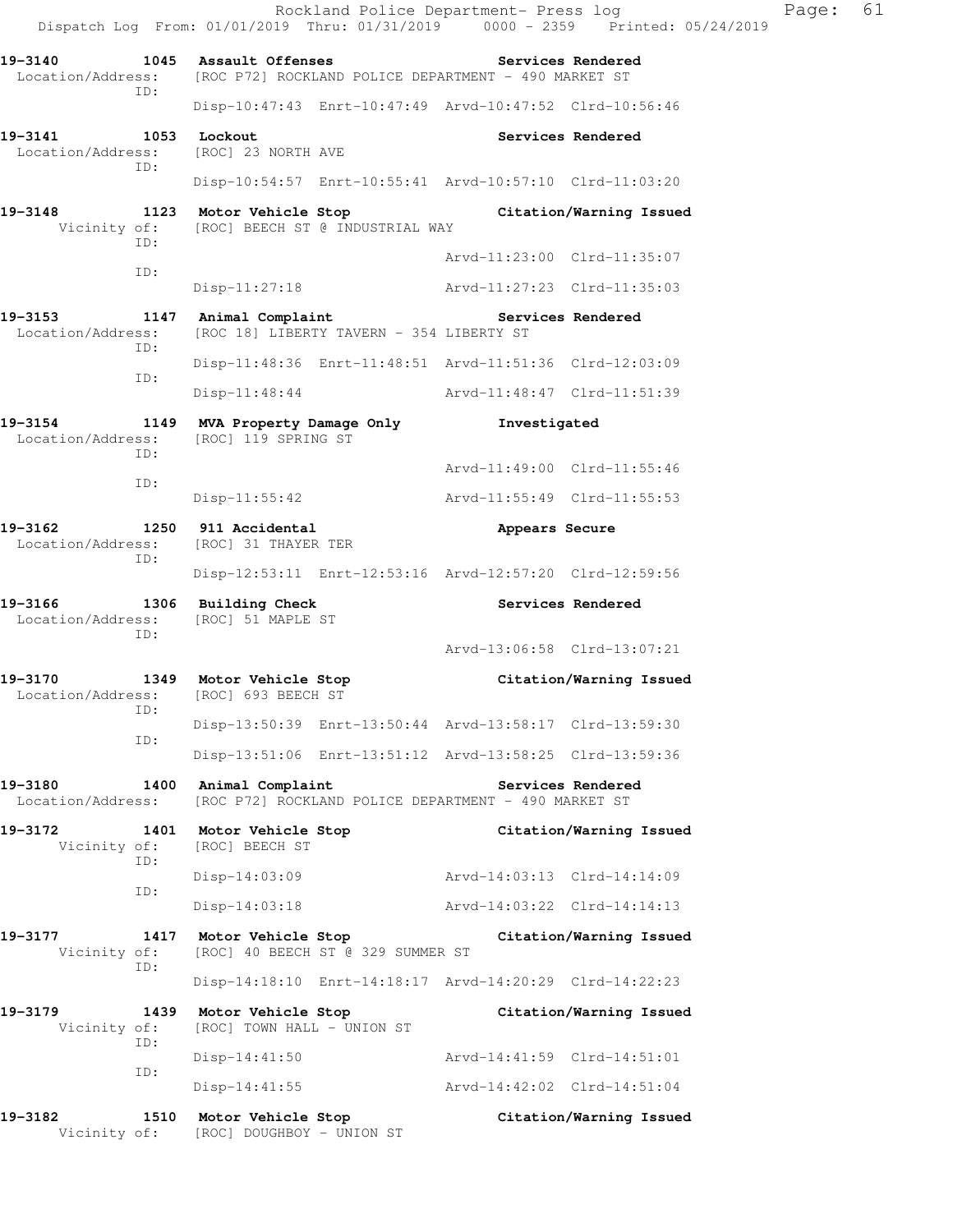|                                             | Rockland Police Department- Press log<br>Dispatch Log From: 01/01/2019 Thru: 01/31/2019 0000 - 2359 Printed: 05/24/2019 |                             |                         | Page: 62 |
|---------------------------------------------|-------------------------------------------------------------------------------------------------------------------------|-----------------------------|-------------------------|----------|
| ID:                                         | Disp-15:11:48 Arvd-15:11:54 Clrd-15:17:00                                                                               |                             |                         |          |
|                                             | 19-3186    1603    General Info<br>Location/Address: [ROC P72] ROCKLAND POLICE DEPARTMENT - 490 MARKET ST               | Services Rendered           |                         |          |
| ID:                                         |                                                                                                                         | Arvd-16:03:00 Clrd-16:10:52 |                         |          |
| ID:                                         | 19-3188 1605 Traffic Enforcement Citation/Warning Issued<br>Location/Address: [ROC] TOWN LINE - MARTHA DR               |                             |                         |          |
|                                             |                                                                                                                         | Arvd-16:05:00 Clrd-19:27:50 |                         |          |
| ID:                                         | 19-3193 1715 MVA Property Damage Only Paper Exchange<br>Location/Address: [ROC] 80 MARKET ST @ 16 HIGHLAND ST           |                             |                         |          |
|                                             | Disp-17:17:01 Enrt-17:17:05 Arvd-17:20:21 Clrd-17:42:07                                                                 |                             |                         |          |
| ID:                                         | 19-3200 1803 Assault Offenses Threstigated<br>Location/Address: [ROC] 336 WEBSTER ST                                    |                             |                         |          |
| ID:                                         | Disp-18:04:26 Enrt-18:04:32 Arvd-18:04:36 Clrd-18:28:08                                                                 |                             |                         |          |
|                                             | Disp-18:06:53 Arvd-18:21:02 Clrd-18:28:08                                                                               |                             |                         |          |
| ID:                                         | 19-3203 1839 Motor Vehicle Stop<br>Vicinity of: [ROC] 265 PLAIN ST                                                      | Summons To Court            |                         |          |
|                                             |                                                                                                                         | Arvd-18:39:00 Clrd-19:04:46 |                         |          |
| ID:                                         | 19-3207 1939 Suspicious Activity 19-3207 Services Rendered<br>Location/Address: [ROC] 47 PAYSON AVE                     |                             |                         |          |
|                                             |                                                                                                                         | Arvd-19:39:00 Clrd-19:50:41 |                         |          |
| ID:                                         | 19-3209 1951 Suspicious Activity The Services Not Required<br>Location/Address: [ROC] EMERSON SHOE LOFT - 51 MAPLE ST   |                             |                         |          |
|                                             | Disp-19:57:09 Arvd-19:57:16 Clrd-19:58:20                                                                               |                             |                         |          |
| ID:                                         | 19-3213 1021 Motor Vehicle Stop 19-3213<br>Location/Address: [ROC] RESERVOIR PARK DR                                    |                             |                         |          |
|                                             |                                                                                                                         | Arvd-20:21:00 Clrd-20:24:37 |                         |          |
| 19-3216<br>2054<br>Location/Address:<br>ID: | Suspicious Activity<br>[ROC] 201 CONCORD ST                                                                             |                             | Services Not Required   |          |
| ID:                                         | $Disp-20:55:51$                                                                                                         | Arvd-20:57:33 Clrd-21:00:30 |                         |          |
|                                             | Disp-20:58:10 Enrt-20:58:13 Arvd-20:58:52 Clrd-21:00:35                                                                 |                             |                         |          |
| 19-3217<br>2104<br>Location/Address:<br>ID: | Motor Vehicle Stop<br>[ROC] EAST WATER ST @ WEBSTER ST                                                                  | Verbal Warning              |                         |          |
|                                             | Disp-21:04:52 Enrt-21:04:55 Arvd-21:05:02 Clrd-21:06:29                                                                 |                             |                         |          |
| 19-3224<br>2222<br>Location/Address:<br>ID: | Motor Vehicle Stop<br>[ROC] 131 PLAIN ST @ 135 GROVE ST                                                                 |                             | Citation/Warning Issued |          |
|                                             |                                                                                                                         | Arvd-22:22:00 Clrd-22:32:31 |                         |          |

### **For Date: 01/26/2019 - Saturday**

**19-3233 0001 SHIFT ASSINGMENTS No Service**  Location/Address: [ROC P72] ROCKLAND POLICE DEPARTMENT - 490 MARKET ST

**19-3235 0008 Motor Vehicle Stop Verbal Warning**  Location/Address: [ROC P75] UNION POINT - BILL DELAHUNT PKWY ID:

Arvd-00:08:00 Clrd-00:14:07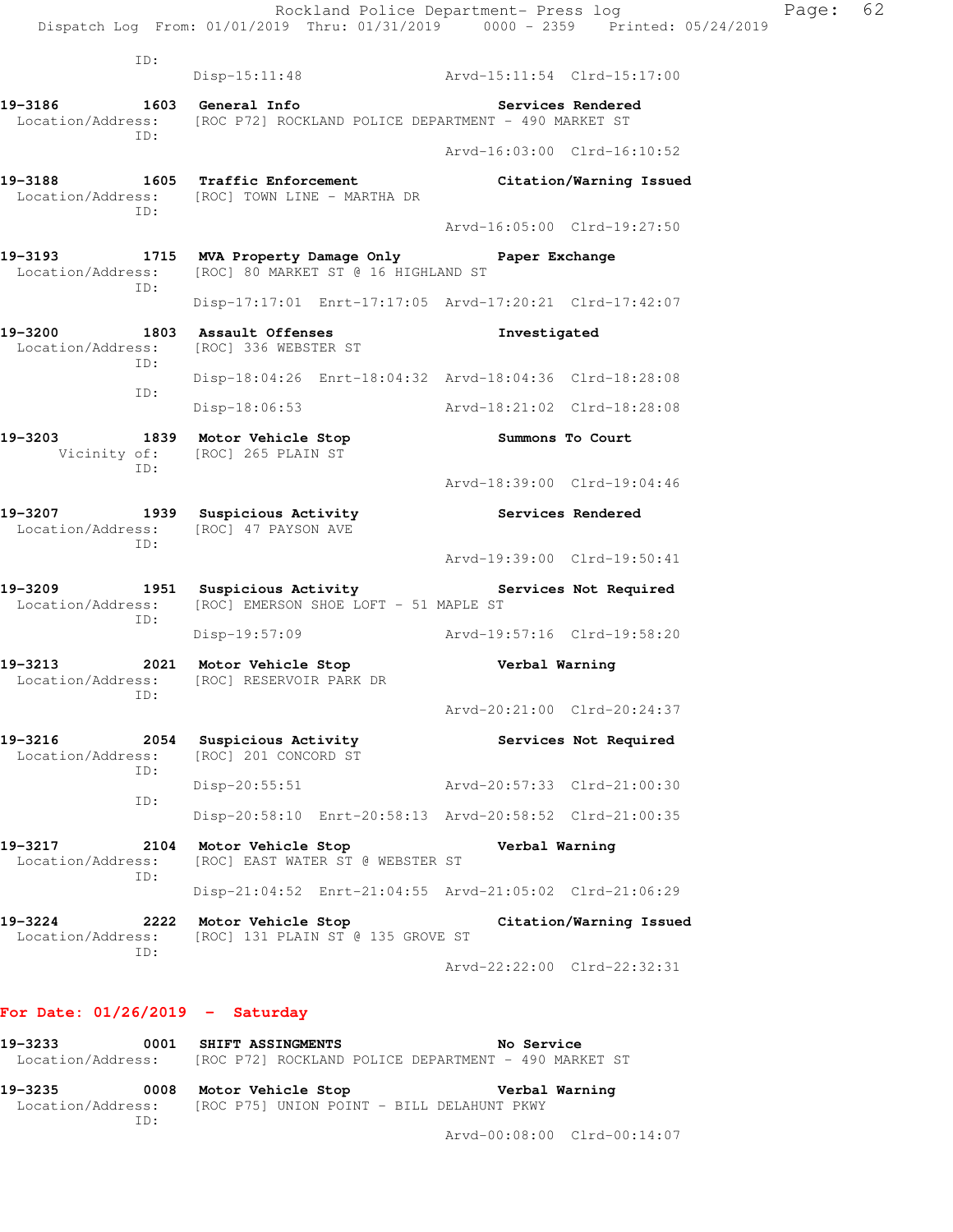| 19–3313<br>Location/Address:         | 1541<br>ID:              | Emergency Medical<br>[ROC] 61 BELMONT ST |                                                                           |                                                                                                                    | Transported to Hospital                                              |  |
|--------------------------------------|--------------------------|------------------------------------------|---------------------------------------------------------------------------|--------------------------------------------------------------------------------------------------------------------|----------------------------------------------------------------------|--|
|                                      |                          |                                          |                                                                           | Disp-14:20:32 Enrt-14:20:39 Arvd-14:21:06 Clrd-14:41:05                                                            |                                                                      |  |
|                                      | ID:                      |                                          | InQrtsUnavl-14:30:02 InSrvce-14:30:02                                     | Disp-14:19:17 Enrt-14:19:22 Arvd-14:20:36 Clrd-14:30:02                                                            |                                                                      |  |
| EMS Unit:                            |                          | ROCKAM2-Rockland A2                      | InQrtsUnavl-14:21:56 InSrvce-14:21:56                                     |                                                                                                                    |                                                                      |  |
| Fire Unit:                           |                          |                                          | ROCKEN1-Pumper-Rockland Engine 1                                          | Disp-14:18:17 Enrt-14:20:26 Arvd-14:21:09 Clrd-16:08:41<br>Disp-14:19:17 Enrt-14:19:22 Arvd-14:20:37 Clrd-14:21:56 |                                                                      |  |
| 19-3304<br>Location/Address:         | 1417<br>ID:              | Emergency Medical<br>[ROC] 20 BIRCH ST   |                                                                           |                                                                                                                    | Transported to Hospital                                              |  |
|                                      |                          | $Disp-12:52:12$                          |                                                                           | Arvd-12:52:18 Clrd-13:09:22                                                                                        |                                                                      |  |
|                                      | ID:                      |                                          |                                                                           | Arvd-12:51:00 Clrd-13:04:06                                                                                        |                                                                      |  |
| Location/Address:                    | ID:                      | [ROC] 153 MARKET ST                      |                                                                           |                                                                                                                    |                                                                      |  |
| 19-3296                              | 1251                     | Unwanted Party                           |                                                                           |                                                                                                                    | Services Rendered                                                    |  |
|                                      | ID:                      |                                          |                                                                           | Disp-11:45:16 Enrt-11:45:51 Arvd-11:46:28 Clrd-11:54:48                                                            |                                                                      |  |
|                                      | ID:                      |                                          |                                                                           | Disp-11:45:08 Enrt-11:45:54 Arvd-11:46:24 Clrd-11:54:52                                                            |                                                                      |  |
| EMS Unit:                            |                          | ROCKAM1-Rockland A1                      |                                                                           | Disp-11:44:30 Enrt-11:45:04 Arvd-11:46:07 Clrd-12:02:17                                                            | Hosp-12:10:37 ClrHosp-13:25:58 InQrtsUnavl-13:38:57 InSrvce-13:38:57 |  |
| Fire Unit:                           |                          |                                          | ROCKEN1-Pumper-Rockland Engine 1<br>InQrtsUnavl-12:02:22 InSrvce-12:02:22 | Disp-11:44:30 Enrt-11:45:04 Arvd-11:46:05 Clrd-12:02:22                                                            |                                                                      |  |
| 19-3287                              |                          |                                          | 1143 Emergency Medical                                                    | Location/Address: [ROC 7] WEBSTER PARK REHAB CENTER - 56 WEBSTER ST Apt. #115                                      | Transported to Hospital                                              |  |
|                                      |                          |                                          |                                                                           | Services Not Required<br>Location/Address: [ROC P72] ROCKLAND POLICE DEPARTMENT - 490 MARKET ST                    |                                                                      |  |
|                                      |                          |                                          |                                                                           | Disp-09:37:56 Enrt-09:38:27 Arvd-09:40:07 Clrd-09:52:41                                                            |                                                                      |  |
|                                      | ID:                      |                                          |                                                                           | Arvd-09:36:00 Clrd-09:52:45                                                                                        |                                                                      |  |
| 19-3272                              | ID:                      | 0936 Disturbance                         |                                                                           | Peace Restored<br>Location/Address: [ROC P51] HOLIDAY INN - 929 HINGHAM ST Apt. #323                               |                                                                      |  |
|                                      | ID:                      |                                          |                                                                           | Arvd-09:27:00 Clrd-09:32:05                                                                                        |                                                                      |  |
| 19-3270                              |                          | Vicinity of: [ROC] BILL DELAHUNT PKWY    |                                                                           |                                                                                                                    | 0927 Motor Vehicle Stop Citation/Warning Issued                      |  |
|                                      | ID:                      |                                          |                                                                           | Disp-09:30:50 Arvd-09:30:57 Clrd-09:31:01                                                                          |                                                                      |  |
| Location/Address: [ROC] 16 BERLIN ST |                          |                                          |                                                                           | 19-3269 0927 Lost/Found Property Services Rendered                                                                 |                                                                      |  |
| 19-3262                              |                          | 0801 General Info                        |                                                                           | Location/Address: [ROC P72] ROCKLAND POLICE DEPARTMENT - 490 MARKET ST                                             | Services Rendered                                                    |  |
|                                      | ID:                      |                                          |                                                                           | Arvd-07:22:00 Clrd-07:27:35                                                                                        |                                                                      |  |
| 19-3260<br>Location/Address:         |                          | 0722 Motor Vehicle Stop                  | [ROC] 291 MARKET ST @ 15 ALBION ST                                        | Verbal Warning                                                                                                     |                                                                      |  |
|                                      |                          |                                          |                                                                           | Disp-06:13:15 Enrt-06:13:16 Arvd-06:18:56 Clrd-06:20:11                                                            |                                                                      |  |
|                                      | ID:                      |                                          |                                                                           | Disp-06:12:56 Enrt-06:13:00 Arvd-06:16:16 Clrd-06:19:55                                                            |                                                                      |  |
|                                      | Location/Address:<br>ID: |                                          |                                                                           | [ROC 51] GEORGE T. WILKINSON, INC - 405 VFW DR                                                                     | Building Checked/Secured                                             |  |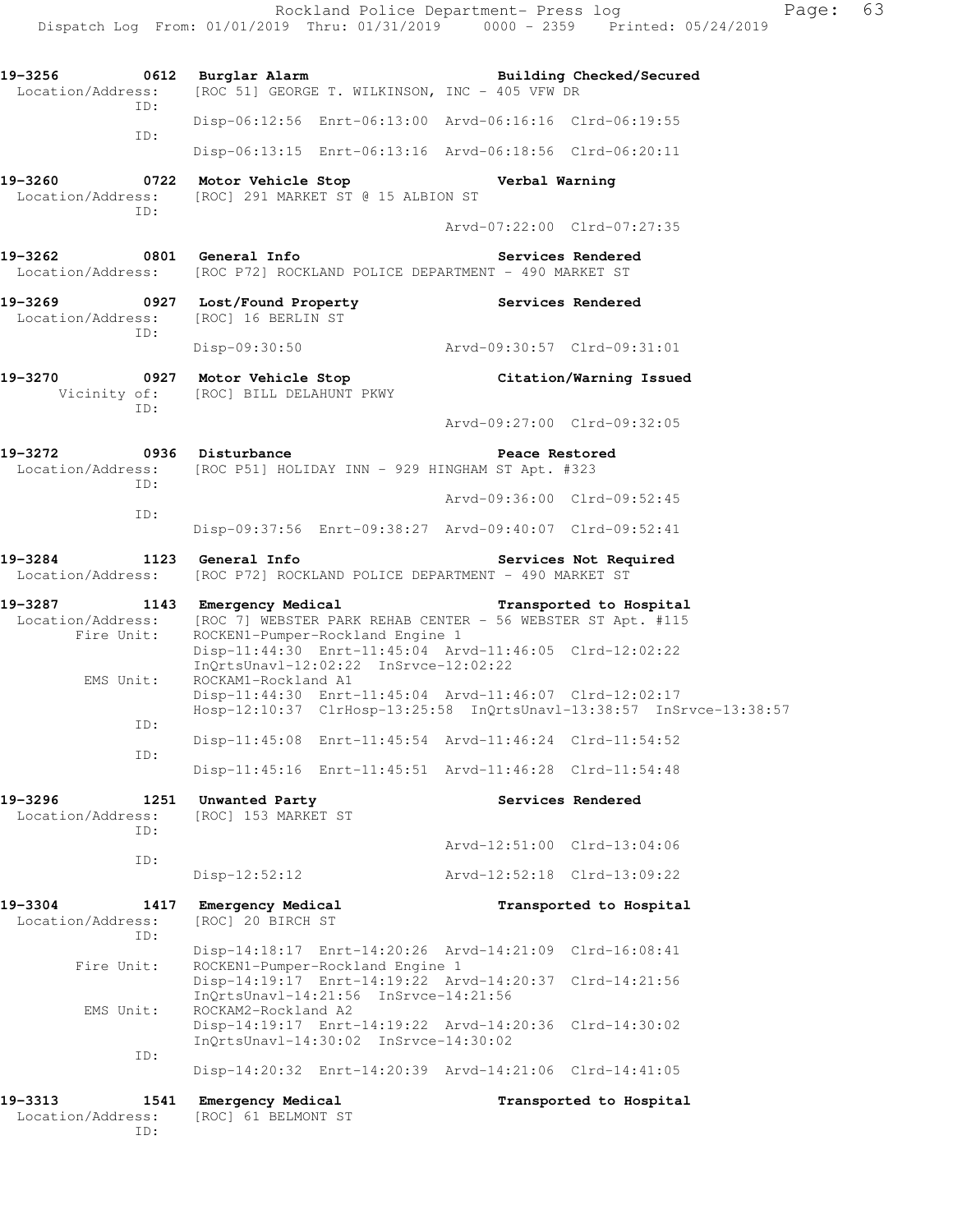Rockland Police Department- Press log Fage: 64 Dispatch Log From: 01/01/2019 Thru: 01/31/2019 0000 - 2359 Printed: 05/24/2019 Disp-15:42:46 Enrt-15:42:56 Arvd-15:44:04 Clrd-15:51:02 ID: Disp-15:42:52 Enrt-15:42:59 Arvd-15:44:13 Clrd-15:52:03 Fire Unit: ROCKEN1-Pumper-Rockland Engine 1 Disp-15:42:52 Enrt-15:45:55 Arvd-15:46:27 Clrd-15:50:36 InQrtsUnavl-15:50:36 InSrvce-15:50:36<br>EMS Unit: ROCKAM2-Rockland A2 ROCKAM2-Rockland A2 Disp-15:42:52 Enrt-15:45:55 Arvd-15:46:26 Clrd-15:50:46 Hosp-15:58:51 ClrHosp-16:24:03 InQrtsUnavl-16:29:45 InSrvce-16:29:45 **19-3314 1600 SHIFT ASSIGNMENTS Services Rendered**  Location/Address: [ROC] 490 MARKET ST ID: Disp-16:03:35 Arvd-16:03:43 Clrd-16:03:46 **19-3319 1633 Burglar Alarm Building Checked/Secured**  Location/Address: [ROC] ROCKLAND TRUST BANK - 288 UNION ST ID: Disp-16:40:24 Enrt-16:42:16 Arvd-16:43:18 Clrd-16:52:51 ID: Disp-16:41:17 Enrt-16:42:20 Arvd-16:43:16 Clrd-16:52:51 **19-3326 1712 Motor Vehicle Stop Verbal Warning**  Vicinity of: [ROC 62] JEFFERSON SCHOOL - 63 GEORGE ST ID: Arvd-17:12:00 Clrd-17:16:52 **19-3332 1719 CRUISER MAINTENANCE Services Rendered**  Location/Address: [ROC] 490 MARKET ST ID: Disp-17:19:00 Arvd-17:52:52 Clrd-17:52:55 **19-3337 1837 Larceny / Forgery/ Fraud Services Rendered**  Location/Address: [ROC] 119 GROVE ST Apt. #232 ID: Disp-19:02:03 Clrd-19:02:09 **19-3346 2009 Motor Vehicle Complaint Investigated**  Location: [ROC] EAST WATER ST ID: Disp-20:12:02 Enrt-20:12:14 Arvd-20:18:10 Clrd-20:18:38 **19-3350 2024 Building Check Building Checked/Secured**  Location/Address: [ROC] MARTHA DR ID: Arvd-20:28:48 Clrd-20:30:10 **19-3352 2039 Motor Vehicle Stop Citation/Warning Issued**  Location/Address: [ROC] PROSPECT STREET - WEST WATER ST ID: Arvd-20:39:00 Clrd-20:46:35 **19-3355 2104 Motor Vehicle Complaint Gone on arrival**  Location: [ROC] RTE 3 NORTHBOUND @ EXIT 14 ID: Disp-21:06:32 Enrt-21:07:06 Arvd-21:14:51 Clrd-21:15:24 **19-3361 2305 Building Check Building Checked/Secured**  Location/Address: [ROC 60] SPRING GATE APARTMENTS - HANNAH WAY ID: Arvd-23:11:45 Clrd-23:13:01 **19-3362 2314 Building Check Building Checked/Secured**  Location/Address: [ROC] EMERSON PARKING GARAGE - 51 MAPLE ST ID: Arvd-23:18:38 Clrd-23:19:02 **19-3364 2320 Building Check Building Checked/Secured**  Location/Address: [ROC 5] COMMUNITY CENTER - 394 UNION ST ID: Arvd-23:26:34 Clrd-23:29:26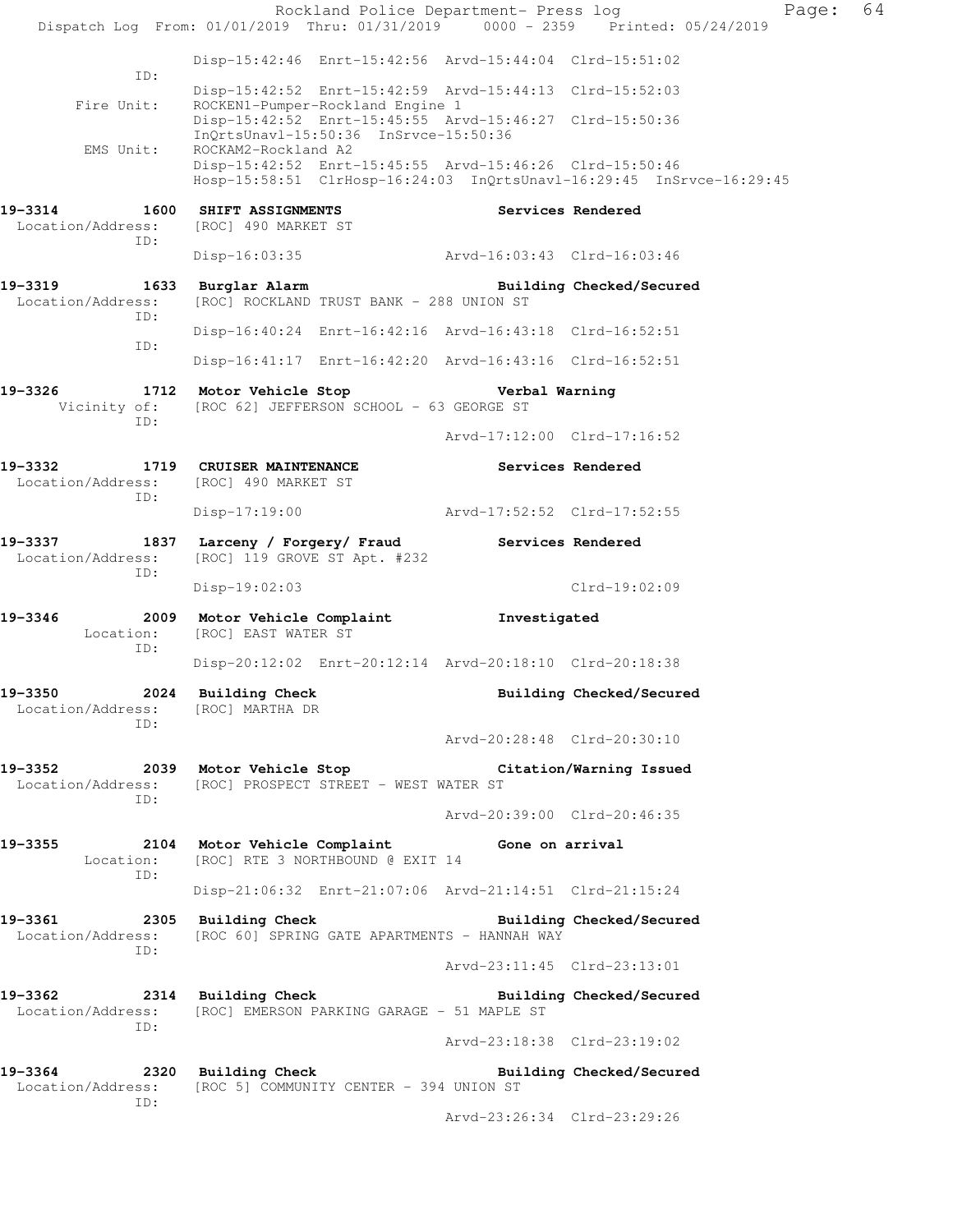# **For Date: 01/27/2019 - Sunday**

| 19-3366 0001 SHIFT ASSINGMENTS                  | Location/Address: [ROC P72] ROCKLAND POLICE DEPARTMENT - 490 MARKET ST                                                                                              | No Service                  |                                |
|-------------------------------------------------|---------------------------------------------------------------------------------------------------------------------------------------------------------------------|-----------------------------|--------------------------------|
| 19-3365 0006<br>Location/Address:<br>TD:        | Building Check<br>[ROC 60] SPRING GATE APARTMENTS - 52 HANNAH WAY                                                                                                   |                             | Building Checked/Secured       |
|                                                 |                                                                                                                                                                     | Arvd-00:10:23 Clrd-00:12:13 |                                |
| 19-3369 0013<br>Location/Address:<br>ID:        | <b>Building Check</b><br>[ROC] EMERSON PARKING GARAGE - MAPLE ST                                                                                                    |                             | Building Checked/Secured       |
|                                                 |                                                                                                                                                                     | Arvd-00:24:49 Clrd-00:26:17 |                                |
| 19-3368<br>0018<br>Location/Address:<br>ID:     | Suspicious Activity<br>[ROC] ROCKLAND PLAZA - 137 MARKET ST                                                                                                         | Sent On Way                 |                                |
|                                                 | Disp-00:20:51 Arvd-00:21:12 Clrd-00:23:03                                                                                                                           |                             |                                |
| 19-3371 0029<br>Location/Address:<br>TD:        | <b>Building Check</b><br>[ROC] COMMUNITY CENTER - UNION ST                                                                                                          |                             | Building Checked/Secured       |
|                                                 |                                                                                                                                                                     | Arvd-00:31:23 Clrd-00:31:41 |                                |
| $19 - 3373$<br>0101<br>Location/Address:<br>ID: | Suspicious Activity<br>[ROC] 148 UNION ST                                                                                                                           |                             | Transported to Hospital        |
| ID:                                             | Disp-01:03:17 Enrt-01:04:56 Arvd-01:07:13 Clrd-01:19:54                                                                                                             |                             |                                |
|                                                 | Disp-01:05:29 Enrt-01:05:33 Arvd-01:07:15 Clrd-01:19:53                                                                                                             |                             |                                |
| 19-3379<br>0302<br>Location/Address:<br>ID:     | Emergency Medical<br>[ROC] 111 MARKET ST Apt. #4                                                                                                                    |                             | Transported to Hospital        |
| Fire Unit:                                      | Disp-03:05:00 Enrt-03:05:23 Arvd-03:05:31 Clrd-03:13:12<br>ROCKEN1-Pumper-Rockland Engine 1                                                                         |                             |                                |
| ID:                                             | Disp-03:05:10 Enrt-03:05:18 Arvd-03:05:22 Clrd-03:17:27<br>InQrtsUnav1-03:19:16 InSrvce-03:19:19                                                                    |                             |                                |
| EMS Unit:                                       | Disp-03:05:57 Enrt-03:06:02 Arvd-03:06:08 Clrd-03:13:12<br>ROCKAM2-Rockland A2                                                                                      |                             |                                |
| Fire Unit:                                      | Disp-03:10:36 Enrt-03:10:56 Arvd-03:12:44 Clrd-03:17:30<br>Hosp-03:25:16 ClrHosp-03:35:08 InQrtsUnavl-03:49:14 InSrvce-03:49:14<br>ROCLAD1-Aerial-Rockland Ladder 1 |                             |                                |
|                                                 | Disp-03:10:45<br>InQrtsUnavl-03:11:01 InSrvce-03:11:01                                                                                                              |                             | $Clrd-03:11:01$                |
| 19-3381<br>0400                                 | Health & Welfare Check                                                                                                                                              |                             | Taken/Referred to Other Agency |
| Location/Address:<br>ID:                        | [ROC] 43 ALBION ST                                                                                                                                                  |                             |                                |
| ID:                                             | Disp-04:01:35 Enrt-04:04:20 Arvd-04:06:14 Clrd-04:11:32                                                                                                             |                             |                                |
|                                                 | Disp-04:04:07 Enrt-04:04:20 Arvd-04:06:14 Clrd-04:11:29                                                                                                             |                             |                                |
| ID:                                             | Disp-04:04:15 Enrt-04:04:20 Arvd-04:06:14 Clrd-04:11:35                                                                                                             |                             |                                |
| 19-3392<br>0800<br>Location/Address:            | 911 Accidental<br>[ROC] 113 MARKET ST                                                                                                                               |                             | Services Rendered              |

|         |      | Location/Address: [ROC] 490 MARKET ST |  |                                                         |                   |  |
|---------|------|---------------------------------------|--|---------------------------------------------------------|-------------------|--|
| 19–3393 | 0808 | General Info                          |  |                                                         | Services Rendered |  |
|         |      | Disp-08:06:47                         |  | Arvd-08:06:57 Clrd-08:08:27                             |                   |  |
|         | TD:  |                                       |  | Disp-08:02:42 Enrt-08:03:38 Arvd-08:03:52 Clrd-08:06:52 |                   |  |
|         | TD:  | Location/Address: IROCI II3 MARKET ST |  |                                                         |                   |  |

**19-3396 0839 Building Check Services Rendered**  Location/Address: [ROC] HANNAH WAY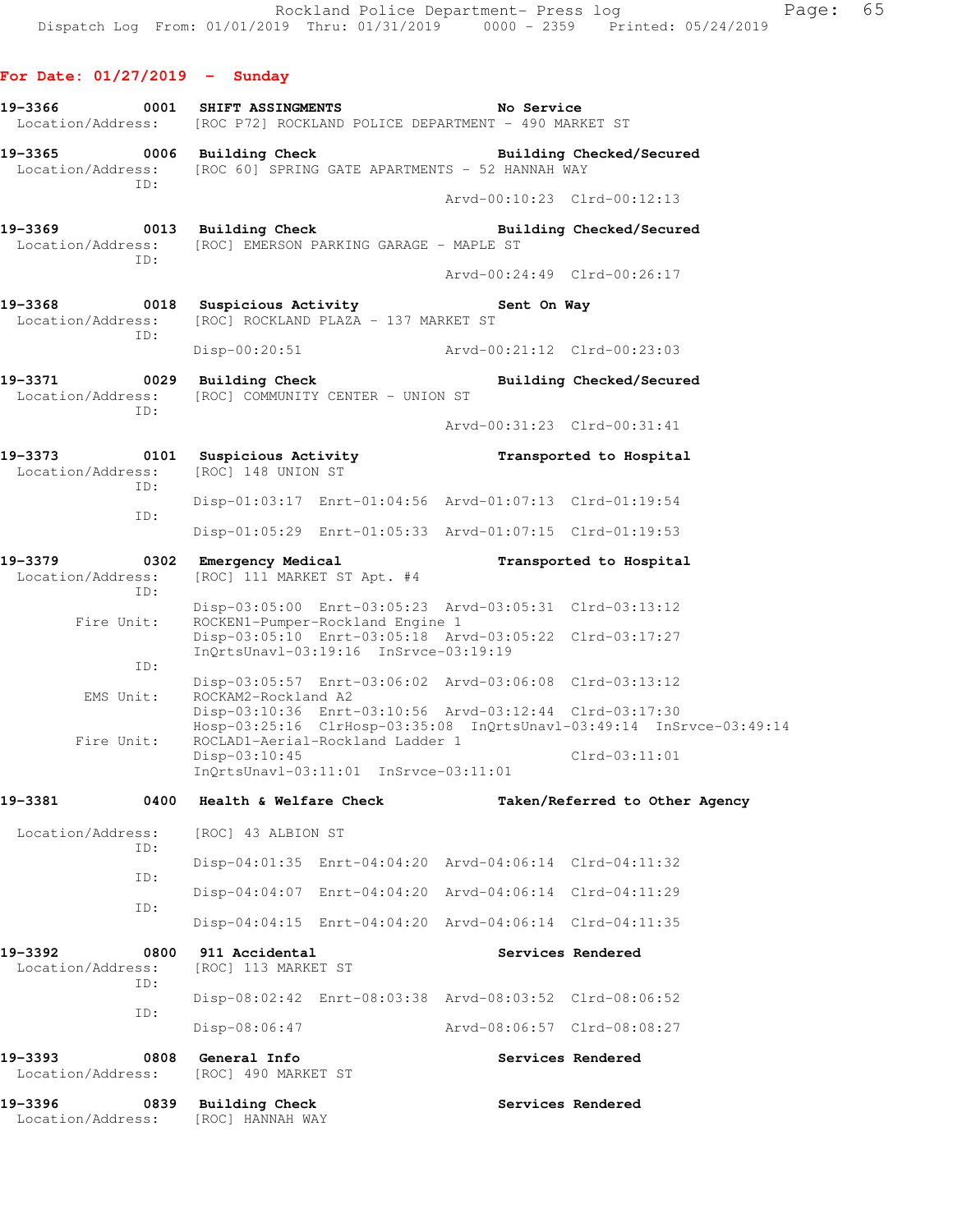Rockland Police Department- Press log Page: 66 Dispatch Log From: 01/01/2019 Thru: 01/31/2019 0000 - 2359 Printed: 05/24/2019 **19-3415 1109 Motor Vehicle Stop Citation/Warning Issued**  Vicinity of: [ROC] 24 ARLINGTON ST @ 0 MARKET ST ID: Disp-11:11:31 Arvd-11:11:42 Clrd-11:18:27 19-3427 **1215** Suspicious Activity **Services Not Required**  Location/Address: [ROC] 75 WEST WATER ST ID: Arvd-12:15:00 Clrd-12:30:34 ID: Disp-12:20:00 Arvd-12:20:08 Clrd-12:30:34 **19-3436 1344 Motor Vehicle Stop Citation/Warning Issued**  Vicinity of: [ROC] VFW DR ID: Arvd-13:44:00 Clrd-13:50:59 **19-3439 1354 Motor Vehicle Stop Citation/Warning Issued**  Location/Address: [ROC] 754 UNION ST @ 9 SALEM ST ID: Arvd-13:54:00 Clrd-14:00:08 ID: Disp-13:55:12 Enrt-13:55:17 Clrd-14:00:12 **19-3443 1411 Motor Vehicle Stop Citation/Warning Issued**  Location/Address: [ROC] 10 SPRING ST @ 7 MARKET ST ID: Arvd-14:11:00 Clrd-14:45:29 19-3454 1601 General Info **19-3454** Services Rendered Location/Address: [ROC P72] ROCKLAND POLICE DEPARTMENT - 490 MARKET ST ID: Arvd-16:01:00 Clrd-16:05:02 **19-3460 1707 Motor Vehicle Stop Citation/Warning Issued**  Vicinity of: [ROC] MARKET ST ID: Arvd-17:07:00 Clrd-17:15:19 19-3464 1723 Building Check **Building Checked/Secured**  Location/Address: [ROC] BILL DELAHUNT PKWY ID: Arvd-17:23:50 Clrd-17:24:30 **19-3466 1730 Larceny / Forgery/ Fraud Services Rendered**  Location/Address: [ROC P68] AL PRIME - 104 MARKET ST ID: Arvd-17:30:00 Clrd-17:47:00 **19-3480 2108 Burglar Alarm Building Checked/Secured**  Location/Address: [ROC] 371 UNION ST ID: Disp-21:09:05 Clrd-21:10:32 ID: Disp-21:10:16 Enrt-21:10:28 Arvd-21:16:05 Clrd-21:16:07

#### **For Date: 01/28/2019 - Monday**

| 19-3502<br>0218   | Emergency Medical           |                                       |                                                         | Transported to Hospital |                                                                      |
|-------------------|-----------------------------|---------------------------------------|---------------------------------------------------------|-------------------------|----------------------------------------------------------------------|
| Location/Address: | [ROC] 111 MARKET ST Apt. #4 |                                       |                                                         |                         |                                                                      |
| EMS Unit:         | ROCKAM2-Rockland A2         |                                       |                                                         |                         |                                                                      |
|                   |                             |                                       | Disp-02:20:45 Enrt-02:22:53 Arvd-02:25:02 Clrd-02:47:45 |                         |                                                                      |
|                   |                             |                                       |                                                         |                         | Hosp-02:57:11 ClrHosp-03:18:20 InOrtsUnav1-03:23:04 InSrvce-03:23:05 |
| Fire Unit:        |                             | ROCKEN1-Pumper-Rockland Engine 1      |                                                         |                         |                                                                      |
|                   |                             |                                       | Disp-02:20:51 Enrt-02:22:53 Arvd-02:25:02 Clrd-02:47:38 |                         |                                                                      |
|                   |                             | InOrtsUnav1-02:49:56 InSrvce-02:49:56 |                                                         |                         |                                                                      |
| ID:               |                             |                                       |                                                         |                         |                                                                      |
|                   | Disp-02:32:41 Enrt-02:33:09 |                                       |                                                         | $Clrd-02:52:17$         |                                                                      |
| ID:               |                             |                                       |                                                         |                         |                                                                      |
|                   |                             | Disp-02:33:18 Enrt-02:33:22           |                                                         | $Clrd-02:52:17$         |                                                                      |
| ID:               |                             |                                       |                                                         |                         |                                                                      |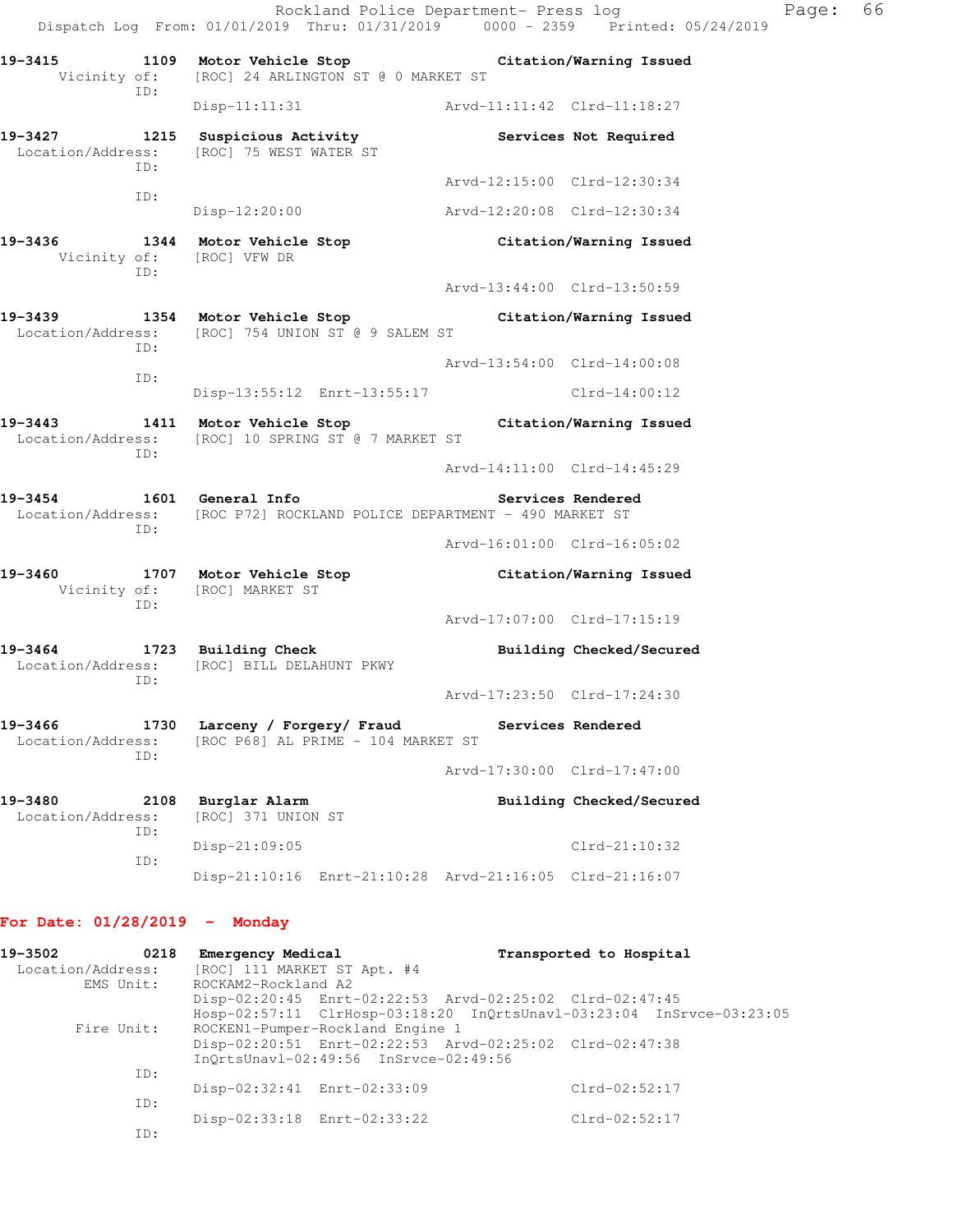Rockland Police Department- Press log Page: 67 Dispatch Log From: 01/01/2019 Thru: 01/31/2019 0000 - 2359 Printed: 05/24/2019 Disp-02:35:42 Arvd-02:35:48 Clrd-02:52:14 **19-3504 0249 Disturbance Peace Restored**  Location/Address: [ROC P47] BEST WESTERN - 909 HINGHAM ST Apt. #217 ID: Disp-02:52:24 Enrt-02:52:38 Arvd-02:56:43 Clrd-03:13:04 ID: Disp-02:52:28 Enrt-02:52:35 Arvd-02:56:43 Clrd-03:13:04 ID: Disp-03:03:55 Arvd-03:03:58 Clrd-03:09:17 **19-3505 0442 Disturbance Peace Restored**  Location/Address: [ROC] 32 EAST WATER ST ID: Disp-04:46:23 Enrt-04:46:26 Arvd-04:46:48 Clrd-05:11:11 ID: Disp-04:46:39 Enrt-04:46:42 Arvd-04:46:45 Clrd-05:12:27 19-3506 **0552** Building Check **Building Checked/Secured**  Location/Address: [ROC] UNION ST ID: Arvd-05:55:16 Clrd-06:14:45 **19-3510 0814 Motor Vehicle Complaint Gone on arrival** Vicinity of: [ROC] SUMMER ST - SPRING ST Vicinity of: [ROC] SUMMER ST - SPRING ST ID: Disp-08:16:19 Enrt-08:16:24 Arvd-08:18:50 Clrd-08:24:17 **19-3511 0823 Assist Other Agency Provided Assistance**  Vicinity of: [ROC] HOWLAND WAY - SALEM ST ID: Disp-08:33:14 Clrd-08:33:28 ID: Disp-08:33:25 Arvd-08:33:31 Clrd-08:43:50 **19-3512 0838 Building Check Investigated**  Location/Address: [ROC] EMERSON SHOE LOFT - MAPLE ST ID: Arvd-08:39:30 Clrd-08:39:48 **19-3514 0845 Building Check Investigated**  Location/Address: [ROC 60] SPRING GATE APARTMENTS - 52 HANNAH WAY ID: Arvd-08:46:21 Clrd-08:46:36 **19-3515 0853 Building Check Investigated**  Location/Address: [ROC 5] COMMUNITY CENTER - 394 UNION ST ID: Arvd-08:54:01 Clrd-08:54:16 **19-3518 0939 Summons Summons To Court**  Location/Address: [ROC] 100 GEORGE ST Apt. #1 ID: Disp-09:40:28 Arvd-09:40:34 Clrd-09:42:34 19-3536 1000 Animal Complaint **19-3536** Services Rendered Location/Address: [ROC] 898 LIBERTY ST **19-3525 1006 Burglar Alarm Investigated**  Location/Address: [ROC P96] MOUNTAIN ONE BANK - 279 UNION ST ID: Disp-10:09:05 Enrt-10:09:17 Arvd-10:10:25 Clrd-10:18:06 ID: Disp-10:09:05 Enrt-10:09:17 Arvd-10:10:20 Clrd-10:18:06 ID: Disp-10:11:30 Arvd-10:11:33 Clrd-10:18:06 19-3537 1015 Animal Complaint **Services Rendered** Location/Address: [ROC] 44 CUSTER ST 19-3538 1030 Animal Complaint **1050 Services Rendered** Location/Address: [ROC] 440 HINGHAM ST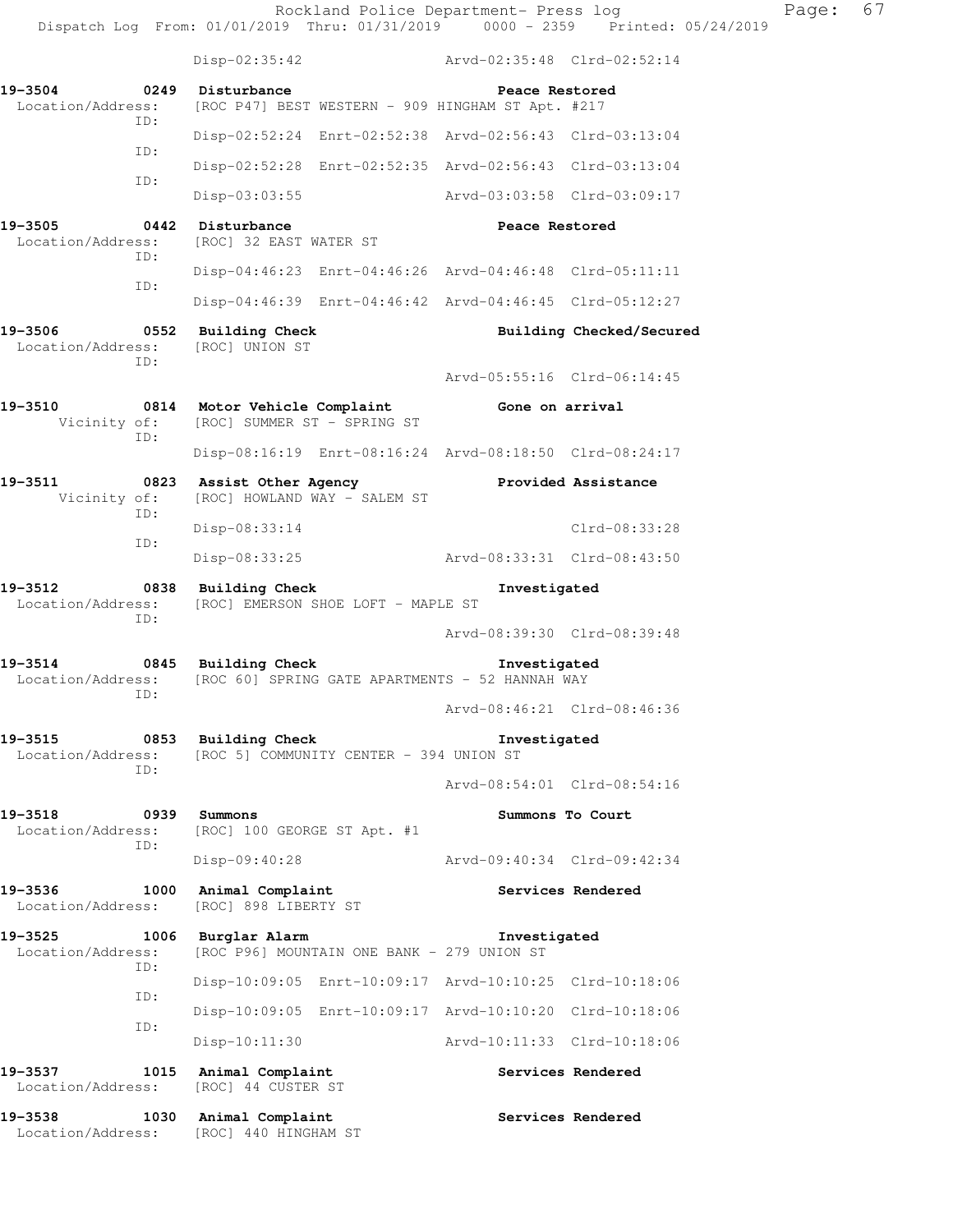| 19-3540                                                         |             | 1045 Animal Complaint<br>Location/Address: [ROC] 34 ARLINGTON ST                                                                |                   | Services Rendered           |  |
|-----------------------------------------------------------------|-------------|---------------------------------------------------------------------------------------------------------------------------------|-------------------|-----------------------------|--|
|                                                                 |             | 19-3526 1053 Police Information<br>Location/Address: [ROC] 12 LEISUREWOODS DR                                                   | Services Rendered |                             |  |
| ID:                                                             |             | Disp-10:55:01 Enrt-10:56:08 Arvd-11:16:26 Clrd-11:18:51                                                                         |                   |                             |  |
| 19-3541 1100 Animal Complaint                                   |             | Location/Address: [ROC] 80 JOSH GRAY RD                                                                                         |                   | Services Rendered           |  |
| 19-3542 1115 Animal Complaint                                   |             | Location/Address: [ROC] 47 JOHN BURKE DR                                                                                        | Services Rendered |                             |  |
| 19-3543 1130 Animal Complaint                                   |             | Location/Address: [ROC] 49 NEVENS CIR                                                                                           | Services Rendered |                             |  |
| Location/Address:<br>ID:                                        |             | 19-3533 1212 Assist Other Agency<br>[ROC] 180 NORTH AVE                                                                         | Could Not Locate  |                             |  |
|                                                                 |             | Disp-12:14:02 Enrt-12:20:53 Arvd-12:24:06 Clrd-12:28:58                                                                         |                   |                             |  |
| Location/Address:<br>ID:                                        |             | 19-3534 1212 Assist Other Agency 60 Could Not Locate<br>[ROC] RT 3 SB SOUTH OF EXIT 14                                          |                   |                             |  |
|                                                                 |             | Disp-12:21:17 Arvd-12:21:26 Clrd-12:21:29                                                                                       |                   |                             |  |
| 19-3535 1230 Building Check<br>Location/Address:<br>ID:         |             | [ROC 5] COMMUNITY CENTER - 394 UNION ST                                                                                         | Investigated      |                             |  |
|                                                                 |             |                                                                                                                                 |                   | Arvd-12:30:42 Clrd-12:31:06 |  |
| 19-3539 1234 Building Check<br>ID:                              |             | Location/Address: [ROC] EMERSON SHOE LOFT - MAPLE ST                                                                            | Investigated      |                             |  |
|                                                                 |             |                                                                                                                                 |                   | Arvd-12:35:26 Clrd-12:36:04 |  |
| 19-3544 1241 Building Check<br>ID:                              |             | Location/Address: [ROC 60] SPRING GATE APARTMENTS - 52 HANNAH WAY                                                               | Investigated      |                             |  |
|                                                                 |             |                                                                                                                                 |                   | Arvd-12:41:52 Clrd-12:42:07 |  |
| 19-3551 1315 Animal Complaint                                   |             | Location/Address: [ROC] 22 STUDLEY CT                                                                                           |                   | Services Rendered           |  |
| 19-3547<br>Location/Address:                                    | 1333<br>TD: | Animal Complaint<br>[ROC 62] JEFFERSON SCHOOL - 63 GEORGE ST                                                                    |                   | Services Rendered           |  |
|                                                                 |             |                                                                                                                                 |                   | Arvd-13:33:00 Clrd-13:54:54 |  |
| 19-3550<br>Vicinity of:<br>ID:                                  |             | 1407 Motor Vehicle Stop<br>[ROC] 806 SUMMER ST                                                                                  |                   | Citation/Warning Issued     |  |
|                                                                 |             |                                                                                                                                 |                   | Arvd-14:07:00 Clrd-14:14:49 |  |
| 19-3552<br>1429<br>Location/Address:<br>Fire Unit:<br>EMS Unit: |             | Emergency Medical<br>[ROC] 501 MARKET ST<br>ROCKEN1-Pumper-Rockland Engine 1                                                    |                   | Transported to Hospital     |  |
|                                                                 |             | Disp-14:30:44 Enrt-14:32:10 Arvd-14:34:29 Clrd-14:42:11<br>InQrtsUnavl-14:55:05 InSrvce-14:55:08<br>ROCKAM2-Rockland A2         |                   |                             |  |
| ID:                                                             |             | Disp-14:30:52 Enrt-14:32:07 Arvd-14:34:21 Clrd-14:42:08<br>Hosp-14:51:40 ClrHosp-15:41:36 InQrtsUnavl-15:49:51 InSrvce-15:49:54 |                   |                             |  |
|                                                                 |             | Disp-15:23:09 Enrt-15:23:14                                                                                                     |                   | $Clrd-15:24:45$             |  |
| 19-3556<br>Location/Address:<br>ID:                             | 1506        | <b>Building Check</b><br>[ROC 60] SPRING GATE APARTMENTS - 52 HANNAH WAY                                                        | Investigated      |                             |  |

Arvd-15:09:36 Clrd-15:09:53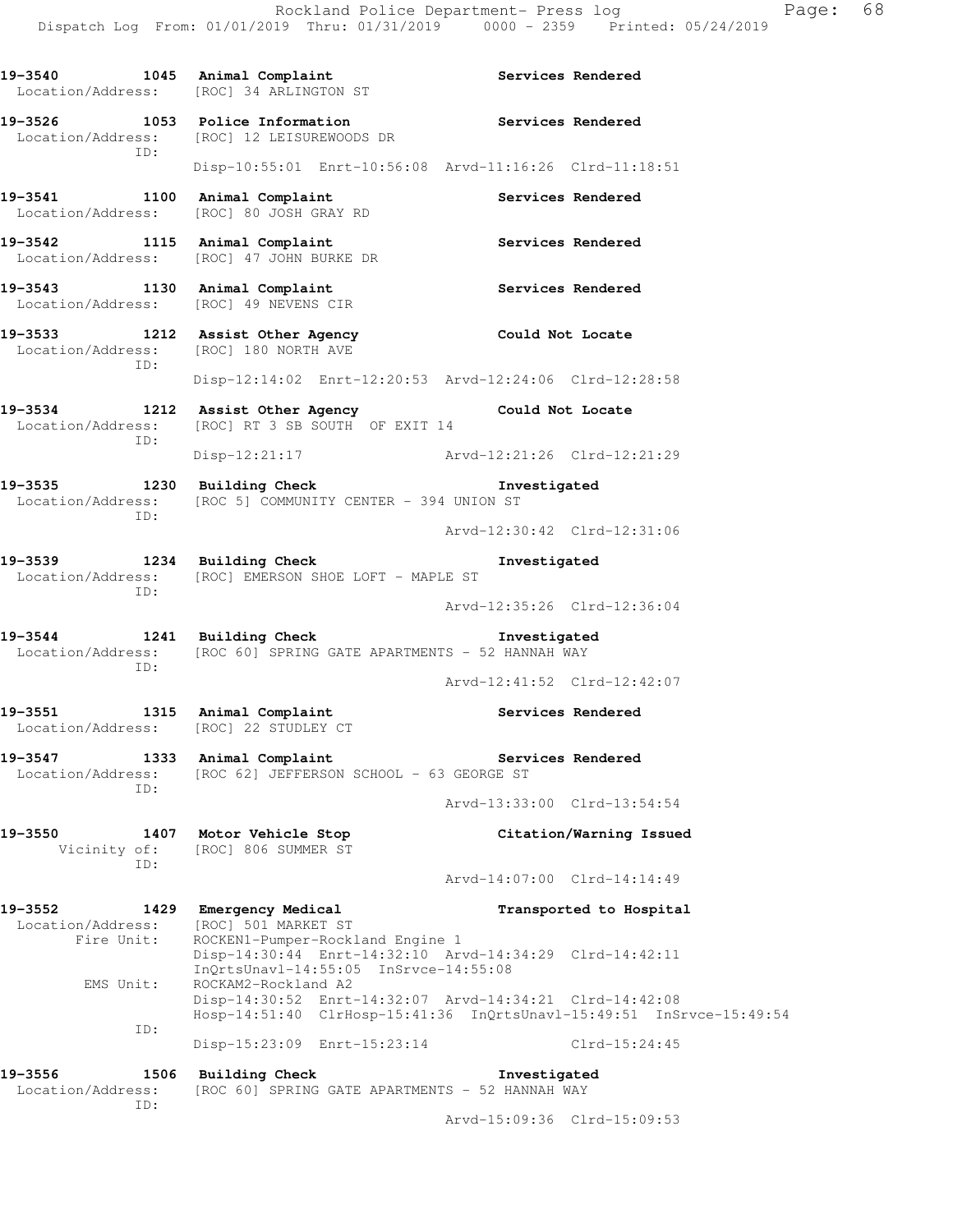Rockland Police Department- Press log Paqe: 69 Dispatch Log From: 01/01/2019 Thru: 01/31/2019 0000 - 2359 Printed: 05/24/2019 **19-3558 1512 Building Check Investigated**  Location/Address: [ROC] SHOE LOFT - MAPLE ST ID: Arvd-15:12:52 Clrd-15:13:07 **19-3560 1527 Assist Public Peace Restored**  Location/Address: [ROC P86] MOBIL GAS STATION - 158 MARKET ST ID: Arvd-15:27:00 Clrd-15:31:04 ID: Disp-15:27:47 Arvd-15:27:52 Clrd-15:31:07 **19-3564 1542 Burglar Alarm Building Checked/Secured**  Location/Address: [ROC] 29 WILLIAMS ST ID: Arvd-15:42:00 Clrd-15:51:32 **19-3567 1623 General Info Services Rendered**  Location/Address: [ROC P72] ROCKLAND POLICE DEPARTMENT - 490 MARKET ST ID: Arvd-16:23:00 Clrd-16:32:29 **19-3569 1630 Abandoned MV Investigated**  Vicinity of: [ROC] 80 DURBECK RD ID: Arvd-16:30:00 Clrd-16:42:00 19-3573 1654 Building Check **Building Fire**  Location/Address: [ROC] BILL DELAHUNT PKWY ID: Arvd-16:55:33 Clrd-16:55:51 19-3576 1728 Police Information **19-3576** Cone on arrival Vicinity of: [ROC] UNION ST ID: Arvd-17:28:00 Clrd-17:35:33 **19-3580 1753 Missing Person No Action Required**  Location/Address: [ROC] 115 MARKET ST Apt. #15 ID: Arvd-17:53:00 Clrd-18:04:35 19-3582 1758 911 Accidental **19-3582** No Action Required Location/Address: [ROC 69] SOUTH SHORE REHAB & NURSING - 115 NORTH AVE Apt. #19 ID: Disp-18:02:58 Enrt-18:03:29 Arvd-18:06:15 Clrd-18:16:30 **19-3587 1853 911 Hang Up Investigated**  Location/Address: [ROC] 37 SALEM ST ID: Arvd-18:53:00 Clrd-19:03:11 **19-3593 1958 Lost/Found Property Services Rendered**  Location/Address: [ROC] UNION ST ID: Arvd-19:58:00 Clrd-20:08:44 **19-3603 2219 Emergency Medical Transported to Hospital**  Location/Address: [ROC] 114 LEVIN RD ID: Disp-22:21:13 Enrt-22:21:38 Arvd-22:22:12 Clrd-22:52:31 Fire Unit: ROCKEN1-Pumper-Rockland Engine 1 Disp-22:21:21 Enrt-22:21:51 Arvd-22:23:56 Clrd-22:42:44 InQrtsUnavl-22:42:44 InSrvce-22:42:44<br>EMS Unit: ROCKAM1-Rockland A1 ROCKAM1-Rockland A1 Disp-22:21:24 Enrt-22:21:51 Arvd-22:23:56 Clrd-22:41:19 Hosp-22:57:31 ClrHosp-00:18:25 InQrtsUnavl-01/29/2019 @ 00:25:55 InSrvce-00:25:57 ID:

Disp-22:24:14 Arvd-22:24:17 Clrd-22:52:28

**For Date: 01/29/2019 - Tuesday**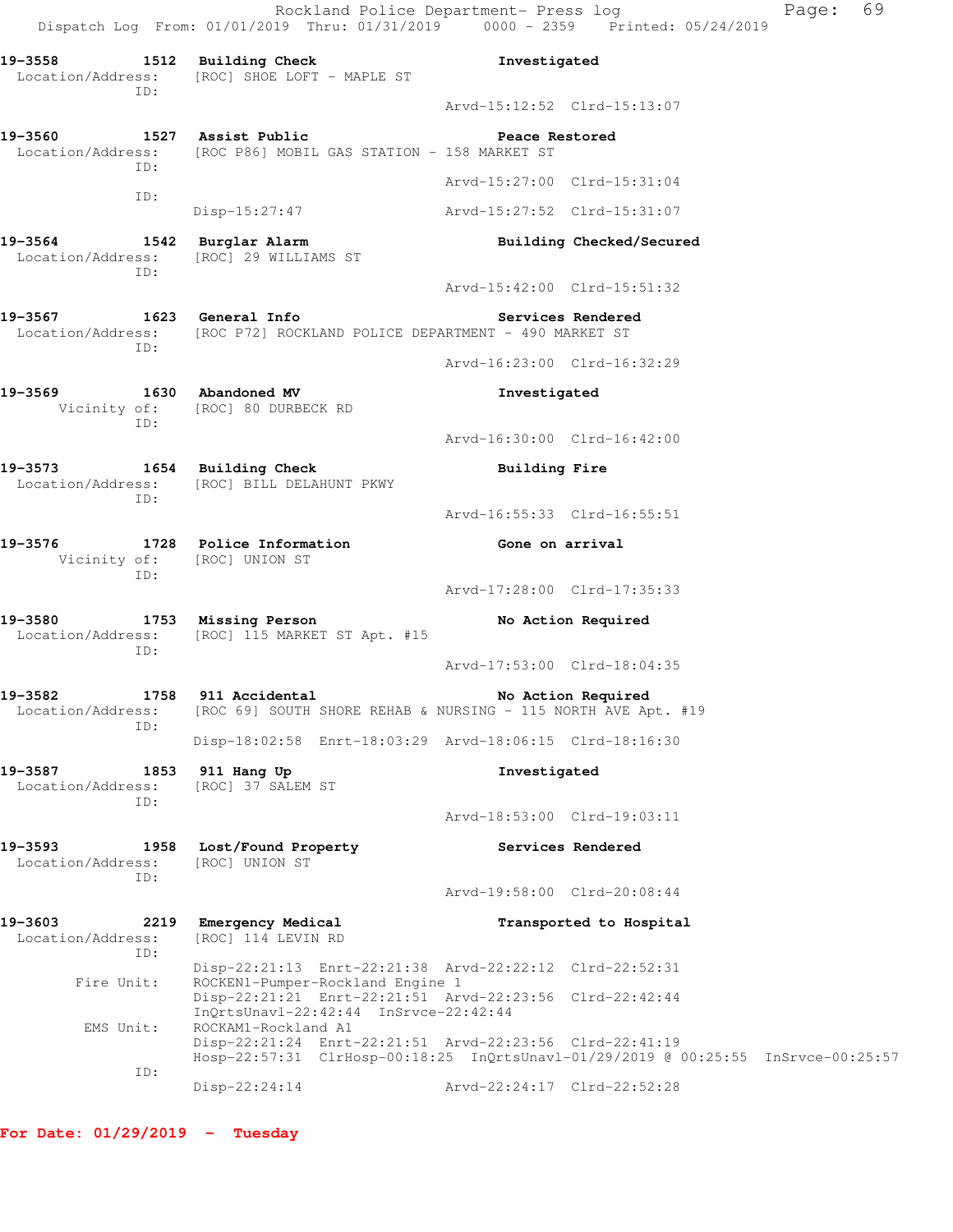**19-3609 0027 Building Check Investigated**  Location/Address: [HOL] COMMUNITY CENTER - UNION ST ID: Arvd-00:30:15 Clrd-00:30:29 **19-3612 0105 911 Accidental Building Checked/Secured**  Location/Address: [ROC] 75 HANNAH WAY ID: Disp-01:08:54 Enrt-01:10:47 Arvd-01:11:12 Clrd-01:11:17 ID: Disp-01:08:58 Enrt-01:10:47 Arvd-01:11:12 Clrd-01:11:17 **19-3618 0228 Burglar Alarm Building Checked/Secured**  Location/Address: [ROC] SENIOR CENTER - 317 PLAIN ST ID: Disp-02:29:30 Enrt-02:29:41 Arvd-02:32:14 Clrd-02:34:37 ID: Disp-02:29:37 Enrt-02:29:41 Arvd-02:32:14 Clrd-02:34:37 **19-3619 0245 Emergency Medical Transported to Hospital**  Location/Address: [ROC] 61 CONDON CIR Fire Unit: ROCKEN1-Pumper-Rockland Engine 1 Disp-02:46:11 Enrt-02:47:53 Arvd-02:51:35 Clrd-03:00:55 InQrtsUnavl-03:05:43 InSrvce-03:05:46 EMS Unit: ROCKAM2-Rockland A2 Disp-02:46:18 Enrt-02:47:50 Arvd-02:51:31 Clrd-03:00:57 Hosp-03:13:46 ClrHosp-03:50:42 InQrtsUnavl-03:56:38 InSrvce-03:56:42 ID: Disp-02:46:32 Enrt-02:46:35 Arvd-02:51:15 Clrd-02:56:30 19-3621 **0316** Unwanted Party **Building Checked/Secured** Location/Address: [ROC] BMW - 1050 HINGHAM ST ID: Disp-03:19:10 Enrt-03:19:14 Arvd-03:24:14 Clrd-03:32:06 ID: Disp-03:19:24 Enrt-03:19:27 Arvd-03:24:14 Clrd-03:32:06 **19-3622 0333 Motor Vehicle Stop Verbal Warning**  Location/Address: [ROC P55] HOME DEPOT - 1149 HINGHAM ST ID: Arvd-03:33:00 Clrd-03:36:38 ID: Disp-03:34:03 Arvd-03:34:07 Clrd-03:36:38 19-3628 0542 Building Check **Building Check Building Checked/Secured**  Location/Address: [ROC] UNION ST ID: Arvd-05:46:03 Clrd-06:03:28 **19-3629 0548 Building Check Building Checked/Secured**  Location/Address: ID: Arvd-05:49:48 Clrd-05:50:44 **19-3632 0618 Motor Vehicle Stop Citation/Warning Issued**  Location/Address: [ROC] 215 MARKET ST @ 13 CONCORD ST ID: Arvd-06:18:00 Clrd-06:22:58 **19-3640 0800 General Info Services Rendered**  Location/Address: [ROC P72] ROCKLAND POLICE DEPARTMENT - 490 MARKET ST **19-3650 0935 General Info Services Rendered**  Location/Address: [ROC] 212 MARTHA DR Apt. #C **19-3653 0941 General Info Services Rendered**  Location/Address: [ROC P72] ROCKLAND POLICE DEPARTMENT - 490 MARKET ST **19-3656 0956 MVA Property Damage Only Report Follows**  Location/Address: [ROC P75] UNION POINT - BILL DELAHUNT PKWY ID: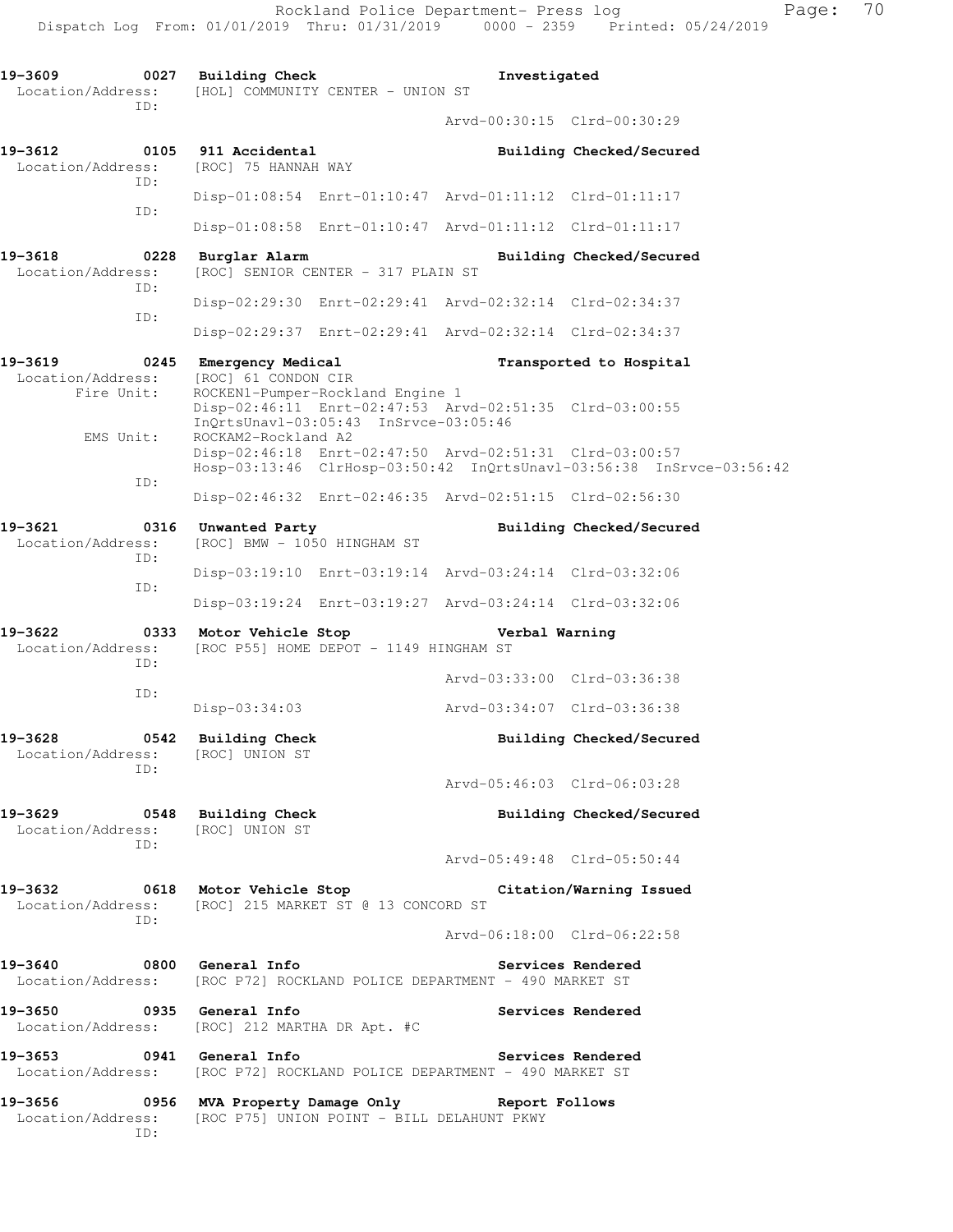Disp-09:56:43 Arvd-09:56:53 Clrd-10:06:38

19-3662 **1106** Burglar Alarm **Services Rendered**  Location/Address: [ROC P62] CHINA PLAZA - 35 MARKET ST ID: Disp-11:07:53 Enrt-11:08:11 Clrd-11:13:13 **19-3675 1242 Burglar Alarm Appears Secure**  Location/Address: [ROC] 526 FOREST ST ID: Disp-12:43:31 Enrt-12:43:36 Arvd-12:51:09 Clrd-12:53:02 ID: Disp-12:48:49 Enrt-12:48:52 Arvd-12:48:55 Clrd-12:53:05 19-4015 1300 Animal Complaint **19-4015** Services Rendered Location/Address: [ROC] 62 REED ST 19-4016 1315 Animal Complaint **1896 1897 Services Rendered** Location/Address: [ROC] 45 WHEELER AVE **19-4017 1330 Animal Complaint Services Rendered**  Location/Address: [ROC] 12 CORNET STETSON DR **19-4021 1345 Animal Complaint Services Rendered**  Location/Address: [ROC] 41 DELPRETE AVE **19-3679 1348 Burglar Alarm False Alarm**  Location/Address: [ROC P47] BEST WESTERN - 909 HINGHAM ST ID: Disp-13:51:46 Enrt-13:51:57 Clrd-13:57:26 ID: Disp-13:51:51 Enrt-13:51:53 Arvd-13:58:31 Clrd-13:59:11 **19-3680 1354 Suspicious Activity Peace Restored**  Location/Address: [ROC P86] MOBIL GAS STATION - 158 MARKET ST ID: Disp-13:57:20 Enrt-13:57:24 Arvd-13:58:23 Clrd-14:17:47 ID: Disp-14:00:47 Enrt-14:00:50 Arvd-14:00:53 Clrd-14:18:30 19-4022 1400 Animal Complaint **19-4022** Services Rendered Location/Address: [ROC] 45 GREENWOOD ST 19-4023 1415 Animal Complaint **Services Rendered**  Location/Address: [ROC] 65 HOWARD ST 19-4018 1430 Animal Complaint **1896 Services Rendered**  Location/Address: [ROC] 121 WEBSTER ST **19-4025 1445 Animal Complaint Services Rendered**  Location/Address: [ROC] 39 CONDON CIR **19-3686 1450 Motor Vehicle Stop Citation/Warning Issued**  Location/Address: [ROC] HOWLAND AVE - SALEM ST ID: Disp-14:51:43 Arvd-14:52:27 Clrd-15:01:52 19-4026 1515 Animal Complaint **19-4026** Services Rendered Location/Address: [ROC] 16 CORN MILL LN **19-3688 1520 Motor Vehicle Stop Citation/Warning Issued**  Location/Address: [ROC] 237 SUMMER ST @ 12 LEWIS PARK ID: Arvd-15:20:00 Clrd-15:23:12 **19-3689 1520 Motor Vehicle Stop Citation/Warning Issued**  Vicinity of: [ROC] 800 HINGHAM ST @ 20 RESERVOIR PARK DR ID: Disp-15:23:40 Enrt-15:23:45 Arvd-15:24:12 Clrd-15:25:45

19-3693 1542 Suspicious Activity **19-3693** Services Rendered Location/Address: [ROC] 34 HANNAH WAY Apt. #E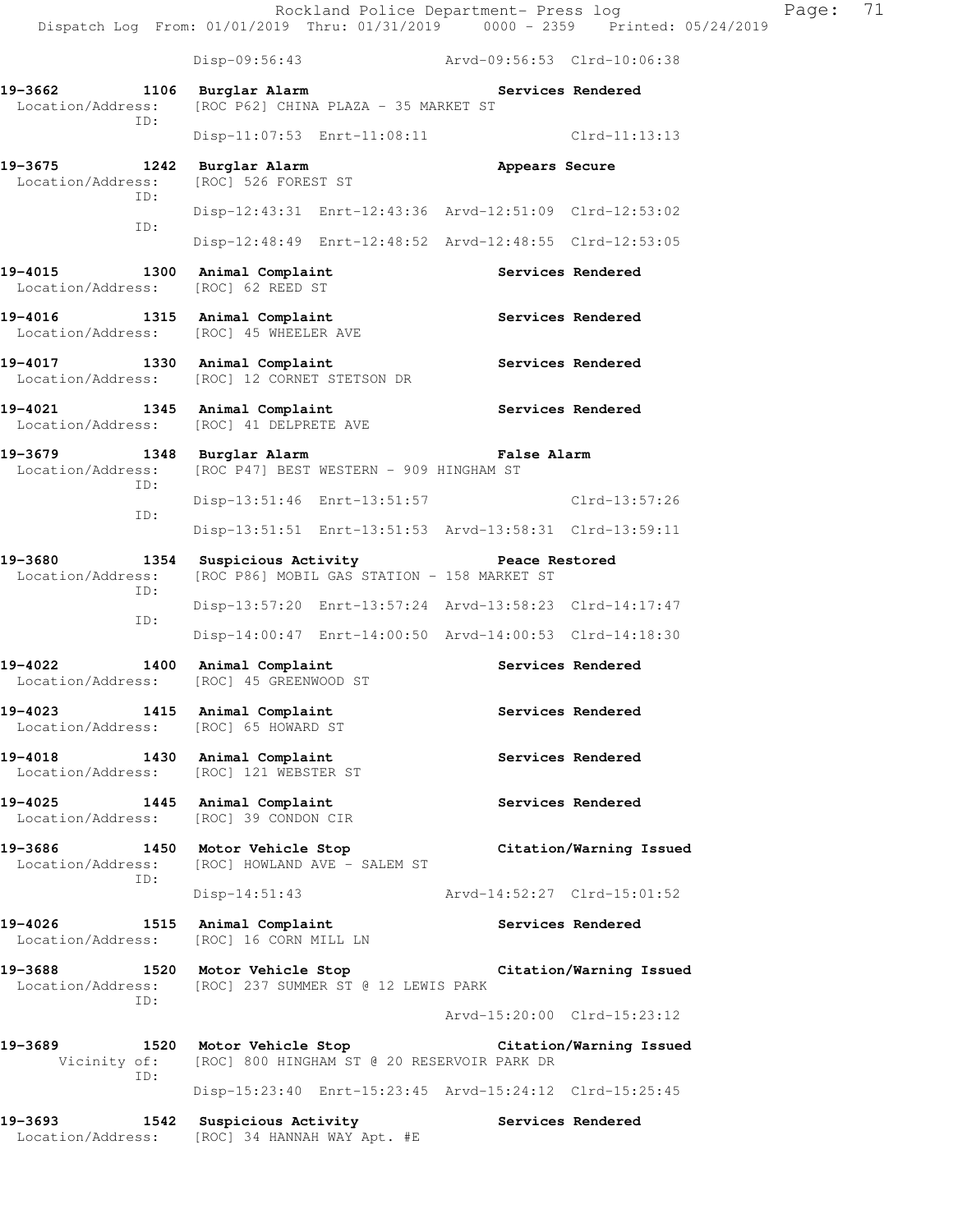|                                            | Rockland Police Department- Press log<br>Dispatch Log From: 01/01/2019 Thru: 01/31/2019 0000 - 2359 Printed: 05/24/2019                                              |                             |                       | Page: | 72 |  |  |
|--------------------------------------------|----------------------------------------------------------------------------------------------------------------------------------------------------------------------|-----------------------------|-----------------------|-------|----|--|--|
| ID:                                        |                                                                                                                                                                      |                             |                       |       |    |  |  |
| ID:                                        | Disp-15:47:13 Enrt-15:47:27 Arvd-15:52:41 Clrd-18:04:00                                                                                                              |                             |                       |       |    |  |  |
| ID:                                        | Disp-15:47:18 Enrt-15:47:21 Arvd-15:52:46 Clrd-15:56:32                                                                                                              |                             |                       |       |    |  |  |
|                                            | $Disp-15:56:43$                                                                                                                                                      | Arvd-15:56:50 Clrd-18:04:04 |                       |       |    |  |  |
| ID:                                        | Disp-16:25:24                                                                                                                                                        | Arvd-16:25:31 Clrd-16:31:16 |                       |       |    |  |  |
| 19-3694<br>Location/Address:<br>EMS Unit:  | 1547 Health & Welfare Check<br>[ROC] 40 PAYSON AVE<br>ROCKAM2-Rockland A2                                                                                            | Cancelled Enroute           |                       |       |    |  |  |
| Fire Unit:                                 | Disp-15:49:17 Enrt-15:49:32<br>InQrtsUnavl-16:00:21 InSrvce-16:00:28<br>ROCKEN1-Pumper-Rockland Engine 1                                                             |                             | Clrd-15:50:13         |       |    |  |  |
| ID:                                        | Disp-15:49:24 Enrt-15:49:29<br>InQrtsUnavl-16:00:18 InSrvce-16:00:24                                                                                                 |                             | Clrd-15:50:17         |       |    |  |  |
| ID:                                        | Disp-15:56:32                                                                                                                                                        |                             | $Clrd-15:56:43$       |       |    |  |  |
|                                            | $Disp-15:57:16$                                                                                                                                                      | Arvd-15:57:22 Clrd-15:57:24 |                       |       |    |  |  |
| 19-3701<br>Location/Address:<br>ID:        | 1622 General Info                                                                                                                                                    |                             | Services Not Required |       |    |  |  |
|                                            | [ROC P72] ROCKLAND POLICE DEPARTMENT - 490 MARKET ST                                                                                                                 | Arvd-16:22:00 Clrd-16:34:04 |                       |       |    |  |  |
| 19-3700                                    | 1629 Emergency Medical                                                                                                                                               |                             | Services Rendered     |       |    |  |  |
| Location/Address:<br>ID:                   | [ROC] 16 WEBSTER ST<br>$Disp-16:33:56$                                                                                                                               |                             | Clrd-16:35:35         |       |    |  |  |
|                                            | Transported to Hospital                                                                                                                                              |                             |                       |       |    |  |  |
| 19–3695<br>Location/Address:<br>ID:        | 1630 Emergency Medical<br>[ROC] 16 WEBSTER ST                                                                                                                        |                             |                       |       |    |  |  |
| EMS Unit:                                  | Disp-16:36:37 Enrt-16:36:59 Arvd-16:39:11 Clrd-16:49:01<br>ROCKAM2-Rockland A2                                                                                       |                             |                       |       |    |  |  |
| Fire Unit:                                 | $Disp-16:38:55$<br>Hosp-16:58:22 ClrHosp-17:29:13 InQrtsUnavl-17:29:16 InSrvce-17:29:19<br>ROCKEN1-Pumper-Rockland Engine 1                                          | Arvd-16:39:11 Clrd-16:47:18 |                       |       |    |  |  |
|                                            | $Disp-16:39:02$<br>InQrtsUnavl-16:59:07 InSrvce-16:59:07                                                                                                             | Arvd-16:39:11 Clrd-16:48:42 |                       |       |    |  |  |
| 19-3710<br>Vicinity of:<br>ID:             | 1724 Motor Vehicle Stop<br>Citation/Warning Issued<br>[ROC] 11 NORTH AVE @ 408 UNION ST                                                                              |                             |                       |       |    |  |  |
|                                            | $Disp-17:24:50$                                                                                                                                                      | Arvd-17:24:55 Clrd-17:26:41 |                       |       |    |  |  |
| 19–3713<br>Location/Address:<br>ID:        | 1727 Building Check<br>[ROC] BILL DELAHUNT PKWY                                                                                                                      | Appears Secure              |                       |       |    |  |  |
|                                            |                                                                                                                                                                      | Arvd-17:30:08 Clrd-17:30:27 |                       |       |    |  |  |
| 19-3714<br>Location/Address:<br>ID:        | 1734 911 Hang Up<br>[ROC] 177 MARTHA DR                                                                                                                              |                             | Services Rendered     |       |    |  |  |
|                                            | Disp-17:36:40 Enrt-17:36:44 Arvd-17:37:25 Clrd-17:40:02                                                                                                              |                             |                       |       |    |  |  |
| 19-3715<br>Location/Address:<br>ID:        | 1741 Sex offender or dissemination Services Rendered<br>[ROC P72] ROCKLAND POLICE DEPARTMENT - 490 MARKET ST                                                         |                             |                       |       |    |  |  |
|                                            |                                                                                                                                                                      | Arvd-17:41:00 Clrd-17:45:37 |                       |       |    |  |  |
| 19-3729<br>Location/Address:<br>Fire Unit: | 2308 Motor Vehicle Collision W/PI<br>[ROC] 5 UNION ST @ 158 MARKET ST<br>ROCKEN1-Pumper-Rockland Engine 1<br>Disp-23:08:58 Enrt-23:12:00 Arvd-23:13:56 Clrd-23:14:20 | No EMS                      |                       |       |    |  |  |
| EMS Unit:                                  | InQrtsUnavl-23:15:56 InSrvce-23:57:29<br>ROCKAM2-Rockland A2                                                                                                         |                             |                       |       |    |  |  |
| ID:                                        | Disp-23:09:04 Enrt-23:12:02 Arvd-23:14:01 Clrd-23:14:23<br>Hosp-23:15:58 ClrHosp-23:16:06 InQrtsUnavl-23:16:07 InSrvce-23:16:07                                      |                             |                       |       |    |  |  |
|                                            |                                                                                                                                                                      |                             |                       |       |    |  |  |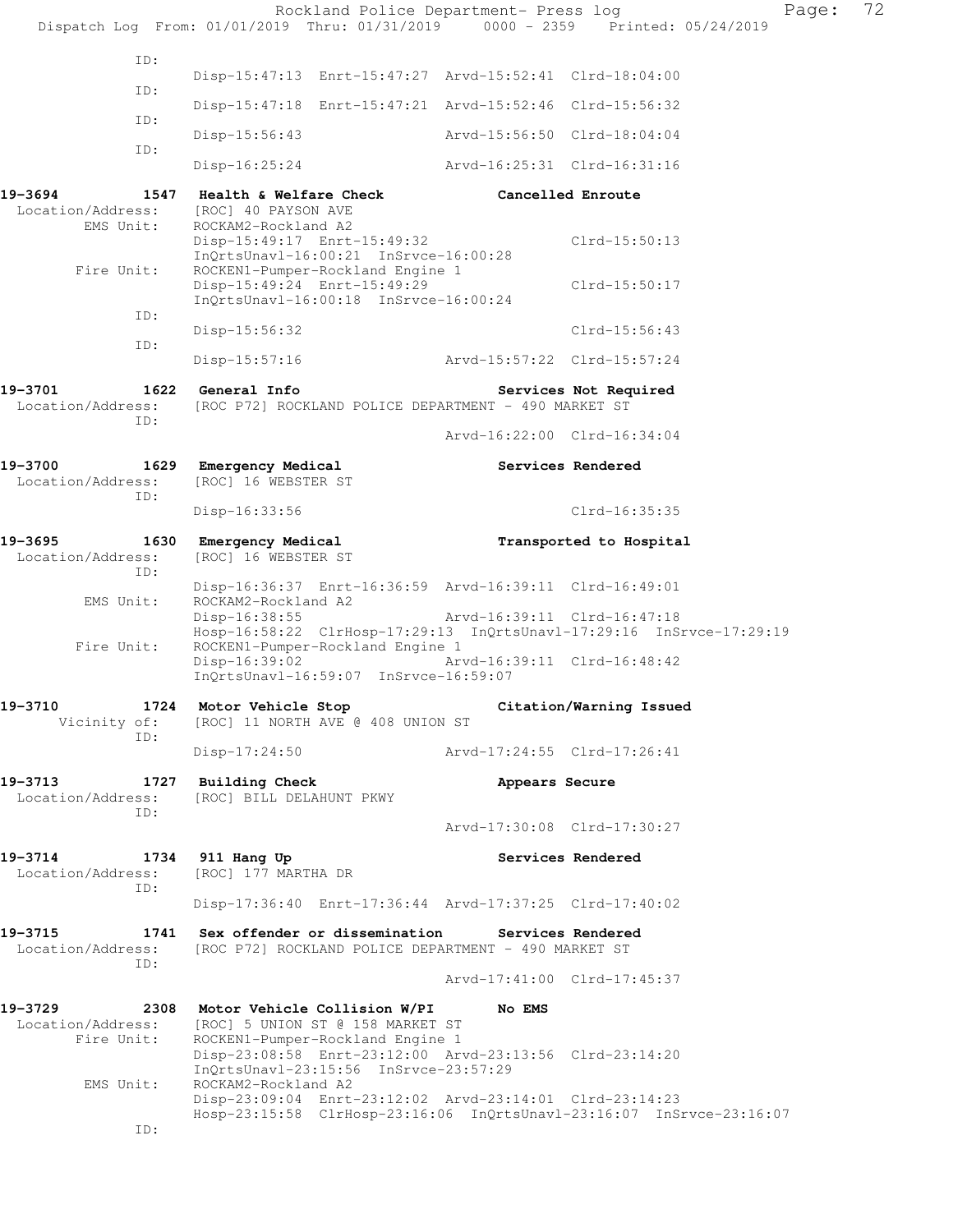Rockland Police Department- Press log Fage: 73 Dispatch Log From: 01/01/2019 Thru: 01/31/2019 0000 - 2359 Printed: 05/24/2019 Disp-23:09:14 Enrt-23:09:36 Arvd-23:10:30 Clrd-23:20:26 ID: Disp-23:09:24 Enrt-23:09:31 Arvd-23:10:35 Clrd-23:55:02 **For Date: 01/30/2019 - Wednesday 19-3732 0000 SHIFT ASSINGMENTS No Service**  Location/Address: [ROC P72] ROCKLAND POLICE DEPARTMENT - 490 MARKET ST **19-3743 0605 Building Check Services Rendered**  Location/Address: [ROC] UNION ST ID: Arvd-06:05:58 Clrd-06:21:09 **19-3744 0622 Motor Vehicle Stop Citation/Warning Issued**  Location/Address: [ROC] 333 WEYMOUTH ST ID: Disp-06:23:28 Enrt-06:23:32 Arvd-06:23:36 Clrd-06:33:43 19-3750 0658 Disturbance **Peace Restored**  Location/Address: [ROC] 415 NORTH AVE ID: Disp-06:58:45 Enrt-06:59:33 Arvd-07:02:58 Clrd-07:23:43 ID: Disp-06:59:25 Enrt-06:59:30 Arvd-07:02:39 Clrd-07:23:39 ID: Disp-07:05:08 Enrt-07:05:12 Arvd-07:05:17 Clrd-07:23:47 **19-3754 0758 General Info Services Rendered**  Location/Address: [ROC P72] ROCKLAND POLICE DEPARTMENT - 490 MARKET ST **19-3767 0951 Motor Vehicle Stop Citation/Warning Issued**  Location/Address: [ROC] BILL DELAHUNT PKWY ID: Arvd-09:51:00 Clrd-09:57:34 **19-4059 1015 Animal Complaint Services Rendered**  Location/Address: [ROC] 5 DEACON REED LN 19-4060 1030 Animal Complaint **19-4060** Services Rendered Location/Address: [ROC] 57 CHURCH ST 19-4061 1045 Animal Complaint **10-4061** Services Rendered Location/Address: [ROC] 51 GREEN ST 19-4046 **1100** Animal Complaint **19-4046** Services Rendered Location/Address: [ROC] 34 NORMAN ST **19-3778 1111 Motor Vehicle Stop Verbal Warning**  Location/Address: [ROC] 384 CONCORD ST ID: Arvd-11:11:00 Clrd-11:13:57 19-4047 **1115** Animal Complaint **19-4047** Services Rendered Location/Address: [ROC] 160 CENTRE AVE **19-3782 1120 Motor Vehicle Stop Citation/Warning Issued**  Location/Address: [ROC] 430 POND ST ID: Arvd-11:20:00 Clrd-11:26:14 19-4057 **1130** Animal Complaint **Services Rendered**  Location/Address: [ROC] 451 SUMMER ST 19-4058 1145 Animal Complaint **Services Rendered**  Location/Address: [ROC] 27 CLARK RD 19-4027 1200 Animal Complaint **19-4027** Services Rendered Location/Address: [ROC] 168 CRESCENT ST **19-4028 1215 Animal Complaint Services Rendered**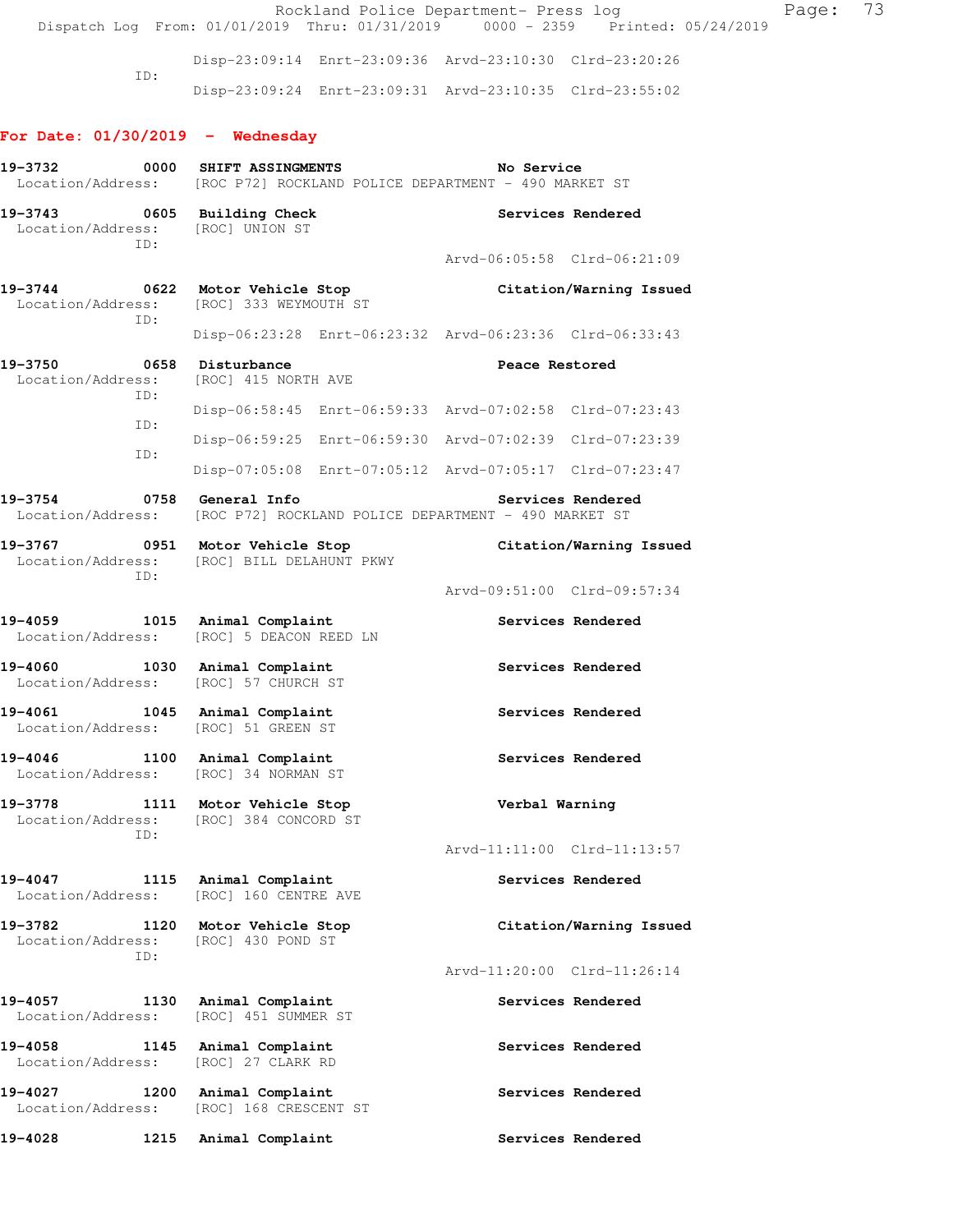|                                                 | nockland forice bepartment fress fog                                                           | Dispatch Log From: 01/01/2019 Thru: 01/31/2019 0000 - 2359 Printed: 05/24/2019 |  |  |  |  |
|-------------------------------------------------|------------------------------------------------------------------------------------------------|--------------------------------------------------------------------------------|--|--|--|--|
|                                                 | Location/Address: [ROC] 37 MILLBROOK DR                                                        |                                                                                |  |  |  |  |
|                                                 | 19-4030 1230 Animal Complaint<br>Location/Address: [ROC] 120 HUGGINS RD                        | Services Rendered                                                              |  |  |  |  |
| Location: [ROC]                                 | 19-3788 1232 911 Wireless call (Transfered) Services Rendered                                  |                                                                                |  |  |  |  |
|                                                 | 19-4031 1245 Animal Complaint<br>Location/Address: [ROC] 330 WEST WATER ST                     | Services Rendered                                                              |  |  |  |  |
| Location/Address: [ROC] 33 EARL ST              | 19-3793 1257 Assist Police Department Services Rendered                                        |                                                                                |  |  |  |  |
| ID:                                             | Disp-12:59:41 Enrt-12:59:44 Arvd-13:06:14 Clrd-13:10:04                                        |                                                                                |  |  |  |  |
| 19-4032 1300 Animal Complaint                   | Location/Address: [ROC] 56 LORETTA AVE                                                         | Services Rendered                                                              |  |  |  |  |
| 19-4033 1330 Animal Complaint                   |                                                                                                | Services Rendered                                                              |  |  |  |  |
|                                                 | 19-3800 1351 Breaking & Entering<br>Location/Address: [ROC] 580 WEST WATER ST Apt. #3          | Report Follows                                                                 |  |  |  |  |
| ID:                                             | Disp-13:54:10                                                                                  | Arvd-13:54:16 Clrd-15:38:20                                                    |  |  |  |  |
| ID:<br>ID:                                      | Disp-13:54:23                                                                                  | Arvd-13:54:26 Clrd-15:37:50                                                    |  |  |  |  |
|                                                 |                                                                                                | Arvd-14:23:58 Clrd-15:38:15                                                    |  |  |  |  |
| 19-4036 1400 Animal Complaint                   | Location/Address: [ROC] 325 BEECH ST                                                           | Services Rendered                                                              |  |  |  |  |
| 19-4038 1415 Animal Complaint                   | Location/Address: [ROC] 13 NOBSCOT BROOK LN                                                    | Services Rendered                                                              |  |  |  |  |
| $19 - 4039$                                     | 1445 Animal Complaint<br>Location/Address: [ROC] 110 PROSPECT ST                               | Services Rendered                                                              |  |  |  |  |
|                                                 | 19-3805 1452 Disturbance<br>No Service<br>Location/Address: [ROC P63] WALGREENS - 75 MARKET ST |                                                                                |  |  |  |  |
| ID:                                             | Disp-14:55:32 Enrt-14:55:37 Arvd-14:59:14 Clrd-15:12:57                                        |                                                                                |  |  |  |  |
| 19-4040<br>Location/Address:                    | 1500 Animal Complaint<br>[ROC] 11 TIRRELL DR                                                   | Services Rendered                                                              |  |  |  |  |
| 19-4041<br>Location/Address: [ROC] 185 POND ST  | 1515 Animal Complaint                                                                          | Services Rendered                                                              |  |  |  |  |
| 19-4043<br>Location/Address:                    | 1530 Animal Complaint<br>[ROC] 31 SUNNYBANK AVE                                                | Services Rendered                                                              |  |  |  |  |
| 19-4044<br>Location/Address: [ROC] 8 KRISROY DR | 1545 Animal Complaint                                                                          | Services Rendered                                                              |  |  |  |  |
| 19-3810<br>Location/Address:                    | <b>1600 SHIFT ASSIGNMENTS</b><br>[ROC P72] ROCKLAND POLICE DEPARTMENT - 490 MARKET ST          | Services Rendered                                                              |  |  |  |  |
| ID:                                             | Disp-17:36:49                                                                                  | $Clrd-17:36:57$                                                                |  |  |  |  |
| 19-4019<br>Location/Address:                    | 1600 Animal Complaint<br>[ROC] 412 CONCORD ST                                                  | Services Rendered                                                              |  |  |  |  |
| 19-4045<br>Location/Address: [ROC] 9 WHITE RD   | 1600 Animal Complaint                                                                          | Services Rendered                                                              |  |  |  |  |
| 19-3812<br>Location/Address:                    | 1620 Assault Offenses<br>[ROC] 1149 HINGHAM ST @ 88 POND ST                                    | Investigated                                                                   |  |  |  |  |
| ID:                                             | Disp-17:34:35                                                                                  | Clrd-17:35:27                                                                  |  |  |  |  |

Rockland Police Department- Press log Page: 74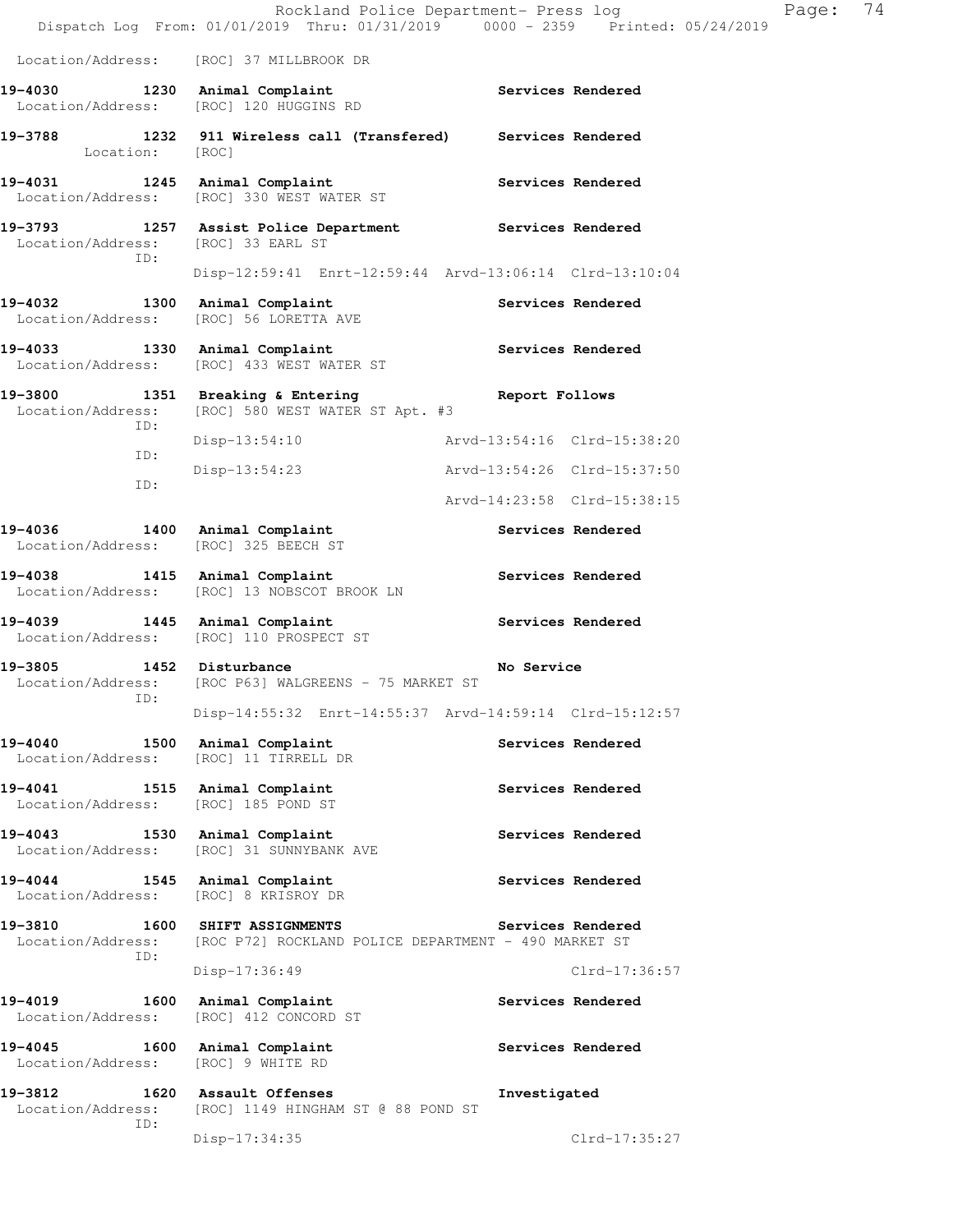Rockland Police Department- Press log Fage: 75 Dispatch Log From: 01/01/2019 Thru: 01/31/2019 0000 - 2359 Printed: 05/24/2019 ID: Disp-17:34:35 Clrd-17:35:31 ID: Disp-17:34:35 Clrd-17:35:34 **19-3818 1640 Assault Offenses Arrest(s) Made**  Location/Address: [ROC] 34 HANNAH WAY Apt. #B ID: Disp-16:40:18 Arvd-16:42:29 Clrd-17:06:23 ID: Disp-16:40:18 Arvd-16:42:27 Clrd-17:06:21 ID: Disp-16:40:18 Arvd-16:42:24 Clrd-17:06:18 **19-3820 1733 Health & Welfare Check Unfounded**  Location/Address: [ROC] 99 MYRTLE ST ID: Disp-17:33:20 Arvd-17:39:32 Clrd-17:54:24 19-3823 1750 Assist Public **19-3823** Services Rendered Location/Address: [ROC] 81R PLEASANT ST ID: Disp-18:14:38 Clrd-18:14:56 ID: Disp-18:17:35 Clrd-18:17:42 **19-3828 1837 Burglar Alarm Building Checked/Secured**  Location/Address: [ROC P103] ELECTROSWITCH - 175 UNION ST Apt. #R ID: Disp-18:39:57 Enrt-18:40:04 Arvd-18:43:51 Clrd-18:47:27 **19-3830 1841 Burglar Alarm Building Checked/Secured**  Location/Address: [ROC] MARE CORP - 192 PLEASANT ST ID: Disp-18:43:08 Enrt-18:43:15 Arvd-18:47:25 Clrd-18:48:37 **19-3833 1850 Building Check Building Checked/Secured**  Location/Address: [ROC] MAPLE ST ID: Arvd-18:51:10 Clrd-18:51:30 **19-3834 1852 Building Check Building Checked/Secured**  Location/Address: [ROC] PLAIN ST ID: Arvd-18:52:50 Clrd-18:53:07 **19-3836 1904 Suspicious Activity Gone on arrival**  Location/Address: [ROC P93] THE BANNER - 167 UNION ST ID: Disp-19:13:10 Arvd-19:13:18 Clrd-19:15:17 **19-3843 2036 Building Check Building Checked/Secured**  Location/Address: [ROC] MARTHA DR ID: Arvd-20:37:28 Clrd-20:37:53 **19-3846 2111 Emergency Medical Transported to Hospital**  Location/Address: [ROC] 580 WEST WATER ST ID: Disp-21:12:33 Enrt-21:12:37 Arvd-21:13:55 Clrd-21:22:36 Fire Unit: ROCKEN1-Pumper-Rockland Engine 1 Disp-21:12:34 Enrt-21:13:07 Arvd-21:15:41 Clrd-21:27:52 InQrtsUnavl-21:27:52 InSrvce-21:27:52 EMS Unit: ROCKAM2-Rockland A2 Disp-21:12:34 Enrt-21:13:06 Arvd-21:15:40 Clrd-21:22:43 Hosp-21:32:30 ClrHosp-22:25:07 InQrtsUnavl-22:31:42 InSrvce-22:31:42 ID: Disp-21:13:43 Arvd-21:13:52 Clrd-21:22:33 **19-3857 2224 911 Hang Up Investigated**  Vicinity of: [ROC] 469 FOREST ST

ID: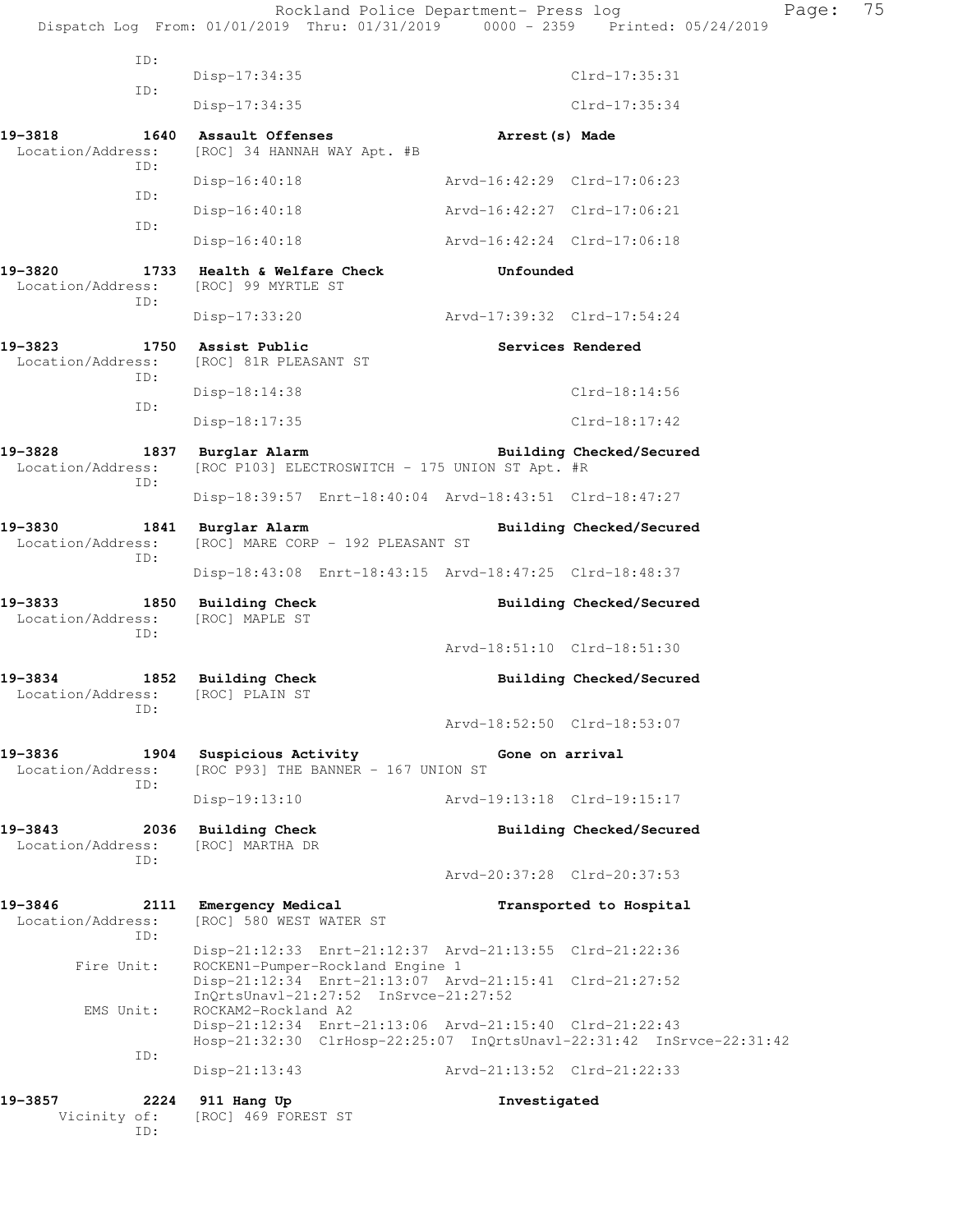Rockland Police Department- Press log entitled Page: 76 Dispatch Log From: 01/01/2019 Thru: 01/31/2019 0000 - 2359 Printed: 05/24/2019

Disp-22:25:21 Enrt-22:25:35 Arvd-22:26:52 Clrd-22:34:10

## **For Date: 01/31/2019 - Thursday**

|                                                                        |             | 19-3864 0127 Building Check<br>Location/Address: [ROC 5] COMMUNITY CENTER - 394 UNION ST                                        |                             | Building Checked/Secured |  |  |
|------------------------------------------------------------------------|-------------|---------------------------------------------------------------------------------------------------------------------------------|-----------------------------|--------------------------|--|--|
|                                                                        | ID:         |                                                                                                                                 | Arvd-01:28:15 Clrd-01:28:45 |                          |  |  |
| ID:                                                                    |             | 19-3867 0226 Building Check<br>Location/Address: [ROC 5] COMMUNITY CENTER - 394 UNION ST                                        | No Service                  |                          |  |  |
|                                                                        |             |                                                                                                                                 | Arvd-02:27:23 Clrd-02:28:47 |                          |  |  |
| 19-3868 0537 Building Check<br>Location/Address: [ROC] UNION ST<br>ID: |             |                                                                                                                                 | No Service                  |                          |  |  |
|                                                                        |             |                                                                                                                                 | Arvd-05:38:32 Clrd-05:58:57 |                          |  |  |
| 19-3870 0559 Building Check                                            | ID:         | No Service<br>Location/Address: [ROC 5] COMMUNITY CENTER - 394 UNION ST                                                         |                             |                          |  |  |
|                                                                        |             |                                                                                                                                 | Arvd-06:00:27 Clrd-06:00:43 |                          |  |  |
|                                                                        |             | 19-3877 0800 SHIFT ASSIGNMENT<br>No Service<br>Location/Address: [ROC P72] ROCKLAND POLICE DEPARTMENT - 490 MARKET ST           |                             |                          |  |  |
|                                                                        | ID:         | 19-3878 0835 Burglar Alarm<br>Location/Address: [ROC] 37 PAYSON AVE                                                             |                             | Building Checked/Secured |  |  |
|                                                                        |             | Disp-08:37:10 Enrt-08:38:13 Arvd-08:40:39 Clrd-08:46:15                                                                         |                             |                          |  |  |
| 19-3882 0926 Summons                                                   | ID:         | Location/Address: [ROC] 125 PLAIN ST Apt. #2                                                                                    | Services Rendered           |                          |  |  |
|                                                                        |             |                                                                                                                                 | Arvd-09:26:00 Clrd-09:41:50 |                          |  |  |
| ID:                                                                    |             | Disp-09:42:40                                                                                                                   |                             | $Clrd-09:42:52$          |  |  |
| 19–3899                                                                | ID:         | 1111 Follow-Up Investigation Services Rendered<br>Location/Address: [ROC] 580 WEST WATER ST Apt. #3                             |                             |                          |  |  |
|                                                                        |             |                                                                                                                                 | Arvd-11:11:00 Clrd-11:53:53 |                          |  |  |
| 19-3900                                                                | ID:         | 1130 Suspicious Activity The Services Rendered<br>Location/Address: [ROC] NELSON RD                                             |                             |                          |  |  |
|                                                                        | ID:         | Disp-11:32:32 Enrt-11:32:40                                                                                                     |                             | Clrd-11:40:25            |  |  |
|                                                                        |             | Disp-11:33:09 Enrt-11:33:13                                                                                                     |                             | Clrd-11:40:20            |  |  |
| 19-3904<br>Location/Address:<br>Fire Unit:                             |             | 1145 Emergency Medical<br>[ROC] 230 CRESCENT ST<br>ROCKEN1-Pumper-Rockland Engine 1                                             |                             | Transported to Hospital  |  |  |
| EMS Unit:                                                              |             | Disp-11:46:52 Enrt-11:48:25 Arvd-11:50:08 Clrd-12:07:03<br>InQrtsUnavl-12:23:29 InSrvce-12:23:29<br>ROCKAM2-Rockland A2         |                             |                          |  |  |
|                                                                        |             | Disp-11:46:57 Enrt-11:48:23 Arvd-11:50:05 Clrd-12:07:01<br>Hosp-12:16:59 ClrHosp-12:53:23 InQrtsUnavl-12:59:36 InSrvce-12:59:36 |                             |                          |  |  |
|                                                                        | ID:         | Disp-11:47:34 Enrt-11:51:12 Arvd-11:51:27 Clrd-12:03:55                                                                         |                             |                          |  |  |
|                                                                        | ID:         | $Disp-11:47:43$                                                                                                                 | Arvd-11:50:49 Clrd-12:03:52 |                          |  |  |
| 19-3905<br>Location/Address:                                           | 1145<br>ID: | Emergency Medical<br>[ROC] 230 CRESCENT ST                                                                                      |                             | Services Rendered        |  |  |
|                                                                        |             | Disp-11:53:37                                                                                                                   | Arvd-11:53:42 Clrd-12:03:05 |                          |  |  |
| 19-3906<br>Location/Address:                                           | 1155        | Follow-Up Investigation<br>[ROC] 4 WILLOW POND DR                                                                               | No Service                  |                          |  |  |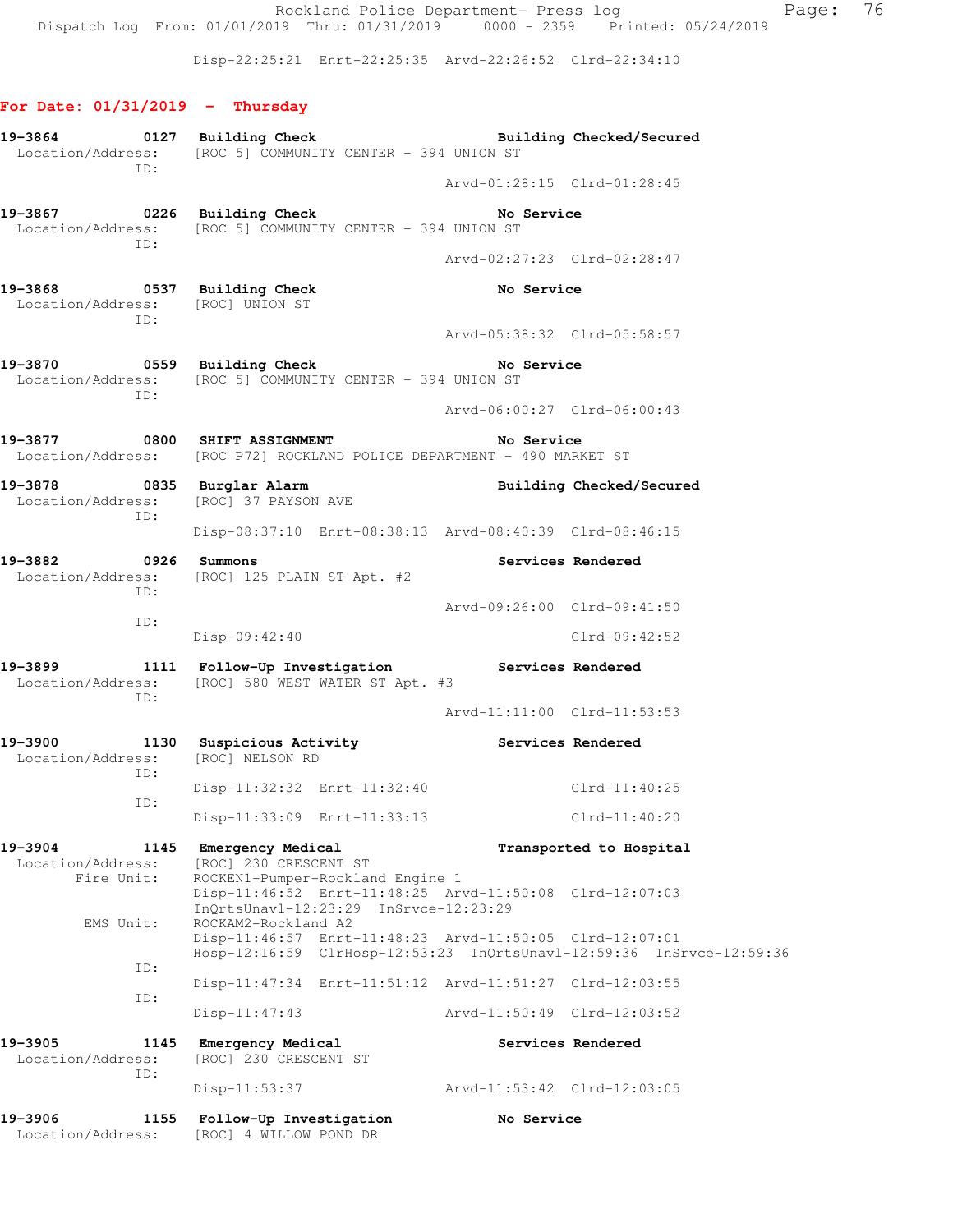ID: Arvd-11:55:00 Clrd-12:02:00 **19-4020 1200 Animal Complaint Services Rendered**  Location/Address: [ROC] 603 LIBERTY ST 19-4062 1200 Animal Complaint **1200 Services Rendered**  Location/Address: [ROC] 10 WRIGHT ST 19-4063 **1215** Animal Complaint **1215** Services Rendered Location/Address: [ROC] 83 HANNAH WAY 19-4064 1230 Animal Complaint **Services Rendered**  Location/Address: [ROC] 17 BAY PATH LN 19-3913 1237 Assist Public **19-3913** Services Rendered Location/Address: [ROC 60] SPRING GATE APARTMENTS - 52 HANNAH WAY Apt. #34B ID: Disp-12:39:03 Enrt-12:39:45 Arvd-12:41:17 Clrd-13:04:19 ID: Disp-12:39:15 Enrt-12:39:48 Arvd-12:41:09 Clrd-13:04:15 19-4065 1245 Animal Complaint **Services Rendered**  Location/Address: [ROC] 10 SUNNYBANK AVE **19-3918 1350 Warrant Arrest(s) Made**  Location/Address: [ROC] 34 CULVER DR ID: Disp-13:52:05 Enrt-13:52:32 Arvd-13:55:26 Clrd-14:10:30 ID: Disp-13:52:16 Enrt-13:52:32 Arvd-13:55:30 Clrd-14:12:48 ID: Disp-13:52:27 Enrt-13:52:32 Arvd-13:55:33 Clrd-14:12:52 ID: Disp-14:02:06 Enrt-14:02:11 Clrd-14:02:20 **19-4066 1400 Animal Complaint Services Rendered**  Location/Address: [ROC] 152 WEST WATER ST **19-4067 1415 Animal Complaint Services Rendered**  Location/Address: [ROC] 425 SALEM ST **19-4069 1500 Animal Complaint Services Rendered**  Location/Address: [ROC] 1O ALPINE ST 19-4071 1515 Animal Complaint **1896 1897 Services Rendered**  Location/Address: [ROC] 207 HINGHAM ST 19-4072 1530 Animal Complaint **19-4072** Services Rendered Location/Address: [ROC] 60 DURBECK RD **19-4073 1530 Animal Complaint Services Rendered**  Location/Address: [ROC] 207 CRESCENT ST **19-4074 1545 Animal Complaint Services Rendered**  Location/Address: [ROC] 802 LIBERTY ST **19-3926 1606 General Info Services Rendered**  Location/Address: [ROC P72] ROCKLAND POLICE DEPARTMENT - 490 MARKET ST ID: Arvd-16:06:00 Clrd-16:09:55 **19-3937 1733 Building Check Appears Secure**  Location/Address: [ROC] EMERSON AVE ID: Arvd-17:35:40 Clrd-17:35:53 19-3939 1737 Building Check **Building Checked/Secured**  Location/Address: [ROC] UNION ST ID:

Arvd-17:51:19 Clrd-17:52:13